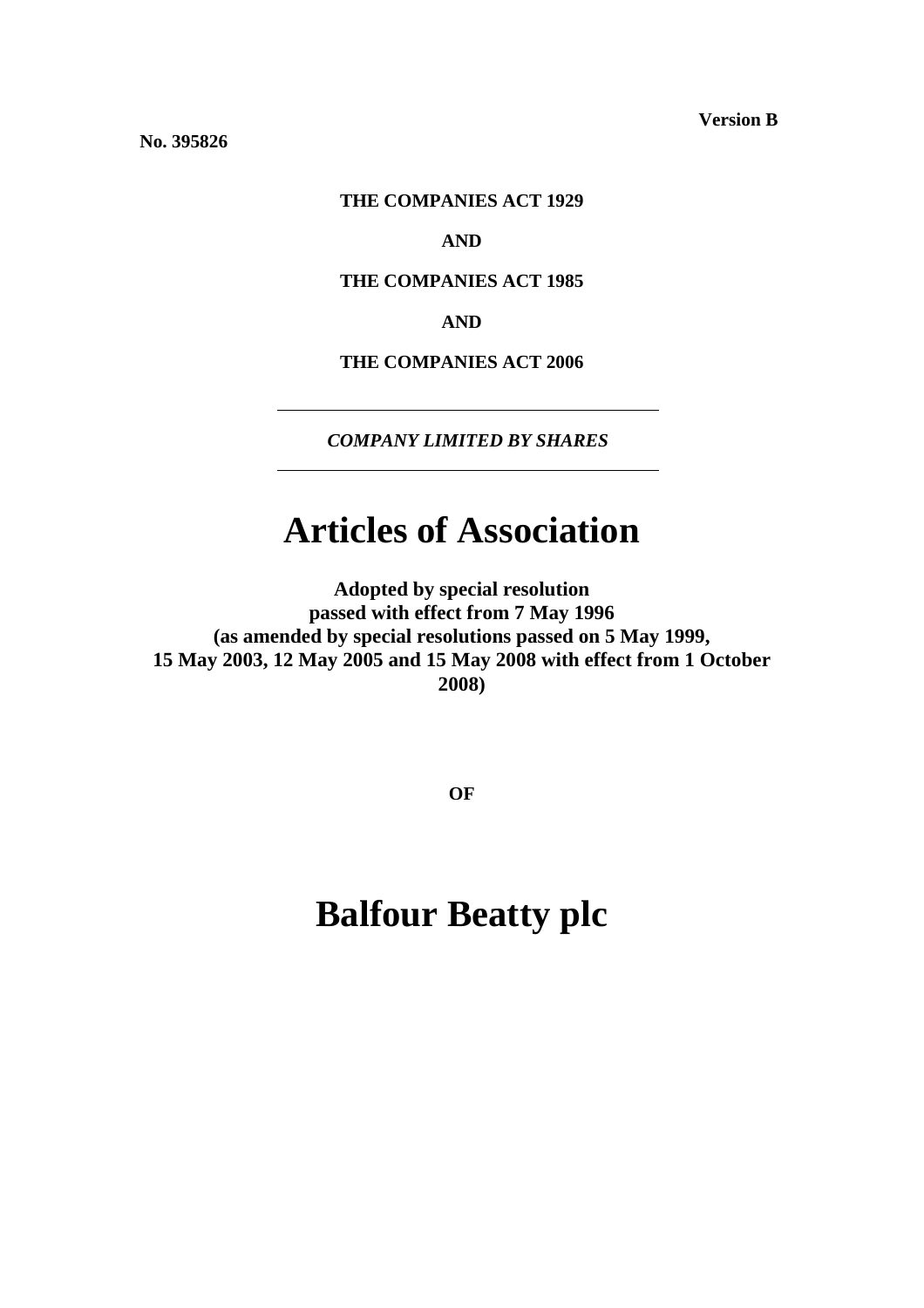No. 395826

## THE COMPANIES ACT 1929

# AND

## THE COMPANIES ACT 1985

## AND

# THE COMPANIES ACT 2006

# *COMPANY LIMITED BY SHARES*

## **ARTICLES OF ASSOCIATION**

*Adopted by special resolution passed with effect from 7 May 1996 (as amended by special resolutions passed on 5 May 1999, 15 May 2003, 12 May 2005 and 15 May 2008 with effect from 1 October 2008)* 

OF

#### **Balfour Beatty plc**

### **PRELIMINARY**

l. The regulations of Table A in The Companies (Tables A to F) Regulations 1985 (as amended from time to time) and in any Table A applicable to the Company under any former enactment relating to companies shall not apply to the Company.

2. In these Articles (if not inconsistent with the subject or context) the words and expressions set out in the first column below shall bear the meanings set opposite to them respectively:

| the Articles                    | these Articles of Association as from time to time altered.                                                                                            |
|---------------------------------|--------------------------------------------------------------------------------------------------------------------------------------------------------|
| <b>Auditors</b>                 | the auditors for the time being of the Company.                                                                                                        |
| <i>certificated share</i>       | a share of the Company which is not an uncertificated share<br>and references to a share being in certificated form shall be<br>construed accordingly. |
| <i>in writing</i>               | written or produced by any substitute for writing (including)<br>anything in electronic form) or partly one and partly another.                        |
| <b>London Stock</b><br>Exchange | the London Stock Exchange plc.                                                                                                                         |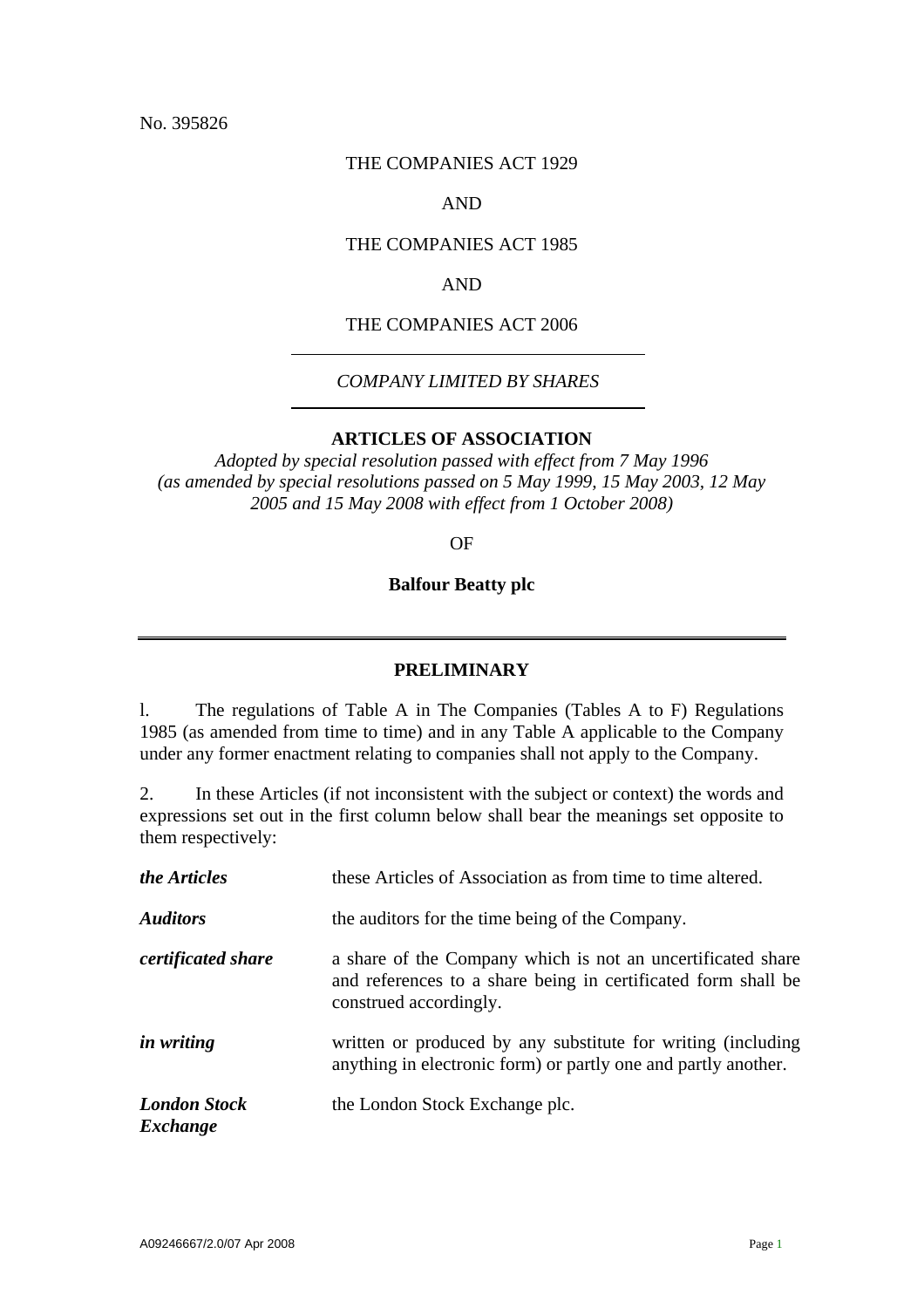| month                       | calendar month.                                                                                                                                                                                       |
|-----------------------------|-------------------------------------------------------------------------------------------------------------------------------------------------------------------------------------------------------|
| paid                        | paid or credited as paid.                                                                                                                                                                             |
| registered office           | the registered office of the Company for the time being.                                                                                                                                              |
| the Regulations             | the Uncertificated Securities Regulations 2001.                                                                                                                                                       |
| the relevant system         | the computer-based system, and procedures, which enable title<br>to units of a security to be evidenced and transferred without a<br>written instrument pursuant to the Regulations.                  |
| seal                        | the common seal of the Company.                                                                                                                                                                       |
| securities seal             | an official seal kept by the Company for sealing securities<br>issued by the Company, or for sealing documents creating or<br>evidencing securities so issued, as permitted by the<br>Companies Acts. |
| share warrants              | warrants in respect of fully paid up shares.                                                                                                                                                          |
| <b>Statutes</b>             | the Companies Acts, the Regulations and every other<br>enactment for the time being in force concerning companies<br>and affecting the Company.                                                       |
| transfer office             | the place where the register of members is kept for the time<br>being.                                                                                                                                |
| <b>UK Listing Authority</b> | the Financial Services Authority acting in its capacity as the<br>competent authority for official listing under Part VI of the<br>Financial Services and Markets Act 2000.                           |
| uncertificated share        | a share of the Company to which Article 18 applies and<br>references to a share being in uncertificated form shall be<br>construed accordingly.                                                       |
| the United Kingdom          | Great Britain and Northern Ireland.                                                                                                                                                                   |
| year                        | calendar year.                                                                                                                                                                                        |

The expression *address* shall include any number or address (including, in the case of any Uncertificated Proxy Instruction permitted under Article 83, an identification number of a participant in the relevant system) used for the purposes of sending or receiving notices, documents or information by electronic means and/or by means of a website.

The expression *Companies Acts* shall have the meaning given thereto by Section 2 of the Companies Act 2006 but shall only extend to provisions which are in force at the relevant date.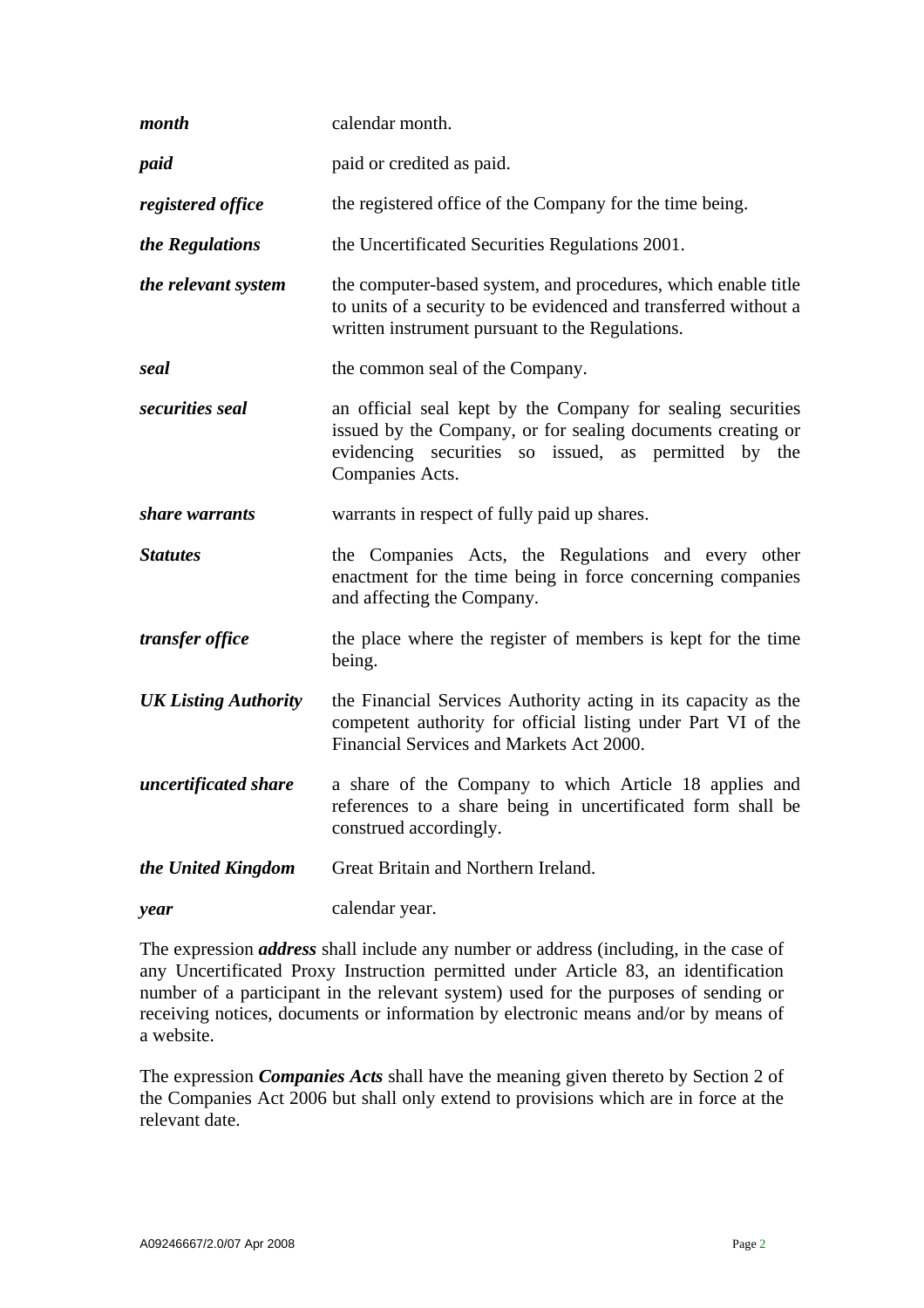The expression *Company Communications Provisions* shall have the same meaning as in the Companies Acts.

The expressions *debenture* and *debenture holder* shall respectively include *debenture stock* and *debenture stockholder*.

The expression *Director* shall include all the directors of the Company.

The expressions *hard copy form, electronic form* and *electronic means* shall have the same respective meanings as in the Company Communications Provisions.

The expression *officer* shall include a Director, manager and the Secretary, but shall not include an auditor.

The expressions *recognised clearing house* and *recognised investment exchange* shall mean any clearing house or investment exchange (as the case may be) granted recognition under the Financial Services and Markets Act 2000.

The expression *Secretary* shall include any person appointed by the Directors to perform any of the duties of the Secretary or any person acting as temporary, Assistant or Deputy Secretary and, where two or more persons are appointed to act as Joint Secretaries, shall include any one of those persons.

All such of the provisions of these Articles (other than those relating to share warrants) as are applicable to paid up shares shall apply to stock and the words *share* and *shareholder* shall be construed accordingly.

The expression *shareholders' meeting* shall include both a general meeting and a meeting of the holders of any class of shares of the Company. The expression *general meeting* shall include any general meeting of the Company, including any general meeting held as the Company's annual general meeting in accordance with section 336 of the Companies Act 2006 (*annual general meeting*).

Words denoting the singular shall include the plural and vice versa. Words denoting the masculine shall include the feminine. Words denoting persons shall include bodies corporate and unincorporated associations.

Except as provided above any words or expressions defined in the Companies Acts or the Regulations shall (if not inconsistent with the subject or context) bear the same meaning in these Articles.

A special resolution shall be effective for any purpose for which an ordinary resolution is expressed to be required under any provision of these Articles.

Headings and marginal notes are inserted for convenience only and shall not affect the construction of these Articles.

References to any statute or statutory provision shall be construed as relating to any statutory modification or re-enactment thereof for the time being in force (whether coming into force before or after the incorporation of the Company).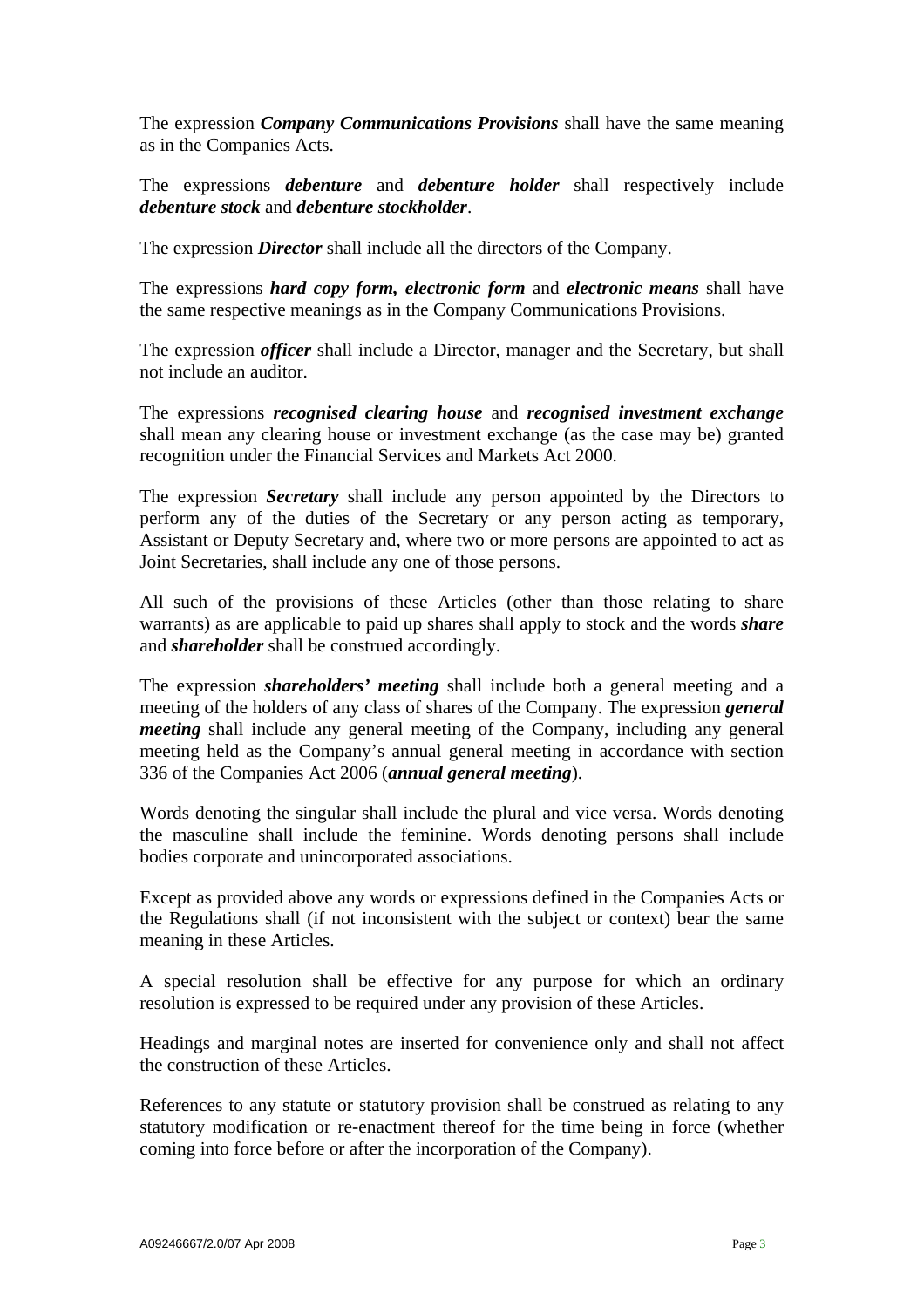Except where the context otherwise requires, any reference to issued shares of any class (whether of the Company or of any other company) shall not include any shares of that class held as treasury shares.

## **SHARE CAPITAL**

**Rights attaching to Convertible Preference Shares** 

3.(A) The share capital of the Company is £248,271,107 divided into 177,110,700 cumulative convertible redeemable preference shares of 1p each (*Convertible Preference Shares*) and 493,000,000 ordinary shares of 50p each (*ordinary shares*).

(B) The rights attaching to the Convertible Preference Shares and the limitations and restrictions to which they are subject shall be as follows:

## **(1) Definitions**

For the purposes of this Article 3.(B) (if not inconsistent with the subject or context) the following definitions shall apply:

*business day* means a day on which the London Stock Exchange is open for dealings in securities;

*Capital Distribution* means any dividend or distribution in cash or any distribution in specie (whether on a reduction of capital or otherwise) charged or provided for in the accounts of the Company for any period (whenever paid or made or however described) but excluding any distribution in specie made in lieu of a dividend or distribution in cash not constituting a Capital Distribution within the meaning of this definition save to the extent that the value of such distribution in specie exceeds the amount of such dividend or distribution in cash or any reduction of any uncalled liability on capital unless:

- (a) and to the extent that it does not exceed the aggregate profits attributable to the holders of ordinary shares after deducting minority interests and preference dividends and after extraordinary items (and, for the avoidance of doubt, excluding any amount arising as a result of any reduction of share capital, share premium account or capital redemption reserve) for all periods after 31 December, 1988 as calculated by reference to the audited consolidated profit and loss accounts for such periods of the Company and its subsidiaries or, as the case may be, its subsidiary undertakings required to be consolidated; and/or
- (b) (to the extent that (a) above does not apply) the rate of that dividend or distribution, together with all other dividends or distributions on the class of capital in question charged or provided for in the accounts of the Company for that period, does not exceed the average aggregate rate of dividend or distribution on such class of capital charged or provided for in the accounts of the Company for the last three periods preceding the period in question.

 In computing such rates the value of distributions in specie shall be taken into account and such adjustments as are in the opinion of the auditors of the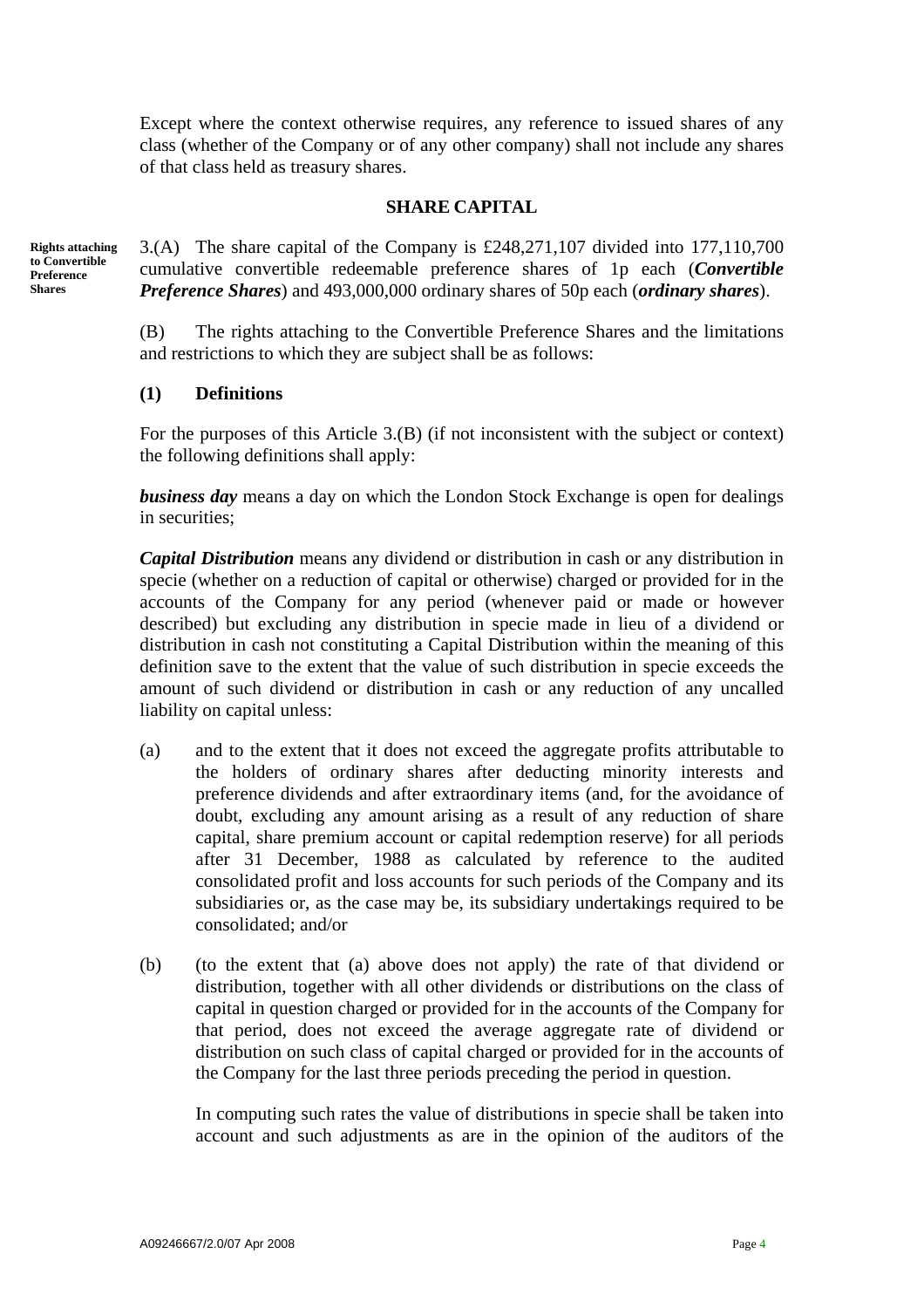Company for the time being appropriate to the circumstances shall be made; or

(c) it comprises a purchase or redemption of share capital of the Company, provided, in the case of a purchase of ordinary shares by the Company, that the average price (before expenses) in any one day in respect of such purchases does not exceed the opening price of the ordinary shares on the London Stock Exchange at the opening of business on that day, or, if that day is not a business day, the immediately preceding business day, by more than 5 per cent.;

*Conversion Date* has the meaning ascribed to it in paragraph (B)(5)(b);

*Conversion Notice* has the meaning ascribed to it in paragraph (B)(5)(d);

*Conversion Price* has the meaning ascribed to it in paragraph (B)(5)(c);

*Current Market Price* in respect of an ordinary share at a particular date, means the average of the mean of the quotations published in the Daily Official List of the London Stock Exchange for one ordinary share for the five consecutive business days ending on the business day immediately preceding such date. If at any time during the said five day period the ordinary shares shall have been quoted ex-dividend and during such other part of that period the ordinary shares shall have been quoted cum dividend then the quotations on the dates on which the ordinary shares shall have been quoted ex-dividend shall for the purpose of this definition be deemed to be the amount thereof increased by an amount equal to the amount of that dividend per ordinary share (excluding any associated tax credit and less the tax (if any) falling to be deducted on payment thereof to a resident of the United Kingdom);

*Dividend Payment Dates* has the meaning ascribed to it in paragraph (B)(2)(b);

*Elected Shares* has the meaning ascribed to it in paragraph (B)(3)(a);

*Equivalent Preference Shares* means further preference shares in the capital of the Company which rank as regards participation in the profits and/or assets of the Company pari passu with but, in any case, not in priority to the Convertible Preference Shares, except that:

- (a) the nominal amount of the Equivalent Preference Shares or the rate of dividend (which may be cumulative or non-cumulative) may differ;
- (b) the Equivalent Preference Shares may rank for dividend as from such date as may be provided by the terms of issue thereof and the dates for payment of dividend may differ;
- (c) a premium may be payable on return of capital or there may be no such premium; and
- (d) the Equivalent Preference Shares may be redeemable and/or convertible into ordinary shares on such terms and conditions as may be prescribed by the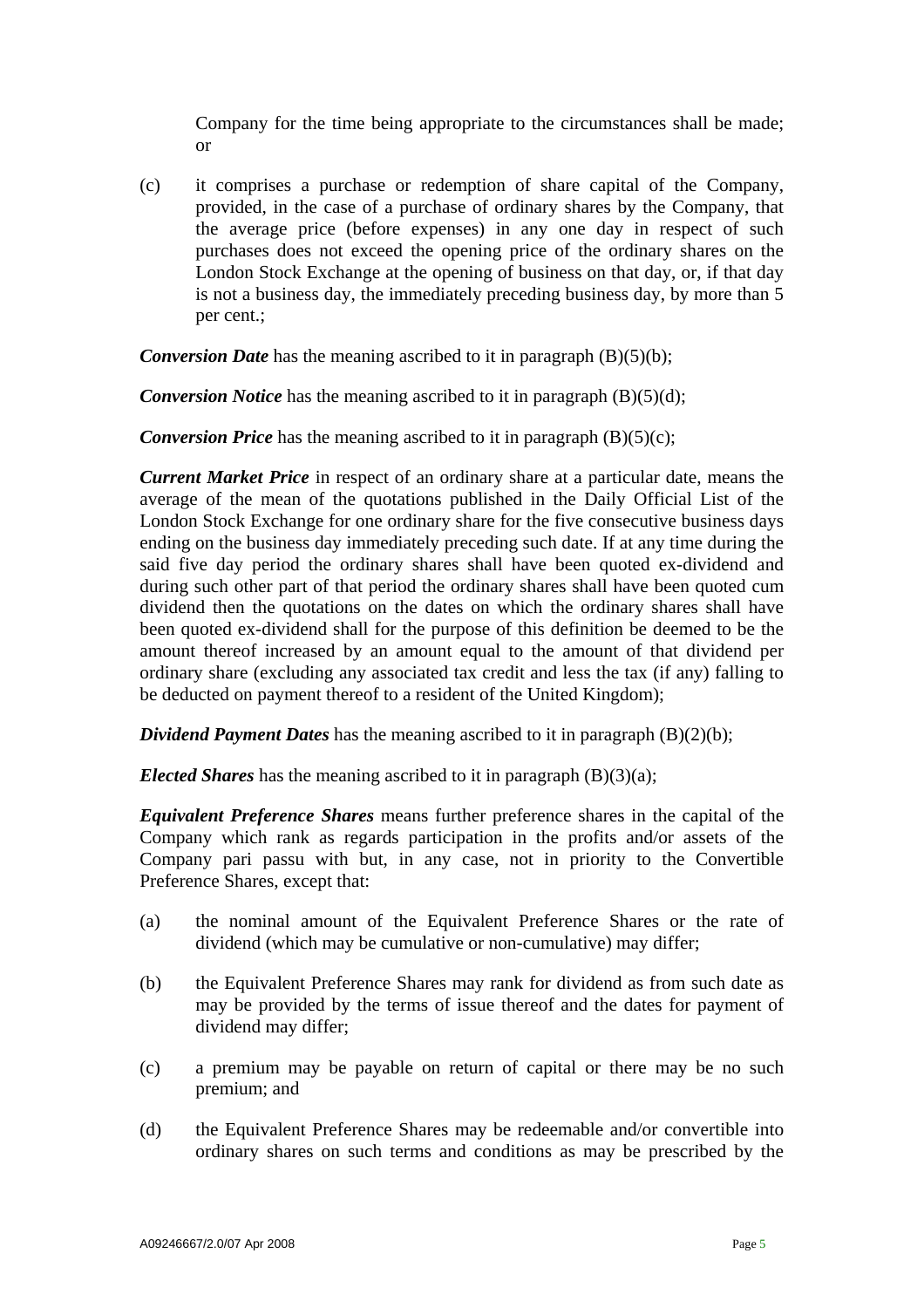terms of issue thereof and/or the Articles or may not be so redeemable and/or so convertible;

*Normal Conversion Date* has the meaning ascribed to it in paragraph (B)(5)(b)(i);

*Optional Redemption Date* means the date of redemption of any Convertible Preference Share pursuant to paragraph  $(B)(6)(e)$ ;

*preferential dividend* has the meaning ascribed to it in paragraph (B)(2)(a);

*Redemption Amount* means the amount of 100p in respect of each Convertible Preference Share;

*Redemption Date* means 1 July, 2020 subject to any extension of the date for the time being fixed for the redemption of any Convertible Preference Share pursuant to paragraph  $(B)(6)(k)$ ;

*Registrar* means The Royal Bank of Scotland plc, Registrar's Department, in its capacity as registrar of the Convertible Preference Shares, of P.O. Box 435, Owen House, 8 Bankhead Crossway North, Edinburgh EH11 4BR, or such other address as may be notified to the holders of the Convertible Preference Shares from time to time, or such other person as may be so notified from time to time as registrar of the Convertible Preference Shares;

*Relevant Event* means, in relation to paragraph (B)(5)(1) below, if an offer is made to the holders of ordinary shares (or all such holders other than the offeror and/or any associate(s) of the offeror (as defined in Section 988 of the Companies Act 2006)) to acquire the whole or any part of the issued ordinary share capital of the Company or if any person proposes a scheme with regard to such acquisition and (such offer or scheme having become or been declared unconditional in all respects) the Company becomes aware that the right to cast more than 50 per cent. of the votes which may ordinarily be cast on a poll at a general meeting of the Company has or will become unconditionally vested in the offeror and/or such associates as aforesaid;

*Relevant Event Date* means the first day on which the Company becomes aware that a Relevant Event has occurred;

*Relevant Redemption Date* means the Redemption Date or the Optional Redemption Date, as the case may require;

*Required Conversion Date* has the meaning ascribed to it in paragraph (B)(5)(r);

*Required Conversion Notice* has the meaning ascribed to it in paragraph (B)(5)(r); and

*Required Conversion Right* has the meaning ascribed to it in paragraph (B)(5)(r).

In this Article 3.(B) any reference to a statutory provision shall include a reference to any statutory modification or re-enactment of such provision.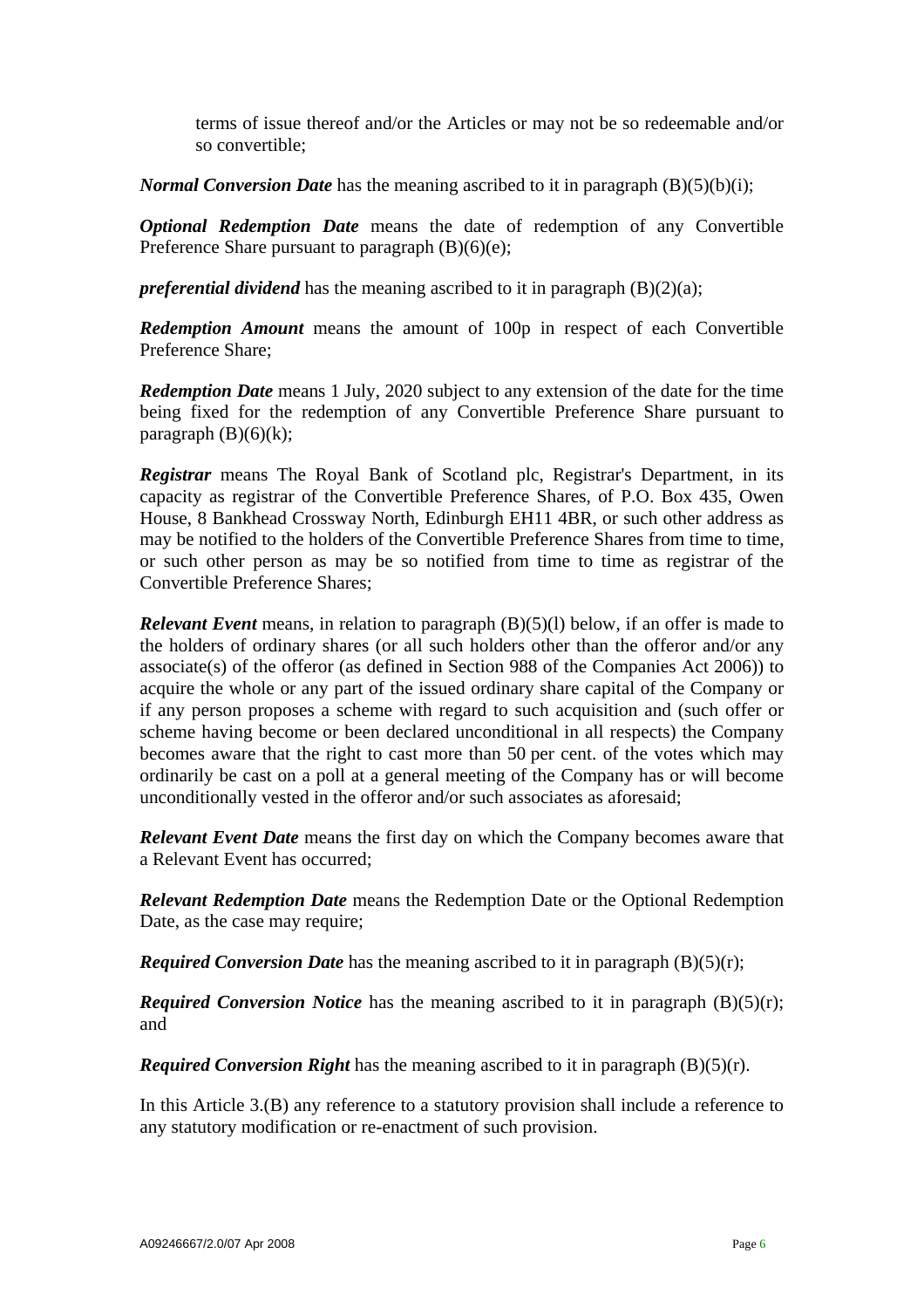# **(2) Income**

- (a) The holders of the Convertible Preference Shares shall have the right to be paid out of profits available for distribution and resolved to be distributed in respect of each financial year or other accounting period of the Company a cumulative preferential dividend (the *preferential dividend*) at such a rate per annum as, with the addition of any tax credit to which an individual resident in the United Kingdom for United Kingdom tax purposes would be entitled in his capacity as the recipient of a dividend paid at such a rate, would result in a gross dividend (inclusive of such tax credit) at the rate per annum of 10.75 per cent. of the Redemption Amount for each Convertible Preference Share:
	- (i) pari passu with any payment of dividend on any Equivalent Preference Shares ranking pari passu as to participation in the profits of the Company with the Convertible Preference Shares; but
	- (ii) in priority to any payment of dividend on any other class of shares.
- (b) The preferential dividend shall be payable half-yearly in arrear on 1 January and 1 July (the *Dividend Payment Dates*) in each year, provided that, if the first date of issue of any of the Convertible Preference Shares falls within five business days before 1 January or 1 July in any year the first preferential dividend shall be payable on the next succeeding 1 July or 1 January, as the case may be, and shall accrue and be calculated from such first date of issue in accordance with paragraph  $(B)(2)(c)$  below.
- (c) The preferential dividend shall accrue on a daily basis and shall be calculated on the basis of a 365 day year and the number of days elapsed.
- (d) For the purpose of calculating the amount of any arrears or accruals of the preferential dividend to which the holders of Convertible Preference Shares are entitled in accordance with this Article 3.(B), the amount of any such arrears or accruals shall be such as, with the addition of any tax credit to which an individual resident in the United Kingdom for United Kingdom tax purposes would be entitled in his capacity as the recipient of a dividend of such amount on the date up to which the relevant amount falls to be calculated, would result in a gross dividend (inclusive of such tax credit) at the rate per annum of 10.75 per cent. of the Redemption Amount for each Convertible Preference Share in respect of the period of such arrears or accruals.
- (e) Notwithstanding the provisions of Article 141, payments of the preferential dividend shall be made to holders of the Convertible Preference Shares on the register at any date selected by the Directors such date being not more than 42 days prior to the relevant Dividend Payment Date.
- (f) The holders of the Convertible Preference Shares shall not be entitled to any further right of participation in the profits of the Company.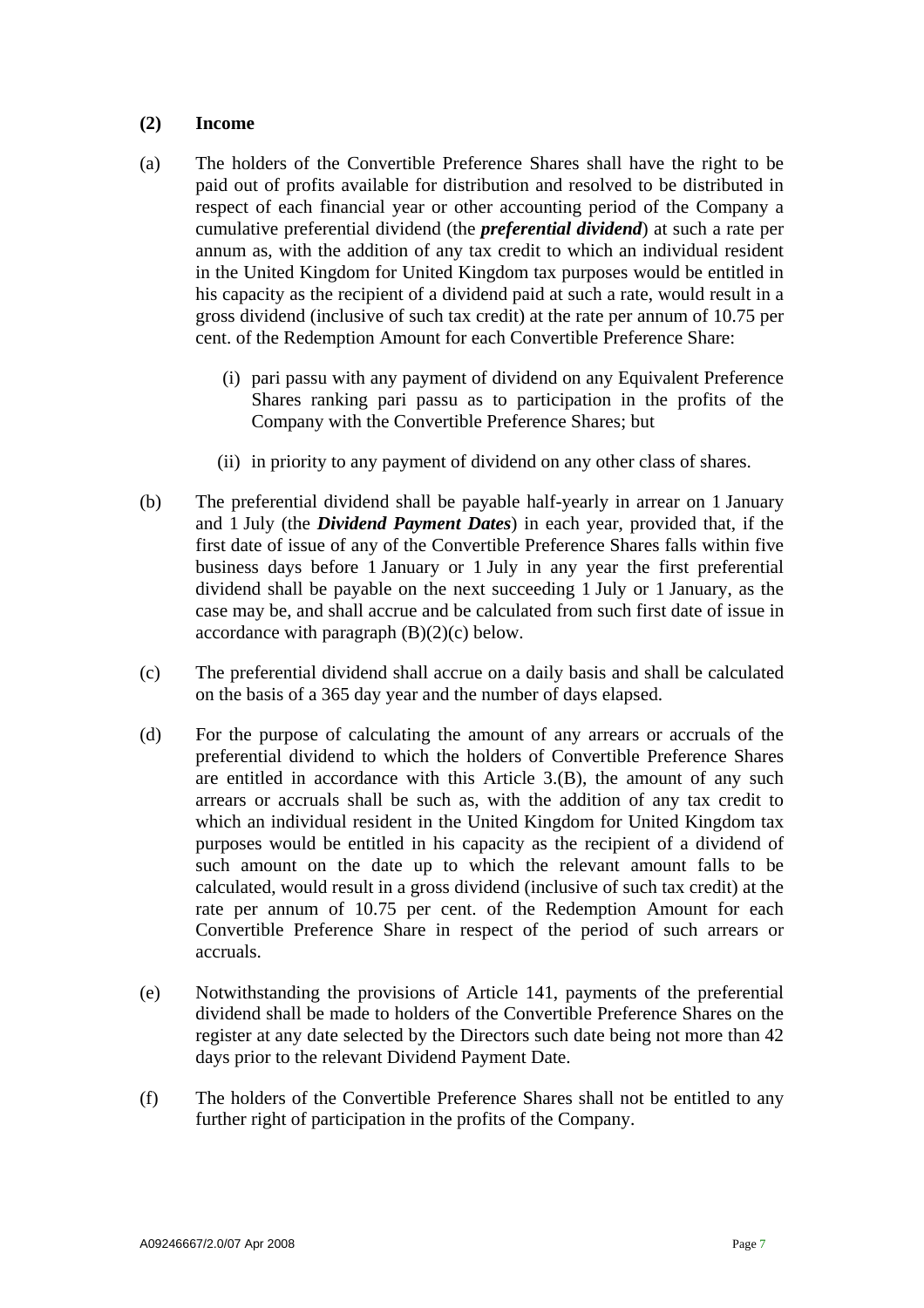# **(3) Capital**

- (a) Subject to paragraph (B)(5)(s) below, the holders of the Convertible Preference Shares (except in respect of any Convertible Preference Shares in respect of which the right of election given by paragraph  $(B)(5)(s)$  has been duly exercised (*Elected Shares*)) shall have the right on a winding-up or other return of capital (otherwise than on conversion, redemption or purchase by the Company of any of its shares which, for the avoidance of doubt, shall be without prejudice to the rights of such holders under this Article 3.(B) in respect of the conversion or redemption of any Convertible Preference Shares) to receive out of the assets of the Company available for distribution to its members:
	- (i) pari passu with any payment on Equivalent Preference Shares ranking pari passu as to participation in the assets of the Company with the Convertible Preference Shares but in priority to any payment on any other class of shares, the Redemption Amount for each of the Convertible Preference Shares (except Elected Shares) held by them respectively; and
	- (ii) pari passu with any payment on Equivalent Preference Shares ranking pari passu as to participation in the assets of the Company with the Convertible Preference Shares and pari passu with any payment on Elected Shares in respect of arrears and accruals of the preferential dividend on such Elected Shares but in priority to any payment on any other class of shares,

 a sum equal to all arrears and accruals of the preferential dividend on the Convertible Preference Shares (except Elected Shares) so held (whether or not earned or declared) calculated down to and including the date of commencement of the winding-up (in the case of a winding-up) or the date of return of capital (in any other case).

(b) The holders of the Convertible Preference Shares shall not be entitled to any further right of participation in the assets of the Company.

# **(4) Voting at General Meetings**

- (a) The holders of the Convertible Preference Shares shall, by virtue or in respect of their holdings of Convertible Preference Shares, have the right to receive notice of every general meeting of the Company, subject to Article 60, but shall not have the right to attend, speak or vote at a general meeting of the Company unless either:
	- (i) at the date of the notice convening such meeting, the preferential dividend on such shares is in arrears for six months or more after any date fixed for payment thereof, in which case such holders shall have the right to attend, speak and vote on any resolution at such general meeting; or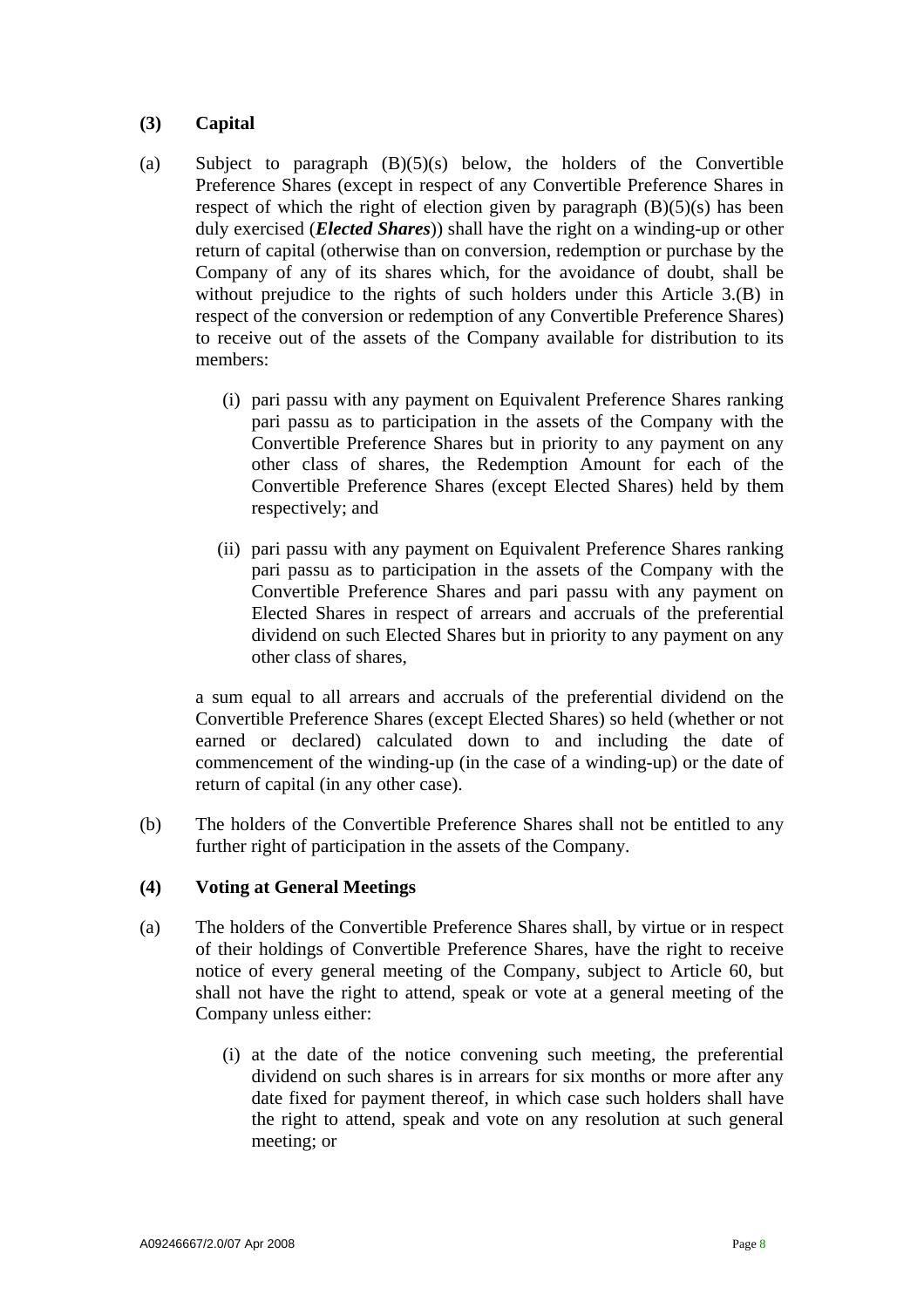- (ii) the business of the meeting includes the consideration of a resolution directly affecting the rights and privileges attached to the Convertible Preference Shares or a resolution for the winding-up of the Company in which case the holders of the Convertible Preference Shares shall have the right to attend the general meeting and shall be entitled to speak and vote only on such resolution.
- (b) Whenever the holders of the Convertible Preference Shares are entitled to vote at a general meeting of the Company upon any resolution proposed at such general meeting, on a show of hands every holder thereof who (being an individual) is present in person or (being a corporation) is present by representative shall have one vote and on a poll every holder thereof who is present in person or by proxy or (being a corporation) by representative shall have such number of votes as he would be entitled to exercise had he been the holder of the ordinary shares arising if the Convertible Preference Shares registered in the name of such holder had been converted into ordinary shares immediately prior to such general meeting at the Conversion Price then applicable.

# **(5) Conversion**

(a) Each holder of Convertible Preference Shares shall be entitled at any time and in the manner set out herein (and subject to the provisions hereof) to convert all or any of his holding of Convertible Preference Shares into fully-paid ordinary shares provided that if a Conversion Notice (as defined in paragraph (B)(5)(d) below) is given in respect of part only of the holding, treating holdings of the same holder or joint holders in certificated form and uncertificated form as separate holdings unless the Directors otherwise determine, so that there would, following conversion, remain a number of Convertible Preference Shares in that holding smaller than that required for conversion into at least one ordinary share at the Conversion Price then applicable, then all the Convertible Preference Shares in that holding shall be converted, notwithstanding the number inserted in the Conversion Notice. **Conversion time** 

# **Conversion date** (b) For the purposes hereof a *Conversion Date* shall be:

- (i) the first day of the calendar month next following the calendar month in which the relevant Conversion Notice (as defined in paragraph  $(B)(5)(d)$  below) is delivered in accordance with paragraphs  $(B)(5)(e)$ , (f) and (g) below or, if the Redemption Date falls in such calendar month, the Redemption Date (the *Normal Conversion Date*); or
- (ii) any Relevant Event Date; or
- (iii) any Required Conversion Date.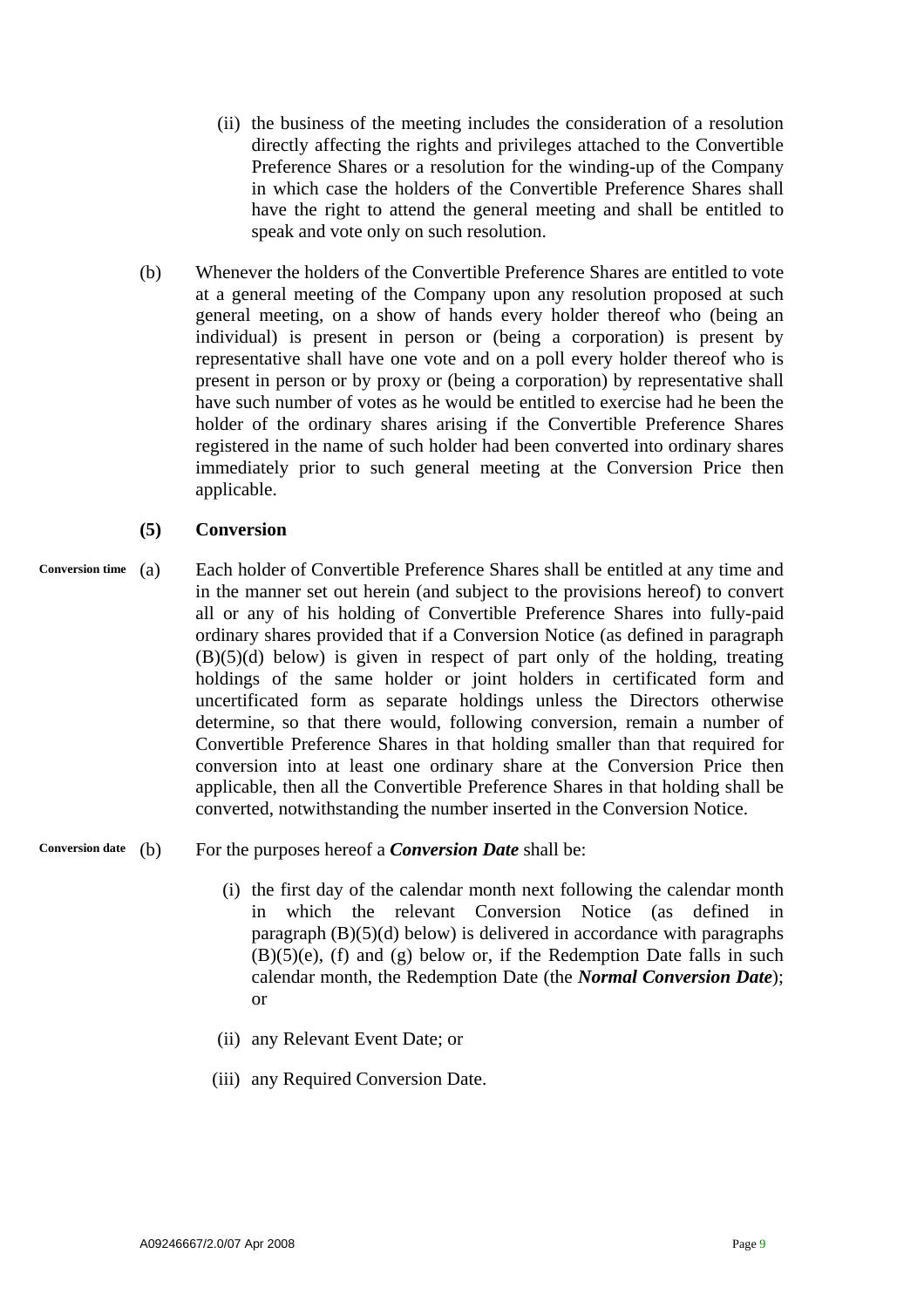- **Number of ordinary shares to be issued on conversion**  (c) The number of ordinary shares to be issued on the conversion of each Convertible Preference Share shall be determined by dividing the Redemption Amount by the conversion price in effect as at the relevant Conversion Date (the *Conversion Price*). The Conversion Price shall be 488p per ordinary share, subject to adjustment as mentioned in paragraphs  $(B)(5)(i)$  and  $(i)$ below. Fractions of ordinary shares will not be issued on conversion and no cash adjustment will be made. However, if more than one Convertible Preference Share is to be converted at any one time by any holder of Convertible Preference Shares and the ordinary shares arising on conversion are to be registered in the same name, the number of ordinary shares to be issued in respect thereof shall be calculated on the basis of the aggregate Redemption Amount of such Convertible Preference Shares.
- (d) For the purposes of these Articles, a *Conversion Notice* means, in relation to any Convertible Preference Shares that, on the relevant Conversion Date, are certificated shares, a Certificated Conversion Notice (as defined in paragraph (B)(5)(e) below) or, in relation to any Convertible Preference Shares that, on the relevant Conversion Date, are uncertificated shares, an Uncertificated Conversion Notice (as defined in paragraph (B)(5)(f) below). **Meaning of Conversion Notice**
- (e) In relation to any Convertible Preference Shares that, on the relevant Conversion Date, are certificated shares, the right to convert as of any Conversion Date referred to in sub-paragraphs  $(B)(5)(b)(i)$  and (ii) above shall be exercised on that Conversion Date if the holder of any such Convertible Preference Shares shall have delivered to the Registrar, at any time during the periods referred to in paragraph  $(B)(5)(g)$  below, a duly signed and completed conversion notice in such form as may from time to time be prescribed by the Directors (and obtainable from the Registrar) (a *Certificated Conversion Notice*) together with the certificate for such shares (or an appropriate form of indemnity). **Conversion of certificated shares**

referred to above may be such as to divest the holder of the Convertible Preference Shares concerned of the power to transfer such Convertible

(f) In relation to any Convertible Preference Shares that, on the relevant Conversion Date, are uncertificated shares, the right to convert as of any Conversion Date referred to in sub-paragraphs  $(B)(5)(b)(i)$  and (ii) above shall be exercised on that Conversion Date if an Uncertificated Conversion Notice is received as referred to below at any time during the periods referred to in paragraph (B)(5)(g) below. For these purposes, an *Uncertificated Conversion Notice* shall mean an instruction and/or notification received by the Company or such person as it may require, in such form and/or having such effect (consistent always with the conversion of such Convertible Preference Shares) as may in each case from time to time be prescribed by the Directors (subject always to the facilities and requirements of the relevant system concerned) and details of which shall be obtainable from the Registrar. Without prejudice to the generality of the foregoing, the form of instruction and/or notification **Conversion of uncertificated shares** 

Preference Shares to another person.

A09246667/2.0/07 Apr 2008 Page 10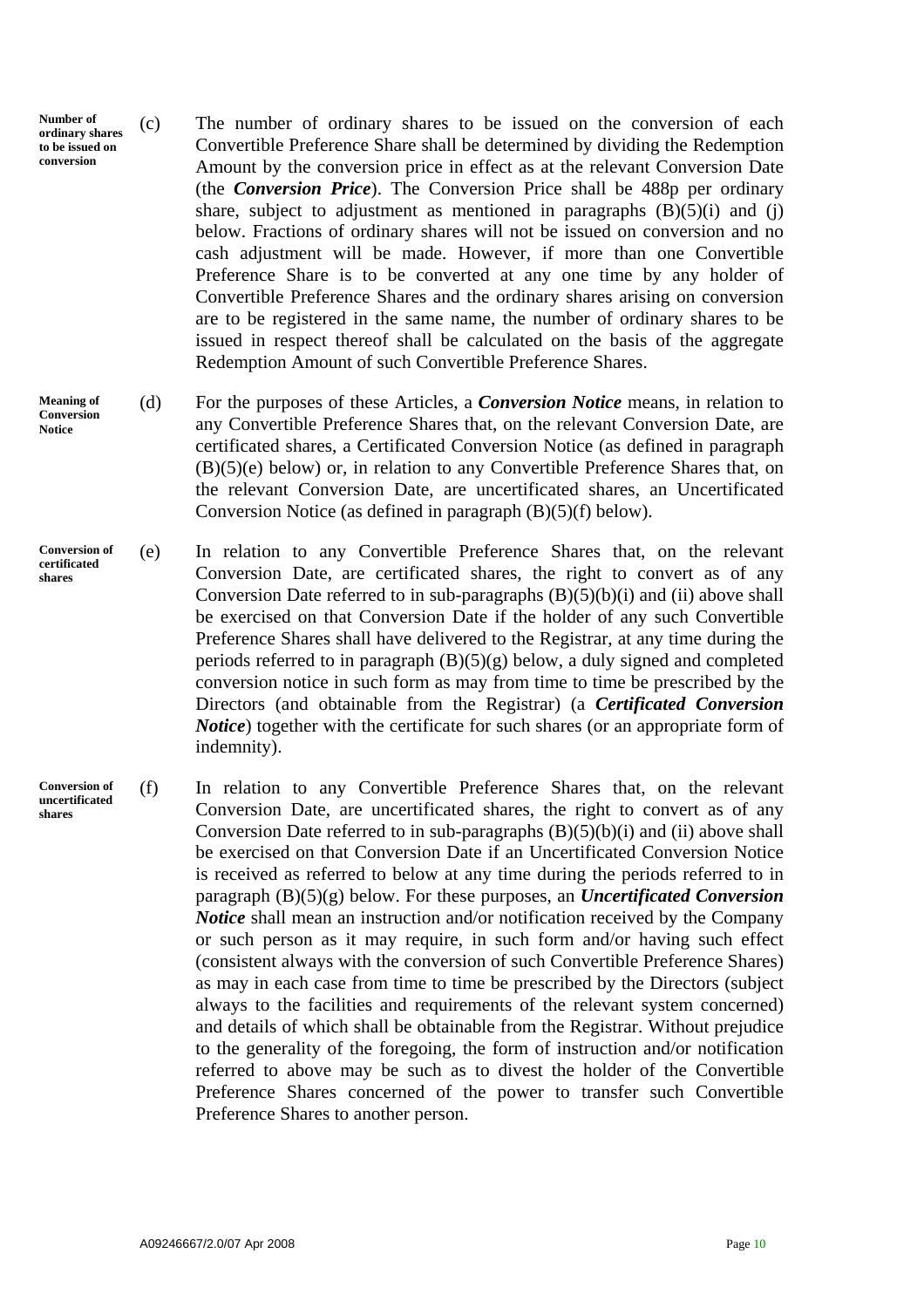**Period for delivery or receipt of Conversion Notices** 

- (g) The periods referred to in paragraphs  $(B)(5)(e)$  and  $(f)$  above for the delivery or receipt of Conversion Notices are:
	- (i) where the Conversion Date is a Normal Conversion Date, at any time up to and including the seventh business day prior to the Redemption Date provided that any Conversion Notice which is delivered or received as aforesaid on any of the five business days last falling in any calendar month shall be deemed to have been delivered or received on the first business day of the next following calendar month unless such business days are the business days next preceding the sixth business day prior to the Redemption Date;
	- (ii) where the Conversion Date is a Relevant Event Date, during the period of 42 days following notice in accordance with paragraph  $B(5)(l)$ below of the Relevant Event.

 Unless the Directors otherwise determine in any case or cases, a Conversion Notice once delivered shall be irrevocable.

- (h) Conversion shall be effected upon the relevant Conversion Date and the following provisions shall apply thereto:
	- (i) conversion may be effected in such manner as the Directors shall, subject to the provisions hereof, from time to time determine and, without prejudice to the generality of the foregoing, may be effected:
		- (A) by the redemption of Convertible Preference Shares for the Redemption Amount and the application of the redemption moneys on behalf of the holder of the Convertible Preference Shares so redeemed as herein provided. In the case of a conversion effected by means of the redemption of Convertible Preference Shares, the Directors may effect redemption of the relevant Convertible Preference Shares out of profits of the Company which would otherwise be available for dividend, out of the proceeds of a fresh issue of shares or in any other manner for the time being permitted by law. In the case of redemption out of profits, the Directors shall apply the redemption moneys in the name of the holder of the Convertible Preference Shares to be converted in subscribing for the appropriate number of ordinary shares as determined in accordance with the provisions hereof at such premium per ordinary share as shall represent the amount (if any) by which the aggregate amount of redemption moneys exceeds the aggregate nominal amount of the ordinary shares to which the holder is so entitled divided by the number of such ordinary shares. In the case of redemption out of the proceeds of a fresh issue of shares, the Directors may arrange for the issue of the appropriate number of ordinary shares to some person selected by the Directors on terms that such person will subscribe, as agent on the holder's behalf, for such shares at such premium per ordinary share as shall represent the amount (if any) by which the

**Manner of Conversion**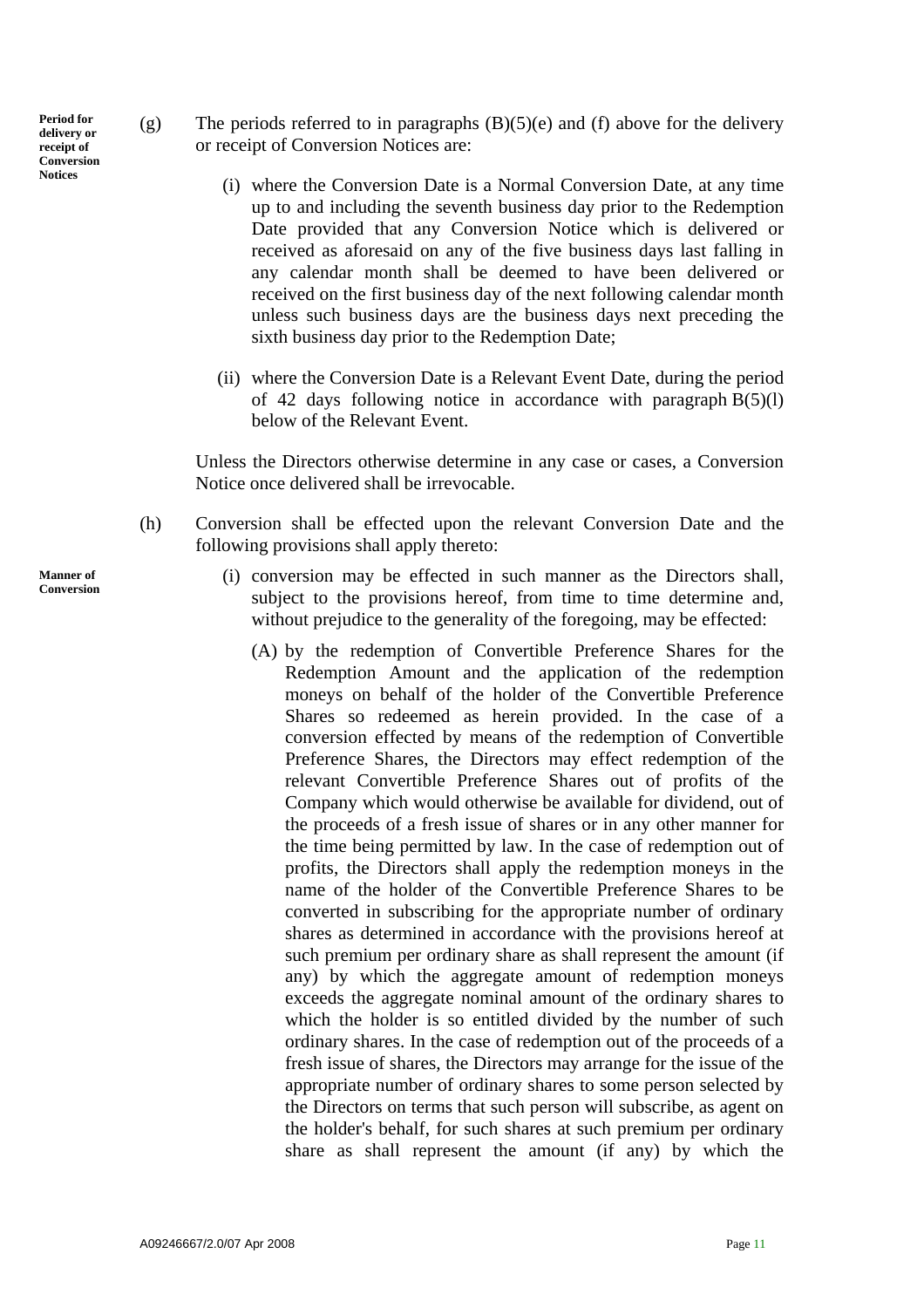aggregate amount of redemption moneys exceeds the aggregate nominal amount of the ordinary shares to which the holder is so entitled divided by the number of such ordinary shares (and such person shall be deemed to have authority to borrow for such purpose) and, in any such case, the Conversion Notice given by or relating to a holder of the relevant Convertible Preference Shares shall be deemed irrevocably to authorise and instruct the Directors to apply the redemption moneys in payment to the holder's agent, who shall be entitled to retain the same for his own benefit without being accountable therefor to the holder. In relation to any Convertible Preference Shares which, on the relevant Conversion Date, are uncertificated shares, and which are to be redeemed in accordance with this paragraph  $(B)(5)(h)(i)(A)$ , the Directors shall be entitled in their absolute discretion to determine the procedures for the redemption and cancellation of such Convertible Preference Shares (subject always to the facilities and requirements of the relevant system concerned and to the redemption on the Conversion Date of the Convertible Preference Shares concerned) and the provisions of paragraphs  $(B)(6)(h)$  and (i) shall apply mutatis mutandis in respect of such redemption; or

- (B) by means of a capitalisation issue and consolidation. In that case the requisite capitalisation issue and consolidation may be effected pursuant to the authority conferred by the passing of the resolution which created the Convertible Preference Shares, by the Company capitalising from profits or reserves (including any share premium account or capital redemption reserve) such number of new ordinary shares as shall bring the total nominal amount of the Convertible Preference Shares and the new ordinary shares to at least the total nominal amount of the ordinary shares into which the Convertible Preference Shares will convert on the relevant Conversion Date, consolidating all the relevant shares into one share (the *Consolidated Share*) and sub-dividing the Consolidated Share into the number of ordinary shares arising from the conversion of the Convertible Preference Shares. The balance of such sub-divided share (including any fraction) shall be non-voting deferred shares of such nominal amount as the Directors may determine (*Non-Voting Deferred Shares*), which shall be certificated shares and shall have the following rights and restrictions:
	- (1) on a winding-up or other return of capital, the Non-Voting Deferred Shares shall entitle the holders of the shares only to payment of the amounts paid up on those shares, after repayment to the holders of the ordinary shares of the nominal amount paid up on the ordinary shares held by them respectively and the payment of £100,000 on each ordinary share;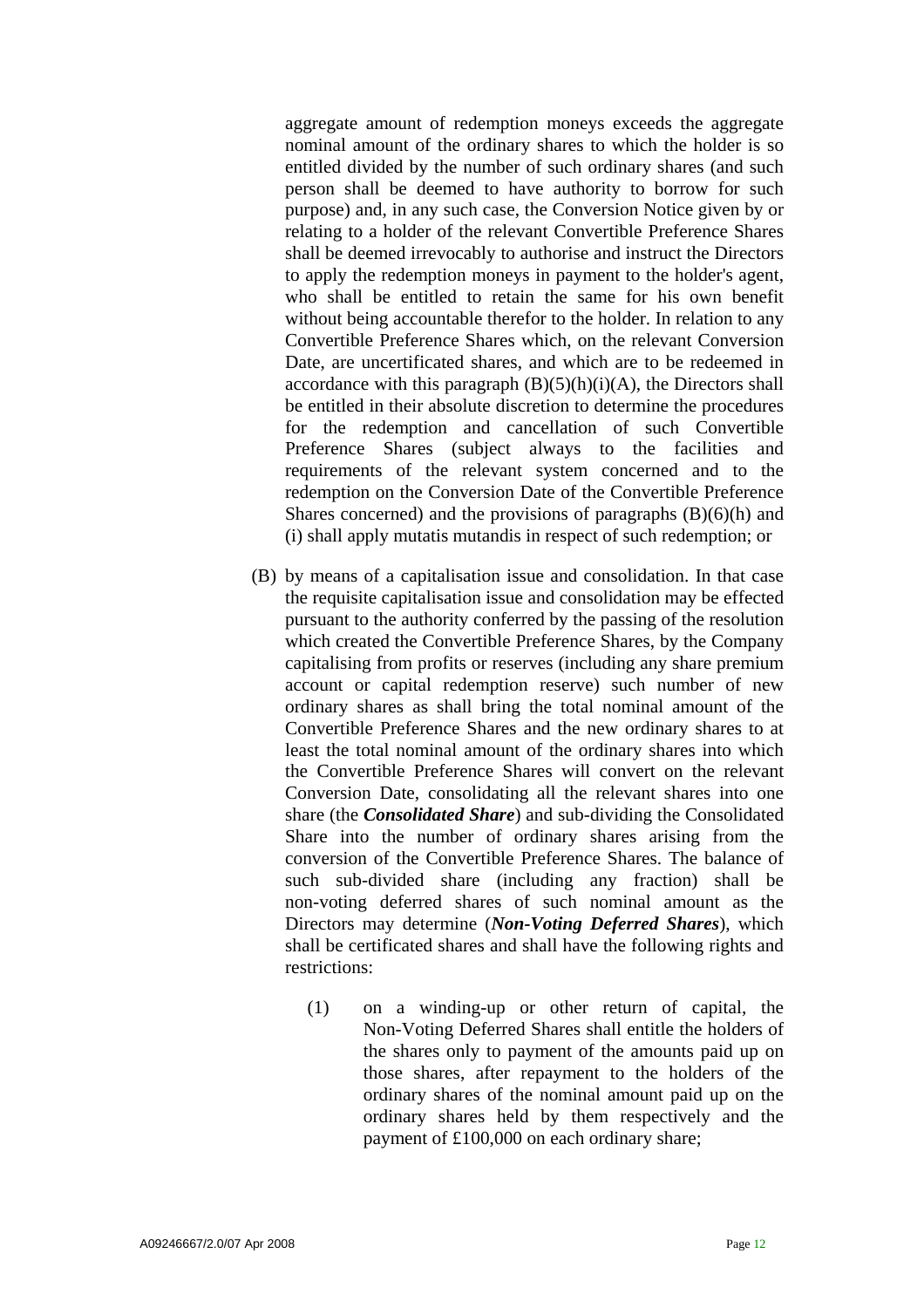- (2) the Non-Voting Deferred Shares shall not entitle the holders of the shares to the payment of any dividend or to receive notice of or to attend or vote at any general meeting of the Company;
- (3) the Non-Voting Deferred Shares shall not, save as provided in paragraph (B)(4) below, be transferable;
- (4) such conversion shall be deemed to confer irrevocable authority on the Company to appoint any person to execute on behalf of the holders of any Non-Voting Deferred Shares an instrument of transfer of the shares, and/or an agreement to transfer the shares, to such person or persons as the Company may determine as a custodian of the shares or to purchase or to cancel the shares in accordance with the provisions of the Companies Acts in any such case for not more than 1p for all the shares being transferred, purchased or cancelled (to be paid to such one of the holders as may be selected by lot), without obtaining the sanction of the holder or holders of the shares, and pending such transfer or purchase or cancellation to retain the certificate for such Non-Voting Deferred Shares; and
- (5) the Company may at its option at any time after the creation of any Non-Voting Deferred Shares redeem all of those shares then in issue at a price not exceeding 1p for all the shares redeemed at any one time (to be paid to such one of the holders as may be selected by lot), upon giving the holders of the Non-Voting Deferred Shares not less than 28 days' previous notice in writing of its intention so to do, fixing a time and place for the redemption.

The Non-Voting Deferred Shares will not be admitted to the official list maintained by the UK Listing Authority or to trading on the London Stock Exchange. Upon or after the redemption of any Non-Voting Deferred Shares pursuant to this sub-paragraph  $(B)(5)(h)(i)(B)(5)$  the Directors may pursuant to the authority conferred by the passing of the resolution which created the Convertible Preference Shares consolidate and/or sub-divide and/or convert the authorised Non-Voting Deferred Share capital existing as a consequence of such redemption into shares of any other class of share capital into which the authorised share capital of the Company is or may at that time be divided of a like nominal amount (as nearly as may be) as the shares of such class or into unclassified shares of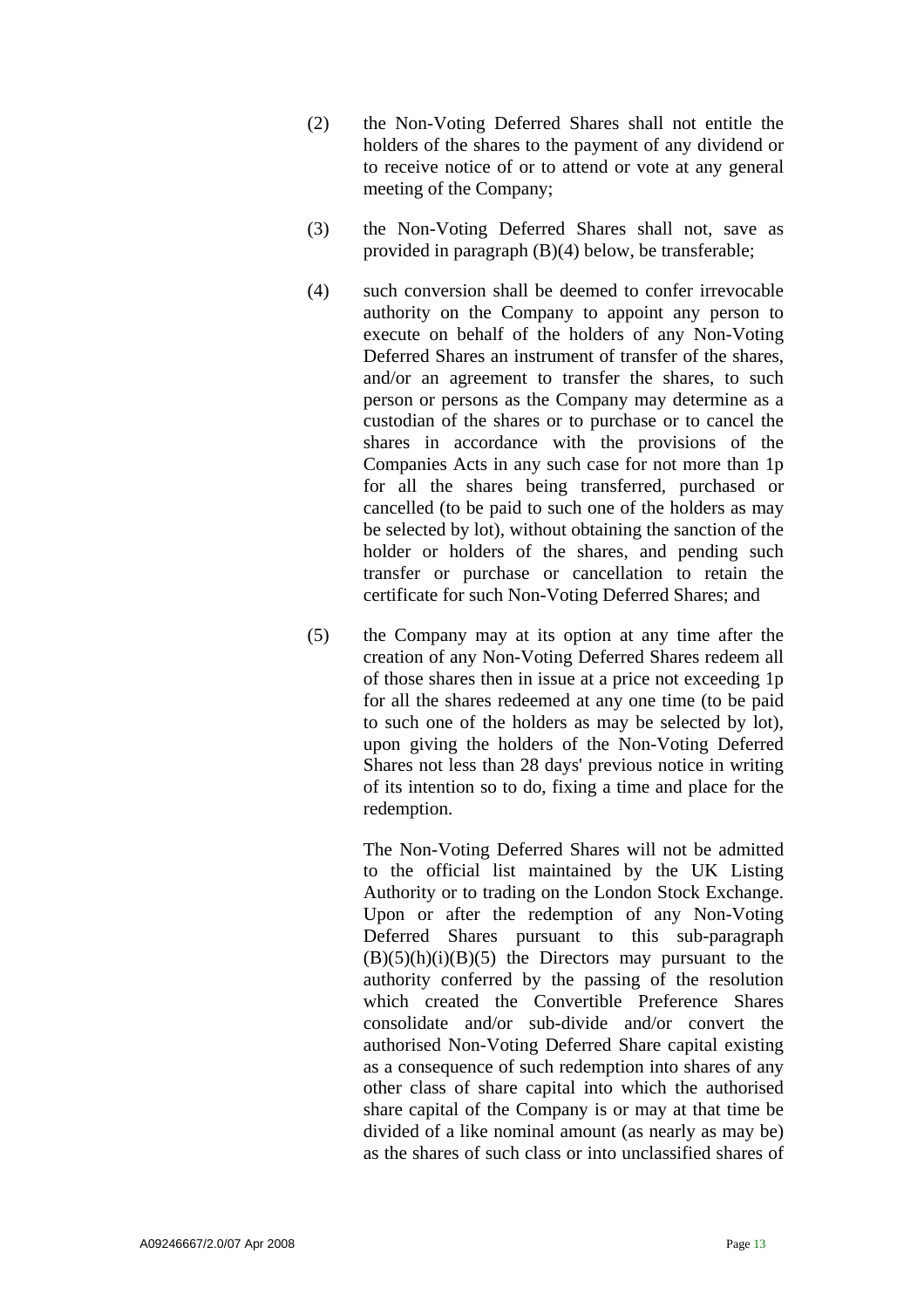the same nominal amount (as nearly as may be) as the shares of such class or into unclassified shares of the same nominal amount as the Non-Voting Deferred Shares;

- (ii) the preferential dividend on Convertible Preference Shares converted shall cease to accrue with effect from the relevant Conversion Date. Ordinary shares arising on conversion will be allotted and registered as of the relevant Conversion Date in the name of the holder of the relevant Convertible Preference Shares or his nominee and shall rank pari passu with the ordinary shares in issue on such Conversion Date except that the ordinary shares so allotted will not rank for any dividend or other distribution which has been announced, declared, recommended or resolved prior to such Conversion Date by the Directors or by the Company in general meeting to be paid or made, if the record date for such dividend or other distribution is on or prior to such Conversion Date or (in any other case) if and so far as an adjustment relating to the dividend, distribution or right has become effective or a further issue under paragraph  $(B)(5)(t)$  will be made in respect of the Convertible Preference Shares converted;
- (iii) unless the Directors otherwise determine, or unless the Regulations and/or the requirements of the relevant system concerned otherwise require, the ordinary shares arising on conversion of any Convertible Preference Shares (including any ordinary shares to be issued under paragraph  $(B)(5)(t)$  shall be or shall be issued (as appropriate) as certificated shares (where the Convertible Preference Shares converted were, on the relevant Conversion Date, certificated shares) or as uncertificated shares (where the Convertible Preference Shares converted were, on the relevant Conversion Date, uncertificated shares), provided that if the Company is unable under the facilities and requirements of the relevant system concerned to issue ordinary shares in respect of the person entitled thereto as uncertificated shares able to be evidenced and transferred without a written instrument, such shares shall be issued as certificated shares; and
- (iv) the Company shall procure that there shall be despatched or made free of charge (but uninsured and at the risk of the holder or the person entitled thereto, or the first-named thereof, as the case may be):
- **conversion** (A) a certificate in respect of ordinary shares arising on conversion which are, in accordance with sub-paragraph  $(B)(5)(h)(iii)$  above, certificated shares, and a new certificate for any unconverted Convertible Preference Shares comprised in any share certificate surrendered by the holder, not later than 28 days after the relevant Conversion Date (unless such Conversion Date is a Relevant Event Date, in which case not later than 28 days after receipt of the relevant Conversion Notice); and

**Entitlement to preferential dividend and rights attaching to ordinary shares arising on conversion** 

**Whether ordinary shares arising on conversion are issued as certificated or uncertificated shares** 

**Despatch of certificates and payment of preferential dividend following**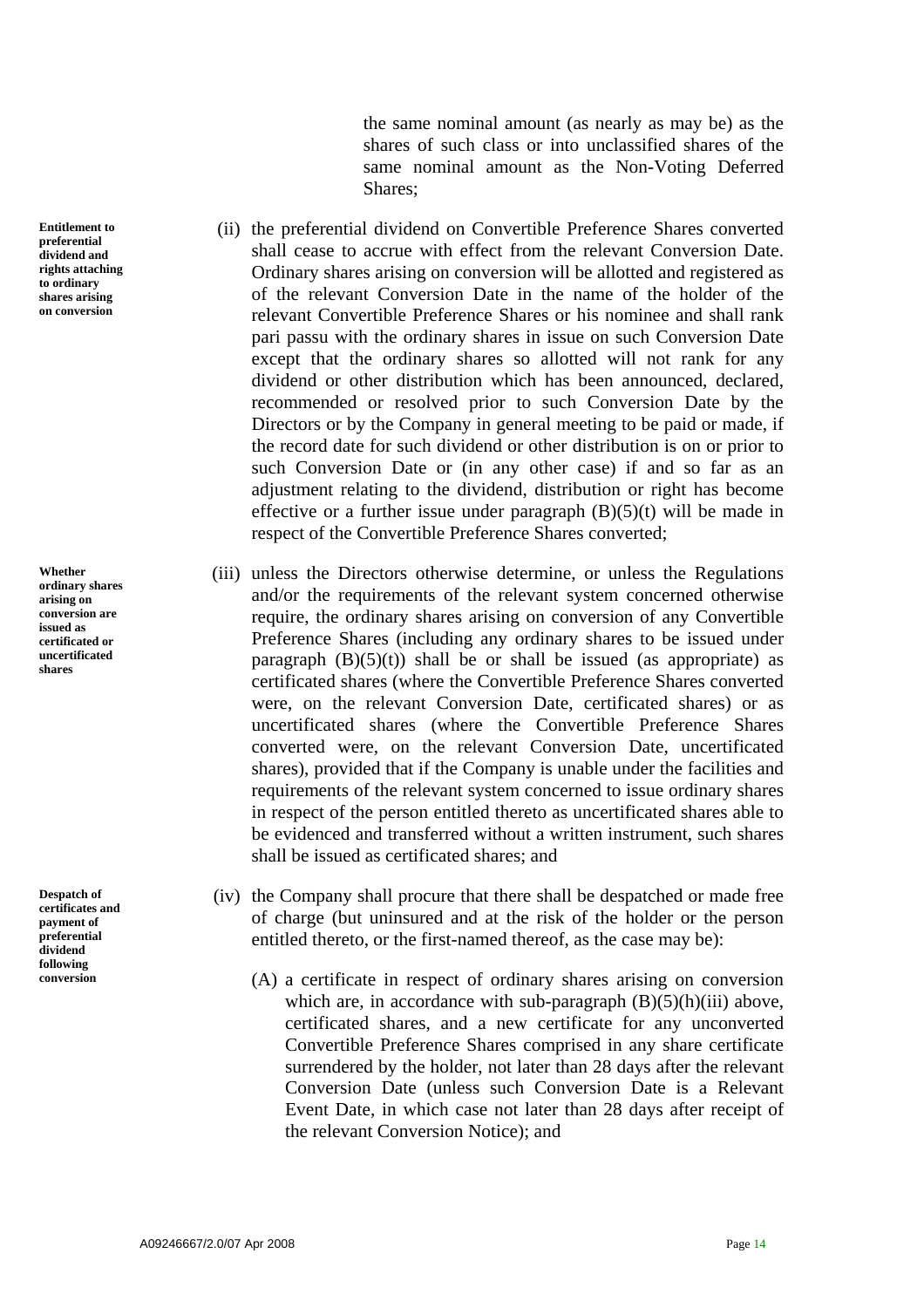- (B) payment in respect of the accrued preferential dividend on the Convertible Preference Shares converted, on the Dividend Payment Date next following the Conversion Date (unless such Conversion Date is also a Dividend Payment Date, in which case on such Dividend Payment Date).
- (i) The Conversion Price shall from time to time be adjusted in accordance with the provisions of this paragraph  $(B)(5)(i)$  and so that if the event giving rise to such adjustment shall be such as would be capable of falling within more than one of the following sub-paragraphs  $(B)(5)(i)(i)$  to (viii) it shall fall (except as expressly provided herein) within the first of the applicable sub-paragraphs to the exclusion of the remaining sub-paragraphs:
	- (i) if and whenever there shall be an alteration in the nominal value of the ordinary shares as a result of a consolidation or sub-division, the Conversion Price shall be adjusted in relation to subsequent conversions of the Convertible Preference Shares by multiplying the Conversion Price in force immediately prior to such alteration by a fraction of which the numerator shall be the nominal amount of one ordinary share immediately after such alteration and the denominator shall be the nominal amount of one ordinary share immediately before such alteration. Such adjustment shall become effective immediately after the relevant alteration takes effect;
	- (ii) if and whenever the Company shall issue any ordinary shares credited as fully paid to the holders of the ordinary shares by way of capitalisation of profits or reserves (including any share premium account or capital redemption reserve), the Conversion Price shall be adjusted in relation to subsequent conversions of the Convertible Preference Shares by multiplying the Conversion Price in force immediately prior to such issue by a fraction of which the numerator shall be the aggregate nominal amount of the issued ordinary shares immediately before such issue and the denominator shall be the aggregate nominal amount of the issued ordinary shares immediately after such issue provided that the provisions aforesaid shall not apply to ordinary shares issued in lieu of all or part of any cash dividend, being a dividend which the holders of ordinary shares concerned would or could have received and which would not have constituted a Capital Distribution. Any adjustment shall become effective as at the date of issue of such ordinary shares;
	- (iii) if and whenever the Company shall issue any ordinary shares credited as fully paid by way of capitalisation of profits or reserves (including any share premium account or capital redemption reserve) to the holders of ordinary shares in lieu of all or part of any cash dividend and the Conversion Price does not fall to be adjusted under sub-paragraph  $(B)(5)(i)(ii)$  above, the Conversion Price shall be adjusted in relation to subsequent conversions of Convertible Preference Shares in such a manner as a merchant bank in the City of

**Adjustment to Conversion Price**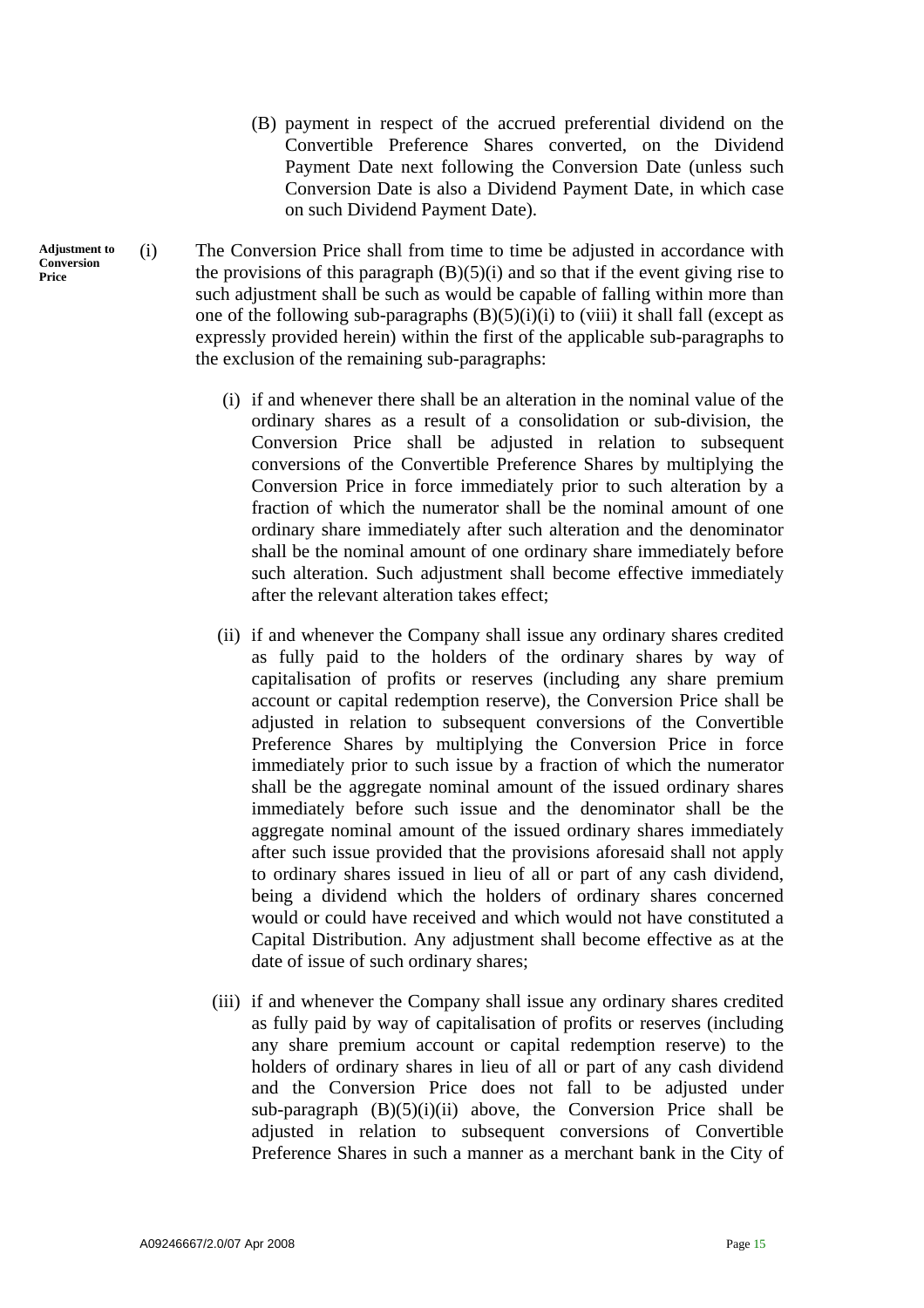London, selected by the Company, considers fair and reasonable to take account only of the extent that the value of such ordinary shares, as determined by that merchant bank, exceeds the amount of such cash dividend or the relevant part thereof. Any adjustment shall become effective as at the date of issue of such ordinary shares;

 (iv) if and whenever the Company shall pay or make any Capital Distribution to the holders of ordinary shares and the Conversion Price does not fall to be adjusted under sub-paragraphs  $(B)(5)(i)(ii)$  or  $(iii)$ above, the Conversion Price shall be adjusted in relation to subsequent conversions of the Convertible Preference Shares by multiplying the Conversion Price in force immediately prior to such Capital Distribution by the following fraction:

## **A-B A**

where:

- $A =$  the Current Market Price of one ordinary share on the business day next preceding the date on which such Capital Distribution is publicly announced; and
- $B =$  the fair market value on the date of such announcement, as determined in good faith by a merchant bank in the City of London, selected by the Company, of the portion of such Capital Distribution attributable to one ordinary share.

 Such adjustment shall become effective upon the date that such Capital Distribution is actually made;

 (v) if and whenever the Company shall issue any ordinary shares to the holders of ordinary shares by way of rights, or issue or grant to holders of ordinary shares any options, warrants or other rights to subscribe for or purchase ordinary shares, in each case at less than 95 per cent. of the Current Market Price per ordinary share on the business day next preceding the date of the announcement of the terms of such issue or grant, the Conversion Price shall be adjusted in relation to subsequent conversions of the Convertible Preference Shares by multiplying the Conversion Price in force immediately prior to such issue or grant by a fraction of which the numerator shall be the number of ordinary shares in issue immediately before the date of such announcement plus the number of ordinary shares which the aggregate amount (if any) payable for the rights, options or warrants and for the total number of ordinary shares comprised therein would purchase at such Current Market Price per ordinary share and the denominator shall be the number of ordinary shares in issue immediately before the date of such announcement plus the aggregate number of ordinary shares issued or, as the case may be, comprised in the grant. Such adjustment shall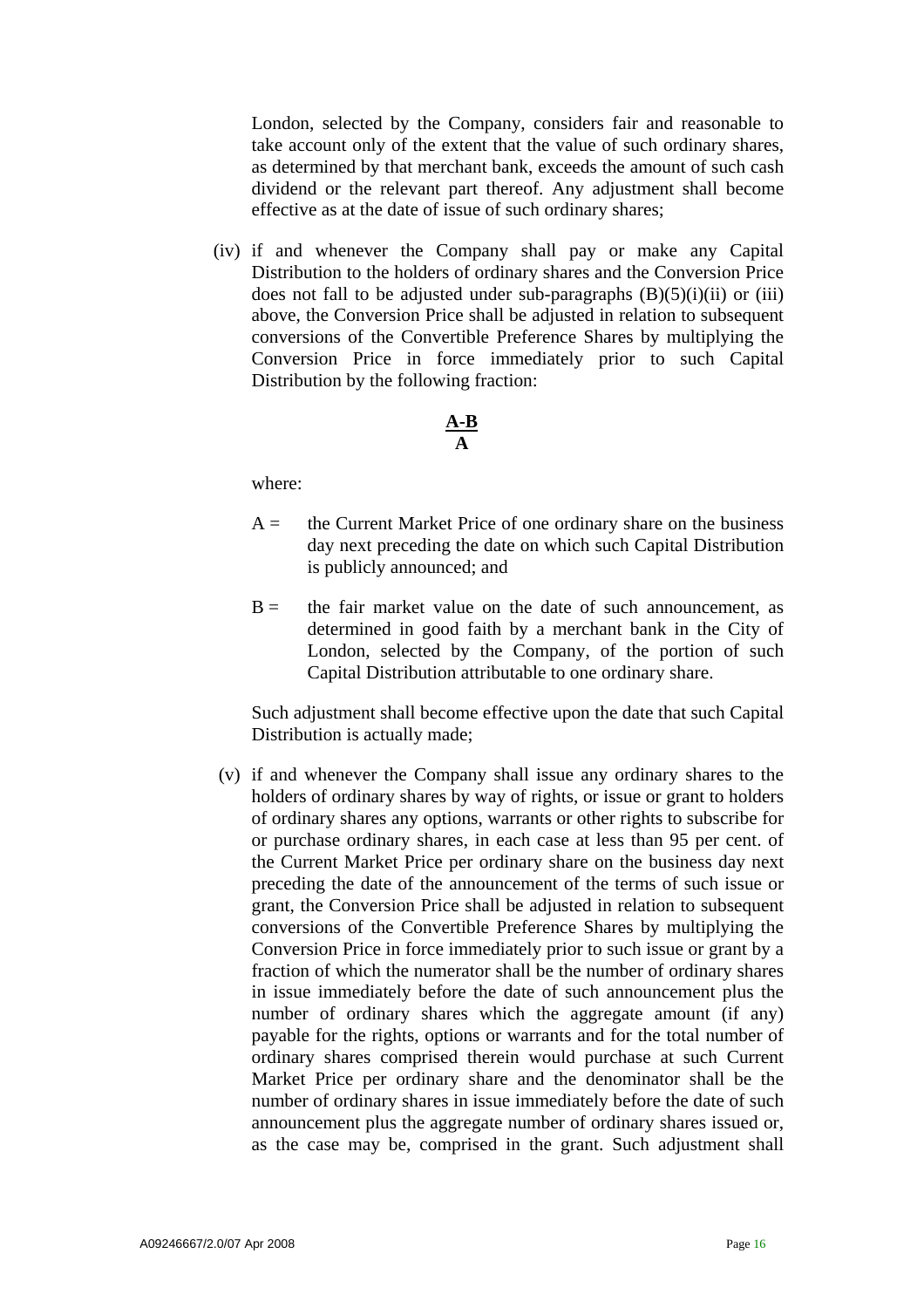become effective on the date of issue of such ordinary shares or issue or grant of such rights, options or warrants (as the case may be);

- (vi) if and whenever the Company or any of its subsidiaries, or any person on its behalf, shall issue any securities (other than ordinary shares) by way of rights to holders of ordinary shares or shall grant any options, warrants or other rights to holders of ordinary shares entitling them to subscribe for or purchase any securities (other than ordinary shares) by way of rights, the Conversion Price shall be adjusted in relation to subsequent conversions of the Convertible Preference Shares by multiplying the Conversion Price in force immediately prior to such issue or grant by a fraction of which the numerator shall be the Current Market Price per ordinary share on the business day next preceding the date of the announcement of such issue or grant minus the fair market value as at the date of such announcement (as determined in good faith by a merchant bank in the City of London selected by the Company) of the portion of the rights attributable to one ordinary share and the denominator shall be the said Current Market Price. Such adjustment shall become effective on the date of issue of such securities or issue or grant of such options, warrants or other rights (as the case may be);
- (vii) if and whenever the Company or any of its subsidiaries or any person on its behalf shall offer any securities in connection with which offer the holders of ordinary shares generally (meaning for these purposes the holders of at least 60 per cent. of the ordinary shares in issue at the time such offer is made) are entitled to participate by way of rights in arrangements whereby such ordinary shares or other securities may be acquired by them and the Conversion Price does not fall to be adjusted under sub-paragraphs  $(B)(5)(i)(v)$  or (vi) above, the Conversion Price shall be adjusted in relation to subsequent conversions of the Convertible Preference Shares by multiplying the Conversion Price in force immediately before the making of such offer by a fraction of which the numerator shall be the Current Market Price per ordinary share on the business day prior to the date of announcement of the terms of such offer minus the fair market value (as determined in good faith by a merchant bank in the City of London selected by the Company) of the portion of the rights attributable to one ordinary share and the denominator shall be the said Current Market Price. Such adjustment shall become effective on the date of the making of the offer;
- (viii) if and whenever the Company determines that an adjustment should be made to the Conversion Price as a result of one or more events or circumstances not referred to in any of sub-paragraphs  $(B)(5)(i)(i)$  to (vii), the Company shall, at its own expense and acting reasonably, forthwith request the auditors of the Company for the time being to determine as soon as practicable what adjustment (if any) to the Conversion Price is fair and reasonable to take account thereof, and the Conversion Price shall be adjusted in relation to subsequent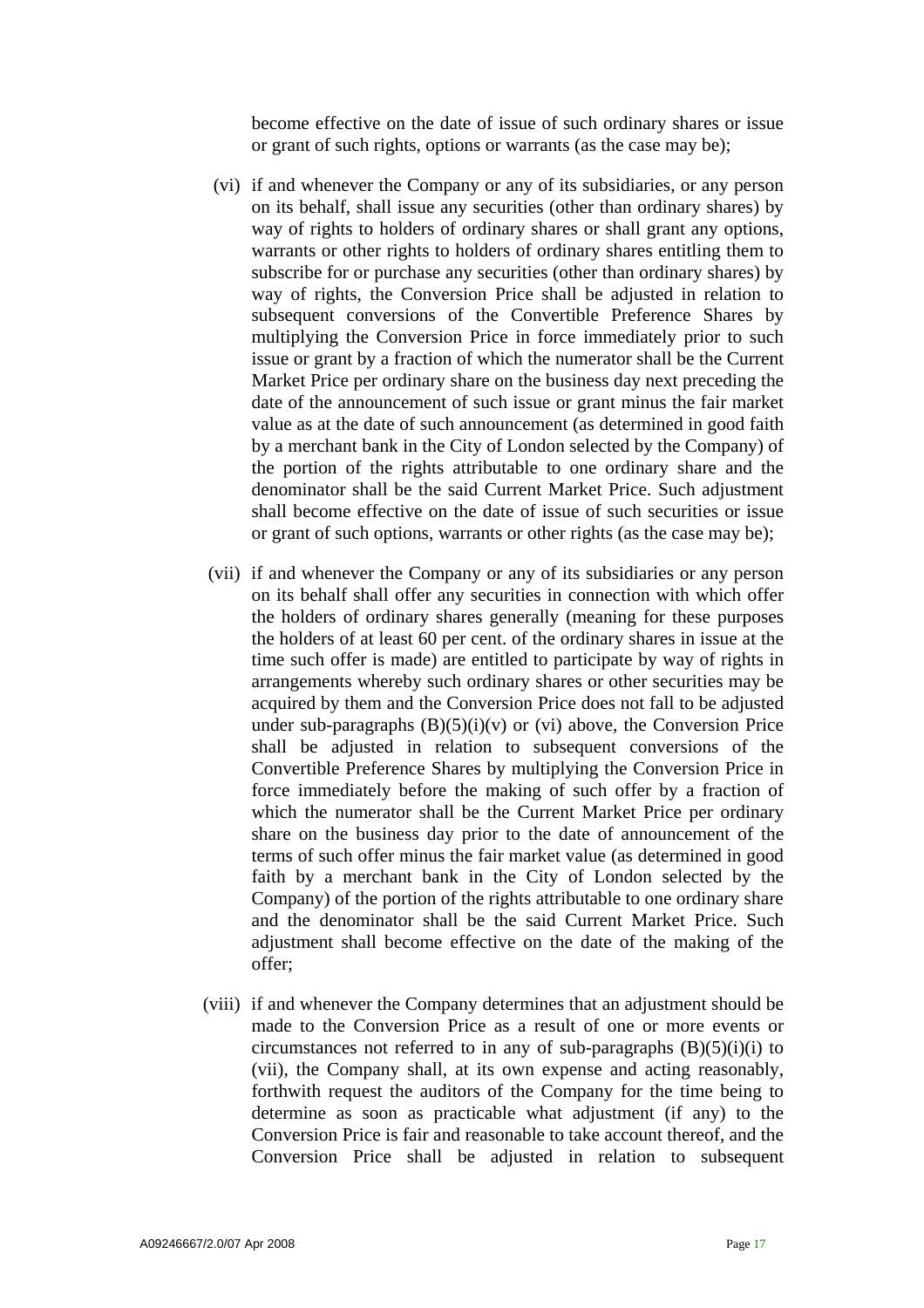conversions of the Convertible Preference Shares by such amount (if any), provided that an adjustment shall only be made pursuant to this sub-paragraph  $(B)(5)(i)(viii)$  if the auditors of the Company for the time being are so requested to make such a determination not more than 21 days after the occurrence of the relevant event or circumstances.

(j) Whenever the Conversion Price falls to be adjusted pursuant to paragraph  $(B)(5)(i)$ , the Company shall as soon as practicable give notice in writing to the holders of Convertible Preference Shares setting out brief particulars of the event giving rise to the adjustment, the adjusted Conversion Price, the date on which the adjustment takes effect and any other relevant particulars and information including, in the case of any Capital Distribution, issue, grant or offer pursuant to any of sub-paragraphs  $(B)(5)(i)(ii)$  to (vii) (both inclusive) or any proposed alteration pursuant to sub-paragraph  $(B)(5)(i)(i)$ , whether by exercising their conversion rights pending such a date they will have the benefit of such adjustment. The Conversion Price shall thereupon be adjusted with effect from the date specified in such notice in the manner (if any) shown in the notice. In the absence of manifest error the adjusted Conversion Price as specified in such notice shall be conclusive and binding on all concerned.

# **Matters relating** (k) The Company shall: **to Capital**

- (i) forthwith upon the making of any Capital Distribution of ordinary shares or other securities or the grant of any options, warrants or any other rights or any modification of rights or the making of any offer pursuant to any of sub-paragraphs  $(B)(5)(i)(ii)$  to (vii) (both inclusive) make an announcement of the terms thereof; and
- (ii) not make any Capital Distribution, issue, grant or offer pursuant to sub-paragraphs  $(B)(5)(i)(iv)$ , (vi) or (vii) unless the merchant bank in the City of London referred to in the relevant paragraph has been selected by the Company and has agreed to make the determination of the fair market value required by that paragraph.
- **Notice of Relevant Event** (l) The Company shall give notice in writing of a Relevant Event (which shall include notice of all or any adjustments to the Conversion Price, as determined in accordance with paragraph  $(B)(5)(i)$  above, made prior to the date of such notice or in consequence of the Relevant Event pursuant to the provisions hereof) to holders of Convertible Preference Shares within 14 days of the Relevant Event Date, which notice shall contain a statement informing holders of Convertible Preference Shares of their entitlement to exercise their conversion rights pursuant to the provisions hereof. Upon exercise of conversion rights by delivery of a Conversion Notice within 42 days following a Relevant Event (or, if later, 42 days following the date on which notice thereof is given as aforesaid) the Conversion Price shall be as set out in paragraph (B)(5)(c) above but adjusted, if appropriate, under the provisions of paragraph  $(B)(5)(i)$  above.

**Notice of adjustment to Conversion Price** 

**Distributions**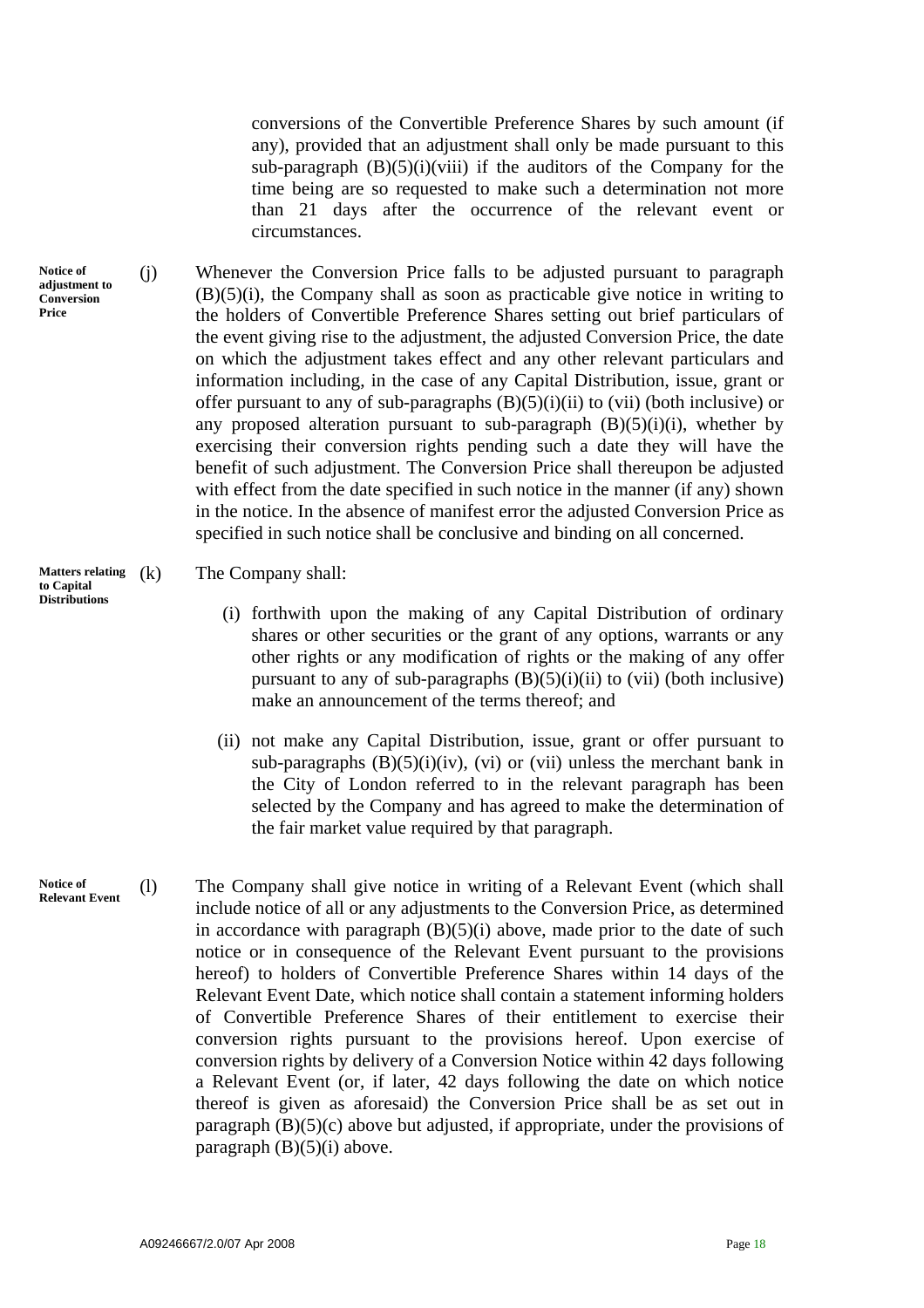- **More than one event giving rise to an adjustment to the Conversion Price**  (m) Where more than one event which gives rise to an adjustment to the Conversion Price occurs within such a short period of time that, in the opinion of the auditors of the Company for the time being, a modification to the operation of the adjustment provisions is required in order to give the intended result, such modification shall be made to the operation of the adjustment provisions as may be advised by the auditors of the Company to be in their opinion appropriate in order to give such intended result.
- (n) If any doubt shall arise as to the appropriate adjustment to the Conversion Price, a certificate of the auditors of the Company for the time being shall be conclusive and binding on all concerned save in the case of manifest or proven error. **Auditors' certificate in relation to adjustments**
- No adjustment will be made to the Conversion Price where such adjustment (rounded down as provided in this paragraph  $(B)(5)(o)$  if applicable) would be less than one per cent. of the Conversion Price then applicable. On any adjustment, the resultant Conversion Price will be rounded down to the nearest penny. Any adjustment not required to be made and any amount by which the Conversion Price has been rounded down will be carried forward and taken into account in any subsequent adjustment. Holders of Convertible Preference Shares will be given notice of all adjustments in accordance with the provisions hereof. Other provisions (O) **in relation to calculation of adjustment**
- No adjustment will be made to the Conversion Price where ordinary shares or other securities are issued to employees (including Directors holding executive office) of the Company or of any of its subsidiaries or of any associated company of the Company or its subsidiaries pursuant to any employee share scheme (as defined in Section 1166 of the Companies Act 2006). **Employee share schemes**
- (q) The Conversion Price may not be reduced so that on conversion ordinary shares would fall to be issued at a discount to their nominal value. **Limitation on adjustments to Conversion**
- (r) The Company shall, provided that the preferential dividend is not then in arrears, have the right (a *Required Conversion Right*), exercisable in either of the circumstances specified in sub-paragraphs  $(B)(5)(r)(i)$  and (ii) below, by not more than 56 days' nor less than 28 days' notice in writing (a *Required Conversion Notice*) expiring not later than the Redemption Date, to convert all, but not some only, of the Convertible Preference Shares, as of the date of expiry of the Required Conversion Notice (the *Required Conversion Date*), into ordinary shares. A Required Conversion Notice shall be irrevocable. **Required Conversion** 
	- (i) A Required Conversion Notice may be given at any time if at such time the number of Convertible Preference Shares in issue is 44,281,239 or less.
	- (ii) Without prejudice to sub-paragraph (i) above, a Required Conversion Notice may be given if the average of the closing midmarket quotations of the ordinary shares on the London Stock Exchange as

**Price** 

**Right**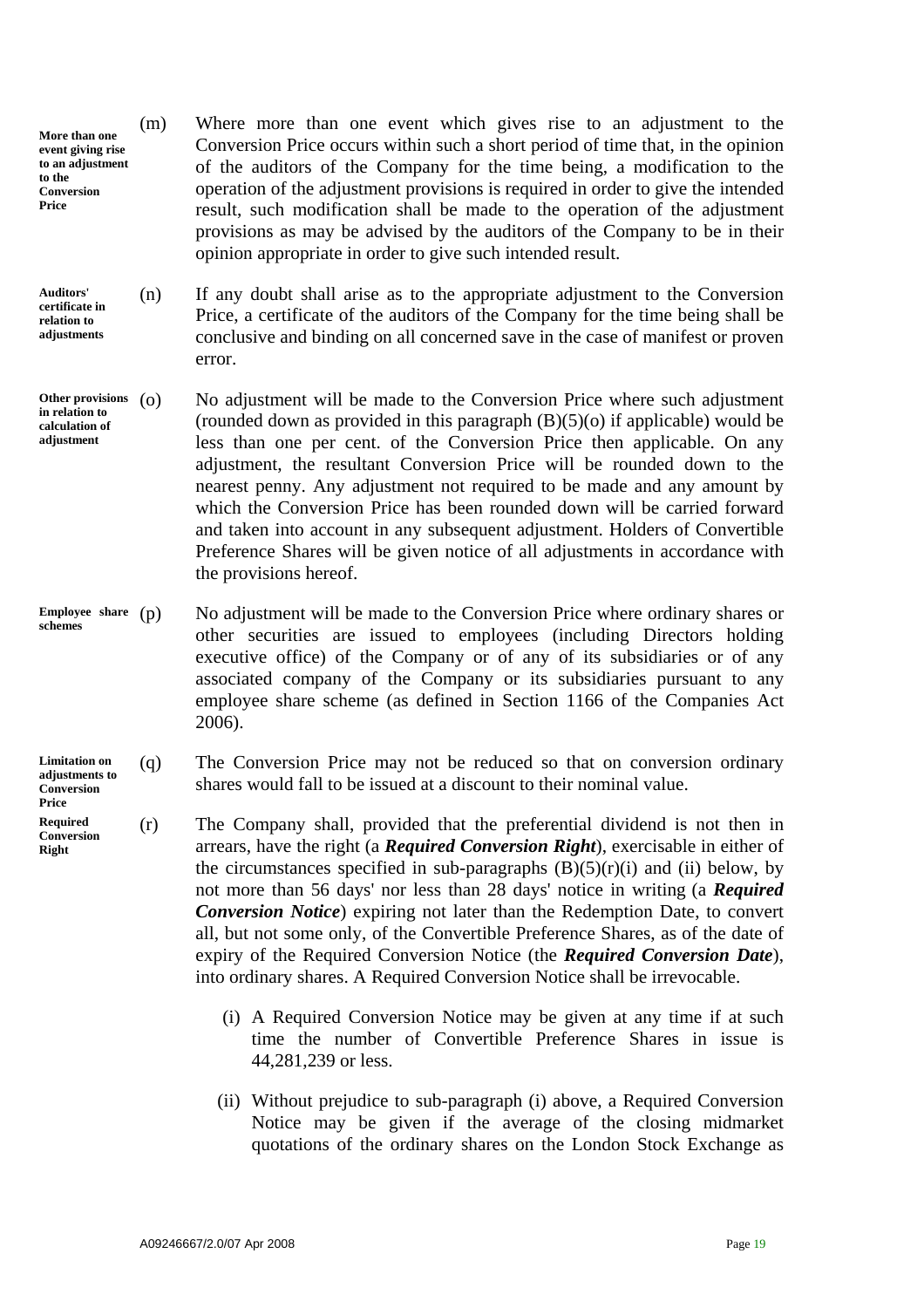derived from the Daily Official List of the London Stock Exchange (or, if the ordinary shares are not then listed on the official list maintained by the UK Listing Authority, such other publication or report of such other stock exchange as may be approved by a merchant bank in the City of London selected by the Company) during the 30-day period ending on the tenth business day prior to the date on which the Required Conversion Notice is given shall have been not less than 200 per cent. of the average of the Conversion Prices in effect (or deemed to be in effect) on each day during such period.

 Upon the expiration of such notice the holders of such Convertible Preference Shares shall (subject to the provisions of paragraph  $(B)(6)(e)$  and provided that the preferential dividend is not then in arrears) be treated as having exercised their right to convert in respect of all their Convertible Preference Shares and the same shall be converted on the Required Conversion Date in accordance with the foregoing provisions and mutatis mutandis on the terms applicable on the Required Conversion Date (including those contained in sub-paragraph  $(B)(5)(h)(ii)$  above).

- (s) If, whilst Convertible Preference Shares remain in issue, an effective resolution is passed or an order of a court of competent jurisdiction is made for the winding-up of the Company, then (unless it be for the purpose of a reconstruction, amalgamation, merger or other similar arrangement previously approved by a special resolution of the holders of the Convertible Preference Shares) the Company will forthwith give notice in writing to the holders of the Convertible Preference Shares that such a resolution has been passed or such an order has been made. Any holder of Convertible Preference Shares shall be entitled at any time within three months after the date on which such notice is published to elect by notice in writing delivered to the Company to be treated as if he had, immediately before the date of the passing of such resolution or the making of such order, exercised his right to convert in respect of some or all (as specified in such latter notice) of the Convertible Preference Shares held by him and he shall be entitled to receive: **Winding-up** 
	- (i) pari passu with any payment in respect of arrears and accruals of the preferential dividend on any Convertible Preference Shares for which no such election is made and pari passu with any payment in respect of arrears and accruals of dividend on any Equivalent Preference Shares ranking pari passu as to participation in the assets of the Company with the Convertible Preference Shares but in priority to any payment on any other class of shares, payment of a sum equal to all arrears and accruals of the preferential dividend on such Convertible Preference Shares (whether or not earned or declared) calculated down to and including the date on which such right to convert is deemed to have been exercised; and
	- (ii) out of the assets which would otherwise be available in the liquidation to the ordinary shareholders, such a sum, if any, which he would have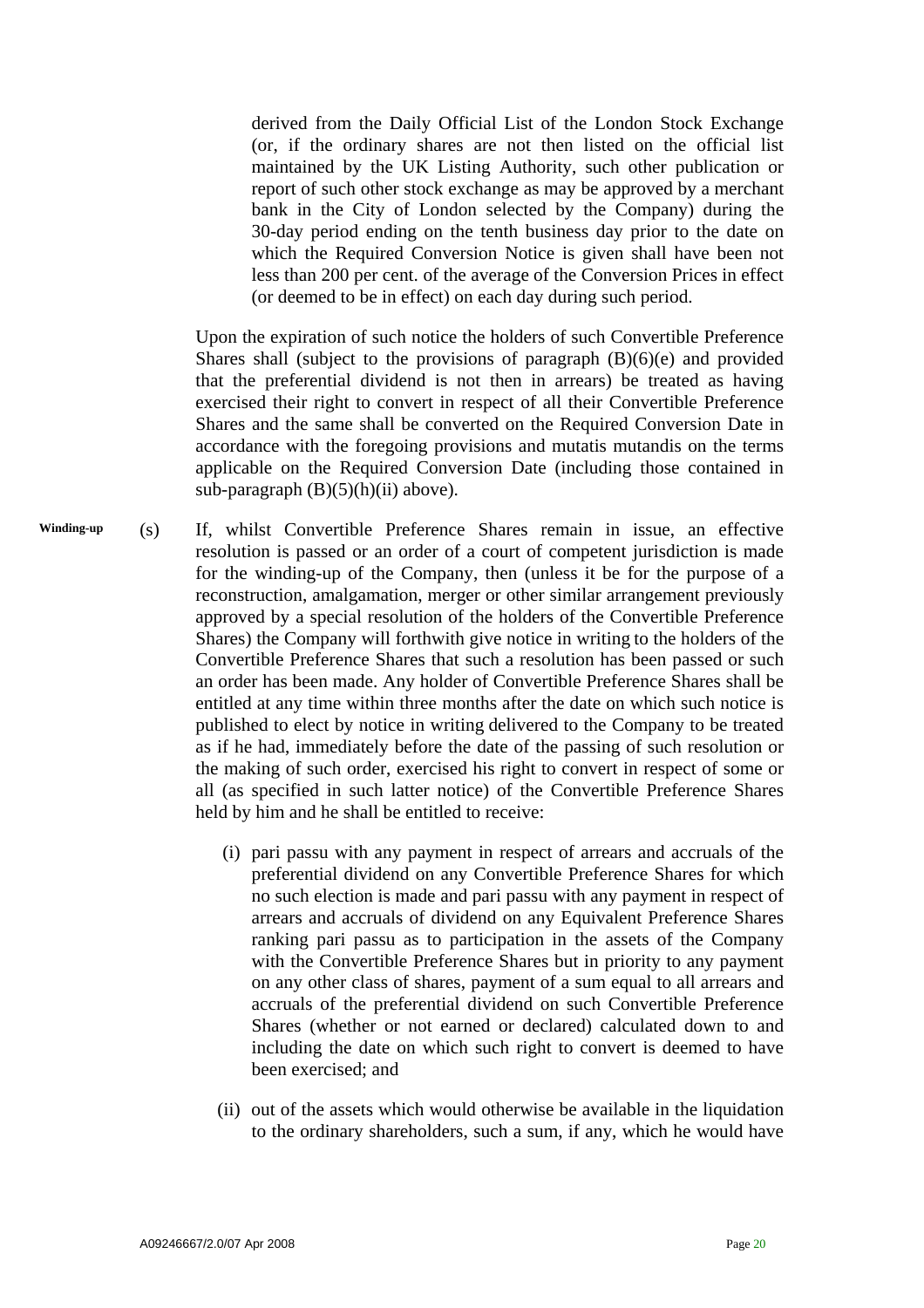received had he been the holder of the ordinary shares to which he would have become entitled by virtue of such exercise.

**Record dates in relation to adjustments** 

(t) If the Conversion Date in relation to any Convertible Preference Shares shall be after the record date for any such issue, distribution, grant or offer (as the case may be) as is mentioned in sub-paragraphs  $(B)(5)(i)(ii)$  to (vii), but before the date of issue of the ordinary shares (in the case of sub-paragraphs  $(B)(5)(i)(ii)$  or (iii)), before the date on which the Capital Distribution is actually made (in the case of sub-paragraph  $(B)(5)(i)(iv)$ ), or before the date on which the issue, grant or offer is made (in the case of sub-paragraphs  $(B)(5)(i)(v)$ ,  $(vi)$  or  $(vii)$ , the Company shall procure that there shall be issued to the holder converting the Convertible Preference Shares or in accordance with the instructions contained in the relevant Conversion Notice (subject to any applicable exchange control or other regulations) such additional number of ordinary shares as, together with the ordinary shares issued or to be issued on conversion of the relevant Convertible Preference Shares, is equal to the number of ordinary shares which would have been required to be issued on conversion of such Convertible Preference Shares if the relevant adjustment (more particularly referred to in the said paragraphs) to the Conversion Price had in fact been made immediately after the relevant record date. The provisions of paragraph  $(B)(5)(h)(iii)$  shall apply in relation to any such additional ordinary shares and such shares will be allotted as at, and within 28 days after, the relevant Conversion Date (unless such Conversion Date is a Relevant Event Date, in which case within 28 days after receipt of the relevant Conversion Notice) and, if certificated shares, certificates for such ordinary shares will be despatched within 28 days after the relevant issue, distribution, grant or offer.

**Determination of whether Convertible Preference Shares are certificated or uncertificated shares** 

**Compulsory redemption of Convertible Preference Shares** 

(u) For the purposes of this paragraph (B)(5), whether any Convertible Preference Shares are certificated shares or uncertificated shares on any Conversion Date shall be determined by reference to the register of members as at 12.01 a.m. on the relevant Conversion Date or such other time on the relevant Conversion Date as the Directors may (subject to the facilities and requirements of the relevant system concerned) in their absolute discretion determine.

# **(6) Redemption**

(a) The Company shall (subject to the provisions of the Statutes) on 1 July in the year 2020 redeem all the Convertible Preference Shares then issued and outstanding, save to the extent that (i) a Required Conversion Notice has been delivered in respect of any such Convertible Preference Shares or (ii) the Redemption Date shall have been extended in accordance with the provisions of paragraph  $(B)(6)(k)$  below. The Company shall give to the holders of all such Convertible Preference Shares liable to be redeemed in accordance with this paragraph  $(B)(6)(a)$  not less than 30 days' notice in writing of the Redemption Date specifying, in respect of certificated shares, the place at which the certificates for such shares are to be presented for redemption.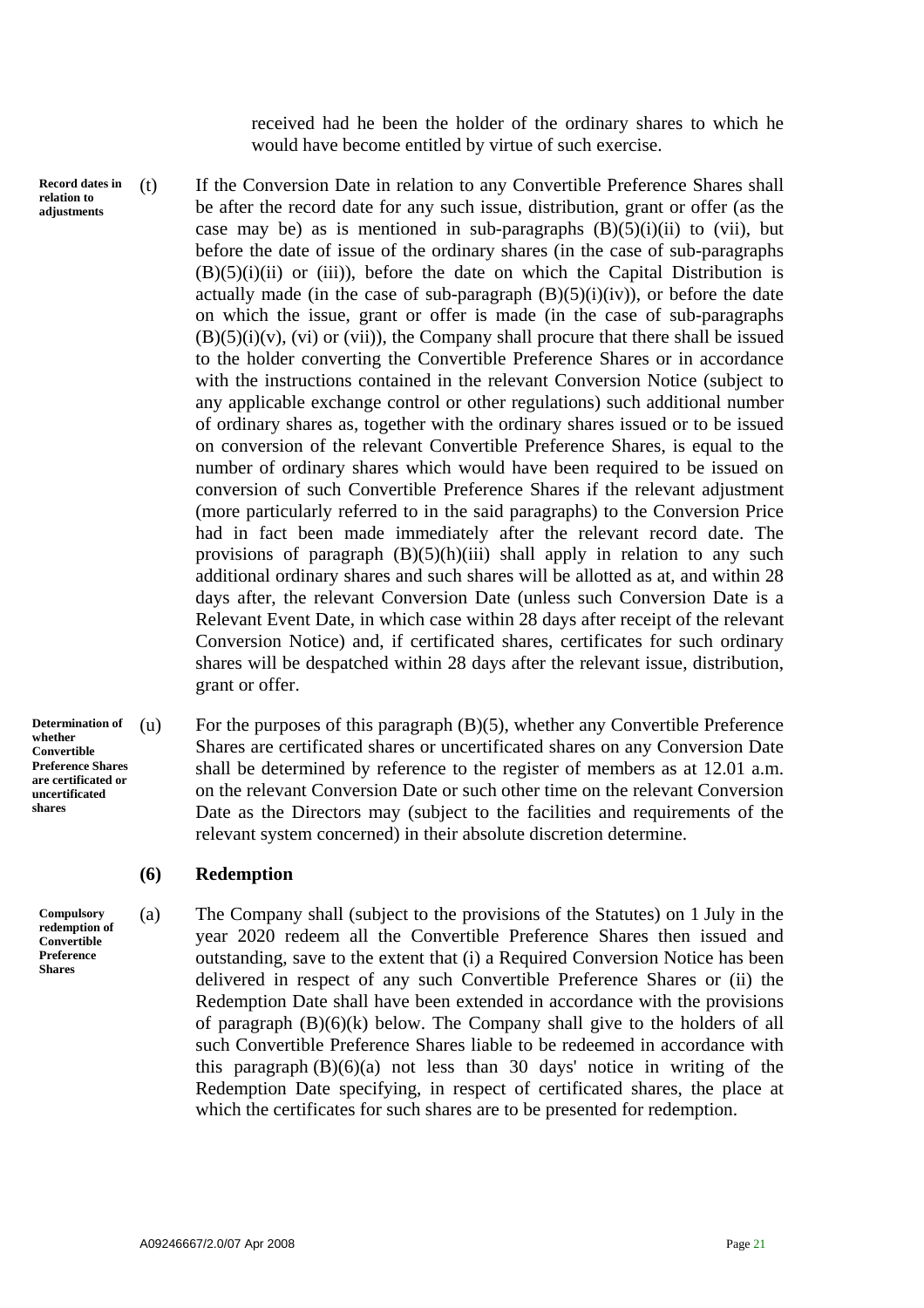- **Compulsory redemption of certificated shares**  (b) The provisions of this paragraph (B)(6)(b) shall apply in relation to any Convertible Preference Shares that are to be redeemed pursuant to paragraph (B)(6)(a) above and that, on the Redemption Date, are certificated shares. On the Redemption Date, each of the holders of such shares shall be bound to deliver to the Company at the place specified in the notice of redemption the certificates for the Convertible Preference Shares held by him (or an appropriate form of indemnity) in order that the same may be cancelled. Upon such delivery, the Company shall pay to such holder (or, in the case of joint holders, to the holder whose name stands first in the register of members in respect of such shares) all moneys payable in respect of the redemption of such shares.
- **Compulsory redemption of uncertificated shares**

- **Right to require conversion of uncertificated shares into certificated shares**
- **Right of members to redeem where Required Conversion Notice issued**

**Exercise of redemption right in relation to certificated shares** 

- (c) The provisions of this paragraph  $(B)(6)(c)$  shall apply in relation to any Convertible Preference Shares that are to be redeemed pursuant to paragraph (B)(6)(a) above and that, on the Redemption Date, are uncertificated shares. The Directors shall be entitled in their absolute discretion to determine the procedures for the redemption and cancellation of such Convertible Preference Shares (subject always to the facilities and requirements of the relevant system concerned and to the redemption on the Redemption Date of the Convertible Preference Shares concerned). Upon being satisfied that such procedures have been effected, the Company shall pay to the holder of the Convertible Preference Shares concerned (or, in the case of joint holders, to the holder whose name stands first in the register of members in respect of such shares) all moneys payable in respect of the redemption of such shares.
- (d) Without limiting the generality of paragraph  $(B)(6)(c)$  above, but subject as set out in that paragraph, the Company may, if the Directors so determine (by notice in writing to the holder concerned, which notice may be included in the notice of redemption concerned), require the holder of any Convertible Preference Shares which are to be redeemed in accordance with paragraph (B)(6)(a) above to change the form of the Convertible Preference Shares from uncertificated shares to certificated shares prior to the Redemption Date (in which latter case paragraph  $(B)(6)(b)$  above shall then apply as regards the procedure for redemption).
- (e) The holder of each Convertible Preference Share for the time being issued and outstanding shall (subject to the provisions of the Statutes), save to the extent that a Conversion Notice has been delivered in respect of such Convertible Preference Shares, be entitled to redeem the same (or some part of the same) upon a conversion under the provisions of paragraph  $(B)(5)(r)$  above in the manner set out in paragraphs  $(B)(6)(f)$  and  $(g)$  below.
- (f) In relation to any Convertible Preference Shares that, on the Required Conversion Date, are certificated shares, the right to redeem the same (or some part of the same) pursuant to paragraph  $(B)(6)(e)$  above shall be exercised on the Required Conversion Date if the holder of any such Convertible Preference Shares shall have delivered to the Registrar at any time during the period commencing on the date a Required Conversion Notice is served under paragraph  $(B)(5)(r)$  and ending on the seventh business day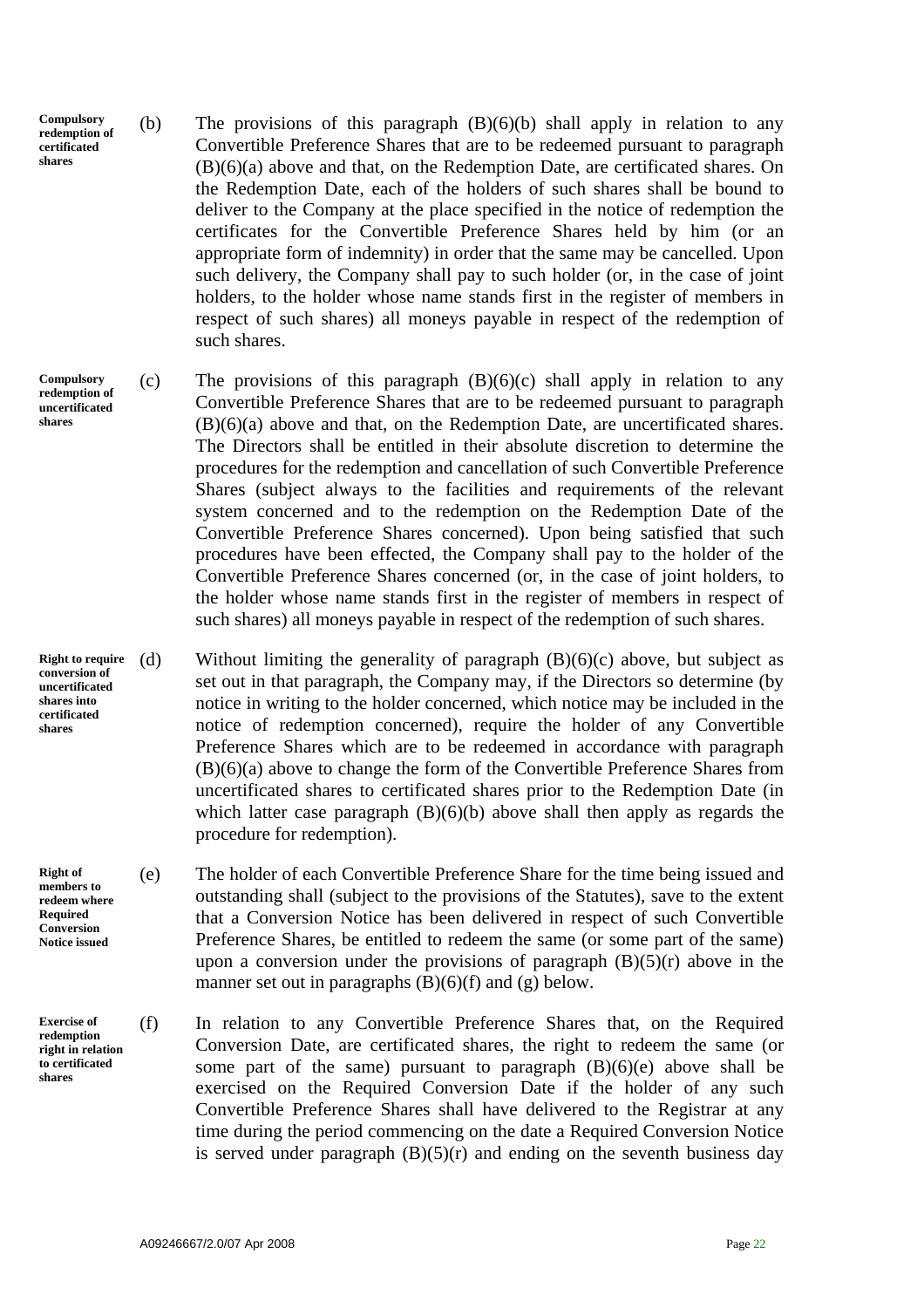prior to the Required Conversion Date thereunder a duly signed and completed notice of redemption in such form as may from time to time be prescribed by the Directors (and obtainable from the Registrar) (a *Certificated Notice of Redemption*) together with the certificates in respect of the relevant Convertible Preference Shares (or an appropriate form of indemnity) and, subject to the receipt thereof, such Convertible Preference Shares shall be redeemed in accordance with paragraph (B)(6)(j) below.

(g) In relation to any Convertible Preference Shares that, on the Required Conversion Date, are uncertificated shares, the right to redeem the same (or some part of the same) pursuant to paragraph  $(B)(6)(e)$  above shall be exercised on the Required Conversion Date if an Uncertificated Notice of Redemption is received as referred to below at any time during the period commencing on the date a Required Conversion Notice is served under paragraph  $(B)(5)(r)$  and ending on the seventh business day prior to the Required Conversion Date thereunder. For these purposes, an *Uncertificated Notice of Redemption* shall mean an instruction and/or notification received by the Company or such person as it may require, in such form and/or having such effect (consistent always with the redemption of such Convertible Preference Shares) as may in each case from time to time be prescribed by the Directors (subject always to the facilities and requirements of the relevant system concerned) and details of which shall be obtainable from the Registrar. Without prejudice to the generality of the foregoing, the form of instruction and/or notification as referred to above may be such as to divest the holder of the Convertible Preference Shares concerned of the power to transfer such Convertible Preference Shares to another person.

(h) In respect of any Convertible Preference Shares in relation to which an Uncertificated Notice of Redemption has been received in accordance with paragraph  $(B)(6)(g)$  above, and subject as provided in paragraph  $(B)(6)(i)$ below, the Directors shall be entitled in their absolute discretion to determine the procedures for the redemption and cancellation of such Convertible Preference Shares (subject always to the facilities and requirements of the relevant system concerned and to the redemption on the Required Conversion Date of the Convertible Preference Shares concerned). Subject to the Company being satisfied that such procedures have been effected, such Convertible Preference Shares shall be so redeemed in accordance with paragraph  $(B)(6)(i)$  below.

(i) Without limiting the generality of paragraph  $(B)(6)(h)$  above, but subject as set out in that paragraph, the Company may, if the Directors so determine, (by notice in writing to the holder concerned) require the holder of any Convertible Preference Shares which are to be redeemed in accordance with paragraph  $(B)(6)(i)$  above, to change the form of the Convertible Preference Shares from uncertificated shares to certificated shares prior to the Required Conversion Date (in which latter case paragraph  $(B)(6)(f)$  above shall then apply as regards the procedure for redemption). **Right to require** 

**Exercise of redemption right in relation to uncertificated shares** 

**Procedures for redemption of uncertificated shares** 

**conversion of uncertificated shares into certificated shares**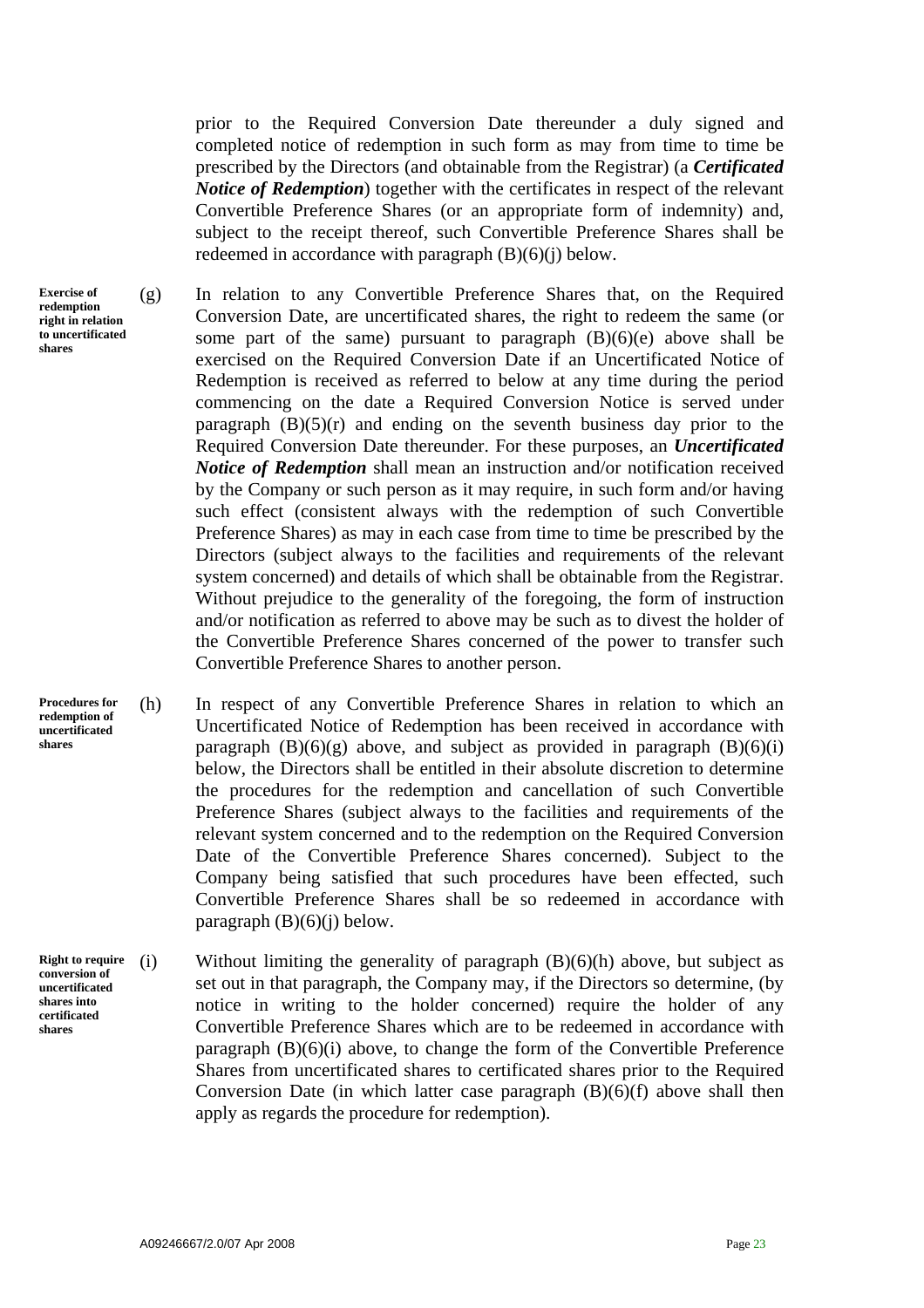**Payment of redemption monies and issue of certificates** 

(j) On the Required Conversion Date the Company shall redeem the Convertible Preference Shares to be redeemed pursuant to paragraph (B)(6)(e), and shall make payment to the holder of such shares (or, in the case of joint holders, to the holder whose name stands first in the register of members in respect of such shares) the amount due to him in respect of such redemption. If any certificate delivered to the Registrar in respect of any certificated Convertible Preference Shares to be redeemed includes any Convertible Preference Shares not to be redeemed on the Required Conversion Date, a fresh certificate for such Convertible Preference Shares shall be issued and posted (without charge, but uninsured and at the risk of the relevant holder) within 14 days of receipt by the Registrar of the relevant notice of redemption to the address of the relevant holder appearing in the register of members. Unless the Directors otherwise determine in any case or cases, a Certificated Notice of Redemption or an Uncertificated Notice of Redemption, once delivered or received, shall be irrevocable.

The Company shall be entitled by notice in writing (which shall be irrevocable) to the holders of the Convertible Preference Shares while any such shares remain issued and outstanding to elect to grant an option to each holder of Convertible Preference Shares to extend the Redemption Date of any or all of the Convertible Preference Shares held by him to a Dividend Payment Date in any year after 2020 (but no later than the year 2050) as specified by the Company in such notice; provided that no such notice may be given more than 56 days or less than 28 days prior to the date which is, immediately prior to the giving of such notice, the Redemption Date. To exercise such an option a holder of Convertible Preference Shares shall deliver to the Registrar a duly signed and completed notice of extension in the form (for the time being current) available from the Registrar and, in the case of Convertible Preference Shares which are certificated shares, the certificates in respect of such shares (or an appropriate form of indemnity). Where a holder of Convertible Preference Shares exercises such an option, the Company shall procure that, within 14 days of receipt by the Registrar of the relevant notice of extension:

 (i) in the case of Convertible Preference Shares which are, at the Appropriate Time, certificated shares and in respect of which the option to extend shall have been exercised (and subject to receipt of the relevant share certificate), a certificate endorsed with the date of exercise of the option to extend and the extended Redemption Date, together with a new certificate in respect of any balance of the Convertible Preference Shares represented by a certificate so delivered in respect of which the option to extend has not been exercised, will be mailed (without charge but uninsured and at risk of the relevant holder of Convertible Preference Shares) to the address of the holder (or the first-named of joint holders) appearing in the register of members; for the purposes of this sub-paragraph (B)(6)(k)(i), *Appropriate Time* shall mean such time prior to the mailing referred to above as the Directors may in their absolute discretion determine (subject always to

Option to extend  $(k)$ **Redemption Date**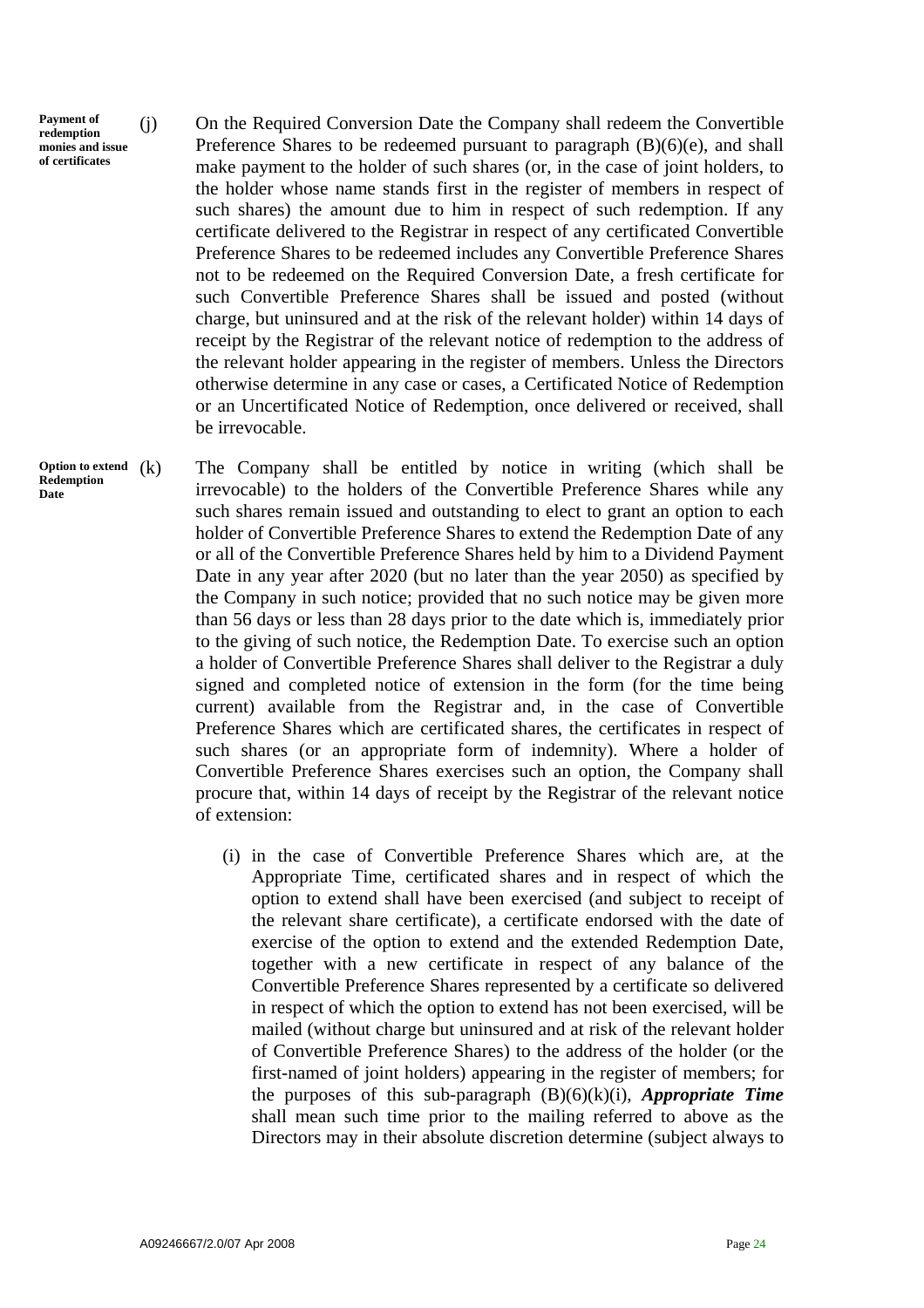the facilities and the requirements of the relevant system concerned); and

 (ii) in the case of Convertible Preference Shares in respect of which the option to extend shall have been exercised and which are, at the time of such entry in the register of members as is referred to below, uncertificated shares, there shall be entered in the register of members the date of exercise of the option to extend and the extended Redemption Date and that all such instructions and/or notifications as may be required under the Regulations and the relevant system concerned are made.

A notice of extension once delivered to the Registrar shall be irrevocable.

- (l) The preferential dividend shall cease to accrue on the Convertible Preference Shares with effect from the Relevant Redemption Date unless the Company has become required to make payment in respect of the Convertible Preference Shares concerned pursuant to paragraph  $(B)(6)(f)$  or  $(B)(6)(h)$ above and has failed to do so in accordance with paragraph  $(B)(6)(i)$  above, in which case the preferential dividend shall continue to accrue from the Relevant Redemption Date to the date of payment. There shall be paid on each Convertible Preference Share to be redeemed under this paragraph (B)(6) the Redemption Amount and a sum equal to all arrears and accruals of the preferential dividend thereon to be calculated down to and including the Relevant Redemption Date, subject as aforesaid, and to be payable irrespective of whether or not any such dividend has been earned or declared or become due and payable.
- (m) The payment to the holder for the time being of any Convertible Preference Shares or, in the case of joint holders, the payment to any of them of all the moneys payable on redemption thereof or the application of the same as provided on any conversion thereof shall constitute an absolute discharge to the Company in respect thereof.
	- (n) In the case of any Convertible Preference Shares which are to be redeemed pursuant to paragraph  $(B)(6)(a)$  above, if, in respect of any certificated Convertible Preference Shares, the holder thereof shall fail or refuse to deliver up the certificate or certificates held by him at the time and place fixed for the redemption of such shares in accordance with paragraph  $(B)(6)(b)$  above (if applicable) or, if in respect of any Convertible Preference Shares to be so redeemed (whether or not they are certificated shares), payment of the redemption moneys payable in respect thereof shall fail to be accepted or shall be refused, the redemption moneys payable in respect of those shares shall be set aside and paid into an account with the Company's bankers (designated for the benefit of such holder) and such setting aside shall be deemed for all purposes hereof to be a payment to the relevant holder and all the said holder's rights as a holder of the relevant Convertible Preference Shares shall cease and determine as from the date fixed for the redemption of such shares and the Company shall thereby be discharged from all obligations in respect thereof.

**Right to preferential dividend in respect of shares to be redeemed** 

**Discharge of obligation to pay monies due on redemption** 

**Failure to deliver certificates in respect of certificated shares to be redeemed**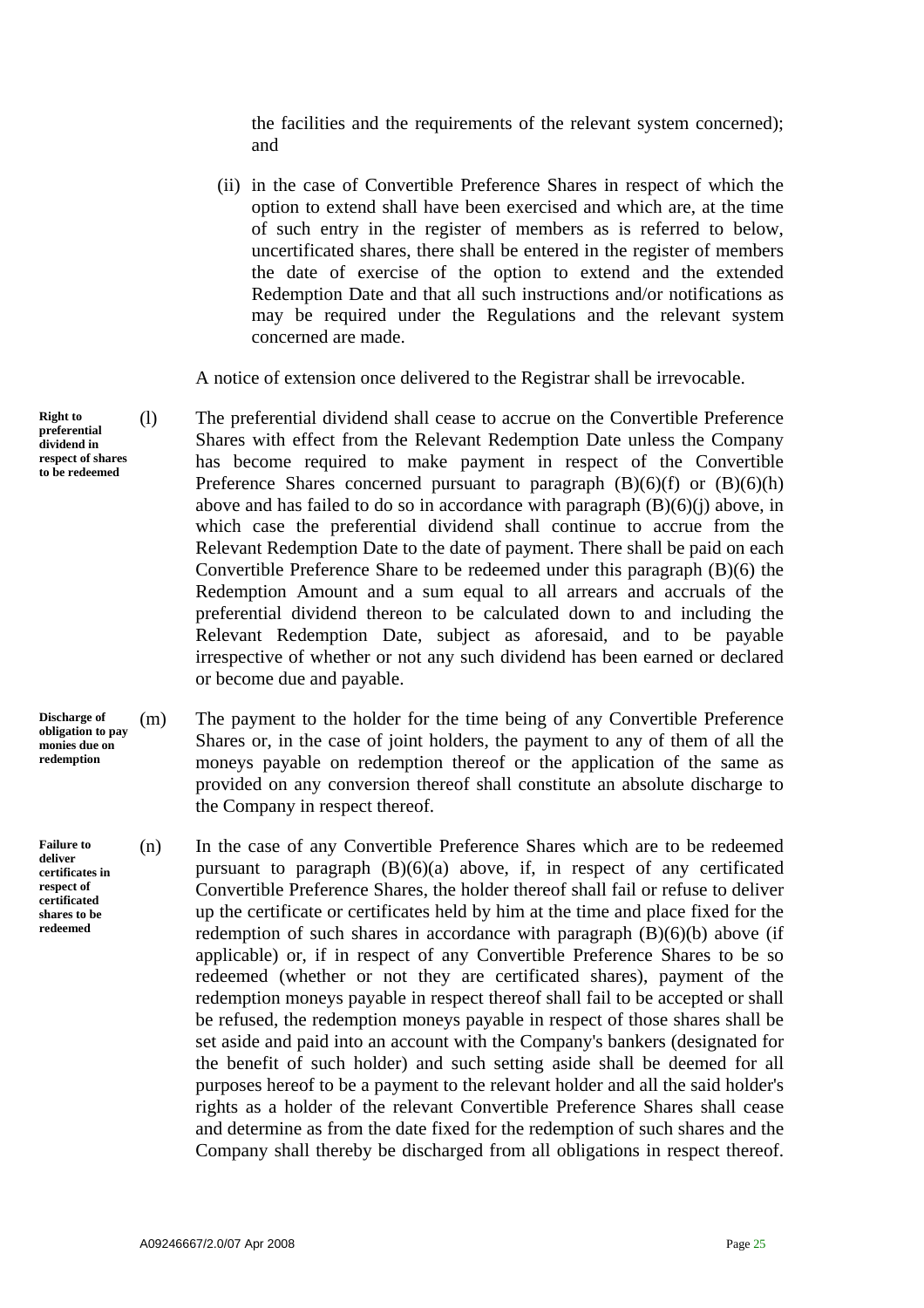The Company shall not be responsible for the safe custody of the moneys so placed on deposit or for interest thereon, other than such interest (if any) as the said moneys may earn while on deposit less any expenses incurred by the Company in connection therewith.

**Alteration of the authorised Preference Share capital following redemption** 

Upon the redemption of any Convertible Preference Shares (whether pursuant to sub-paragraphs  $(B)(5)(h)(i)(A)$ ,  $(B)(6)(a)$  or  $(B)(6)(e)$  above), the Directors may, pursuant to the authority conferred by the passing of the resolution which created the Convertible Preference Shares, consolidate and/or sub-divide and/or convert the authorised preference share capital existing as a consequence of such redemption into shares of any other class into which the authorised share capital of the Company is or may at any time be divided of a like nominal amount (as nearly as may be) as the shares of such class or into unclassified shares of the same nominal amount as the Convertible Preference **Shares** 

**Determination of whether Convertible Preference Shares are certificated or uncertificated shares** 

(p) For the purposes of this paragraph (B)(6), whether any Convertible Preference Shares are certificated shares or uncertificated shares on the Redemption Date or the Required Conversion Date shall be determined by reference to the register of members at 12.01 a.m. on the Redemption Date or the Required Conversion Date (as appropriate) or such other time as the Directors may (subject to the facilities and requirements of the relevant system concerned) in their absolute discretion determine.

# **(7) Restrictions**

Whilst any Convertible Preference Shares remain outstanding the Company will, save with the approval of a special resolution of the holders of the Convertible Preference Shares:

- (a) ensure that such number of ordinary shares as are required at any particular time to enable the conversion rights specified in paragraph (B)(5) and all other rights of conversion into, subscription for and exchange into ordinary shares exercisable at that time to be satisfied are kept available for issue free from pre-emptive rights out of its authorised but unissued share capital: **Ordinary shares to be available for conversion**
- (b) not issue or pay up any securities by way of capitalisation of profits or reserves, other than: **Restrictions on capitalisations** 
	- (i) by the issue of fully paid ordinary shares to the holders of ordinary shares and other persons entitled thereto;
	- (ii) by the issue of fully paid Convertible Preference Shares or Equivalent Preference Shares to the holders of Convertible Preference Shares or Equivalent Preference Shares, as the case may be, or other persons entitled thereto;
	- (iii) by the issue of ordinary shares to holders of ordinary shares or to holders of Convertible Preference Shares or Equivalent Preference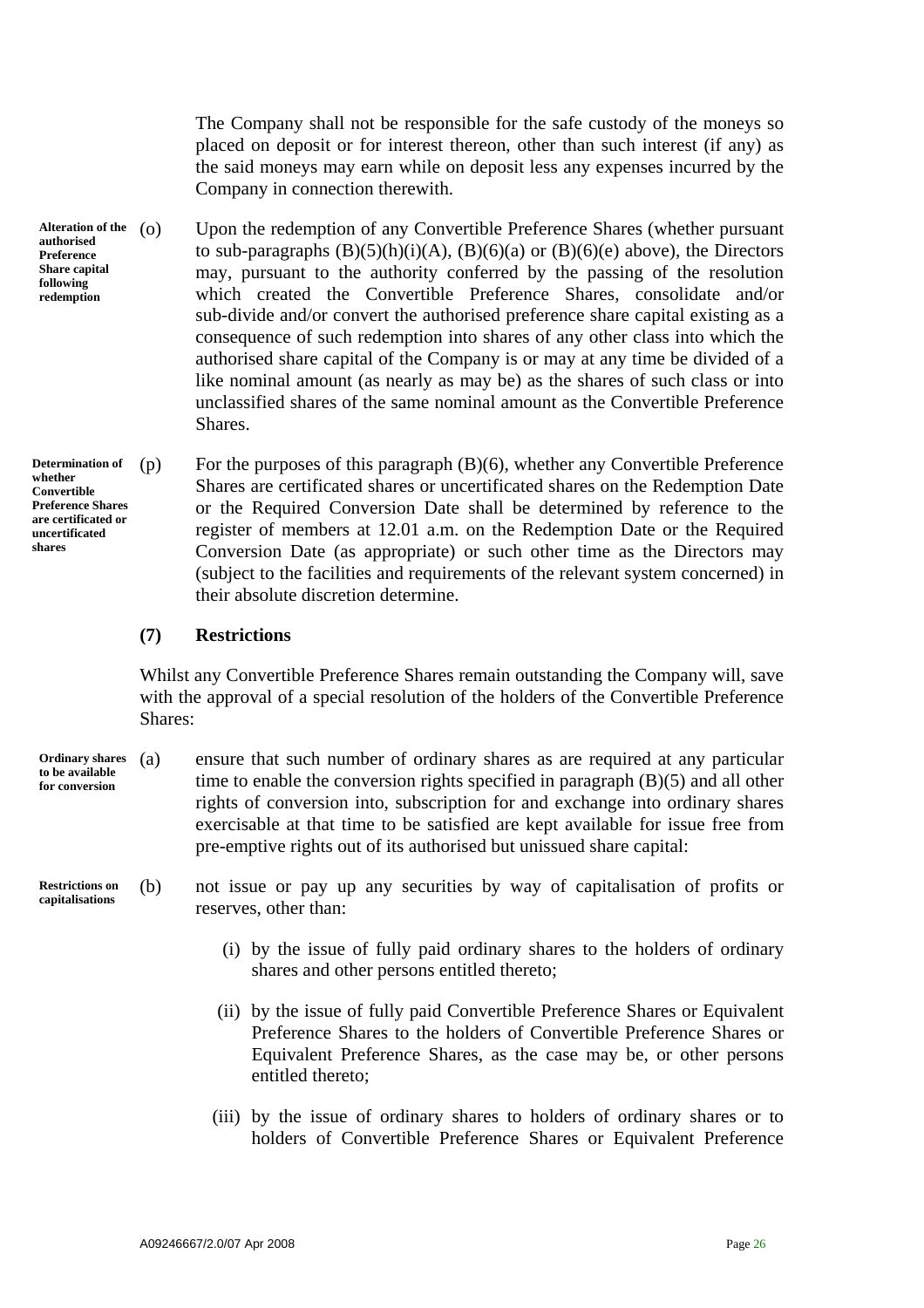Shares paid up in full out of distributable profits or reserves in lieu of all or part of any cash dividend;

- (iv) by the issue of fully paid equity share capital (other than ordinary shares) to the holders of equity share capital of the same class and other persons entitled thereto, if the same results (or would, but for the fact that the adjustment would be less than one per cent., result) in an adjustment of the Conversion Price in accordance with the provisions of paragraph  $(B)(5)(i)$  above or the same results from any redemption or purchase by the Company of its own share capital (including ordinary shares) or any part thereof; or
- (v) in connection with the conversion of any Convertible Preference Share or any Equivalent Preference Shares;

(c) not modify the rights attaching to the ordinary shares or issue any other equity share capital (other than Equivalent Preference Shares) with rights which are more favourable than the rights attaching to the ordinary shares, but so that nothing in this provision shall prevent:

- (i) the issue of any equity share capital to employees (including Directors holding executive office) of the Company or any of its subsidiaries or associated companies by virtue of their office or employment pursuant to any scheme or plan now in existence or which may in the future be approved by the Company in general meeting;
- (ii) any consolidation or sub-division of the ordinary shares or the conversion of any ordinary shares into stock or vice versa; or
- (iii) any modification to the rights attached to the ordinary shares which is not, in the opinion of a merchant bank in the City of London of international repute, selected by the Company acting as an expert, materially prejudicial to the interests of the holders of the Convertible Preference Shares;
- (d) procure that at no time shall there be in issue ordinary shares of the Company of differing nominal values; **Ordinary shares**
- (e) to take any action which would result in any adjustment of the Conversion Price if, after giving effect thereto the Conversion Price would, but for the provision in paragraph  $(B)(5)(q)$  above that the Conversion Price shall not be reduced below the nominal value of the ordinary shares, be decreased to such extent that ordinary shares to be issued on conversion of the Convertible Preference Shares would fall to be issued below their nominal value or otherwise could not, under any applicable law then in effect, be legally issued as fully paid; **Restrictions on**
- (f) if any offer is made to all (or as nearly as may be practicable all) holders of the ordinary shares (or all, or as nearly as may be practicable all, holders of **Takeover offer**

**Restrictions on modification of rights of ordinary shares** 

**of differing nominal values** 

**actions which give rise to adjustments** 

A09246667/2.0/07 Apr 2008 **Page 27**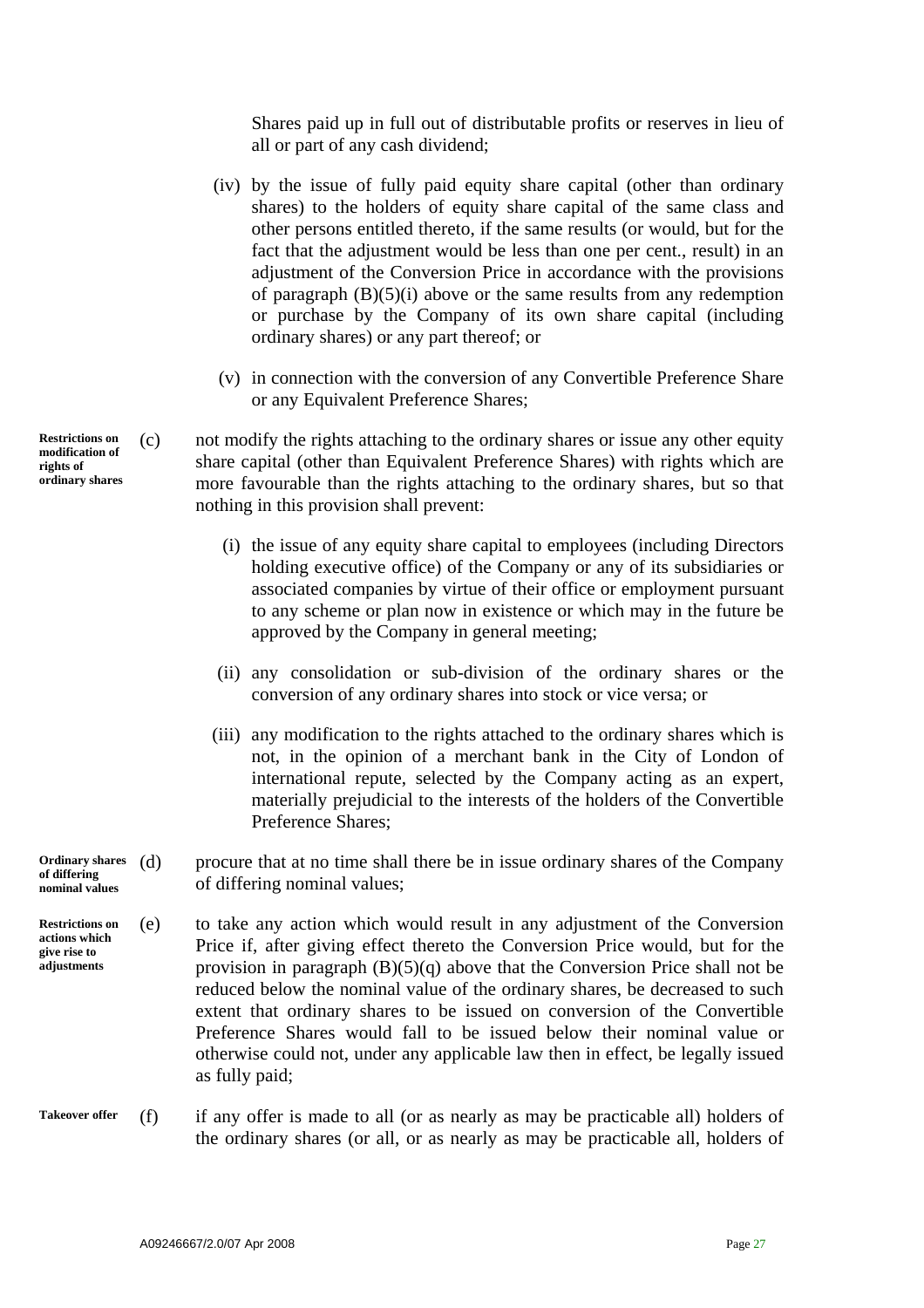the ordinary shares other than the offeror and/or any associate(s) of the offeror (as defined in Section 988(1) of the Companies Act 2006)) to acquire the whole or any part of the issued ordinary share capital of the Company or, if any person proposes a scheme with regard to such acquisition, give notice of such offer or scheme to the holders of the Convertible Preference Shares at the same time as any notice thereof is sent to holders of the ordinary shares (or as soon as practicable thereafter) and, where such an offer or scheme has been recommended by the Directors or declared unconditional, use its reasonable endeavours to procure that a like offer or scheme is extended to the holders of the Convertible Preference Shares and the holders of any ordinary shares issued on any conversion of the Convertible Preference Shares during the life of the offer or scheme;

- (g) use its best endeavours to ensure that the ordinary shares issued upon conversion of any Convertible Preference Shares will be admitted to the official list maintained by the UK Listing Authority and to trading on the London Stock Exchange and will be listed, quoted or dealt in on any other stock exchange or securities market on which the ordinary shares may then be listed, quoted or dealt in;
	- (h) not issue any convertible preference shares ranking as regards participation in the profits or assets of the Company in priority to the Convertible Preference Shares but so that nothing in this provision shall prevent the issue of Equivalent Preference Shares;
- **Shares** (i) not (except as authorised by Sections 146(2) of the Companies Act 1985 or by Section 159 of the Companies Act 1985 in respect of redeemable shares or by Section 162 of the Companies Act 1985 in respect of purchases of own shares) reduce its share capital or any uncalled liability in respect thereof or (except as authorised by Sections 130(2), 160(2) or 170(4) of the Companies Act 1985) any share premium account or capital redemption reserve if the reduction involves either the diminution of liability in respect of unpaid share capital or the repayment to any shareholder of any paid share capital; and
	- (j) not redeem, purchase or otherwise acquire any shares of any class in the Company (other than by way of redemption of Convertible Preference Shares or Equivalent Preference Shares) for any consideration nor pay to or make available any moneys for a sinking fund for the redemption of any such shares (other than Convertible Preference Shares or Equivalent Preference Shares) by the Company unless, in each case, all (if any) arrears of the preferential dividend shall have been paid on or in respect of the Convertible Preference Shares on or prior to the date of redemption, purchase or acquisition.

For the purposes of this paragraph  $(B)(7)$ , ordinary share capital has the meaning ascribed to it in Section 832 of the Income and Corporation Taxes Act 1988 and equity share capital has the meaning ascribed to it in Section 744 of the Companies Act 1985.

**Listing of ordinary shares arising on conversion** 

**Issue of convertible preference shares ranking in priority to Convertible Preference** 

**Reduction of share capital** 

**Redemption, purchase or acquisition of own shares**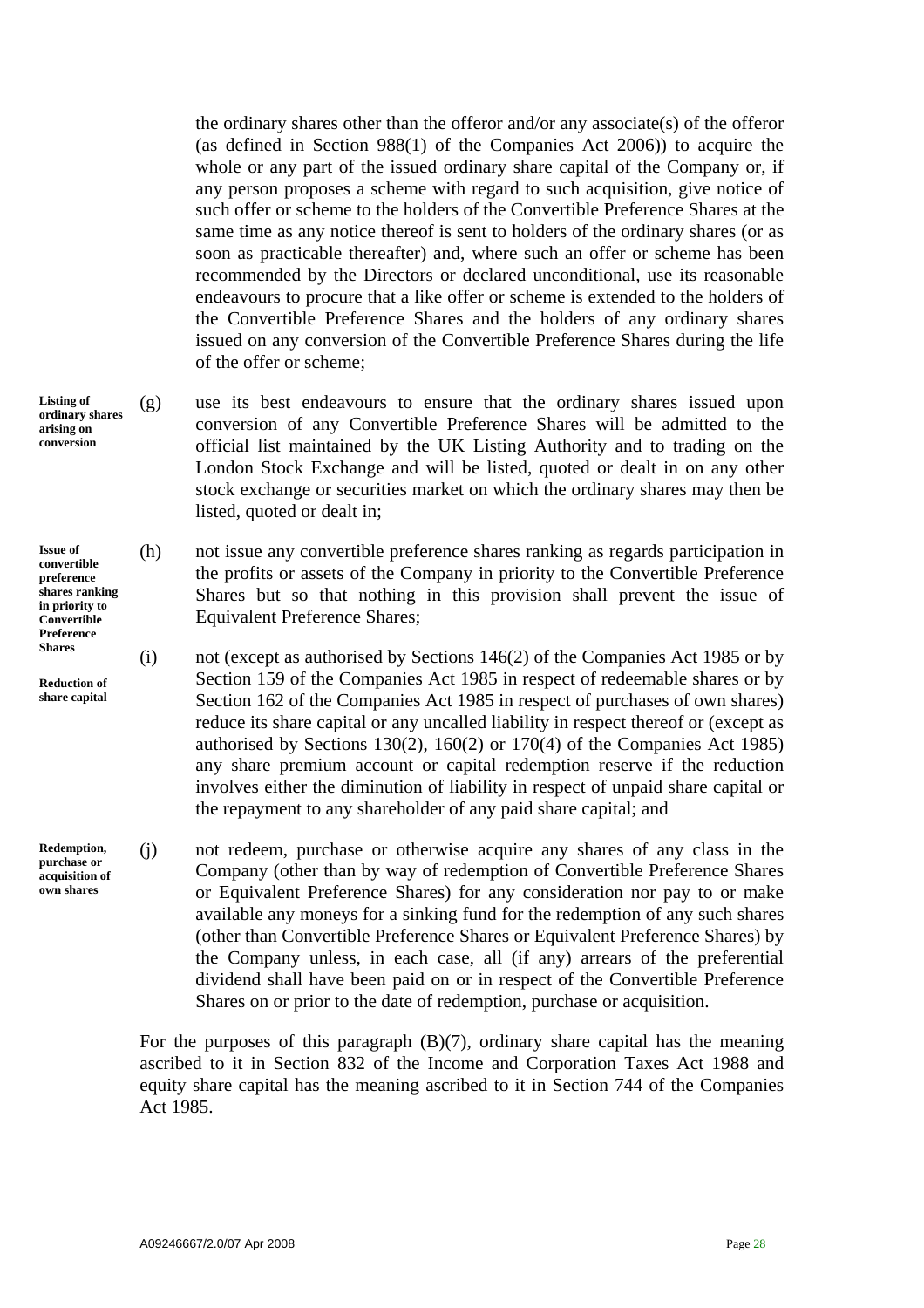# **(8) Miscellaneous**

For the avoidance of doubt, the rights and privileges attached to the Convertible Preference Shares or to any Equivalent Preference Shares shall be deemed not to be affected, modified, dealt with or abrogated by any of the following:

- (a) the creation or issue of additional Convertible Preference Shares or of any Equivalent Preference Shares ranking pari passu thereto;
- (b) any redemption or purchase by the Company of its own shares of any class (but without prejudice to paragraph  $(B)(7)(i)$ );
- (c) any variation in the borrowing powers of the Company exercisable by the Directors; or
- (d) any resolution for the disapplication of Section 89(1) of the Companies Act 1985.

## **(9) Notification of beneficial ownership**

The Company shall be entitled by notice in writing (a *Disclosure Notice*) to require any holder of Convertible Preference Shares, or any other person appearing to be interested in Convertible Preference Shares held by such holder, from time to time to provide within 48 hours of receipt of the relevant Disclosure Notice the same information as may be required to be given by such person requested pursuant to Section 793 of the Companies Act 2006 as if such provision applied to holders of Convertible Preference Shares, and any other persons appearing to be interested in Convertible Preference Shares held by such holders, with respect to the Convertible Preference Shares. If any holder of Convertible Preference Shares, or any other person appearing to be interested in Convertible Preference Shares held by such holder, shall fail to comply with any such requirements and such failure shall be continuing:

- (a) the provisions of Article 78.(B), (D), (E) and (F) shall apply to such person; and
- (b) without prejudice to any of the Company's other rights, the holder of any such Convertible Preference Shares shall not be entitled to exercise conversion rights pursuant to paragraph (B)(5) in respect of such Convertible Preference Shares.

For the purposes of this paragraph (B)(9), the provisions of Sections 820-825 of the Companies Act 2006 shall apply for the purposes of construing references to persons interested in and interests in Convertible Preference Shares.

**Rights attaching** (C) The rights attaching to the ordinary shares shall be as follows: **to ordinary** 

**shares** 

- 
- (a) as regards income: the profits which the Company may determine to distribute in respect of any financial year or other period for which its accounts are made up shall, subject to the special rights attached to the Convertible Preference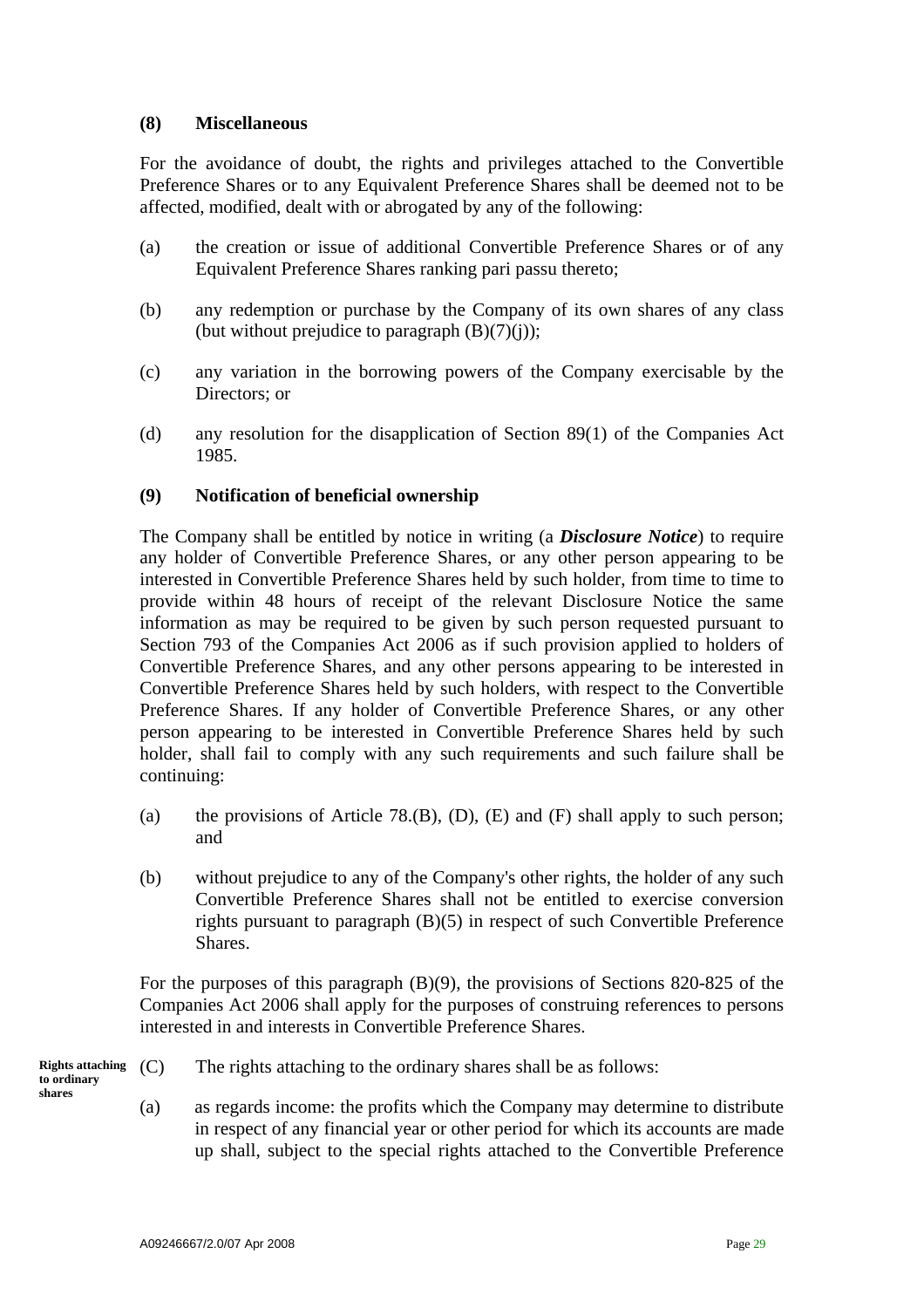Shares (as the same may be modified from time to time in accordance with these Articles) and to any special rights which may for the time being be attached to any shares hereafter created or issued, be distributed among the holders of the ordinary shares according to the amounts paid up on the ordinary shares held by them respectively; and

(b) as regards capital: on a return of assets on liquidation or otherwise (other than on conversion or redemption of any Convertible Preference Shares) the surplus assets of the Company remaining after payment of its liabilities shall, subject to the special rights attached to the Convertible Preference Shares (as the same may be modified from time to time in accordance with these Articles) and to any special rights which may for the time being be attached to any shares hereafter created or issued, belong to and be distributed among the holders of the ordinary shares in proportion to the number of ordinary shares held by them respectively.

## **VARIATION OF RIGHTS**

**Method of variation and when rights deemed to be varied** 

4. Whenever the capital of the Company is divided into different classes of shares, the special rights attached to any class may, subject to the provisions of the Statutes, either with the consent in writing of the holders of three-fourths of the issued shares of the class, or with the sanction of a special resolution passed at a separate general meeting of such holders (but not otherwise), be modified or abrogated, and may be so modified or abrogated either whilst the Company is a going concern or during or in contemplation of a winding-up. To every such separate general meeting all the provisions of these Articles relating to general meetings of the Company or to the proceedings thereat shall, mutatis mutandis, apply, except that the necessary quorum shall be two persons at least holding or representing by proxy one-third in nominal amount of the issued shares of the class (but so that if at any adjourned meeting of such holders a quorum as above defined is not present, those members who are present shall be a quorum), and that the holders of shares of the class shall, on a poll, have one vote in respect of every share of the class held by them respectively. The special rights conferred upon the holders of any shares or class of shares issued with preferred or other special rights shall, unless otherwise expressly provided by the conditions of issue of such shares, be deemed to be modified by the creation or issue of further shares ranking pari passu therewith.

# **ALTERATION OF SHARE CAPITAL**

**Power to increase share capital** 

5. The Company may from time to time by ordinary resolution increase its capital by such sum to be divided into shares of such amounts as the resolution shall prescribe. All new shares shall be subject to the provisions of the Statutes and of these Articles with reference to allotment, payment of calls, lien, transfer, transmission, forfeiture and otherwise.

**cancel and sub-divide shares** 

- **Power to 6.** The Company may by ordinary resolution:
	- (a) consolidate and divide all or any of its share capital into shares of larger amount than its existing shares;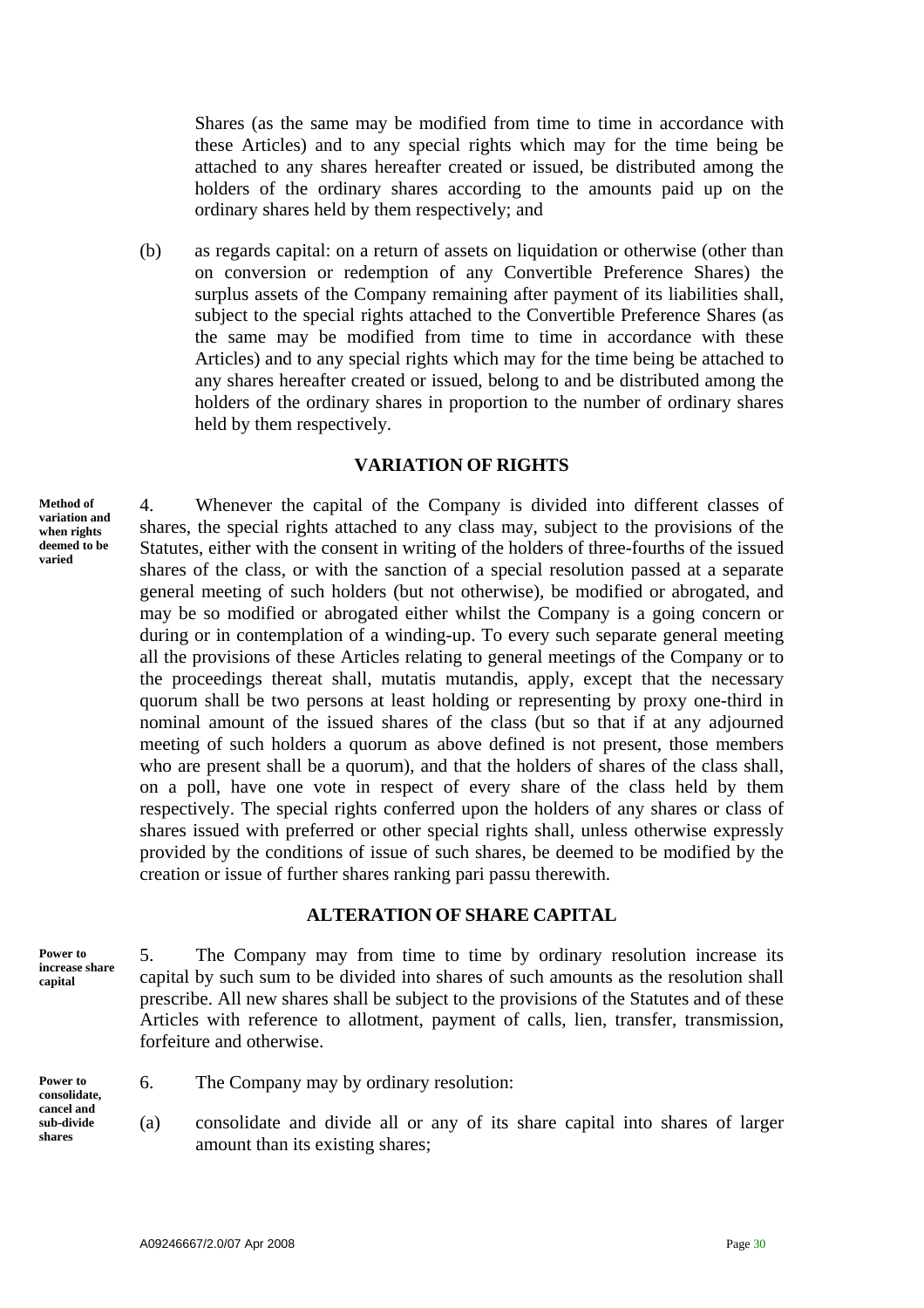- (b) cancel any shares which, at the date of the passing of the resolution, have not been taken, or agreed to be taken, by any person and diminish the amount of its capital by the amount of the shares so cancelled;
- (c) sub-divide its shares, or any of them, into shares of smaller amount than is fixed by the Memorandum of Association (subject, nevertheless, to the provisions of the Statutes), and so that the resolution whereby any share is sub-divided may determine that, as between the holders of the shares resulting from such sub-division, one or more of the shares may, as compared with the others, have any such preferred, deferred or other special rights, or be subject to any such restrictions, as the Company has power to attach to unissued or new shares.
- 7. Subject to, and in accordance with, the provisions of the Statutes and without prejudice to any relevant special right attached to any class of shares, the Company may purchase any of its own shares (including any redeemable shares) at any price (whether at par or above or below par) and so that any shares to be so purchased may be selected in any manner whatsoever. Every contract for the purchase by the Company of, or under which it may become entitled or obliged to purchase, its own shares shall, in addition to such authorisation as may be required by the Statutes, be sanctioned by a special resolution passed at a separate general meeting of each class of shares in issue convertible into equity share capital of the Company. **Power to purchase own shares**

7.(A) The Company may not exercise any right in respect of treasury shares held by it, including any right to attend or vote at meetings, to participate in any offer by the Company to shareholders or to receive any distribution (including in a winding-up), but without prejudice to its right to sell the treasury shares, to transfer the treasury shares for the purposes of or pursuant to an employees' share scheme, to receive an allotment of shares as fully paid bonus shares in respect of the treasury shares or to receive any amount payable on redemption of any redeemable treasury shares.

8. Whenever as a result of a consolidation or sub-division of shares any fractions arise, the Directors may settle the matter in any manner they deem fit and in particular may sell shares representing fractions to which any members would otherwise become entitled to any person (including, subject to the provisions of the Statutes, the Company) and distribute the net proceeds of sale in due proportion among those members. Without limiting the generality of the foregoing, for the purposes of effecting any such sale, the Directors may allot shares representing fractions to which any members would otherwise become entitled to any person and, in respect of certificated shares, authorise some person to execute an instrument of transfer of the shares for their transfer or, in the case of uncertificated shares, authorise any person to transfer such shares in accordance with the facilities and requirements of the relevant system concerned, in each case to, or in accordance with the directions of, the purchaser. In respect of any such sale or transfer, the transferee shall not be bound to see to the application of the purchase moneys nor shall his title to the shares be affected by any irregularity in or invalidity of the proceedings in relation to the sale. For the purposes of this Article, any shares representing fractional entitlements to which any member would, but for this Article, become entitled may be issued as certificated or uncertificated shares. **Fractions**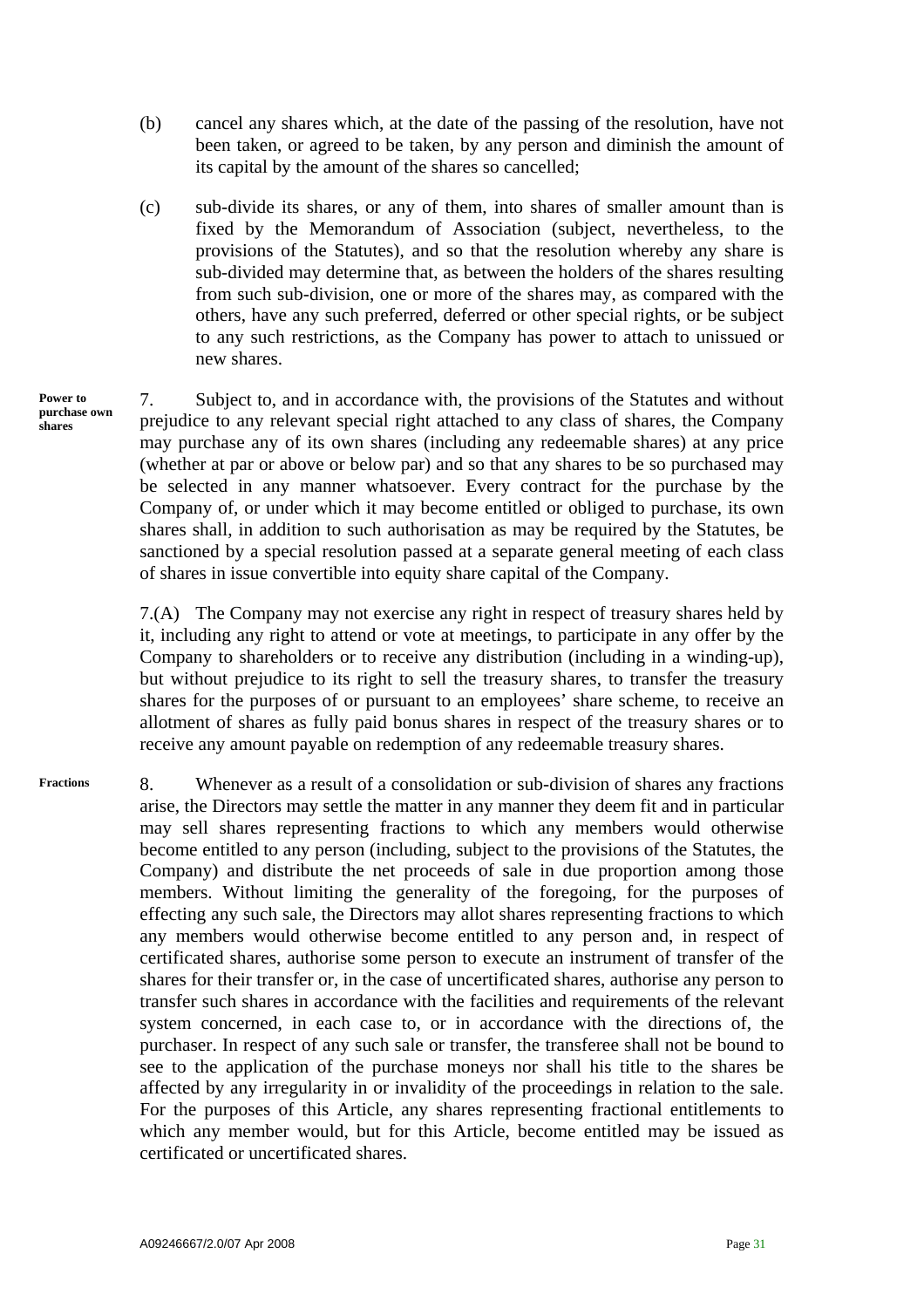**Power to reduce capital** 

9. Subject to the provisions of the Statutes, the Company may reduce its share capital or any capital redemption reserve, share premium account or other undistributable reserve in any way.

## **SHARES**

10. Without prejudice to any special rights previously conferred on the holders of any shares or class of shares for the time being issued, any share in the Company may be issued with such preferred, deferred or other special rights, or subject to such restrictions whether as regards dividend, return of capital voting or otherwise, as the Company may from time to time by ordinary resolution determine (or, in the absence of any such determination, as the Directors may determine) and subject to the provisions of the Statutes the Company may issue any shares which are, or at the option of the Company or the holder are, liable to be redeemed. **Shares and special rights** 

**Power to allot shares and to sell treasury shares** 

11.(A) Subject to the provisions of the Statutes relating to authority, pre-emption rights and otherwise and of any resolution of the Company in general meeting passed pursuant thereto, all unissued shares shall be at the disposal of the Directors and they may allot (with or without conferring a right of renunciation), grant options over or otherwise dispose of them to such persons, at such times and on such terms as they think proper.

- (B)(a) Pursuant to and in accordance with Section 80 of the Companies Act 1985, the Directors shall be generally and unconditionally authorised to exercise during each prescribed period all the powers of the Company to allot relevant securities up to an aggregate nominal amount equal to the Section 80 Amount. The Company may before the expiry of a prescribed period make any offer or agreement which would or might require any such relevant securities to be allotted after such expiry and the Directors may, notwithstanding such expiry, allot any relevant securities in pursuance of any such offer or agreement as if the prescribed period during which such offer or agreement was made had not expired.
- (b) The Directors shall be empowered during each prescribed period to allot equity securities pursuant to an authority referred to in sub-paragraph (a) above and to sell treasury shares wholly for cash:
	- (i) in connection with a rights issue; and
	- (ii) otherwise than in connection with a rights issue, up to an aggregate nominal amount equal to the Section 89 Amount as if Section 89(1) of the Companies Act 1985 did not apply to any such allotment or sale.

The Company may before the expiry of a prescribed period make any offer or agreement which would or might require any such equity securities to be allotted or sold after such expiry and the Directors may, notwithstanding such expiry, allot or sell any equity securities in pursuance of any such offer or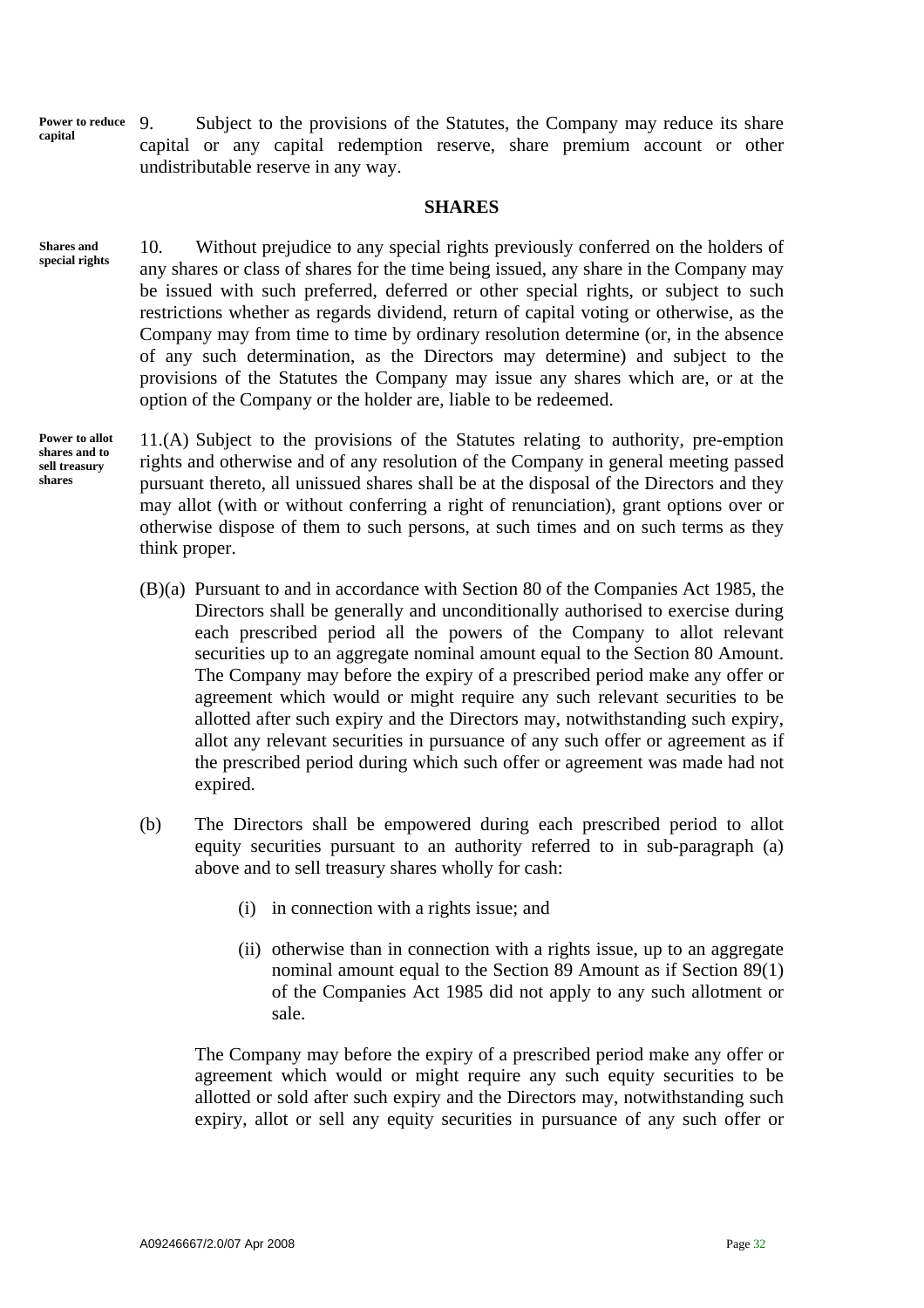agreement as if the prescribed period during which such offer or agreement was made had not expired.

- (c) For the purposes of this Article:
	- (i) *rights issue* means an offer of equity securities to holders on a fixed record date of: (i) ordinary shares in proportion (as nearly as practicable) to their respective holdings; and (ii) other relevant shares to the extent required or permitted by the rights attached thereto (but subject to such exclusions or other arrangements as the Directors may deem necessary or expedient in relation to fractional entitlements, directions from any holders of ordinary shares or other equity securities to deal in some other manner with their respective entitlements, legal, regulatory or practical problems under the laws of, or the requirements of any recognised regulatory body or any stock exchange in, any territory);
	- (ii) *prescribed period* means any period (not exceeding five years on any occasion) for which the authority referred to in sub-paragraph (a) is given by ordinary or special resolution stating the Section 80 Amount and any period for which the power referred to in sub-paragraph (b) is given by special resolution stating the Section 89 Amount;
	- (iii) *the Section 80 Amount* shall for any prescribed period be that stated in the relevant ordinary or special resolution;
	- (iv) *the Section 89 Amount* shall for any prescribed period be that stated in the relevant special resolution; and
	- (v) the nominal amount of any securities shall be taken to be, in the case of rights to subscribe for or to convert any securities into shares of the Company, the nominal amount of such shares which may be allotted pursuant to such rights.

12. The Company may exercise all the powers of paying commissions conferred by the Statutes. The Company may also on any issue of shares pay such brokerage as may be lawful. **Commissions and brokerage** 

13. The Directors may at any time after the allotment of any share but before any person has been entered in the register of members as the holder recognise a renunciation of it by the allottee in favour of some other person and may accord to any allottee of a share a right to effect such renunciation upon and subject to such terms and conditions as the Directors may think fit to impose. **Power to accept renunciation of allotments** 

14. Except as required by law, no person shall be recognised by the Company as holding any share upon any trust, and the Company shall not be bound by or compelled in any way to recognise any equitable, contingent, future or partial interest in any share, or any interest in any fractional part of a share, or (except only as **Exclusion of equities**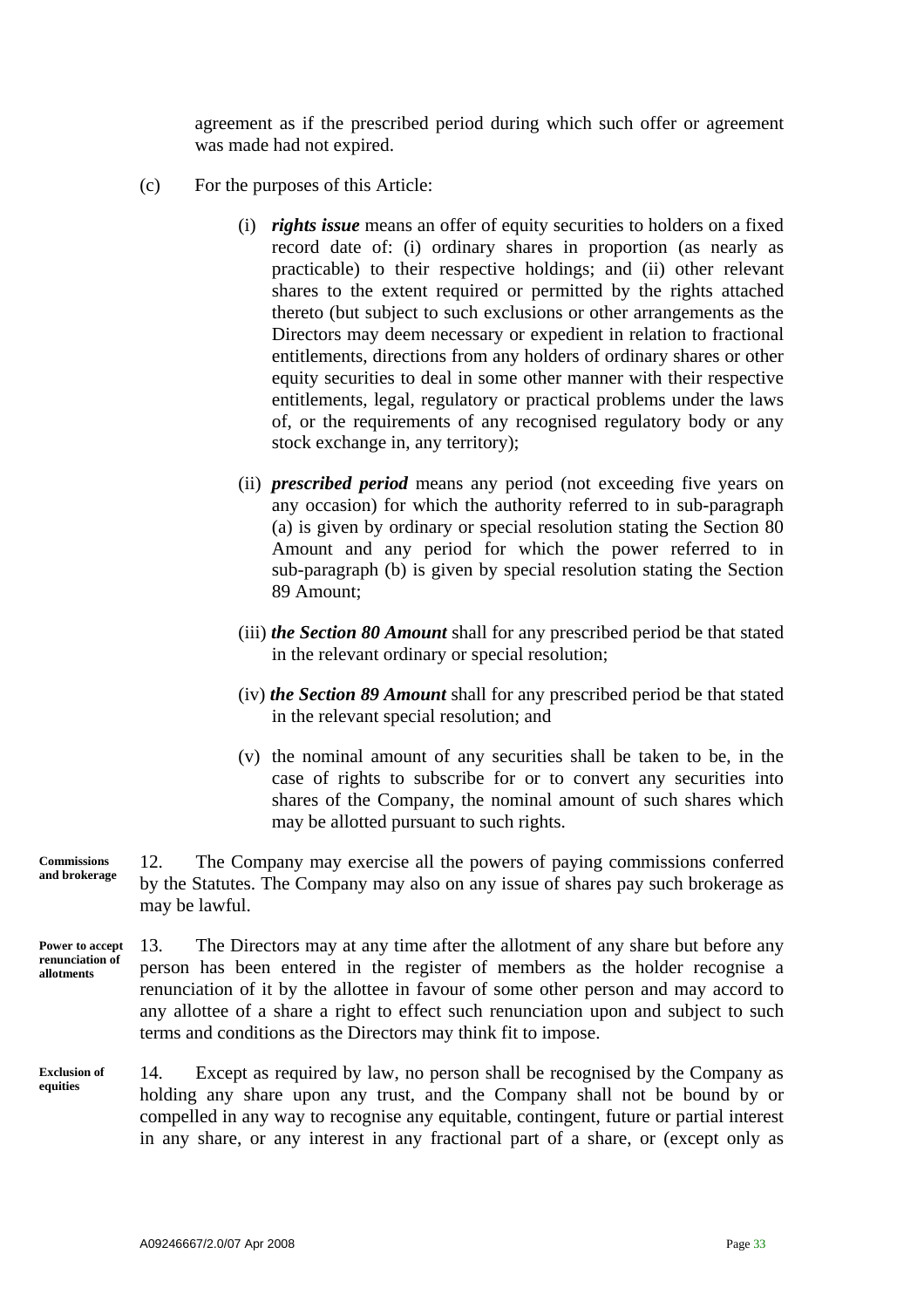provided by these Articles or by law) any other right in respect of any share, except an absolute right to the entirety of it in the registered holder.

## **STOCK**

- 15. The Company may from time to time by ordinary resolution convert any paid up shares into stock or reconvert any stock into paid up shares of any denomination. **Power to convert shares into stock**
- The holders of stock may transfer it or any part of it in the same manner, and subject to the same regulations as the shares from which the stock arose might previously to conversion have been transferred (or as near thereto as circumstances admit), but no stock shall be transferable except in such units (not being greater than the nominal amount of the shares from which the stock arose) as the Directors may from time to time determine. No warrants to bearer shall be issued in respect of any stock. **Transfer of Stock**
- 17. The holders of stock shall, according to the amount of the stock held by them, have the same rights, privileges and advantages as regards dividend, return of capital, voting and other matters as if they held the shares from which the stock arose: but no such privilege or advantage (except as regards participation in the profits or assets of the Company) shall be conferred by an amount of stock which would not, if existing in shares, have conferred such privilege or advantage. **Rights of holders**

# **SHARE CERTIFICATES**

18. Unless otherwise determined by the Directors and permitted by the Regulations, no person shall be entitled to receive a certificate in respect of any share for so long as the title to that share is evidenced otherwise than by a certificate and for so long as transfers of that share may be made otherwise than by a written instrument by virtue of the Regulations. The Directors shall have power to implement any arrangements they may, in their absolute discretion, think fit in relation to the evidencing of title to and transfer of uncertificated shares (subject always to the Regulations and the facilities and requirements of the relevant system concerned). **Uncertificated shares** 

19. Conversion of certificated shares into uncertificated shares, and vice versa, certificated shares<br>into uncertificated may be made in such manner as the Directors may, in their absolute discretion, think fit (subject always to the Regulations and the facilities and requirements of the relevant system concerned). **Conversion of into uncertificated shares and vice versa** 

**Registration of shares held in certificated and uncertificated form** 

20. The Company shall enter on the register of members how many shares are held by each member in uncertificated form and in certificated form and shall maintain the register in each case as is required by the Regulations and the relevant system concerned. Unless the Directors otherwise determine, holdings of the same holder or joint holders in certificated form and uncertificated form shall be treated as separate holdings.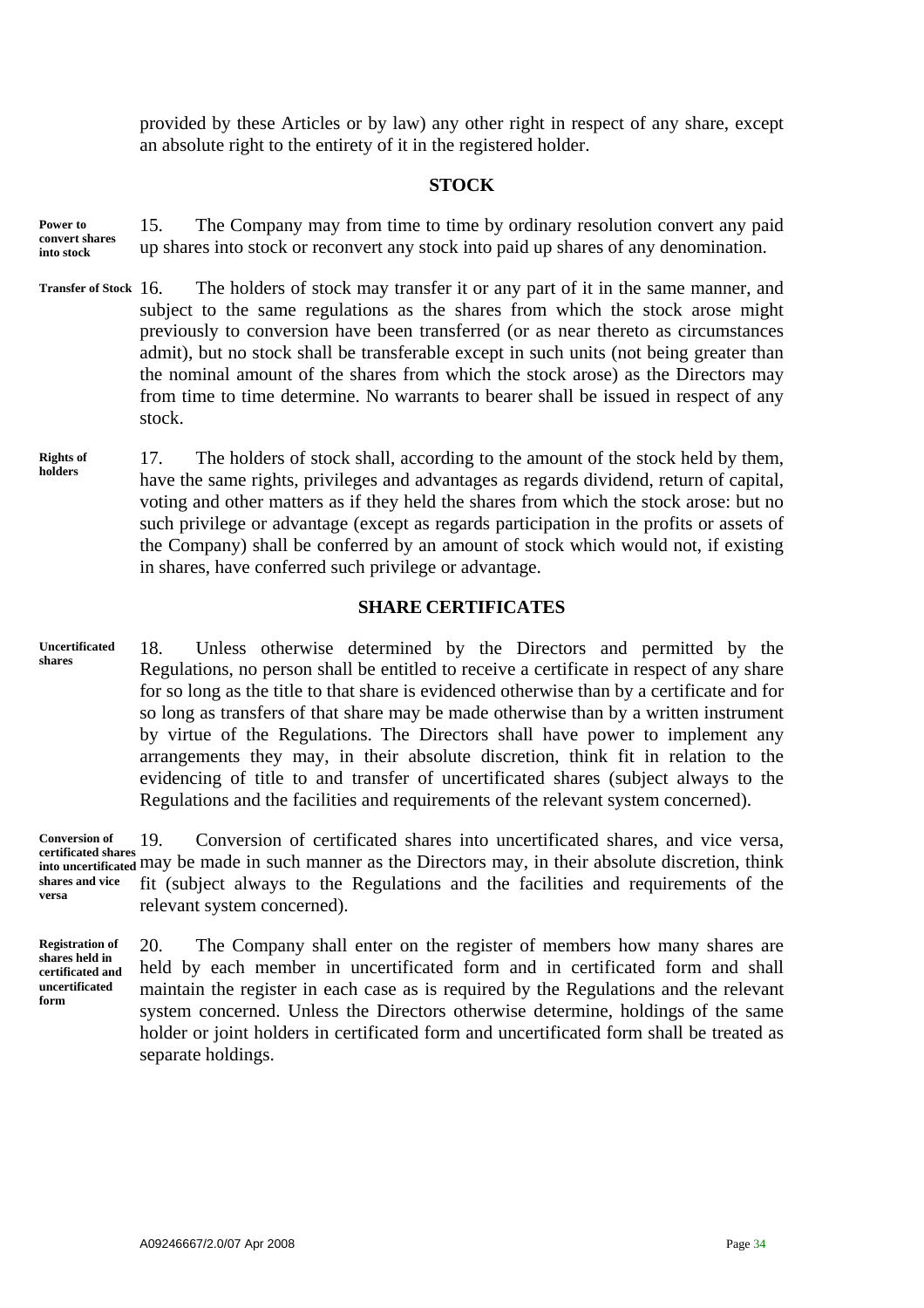**Certificated and uncertificated shares not to give rise to two classes of shares**  21. A class of share shall not be treated as two classes by virtue only of that class comprising both certificated shares and uncertificated shares or as a result of any provision of these Articles or the Regulations which applies only in respect of certificated shares or uncertificated shares.

**Provisions applicable to certificated shares only Issue of certificates** 

22. The provisions of Articles 23 to 27 inclusive shall not apply to uncertificated shares.

23. Every share certificate shall be issued under the seal (or a securities seal or, in the case of shares on a branch register, an official seal for use in the relevant territory) or in accordance with Article 123 and shall specify the number and class of shares to which it relates and the amount paid up on them. No certificate shall be issued representing shares of more than one class. No certificate shall normally be issued in respect of shares held by a recognised clearing house or a nominee of a recognised clearing house or of a recognised investment exchange (in each case as defined in the Financial Services and Markets Act 2000) in respect of which the Company is not required by law to complete and have ready for delivery a certificate.

24. In the case of a share held jointly by several persons the Company shall not be bound to issue more than one certificate for it and delivery of a certificate to one of joint holders shall be sufficient delivery to all. **Issue of certificates to joint holders** 

25. Any person (subject as provided in these Articles) whose name is entered in the register of members in respect of any shares of any one class upon their issue or transfer shall be entitled without payment to a certificate for them (in the case of issue) within one month (or such longer period as the terms of issue shall provide) after allotment or (in the case of a transfer of fully-paid shares) within fourteen days after lodgment of a transfer or (in the case of a transfer of partly-paid shares) within two months after lodgment of a transfer (or in the case of the surrender of a share warrant for cancellation) within two months of the surrender of the warrant. **Issue of certificates: time limits and fees** 

26. Where some only of the shares comprised in a share certificate are transferred the old certificate shall be cancelled and a new certificate for the balance of such shares issued in lieu without charge. **certificates** 

**Replacement and renewal of certificates** 

**Balance** 

27.(A) Any two or more certificates representing shares of any one class held by any member may at his request be cancelled and a single new certificate for such shares issued in lieu without charge.

(B) If any member shall surrender for cancellation a share certificate representing shares held by him and request the Company to issue in lieu two or more share certificates representing such shares in such proportions as he may specify, the Directors may, if they think fit, comply with such request.

(C) If a share certificate shall be damaged or defaced or alleged to have been lost, stolen or destroyed, a new certificate representing the same shares may be issued to the holder upon request subject to delivery up of the old certificate or (if alleged to have been lost, stolen or destroyed) compliance with such conditions as to evidence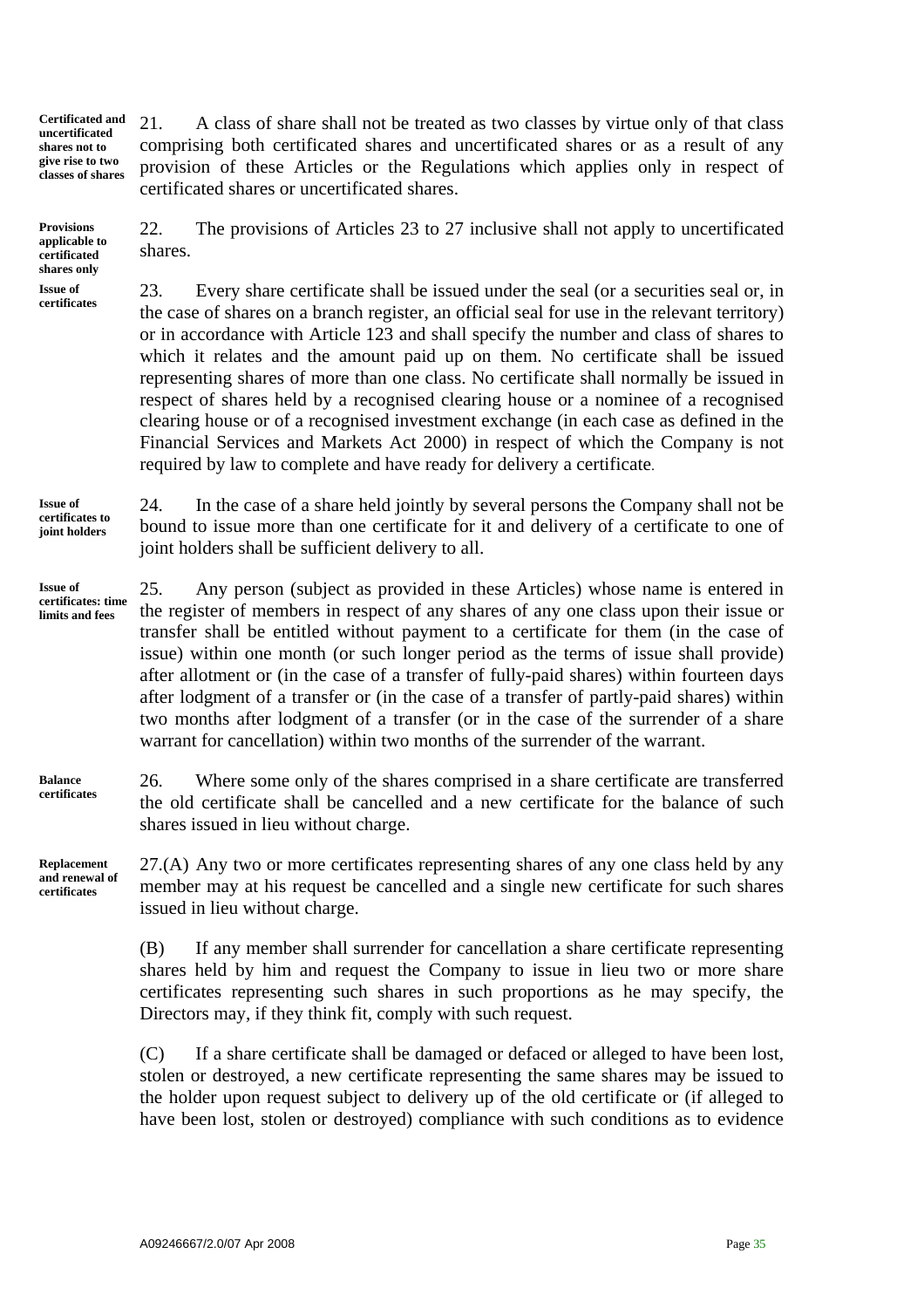and indemnity and the payment of exceptional out-of-pocket expenses of the Company in connection with the request as the Directors may think fit.

(D) In the case of shares held jointly by several persons any such request may be made by any one of the joint holders.

# **SHARE WARRANTS**

**Power to issue share warrants**  28. The Company may issue share warrants stating that the bearer is entitled to the shares therein specified and may provide by coupons or otherwise for the payment of future dividends or other rights or entitlements on the shares included in such warrants and all shares while represented by such warrants shall be transferable by delivery of the warrants relating thereto. The Directors may by resolution decide, either generally or in any particular case or cases, that any signatures on such warrants may be applied by some mechanical means or printed on them or that the warrants need not be signed by any person. The Directors may determine and from time to time vary the conditions upon which share warrants shall be issued and upon which a new share warrant or coupon shall be issued in the place of one worn out, defaced or destroyed and upon which the bearer of a share warrant shall be entitled to receive notices of and attend and vote at general meetings or to join in requisitioning general meetings and upon which a share warrant may be surrendered and the name of the holder entered in the register in respect of the shares specified provided that no new share warrant will be issued to replace one that has been lost, unless the Company is satisfied beyond any reasonable doubt that the original has been destroyed. Subject to such conditions and to these Articles, the bearer of a share warrant shall be a member to the full extent. The holder of a share warrant shall hold such warrant subject to the conditions for the time being in force with regard to share warrants whether made before or after the issue of such warrant.

#### **CALLS ON SHARES**

29. The Directors may from time to time make calls upon the members in respect of any moneys unpaid on their shares (whether on account of the nominal value of the shares or, when permitted, by way of premium) but subject always to the terms of issue of such shares. A call shall be deemed to have been made at the time when the resolution of the Directors authorising the call was passed and may be made payable by instalments.

30. Each member shall (subject to receiving at least fourteen days' notice specifying the time or times and place of payment) pay to the Company at the time or times and place so specified the amount called on his shares. The joint holders of a share shall be jointly and severally liable to pay all calls in respect of the share. A call may be revoked or postponed as the Directors may determine. A person upon whom a call is made shall remain liable for calls made upon him notwithstanding the subsequent transfer of the shares in respect whereof the call was made. **Members' liability to pay** 

**Interest on non-payment** 

**Power to make calls and time when paid** 

> 31. If a sum called in respect of a share is not paid before or on the day appointed for payment the person from whom the sum is due shall pay interest on the sum from the day appointed for payment to the time of actual payment at a rate not exceeding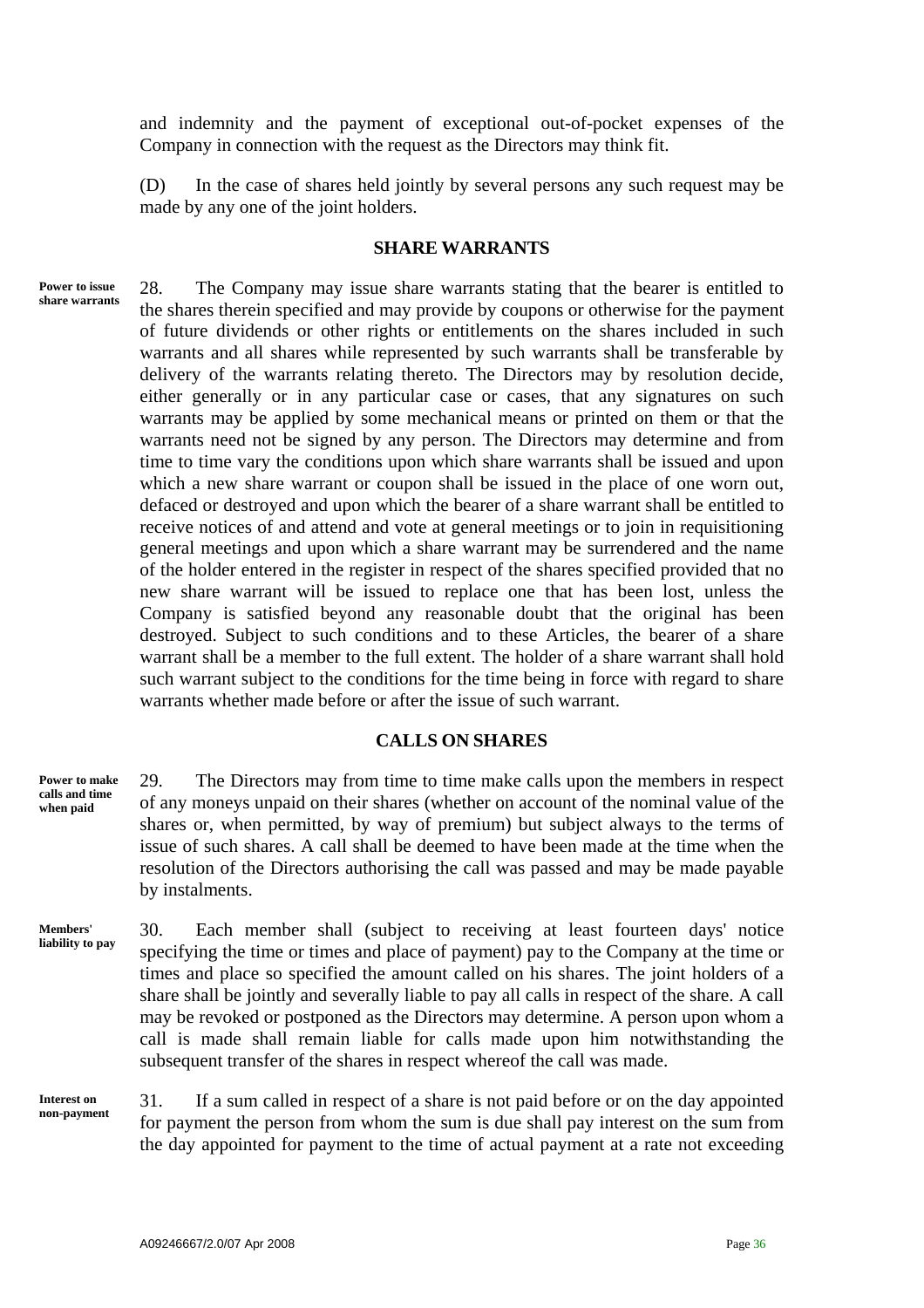(unless the Company by ordinary resolution may otherwise direct) 15 per cent. per annum or, if higher, the appropriate rate (as defined in the Companies Acts) but the Directors shall be at liberty in any case or cases to waive payment of such interest wholly or in part.

32. Any sum (whether on account of the nominal value of the share or by way of premium) which by the terms of issue of a share becomes payable upon allotment or at any fixed date shall for all the purposes of these Articles be deemed to be a call duly made and payable on the date on which by the terms of issue the sum becomes payable. In case of non-payment all the relevant provisions of these Articles as to payment of interest and expenses forfeiture or otherwise shall apply as if such sum had become payable by virtue of a call duly made and notified. **Deemed calls** 

#### **Power to differentiate**

33. The Directors may on the issue of shares differentiate between the holders as to the amount of calls to be paid and the times of payment.

34. The Directors may if they think fit receive in advance from any member all or any part of the moneys (whether on account of the nominal value of the shares or by way of premium) uncalled and unpaid upon the shares held by him and such payment in advance of calls shall extinguish, to that extent the liability upon the shares in respect of which it is made, and upon the money so received (until and to the extent that the same would but for such advance become payable) the Company may pay interest at a rate not exceeding (unless the Company by ordinary resolution may otherwise direct) 15 per cent. per annum or, if higher, the appropriate rate (as defined in the Companies Acts). **Power to receive calls in advance** 

# **FORFEITURE AND LIEN**

- 35. If a member fails to pay in full any call or instalment of a call on the due date for payment, the Directors may at any time thereafter serve a notice on him requiring payment of so much of the call or instalment as is unpaid together with any interest which may have accrued thereon and any expenses incurred by the Company by reason of such non-payment. **Notice requiring payment of calls**
- 36. The notice shall name a further day (not being less than seven days from the date of service of the notice) on or before which, and the place where, and/or the means by which, the payment required by the notice is to be made, and shall state that in the event of non-payment the shares on which the call has been made will be liable to be forfeited. **Notice to state time and place for payment**

**Forfeiture on non-compliance with notice** 

37. If the requirements of any such notice are not complied with any share in respect of which such notice has been given may at any time thereafter, before payment of all calls and interest and expenses due in respect of it has been made be forfeited by a resolution of the Directors to that effect. Such forfeiture shall include all dividends declared in respect of the forfeited share and not actually paid before forfeiture. The Directors may accept a surrender of any share liable to be forfeited hereunder.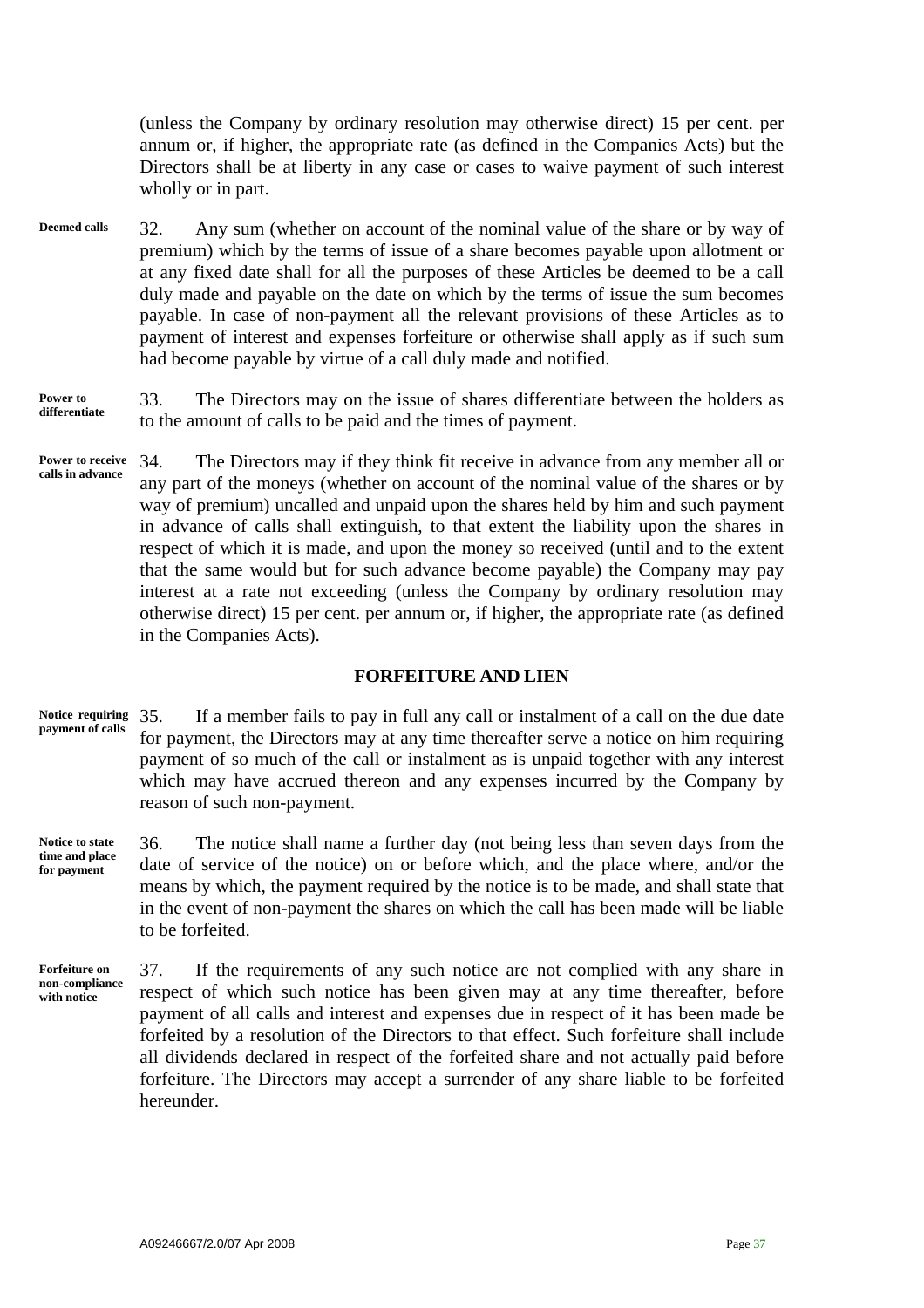**Power to dispose of forfeited shares**  38. A share so forfeited or surrendered shall become the property of the Company and may be sold, re-allotted or otherwise disposed of either to the person who was before such forfeiture or surrender the holder of it or entitled to it or to any other person upon such terms and in such manner as the Directors shall think fit and at any time before a sale, re-allotment or disposition the forfeiture or surrender may be cancelled on such terms as the Directors think fit. The Directors may, if necessary, authorise some person to transfer a forfeited or surrendered share to any such other person as aforesaid.

**Members' liability following forfeiture** 

39. A member whose shares have been forfeited or surrendered shall cease to be a member in respect of the shares and, in the case of certificated shares, shall surrender to the Company for cancellation all certificates for the shares forfeited but shall notwithstanding the forfeiture or surrender remain liable to pay to the Company all moneys which at the date of forfeiture or surrender were then payable by him to the Company in respect of the shares with interest thereon at the rate at which interest was payable on those moneys before the forfeiture or, if no interest was so payable, at a rate, not exceeding 15 per cent. per annum or, if higher, the appropriate rate (as defined in the Companies Acts) from the date of forfeiture or surrender until payment and the Directors may at their absolute discretion enforce payment without any allowance for the value of the shares at the time of forfeiture or surrender or waive payment in whole or in part.

**Company's lien on partly paid shares** 

40. The Company shall have a first and paramount lien on every share (not being a fully paid share) for all moneys (whether presently payable or not) called or payable at a fixed time in respect of such share and the Company shall also have a first and paramount lien on every share (not being a fully paid share) standing registered in the name of a member for all the debts and liabilities of such member or his estate to the Company whether the same shall have been incurred before or after notice to the Company of any equitable or other interest of any person other than such member and whether the period for the payment or discharge of the same shall have actually arrived or not and notwithstanding that the same are joint debts or liabilities of such member or his estate and any other person, whether a member of the Company or not. The Directors may waive any lien which has arisen and may resolve that any share shall for some limited period be exempt wholly or partially from the provisions of this Article.

41. The Company may sell in such manner as the Directors think fit any share on which the Company has a lien, but no sale shall be made unless some sum in respect of which the lien exists is presently payable nor until the expiration of fourteen days after a notice in writing stating and demanding payment of the sum presently payable and giving notice of intention to sell in default shall have been given to the holder for the time being of the share or the person entitled to it by reason of his death or bankruptcy or otherwise by operation of law. **Power to sell shares subject to lien** 

42. The net proceeds of such sale after payment of the costs of such sale shall be applied in or towards payment or satisfaction of the debts or liabilities in respect of which the lien exists so far as the same are then payable and any residue shall (subject to a like lien for debts or liabilities not presently payable as existed upon the shares prior to the sale) be paid to the person entitled to the shares at the time of the sale. For **Application of sale proceeds**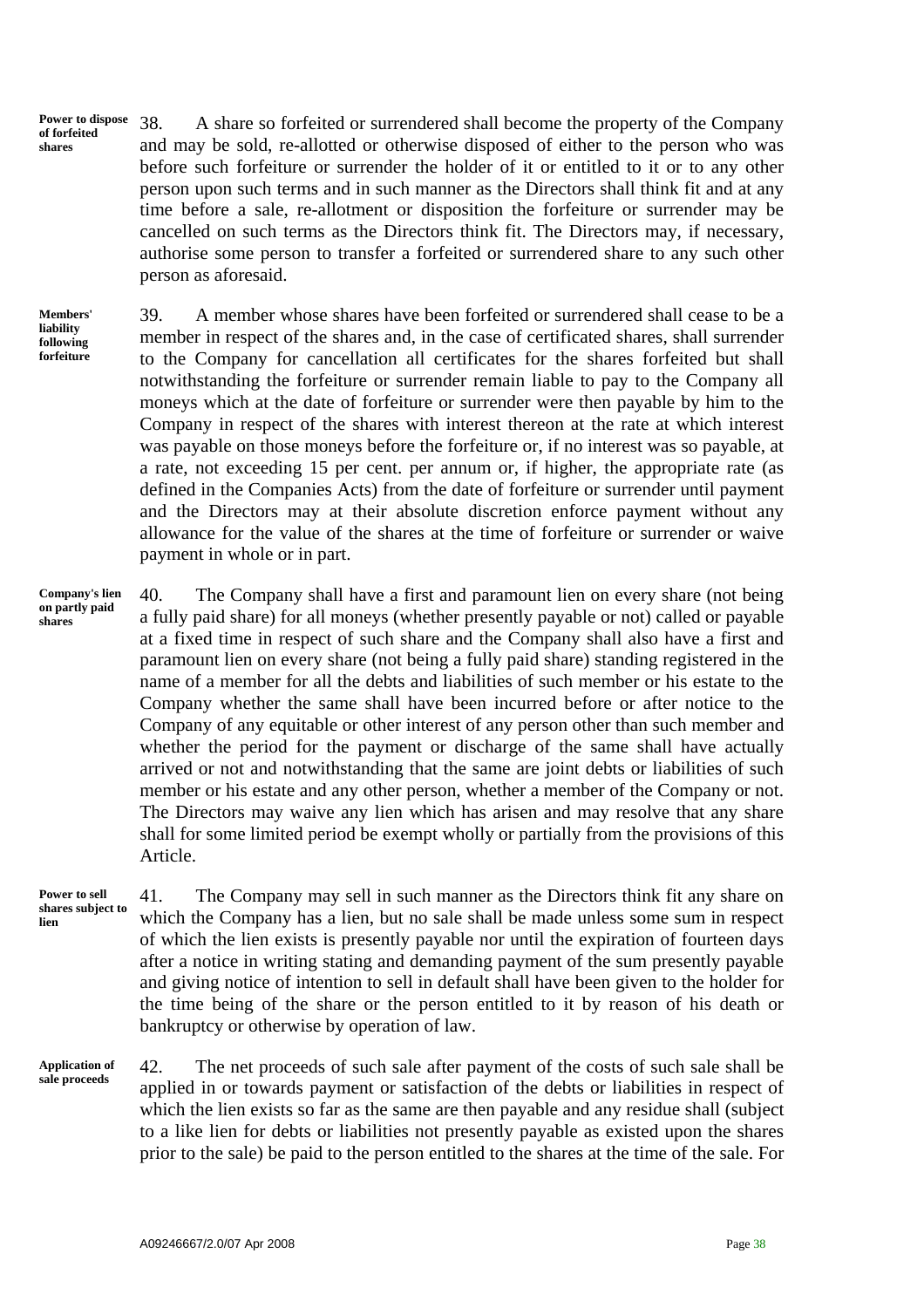the purpose of giving effect to any such sale the Directors may authorise some person in respect of certificated shares, to execute an instrument of transfer of the shares to be sold for their transfer, to, or in accordance with, the directions of, the purchaser.

43. A statutory declaration in writing that the declarant is a Director or the Secretary of the Company and that a share has been duly forfeited or surrendered or sold to satisfy a lien of the Company (whether pursuant to Articles 37, 38 or 41) on a date stated in the declaration shall be conclusive evidence of the facts as against all persons claiming to be entitled to the share. Such declaration and the receipt of the Company for the consideration (if any) given for the share on its sale, re-allotment or disposal together with, in the case of certificated shares, the share certificate delivered to the purchaser or allottee shall constitute a good title to the share and the person to whom the share is sold, re-allotted or disposed of shall be registered as the holder of the share and shall not be bound to see to the application of the purchase money (if any) nor shall his title to the share be affected by any irregularity or invalidity in the proceedings relating to such forfeiture, surrender, sale, re-allotment or disposal of the share. **Title to forfeited shares** 

#### **TRANSFER OF SHARES**

- 44. All transfers of uncertificated shares shall be made in accordance with and be subject to the Regulations and the facilities and requirements of the relevant system concerned and, subject thereto, in accordance with any arrangements made by the Directors pursuant to Article 18. **Uncertificated shares**
- 45. All transfers of certificated shares may be effected by transfer in writing in any usual or common form or in any other form acceptable to the Directors and may be under hand only. The instrument of transfer shall be signed by or on behalf of the transferor and (except in the case of fully paid shares) by or on behalf of the transferee. **Certificated shares**
- 46. In relation to all transfers, the transferor shall remain the holder of the shares concerned until the name of the transferee is entered in the register of members in respect of them. **Passing of title**
- 47. The registration of transfers of shares may be suspended (to the extent the same is consistent with the Statutes) at such times and for such periods as the Directors may from time to time determine and either generally or in respect of any class of shares or otherwise, provided that no such suspension shall be made for more than thirty days in any year. **Closing of register**
- 48. The Directors may in their absolute discretion refuse to register any transfer of shares (not being fully paid shares) provided that such refusal does not prevent dealings in the shares from taking place on an open and proper basis. The Directors may also refuse to register a transfer of any shares (whether in certificated form or not and whether fully paid or not): **Power to decline to register transfers** 
	- (a) to an entity which is not a natural or legal person;
	- (b) to a minor; or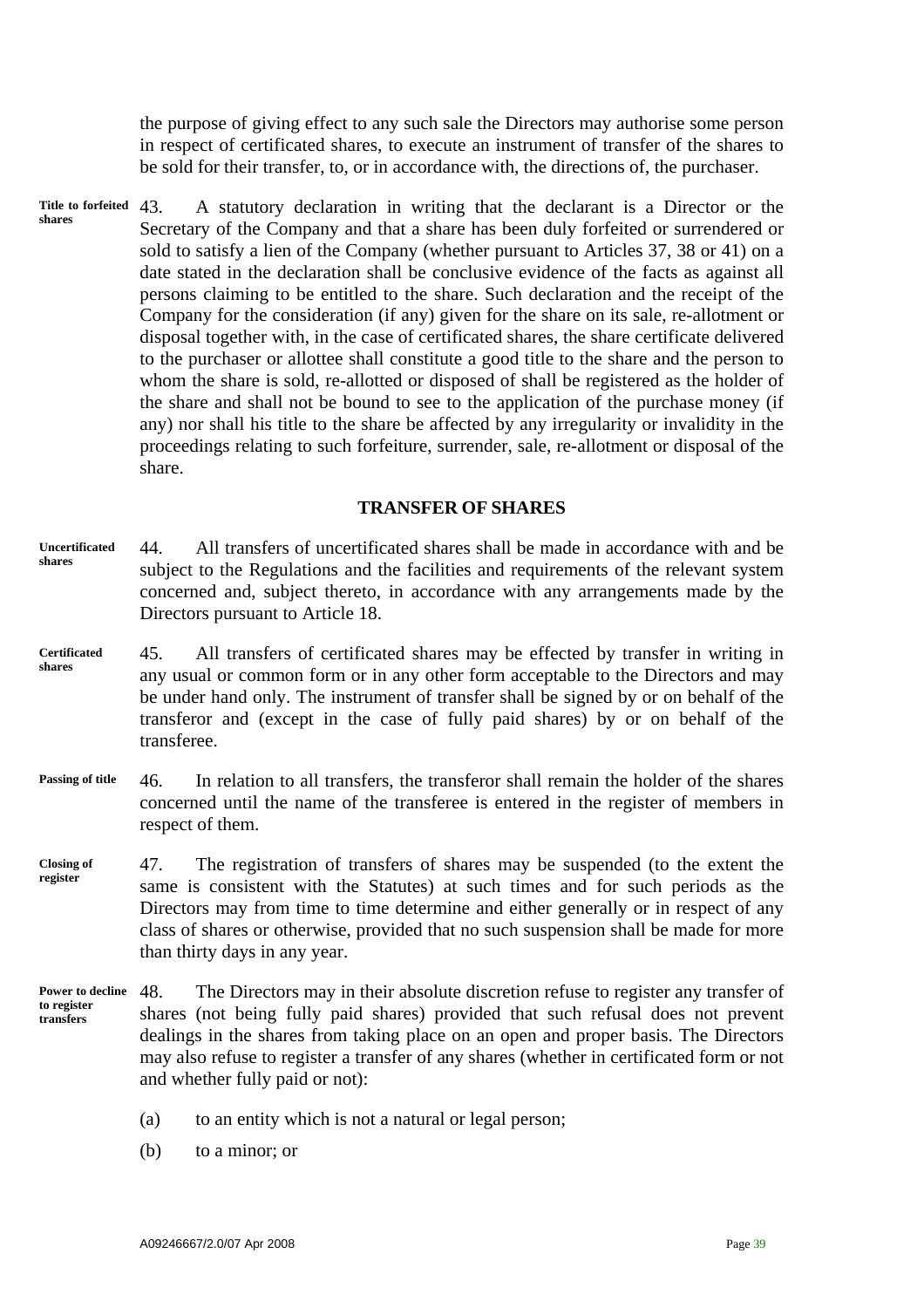(c) to be held jointly by more than four persons.

The Directors may also refuse to register a transfer of uncertificated shares in such other circumstances (if any) as may be permitted by the Regulations and the requirements of the relevant system concerned.

49. In relation to certificated shares, the Directors may decline to recognise any instrument of transfer unless the instrument of transfer is in respect of only one class of share and is lodged at the transfer office accompanied by the relevant share certificate(s) and when lodged is accompanied by such other evidence as the Directors may reasonably require to show the right of the transferor to make the transfer or if the instrument of transfer is executed by some other person on his behalf, the authority of that person to do so. In the case of a transfer by a stock exchange nominee the lodgment of share certificates will only be necessary if and to the extent that certificates have been issued in respect of the shares in question.

- 50. If the Directors refuse to register a transfer of shares they shall as soon as practicable and in any event within fourteen days after the date on which, in respect of certificated shares, the transfer was lodged with the Company at the transfer office or, in respect of uncertificated shares, the date on which the appropriate instruction was received by or on behalf of the Company, in each case in accordance with the facilities and requirements of the relevant system concerned, send to the transferee notice giving reasons for the refusal. **Notice of refusal to register**
- 51. No fee will be charged by the Company in respect of the registration of any transfer or probate or letters of administration or certificate of marriage or death or stop notice or power of attorney or other document relating to or affecting the title to any shares or otherwise for making any entry in the register of members affecting the title to any shares. **No fee payable on registration**

52. All instruments of transfer which are registered may be retained by the Company. Subject to the Statutes, the Company shall be entitled to destroy all instruments of transfer which have been registered at any time after the expiration of six years from the date of registration, all dividend mandates and notifications of change of address at any time after the expiration of two years from the date of recording and all share certificates which have been cancelled at any time after the expiration of one year from the date of the cancellation, and it shall conclusively be presumed in favour of the Company that every entry in the register purporting to have been made on the basis of an instrument of transfer or other document so destroyed was duly and properly made and every instrument of transfer so destroyed was a valid and effective instrument duly and properly registered and every share certificate so destroyed was a valid and effective certificate duly and properly cancelled and every other document mentioned in this Article so destroyed was a valid and effective document in accordance with the particulars recorded of it in the books or records of the Company. Provided always that: **Retention and destruction of transfers etc.** 

> (a) the provisions of this Article shall apply only to the destruction of a document in good faith and without notice of any claim (regardless of the parties to it) to which the document might be relevant;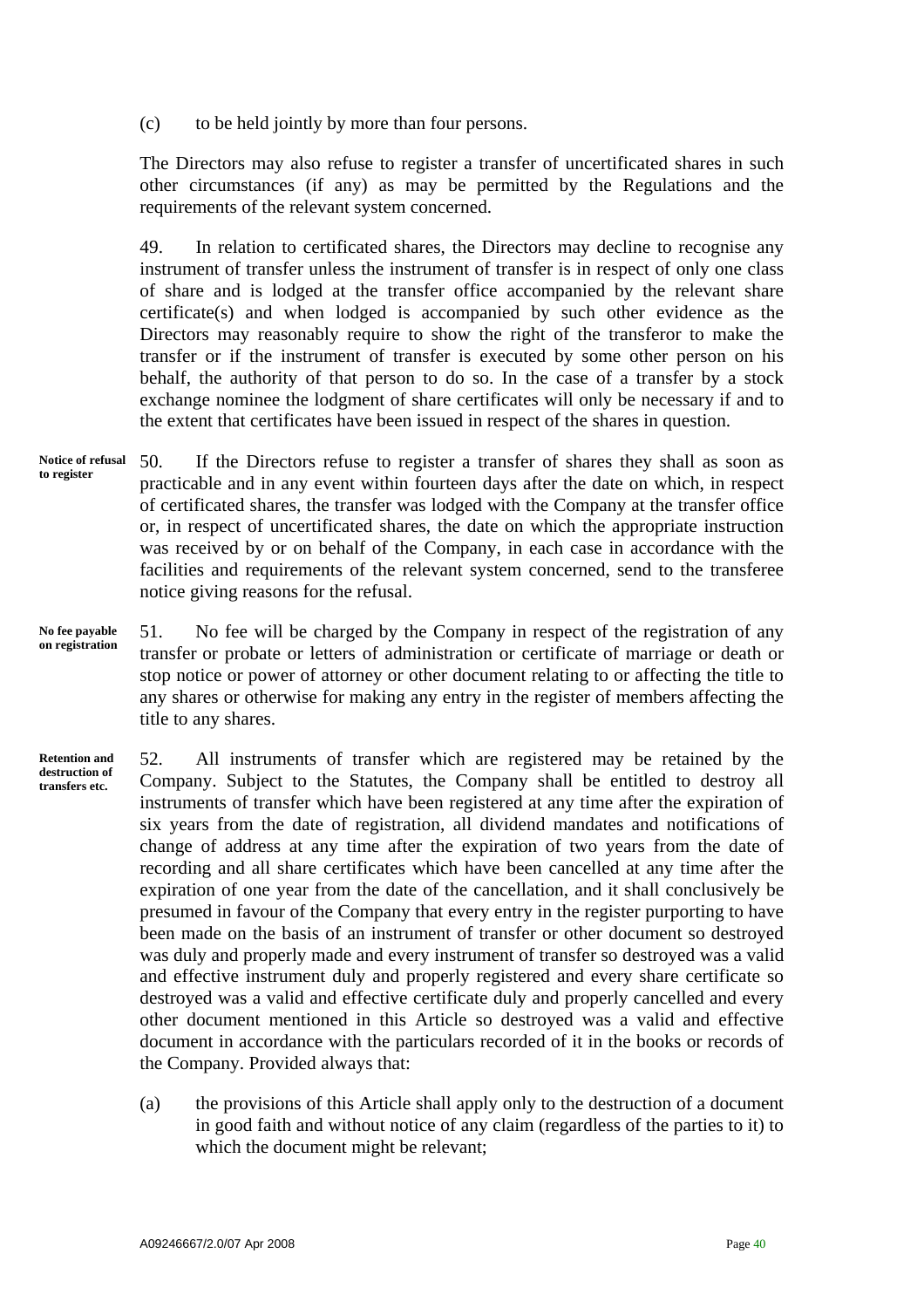- (b) nothing in this Article shall be construed as imposing upon the Company any liability in respect of the destruction of any such document earlier than as provided in this Article or in any other circumstances which would not attach to the Company in the absence of this Article;
- (c) references in this Article to instruments of transfer shall include, in relation to uncertificated shares, instructions and/or notifications made in accordance with the relevant system concerned relating to the transfer of such shares;
- (d) any document referred to above may, subject to the Statutes, be destroyed before the end of the relevant period so long as a copy of the relevant document (whether made electronically, by microfilm, by digital imaging or by other means) has been made and is retained until the end of the relevant period;
- (e) references in this Article to the destruction of any document include references to its disposal in any manner; and
- (f) in relation to uncertificated shares, the provisions of this Article shall apply only to the extent the same are consistent with the Regulations and the requirements of the relevant system concerned.

# **TRANSMISSION OF SHARES**

- In the case of the death of a shareholder, the survivors or survivor where the deceased was a joint holder, and the executors or administrators of the deceased where he was a sole or only surviving holder, shall be the only persons recognised by the Company as having any title to his interest in the shares, but nothing in this Article shall release the estate of a deceased holder (whether sole or joint) from any liability in respect of any share held by him. **Transmission on death**
- 54. Any person becoming entitled to a share in consequence of the death or bankruptcy of a member or otherwise by operation of law may (subject as provided in these Articles) upon supplying to the Company such evidence as the Directors may reasonably require to show his title to the share, either be registered himself as holder of the share upon giving to the Company notice in writing of his desire, or transfer such share to some other person. All the limitations, restrictions and provisions of these Articles relating to the right to transfer and the registration of transfers of shares shall be applicable to any such notice or transfer as aforesaid as if the notice or transfer were a transfer executed or made by the member registered as the holder of any such share. **Registration of successors in title**
- 55. Save as otherwise provided by or in accordance with these Articles, a person becoming entitled to a share in consequence of the death or bankruptcy of a member shall, upon supplying to the Company such evidence as the Directors may reasonably require to show his title to the share, be entitled to the same dividends and other advantages as those to which he would be entitled if he were the registered holder of the share except that he shall not be entitled (except with the authority of the **Rights of unregistered successors**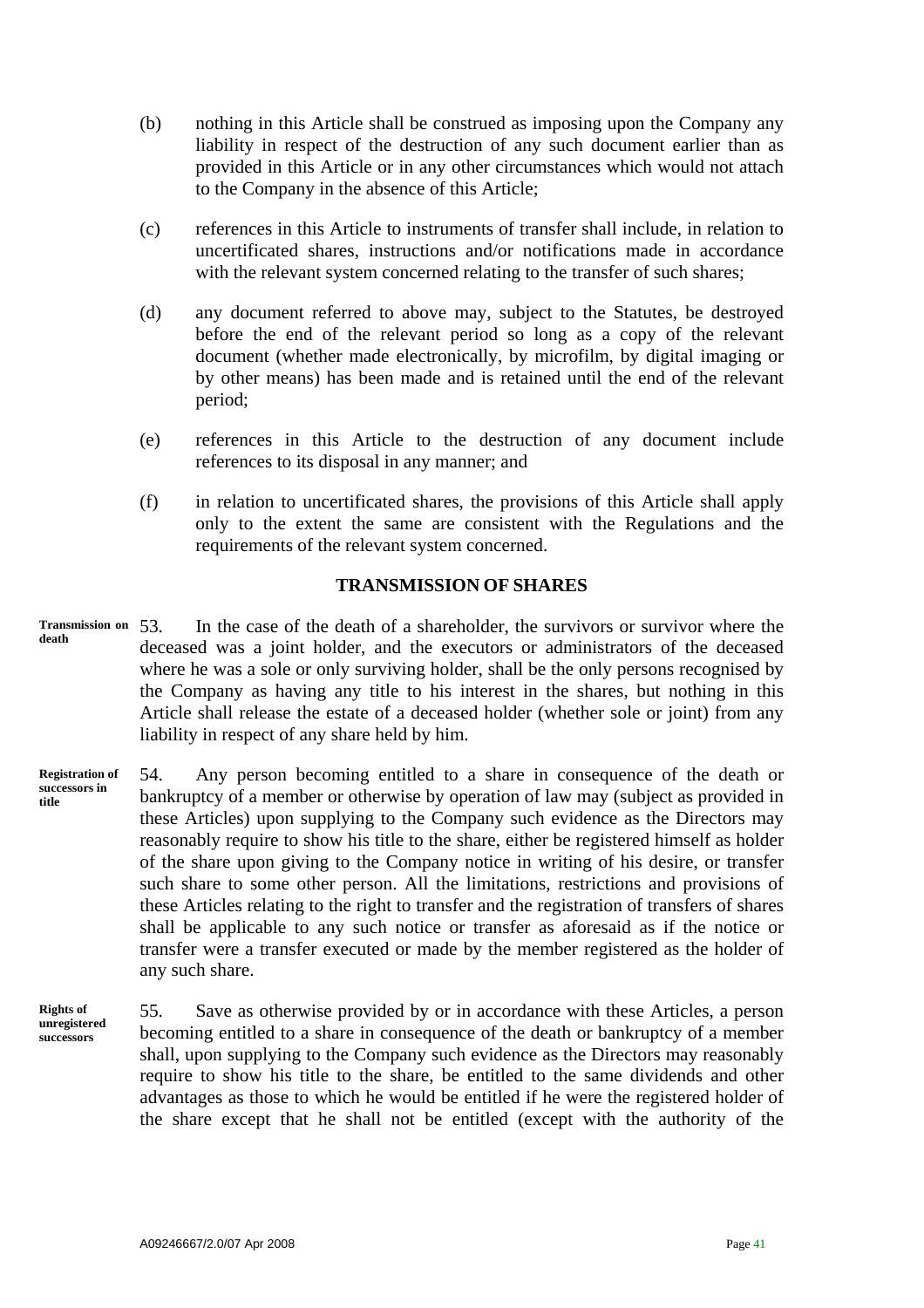Directors) to exercise any right conferred by membership in relation to meetings of the Company until he shall have been registered as a member in respect of the share.

# **UNTRACED SHAREHOLDERS**

**Power to sell shares of untraced members** 

56.(A) In relation to certificated shares the Company shall be entitled to sell the shares of a member or the shares to which a person is entitled by virtue of transmission on death or bankruptcy if and provided that:

- (a) during the period of twelve years prior to the date of the publication of the advertisements referred to in paragraph (b) below (or, if published on different dates, the later thereof) at least three dividends in respect of the shares in question have become payable and all dividend payments which have been sent or made in the manner authorised by these Articles in respect of the shares in question have remained unclaimed during that period;
- (b) the Company shall on expiry of the said period of twelve years have inserted advertisements, in both a national newspaper and a newspaper circulating in the area in which the last known postal address at which service of notices may be effected on the holder of the shares concerned in the manner authorised by the Articles is located, of its intention to sell the shares and has informed the London Stock Exchange and the UK Listing Authority of such intention; and
- (c) during the said period of twelve years and the period of three months following the publication of the said advertisements the Company shall have received indication neither of the whereabouts nor of the existence of such member or person.

If during any twelve year period referred to above, further shares have been issued in respect of those held at the beginning of such period or of any previously issued during such period and all the other requirements of this Article (other than the requirement that they be in issue for twelve years) have been satisfied in regard to the further shares, the Company may also sell such further shares.

(B) To give effect to any such sale the Company may appoint any person, to execute as transferor an instrument of transfer of the said shares, and such instrument of transfer shall be as effective as if it had been executed by the registered holder of, or person entitled by transmission to, such shares and the title of the transferee shall not be affected by any irregularity or invalidity in the proceedings relating thereto. The net proceeds of sale shall belong to the Company which shall be obliged to account to the former member or other person previously entitled as aforesaid for an amount equal to such proceeds and shall enter the name of such former member or other person in the books of the Company as a creditor for such amount. No trust shall be created in respect of the debt, no interest shall be payable in respect of the same and the Company shall not be required to account for any money earned on the net proceeds, which may be employed in the business of the Company or invested in such investments (other than shares of the Company) as the Directors may from time to time think fit. **Power to sell shares**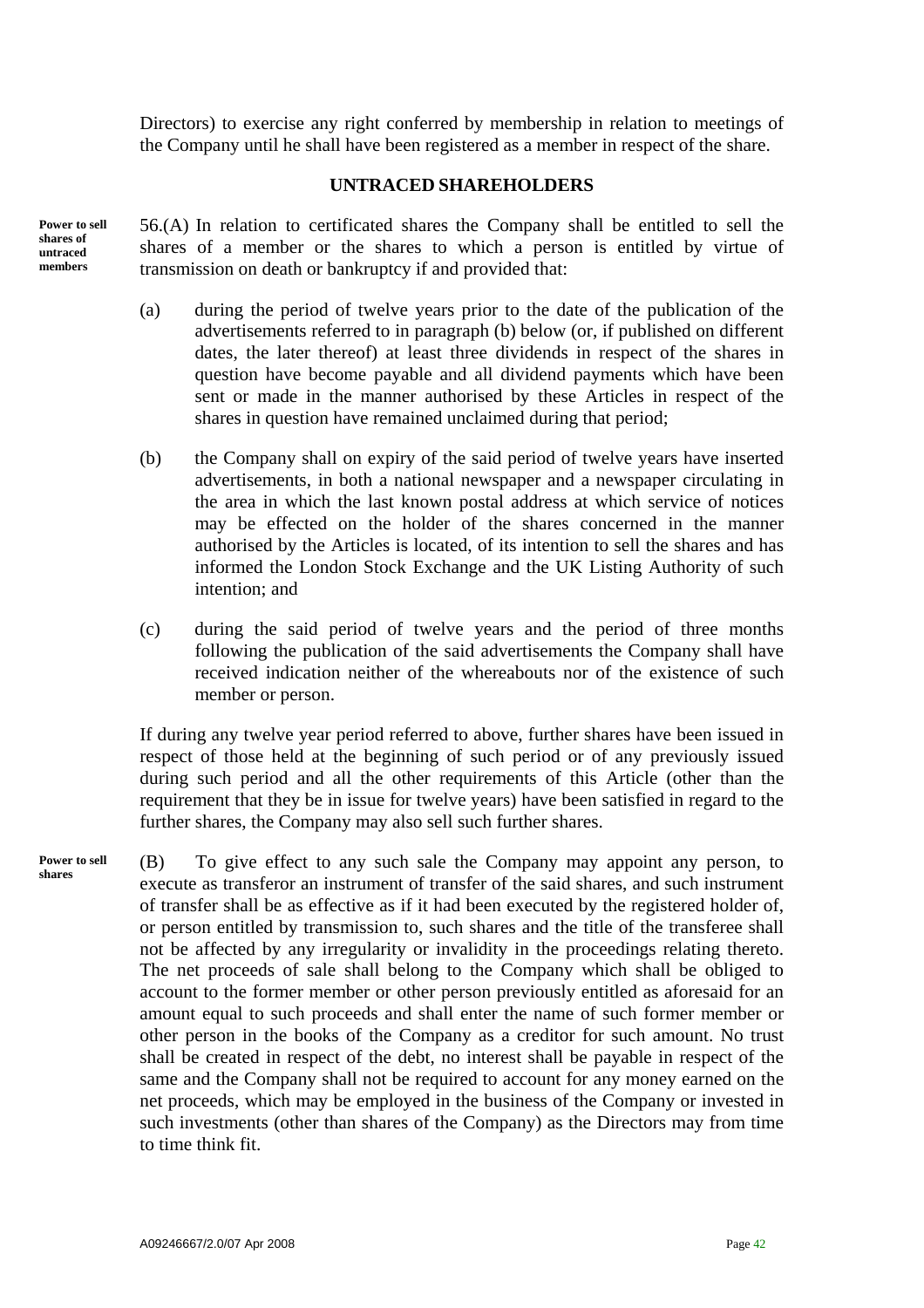### **GENERAL MEETINGS**

- 57. An annual general meeting shall be held in each period of 6 months beginning with the day following the Company's accounting reference date, at such place, date and time as may be determined by the Directors. **Annual General Meeting**
- **General Meeting** 58. The Directors may whenever they think fit, and shall on requisition of members in accordance with the Statutes, proceed with proper expedition to convene a general meeting.

**Convening General Meetings Notice** 

#### **NOTICE OF GENERAL MEETINGS**

- 59.(A) An annual general meeting shall be called by notice in writing of at least 21 days.
	- (B) Any other general meeting shall be called by notice of at least 14 days.

**Short notice**  (C) The period of notice shall in either case be exclusive of the day on which it is served or deemed to be served and of the day on which the meeting is to be held and shall be given in the manner set out in these Articles to the Directors, the Auditors and, subject to Article 60, all members other than those who under the provisions of these Articles are not entitled to receive such notices from the Company, provided that a general meeting (notwithstanding that it has been called by a shorter notice than that specified above) shall be deemed to have been duly called if it is so agreed:

- (a) in the case of an annual general meeting, by all the members entitled to attend and vote at the annual general meeting; and
- (b) in the case of any other general meeting, by a majority in number of the members having a right to attend and vote thereat, being a majority together holding not less than 95 per cent. in nominal value of the shares giving that right.

Provided also that the accidental omission to give notice or to send a form of proxy with a notice where required by these Articles, to any person entitled to receive the same, or the non-receipt of a notice of meeting or form of proxy by any such person, shall not invalidate the proceedings at that meeting. **Omission or non-receipt of notice or proxy form** 

60. For the purposes of giving notice to members of any general meeting, the Directors may determine that the members entitled to receive such notices are those persons entered on the register of members at the close of business on a day determined by them, such day not being more than twenty one days before the day that the notice of general meeting is despatched. **Members to whom notice will be sent** 

61.(A) Every notice calling a general meeting shall specify the place, date and time of the meeting (including any satellite meeting place arranged for the purposes of Article 67.(A) which shall be identified as such in the notice), and there shall appear with reasonable prominence in every such notice a statement that: **Contents of notice**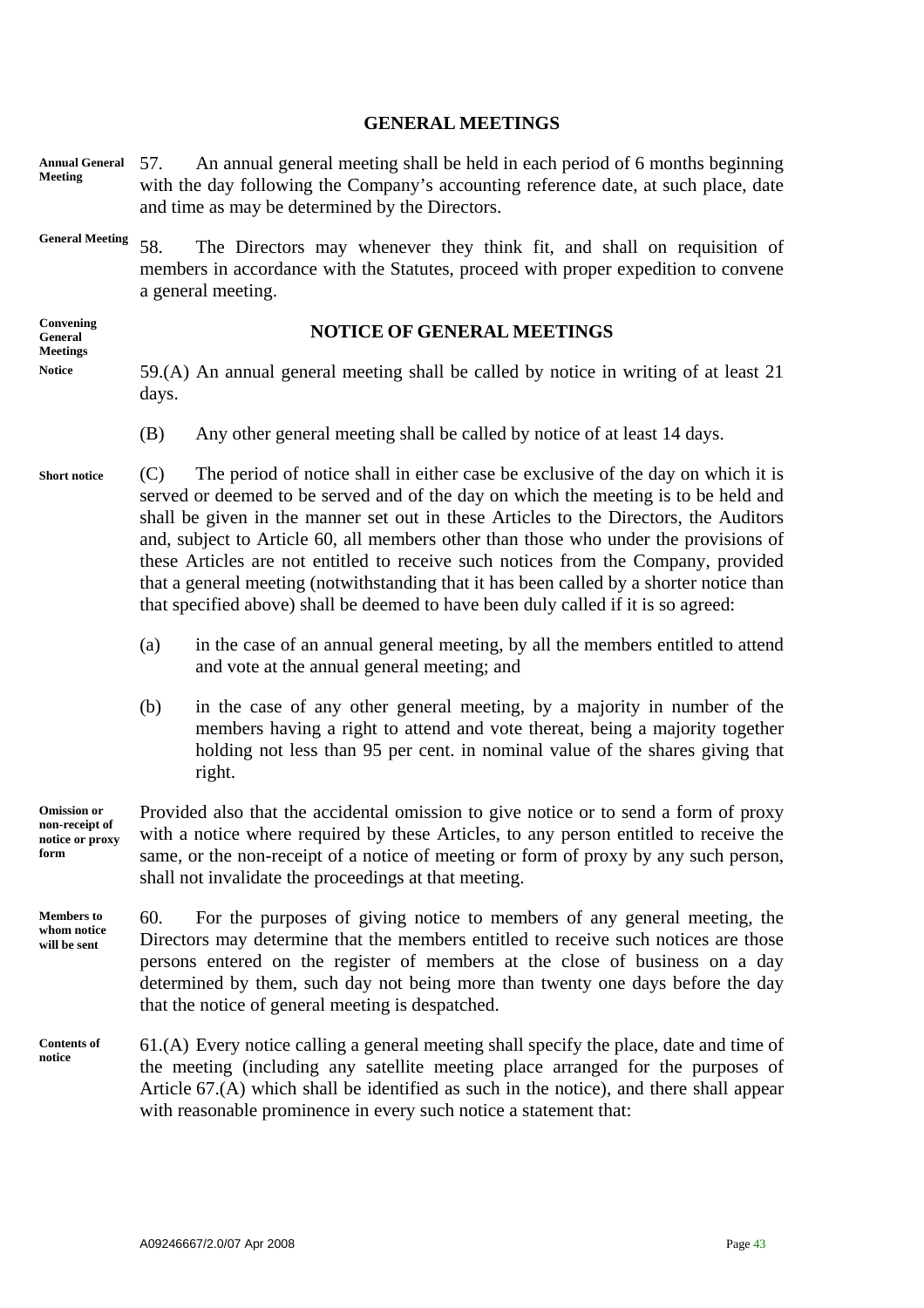- (a) a member is entitled to appoint another person as his proxy to exercise all or any of his rights to attend and to speak and vote; and
- (b) that a proxy need not be a member of the Company.

(B) In the case of an annual general meeting, the notice shall also specify the meeting as such.

(C) A notice of any general meeting may specify a time, being not more than 48 hours before the time fixed for the meeting, by which a person must be entered on the register of members in order to have the right to attend or vote at the meeting. Changes made to entries on the register of members after the time so specified shall be disregarded in determining the rights of any person to attend or vote at the meeting.

(D) In the case of any general meeting at which business other than routine business is to be transacted, the notice shall specify the general nature of such business; and if any resolution is to be proposed as a special resolution, the notice shall contain a statement to that effect.

- 62. Routine business shall mean and include only business transacted at an annual general meeting of the following classes, that is to say: **Routine business** 
	- (a) declaring dividends;
	- (b) receiving and adopting the accounts, the reports of the Directors and Auditors and other documents required to be attached or annexed to the accounts;
	- (c) appointing or re-appointing Directors to fill vacancies arising at the meeting on retirement and voting remuneration to the Directors, or any of them;
	- (d) appointing Auditors or re-appointing the retiring Auditors (unless they were last appointed otherwise than by the Company in general meeting); and
	- (e) fixing the remuneration of the Auditors or determining the manner in which such remuneration is to be fixed.

# **PROCEEDINGS AT GENERAL MEETINGS**

- 63. The Chairman of the Directors failing whom a Deputy Chairman shall preside as chairman at a general meeting. If there is no such Chairman or Deputy Chairman or if at any meeting neither is present within five minutes after the time appointed for holding the meeting and willing to act as Chairman, a Director may be elected to be the Chairman by a resolution of the Company passed at the meeting. **Chairman**
- 64. No business other than the appointment of a chairman shall be transacted at any general meeting unless a quorum is present at the time when the meeting proceeds to business. Three members present in person or by proxy and entitled to vote shall be a quorum for all purposes. **Quorum**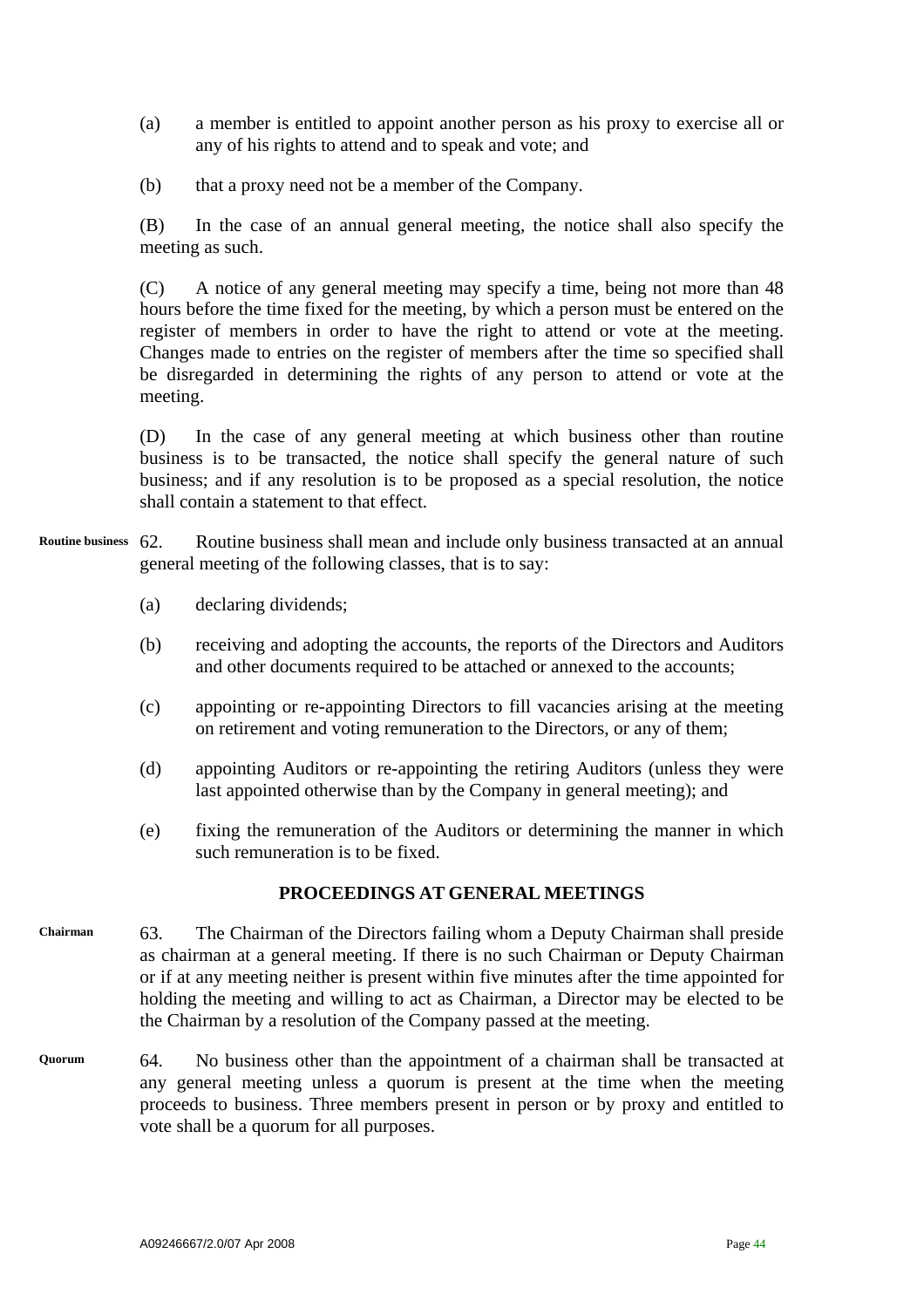**Procedures if no Procedures if no** 65. If within fifteen minutes from the time appointed for a general meeting (or a general meeting or such longer interval as the chairman of the meeting may think fit to allow) a quorum is not present, the meeting, if convened on the requisition of members shall be dissolved. In any other case it shall stand adjourned to such other day and such time and place as may have been specified for the purpose in the notice convening the meeting or (if not so specified) as the chairman of the meeting may determine and in the latter case not less than seven days' notice of the adjourned meeting shall be given in like manner as in the case of the original meeting. At any such adjourned meeting any two members present in person or by proxy and entitled to vote shall be a quorum.

The chairman of any general meeting at which a quorum is present may with the consent of the meeting (and shall if so directed by the meeting) adjourn the meeting from time to time (or sine die) and from place to place and if it appears to the chairman that it is likely to be impracticable to hold or continue that meeting because the number of persons wishing to attend cannot be conveniently accommodated in the place appointed for the meeting or in the reasonable opinion of the chairman unruly conduct of persons attending the meeting prevents the continuation of the business of the meeting he may adjourn the meeting to another time and place without the need for such consent, but no business shall be transacted at any adjourned meeting except business which might lawfully have been transacted at the meeting from which the adjournment took place. Where a meeting is adjourned sine die the time and place for the adjourned meeting shall be fixed by the Directors. When a meeting is adjourned for thirty days or more or sine die not less than seven days' notice of the adjourned meeting shall be given in accordance, mutatis mutandis, with Articles 59, 60 and 61. **Power to adjourn** 

67.(A) The Directors may resolve to enable persons entitled to attend a general meeting to do so by simultaneous attendance and participation at a satellite meeting place anywhere in the world and the members present in person or by proxy at satellite meeting places shall be counted in the quorum for and entitled to vote at the general meeting in question, and that meeting shall be duly constituted and its proceedings valid provided that the chairman of the general meeting is satisfied that adequate facilities are available throughout the general meeting to ensure that members attending at all the meeting places are able to (i) participate in the business for which the meeting has been convened, (ii) hear and see all persons who speak (whether by the use of microphones, loudspeakers, audio-visual communications equipment or otherwise) in the principal meeting place and any satellite meeting place and (iii) be heard and seen by all other persons so present in the same way. The chairman of the general meeting shall be present at, and the meeting shall be deemed to take place at, the principal meeting place. **Satellite meetings** 

The Directors may from time to time make such arrangements for controlling the level of attendance at any such place as is mentioned in Article 67.(A) (whether involving the issue of tickets or the imposition of some other means of selection or otherwise) as they shall in their absolute discretion consider appropriate, and may from time to time change any such arrangements, provided that a member who, pursuant to such arrangements, is not entitled to attend, in person or by proxy, at any particular place shall be entitled so to attend at one of the other places; and the entitlement of any member so to attend the meeting or adjourned meeting at such Power to restrict (B) **entry**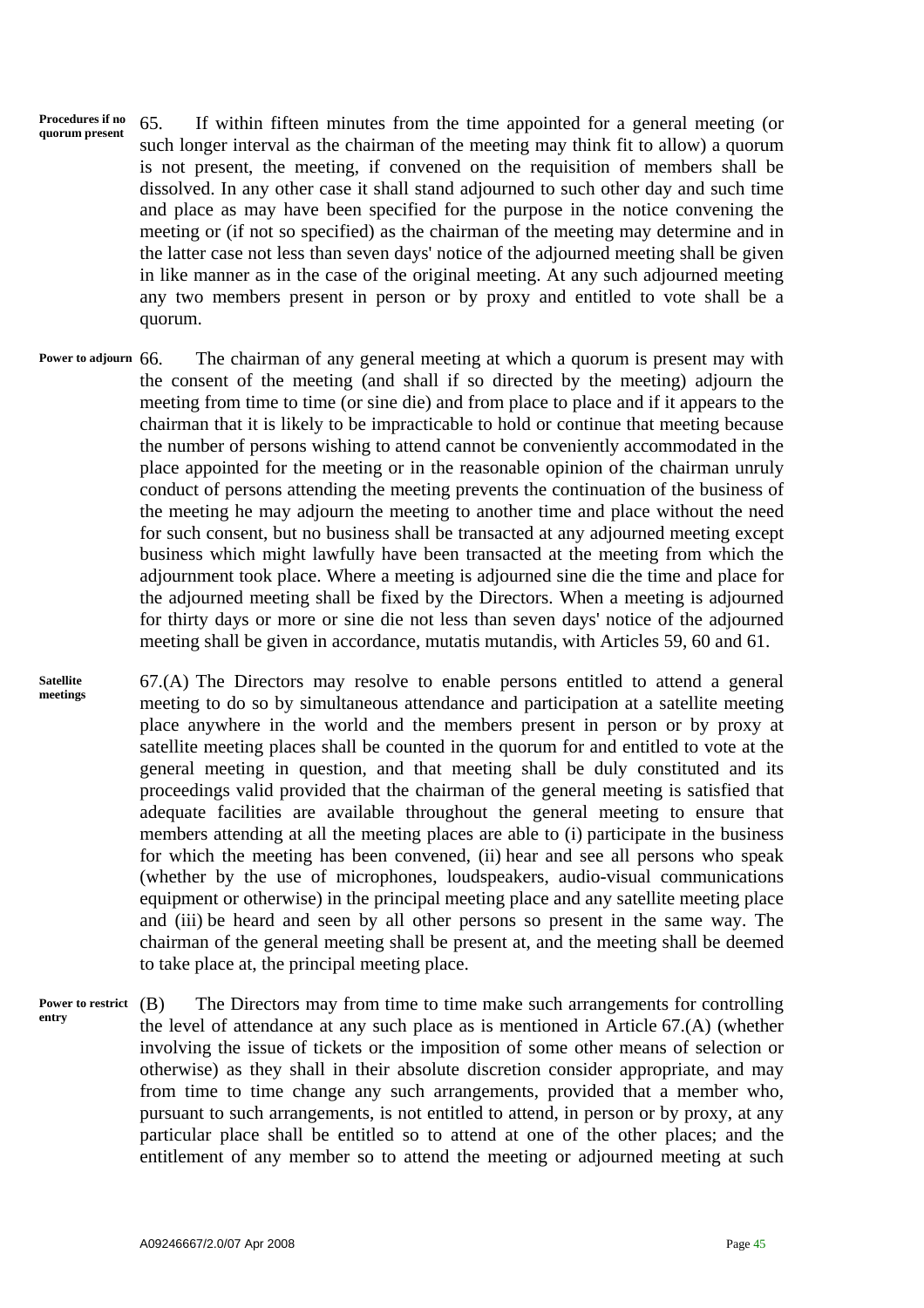place shall be subject to any such arrangement as may be for the time being in force and by the notice of meeting or adjourned meeting stated to apply to the meeting.

**Power to adjourn satellite meeting** 

(C) If it appears to the chairman of the general meeting that the facilities at the principal meeting place or any satellite meeting place have become inadequate, then the chairman may, without the consent of the meeting, interrupt or adjourn the general meeting. All business conducted at that general meeting up to the time of such adjournment shall be valid.

**Power to enable members to view/hear proceedings at general meetings** 

(D) The Directors may make arrangements for persons entitled to attend a general meeting to be able to view and/or hear the proceedings of any general meeting and/or to speak at the meeting (whether by the use of microphones, loudspeakers, audio-visual communications equipment or otherwise), by attending a venue anywhere in the world not being a satellite meeting place and those attending any such venue shall not be regarded as present and shall not be entitled to vote at the meeting at or from that venue and the inability for any reason of any member present in person or by proxy at such a venue to view and/or hear all or any of the proceedings of the meeting and/or to speak at the meeting shall not in any way affect the validity of such proceedings.

**Members' rights in respect of participation at satellite meetings** 

**Power to make arrangements for the security and orderly conduct of meetings** 

(E) For the purposes of this Article, the right for a member to participate in the business of any general meeting shall include, without limitation, the right to: speak; vote on any show of hands; demand a poll; vote on any poll; be represented by a proxy; and have access to all documents which are required by the Statutes and these regulations to be made available at the meeting.

68. The Directors and, at any general meeting, the chairman may make any arrangement and impose any requirement or restriction they, or he, may consider appropriate to ensure the security and orderly conduct of a general meeting including, without limitation, requirements for evidence of identity to be produced by those attending the meeting, the searching of their personal property and the restriction of items that may be taken into the meeting place. The Directors are and, at any general meeting, the chairman is entitled to refuse entry to a person who refuses to comply with these arrangements, requirements or restrictions.

69. Except as expressly provided in these Articles it shall not be necessary to give any notice of an adjournment or of the business to be transacted at an adjourned meeting.

70. If an amendment shall be proposed to any resolution under consideration but shall in good faith be ruled out of order by the chairman of the meeting the proceedings on the substantive resolution shall not be invalidated by any error in such ruling. With the consent of the chairman of the meeting, an amendment may be withdrawn by its proposer before it is voted upon. In the case of a resolution duly proposed as a special resolution, no amendment to it (other than a mere clerical amendment to correct a patent error) may in any event be considered or voted upon. **Amendments to resolutions**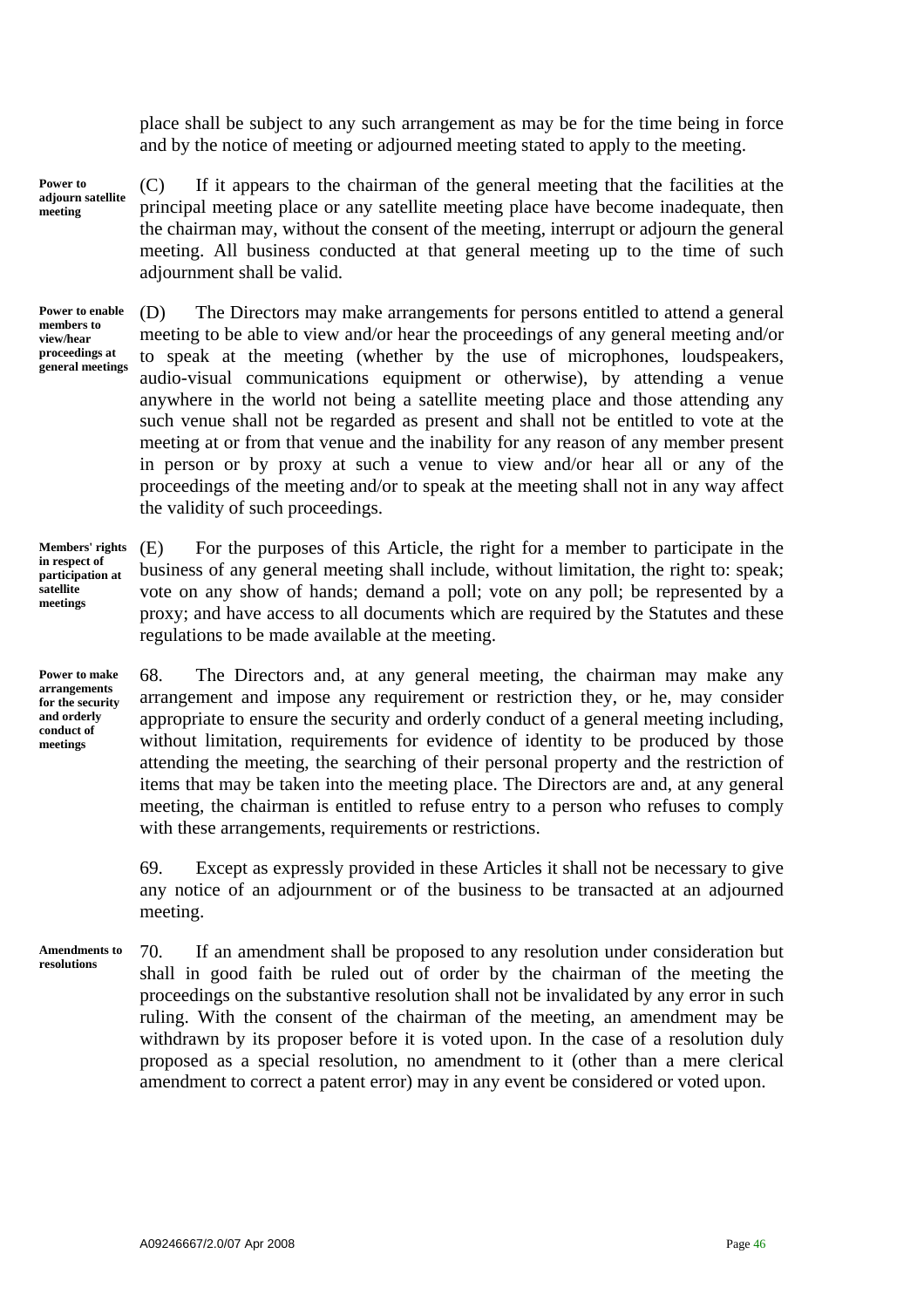**Method of Method of** 71. At any general meeting a resolution put to the vote of the meeting shall be voting decided on a show of hands unless a poll is (before or on the declaration of the result of the show of hands) demanded by:

**Power to** (a) the chairman of the meeting; or demand a poll

- (b) not less than three members present in person or by proxy and entitled to vote on a poll; or
- (c) a member or members present in person or by proxy and representing not less than one-tenth of the total voting rights of all the members having the right to vote on a poll at the meeting; or
- (d) a member or members present in person or by proxy and holding shares in the Company conferring a right to vote on a poll at the meeting being shares on which an aggregate sum has been paid up equal to not less than one-tenth of the total sum paid up on all the shares conferring that right.
- 72. A demand for a poll may be withdrawn only with the approval of the chairman of the meeting. Unless a poll is required, a declaration by the chairman of the meeting that a resolution has been carried or carried unanimously, or by a particular majority, or lost and an entry to that effect in the minute book shall be conclusive evidence of that fact without proof of the number or proportion of the votes recorded for or against such resolution. If a poll is required it shall be taken in such manner (including the use of ballot or voting papers or tickets) as the chairman of the meeting may direct and the result of the poll shall be deemed to be the resolution of the meeting at which the poll was demanded. The chairman of the meeting may appoint scrutineers for the purpose of supervising the poll. **Conduct of poll**

# **Chairman's** 73. **Article deleted by special resolution on 15 May 2008. casting vote**

74. A poll demanded on the choice of a chairman of the meeting or on a question of adjournment shall be taken forthwith. A poll demanded on any other question shall be taken either immediately or at such subsequent time (not being more than thirty days from the date of the meeting) and place as the chairman may direct. No notice need be given of a poll not taken immediately. The demand for a poll shall not prevent the continuance of the meeting for the transaction of any business other than the question on which the poll has been demanded. **Time for taking a poll** 

# **VOTES OF MEMBERS**

75. Subject to Articles 61.(C) and 78 and to any special rights or restrictions as to voting attached by or in accordance with these Articles to any class of shares, on a show of hands every member who is present in person and every proxy present who has been duly appointed by a member entitled to vote on the resolution shall have one vote and on a poll every member who is present in person or by proxy shall have one vote for every 50p in nominal amount of the shares of which he is the holder. **Voting rights of members, proxies**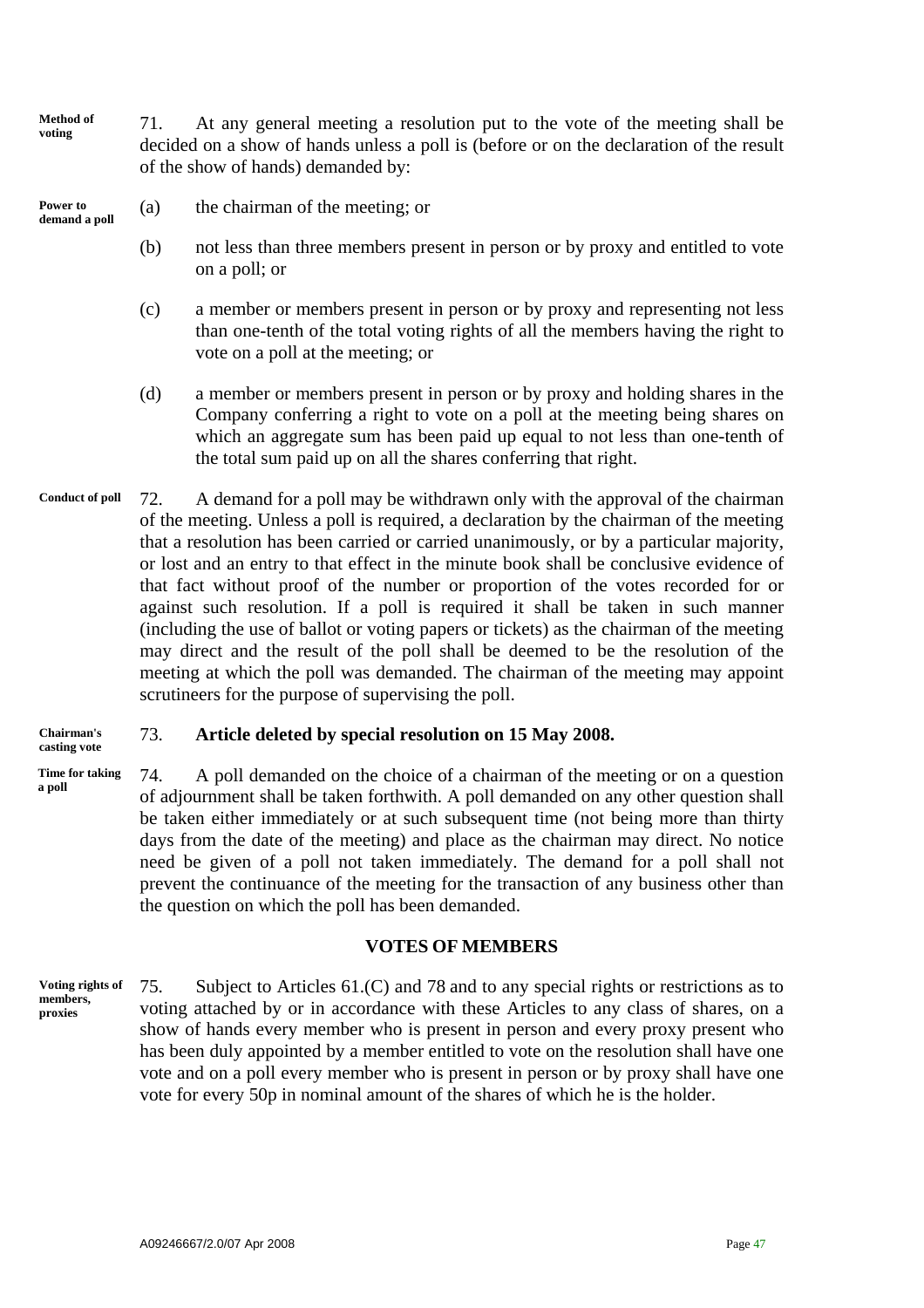- **Voting rights of joint holders** 76. In the case of joint holders of a share the vote of the senior who tenders a vote, whether in person or by proxy, shall be accepted to the exclusion of the votes of the other joint holders and for this purpose seniority shall be determined by the order in which the names stand in the register of members in respect of the share.
- 77. Where in England or elsewhere a receiver or other person (by whatever name called) has been appointed by any court claiming jurisdiction in that behalf to exercise powers with respect to the property or affairs of any member on the ground (however formulated) of mental disorder the Directors may in their absolute discretion, upon or subject to production of such evidence of the appointment as the Directors may require (which shall have been deposited at the office of the Company not less than three days before the time for holding the meeting), permit such receiver or other person on behalf of such member to vote in person or by proxy at any general meeting or to exercise any other right conferred by membership in relation to meetings of the Company. **Mental disorder**

**No voting rights where calls unpaid or default in supplying information on beneficial interests** 

78.(A) No member shall, unless the Directors otherwise determine, be entitled in respect of any share held by him to vote either personally or by proxy at a general meeting or a meeting of the holders of any class of shares of the Company or to exercise any other right conferred by membership in relation to general meetings of the Company or meetings of the holders of any class of shares of the Company if any call or other sum presently payable by him to the Company in respect of that share remains unpaid.

(B) If any member or any other person appearing to be interested in shares (within the meaning of Part 22 of the Companies Act 2006) held by such member, has been duly served with a notice under Section 793 of the Companies Act 2006 and is in default for the prescribed period in supplying to the Company the information thereby required, or, in purported compliance with such a notice, has made a statement which is false or inadequate in a material particular, then the Directors may, in their absolute discretion at any time thereafter by notice (a *direction notice*) to such member direct that in respect of:

- (a) the shares comprising the shareholding account in the register of members which comprises or includes the shares in relation to which the default occurred (all or the relevant number as appropriate of such shares being the *default shares* which expression shall include any further shares which are issued in respect of such shares); and
- (b) any other shares held by the member,

the member shall (for so long as the default continues) not be entitled to attend or vote either personally or by proxy at a general meeting of the Company or a meeting of the holders of any class of shares of the Company.

(C) Where the default shares represent at least 0.25 per cent. of the issued shares of the class in question, then the direction notice may additionally direct that any dividend or part thereof in respect of the default shares (including shares issued in lieu of a dividend) shall be retained by the Company.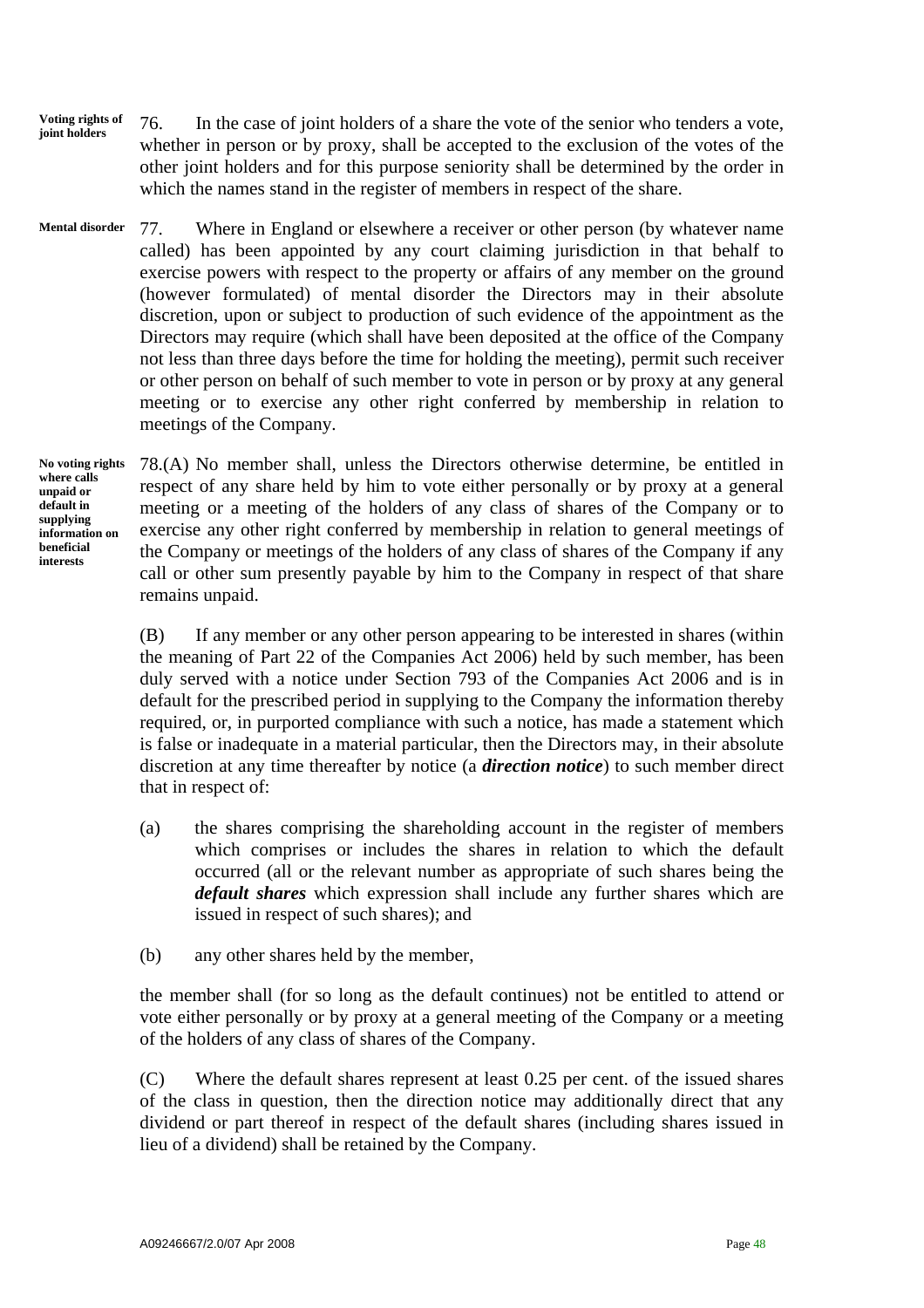(D) The Company shall send the member the subject of any direction notice a copy of the notice but the failure or omission by the Company to do so shall not invalidate such notice.

(E) A direction notice shall cease to have effect seven days (or such lesser period as agreed by the Directors) after the earlier of:

- (a) receipt by the Company of notice that the default shares have been sold or transferred to a bona fide unconnected third party; and
- (b) due compliance, to the satisfaction of the Directors, with the direction notice.
- (F) For the purposes of this Article:
- (a) a person shall be treated as appearing to be interested in any shares if the member holding such shares has been served with a notice under the said Section 793 and either: (i) the member has named such person as being so interested; or (ii) (after taking into account the response of the member to the said notice and any other relevant information) the Company knows or has reasonable cause to believe that the person in question is or may be interested in the shares; and
- (b) the prescribed period is twenty eight days from the date of service of the notice under the said Section 793 except that if the shares in respect of which the said notice is given represent at least 0.25 per cent. of the issued shares of that class at the time of the giving of the relevant notice under the said Section 793, the prescribed period is fourteen days from such date.
- (G) The provisions of this Article are in addition and without prejudice to the provisions of the Companies Acts.
- 79. No objection shall be raised as to the admissibility of any vote except at the meeting or adjourned meeting at which the vote objected to is or may be given or tendered and every vote not disallowed at such meeting shall be valid for all purposes. Any such objection shall be referred to the chairman of the meeting whose decision shall be final and conclusive. **Objections as to admissibility of votes**
- 80. On a poll votes may be given either personally or by proxy and a person entitled to more than one vote need not use all his votes or cast all the votes he uses in the same way. **Votes on a poll**
- 81.(A) A member is entitled to appoint a proxy or (subject to Article 81.(C) below) proxies to exercise all or any of his rights to attend and to speak and vote at a meeting of the Company. **Appointment of proxies** 
	- (B) A proxy need not be a member of the Company.
- (C) A member may appoint more than one proxy in relation to a meeting provided that each proxy is appointed to exercise the rights attached to a different share or shares held by him. **Multiple proxies**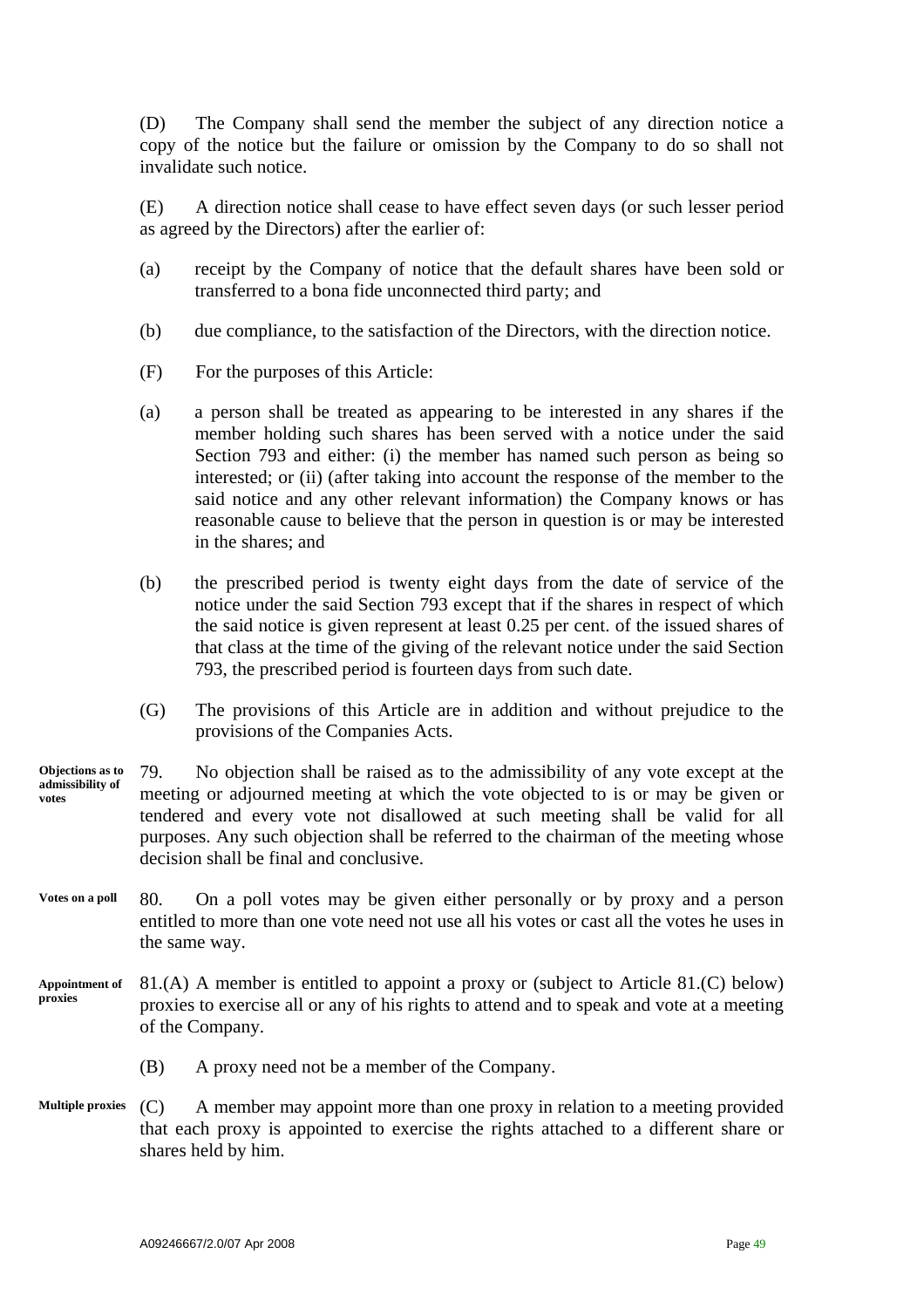- **Form of proxy** 82. The appointment of a proxy must be in writing in any usual or common form or in any other form which the Directors may approve and:
	- (a) in the case of an individual must either be signed by the appointor or his attorney or authenticated in accordance with Article 150; and
	- (b) in the case of a corporation must be either given under its common seal or be signed on its behalf by an attorney or a duly authorised officer of the corporation or authenticated in accordance with Article 150.

Any signature on or authentication of such appointment need not be witnessed. Where an appointment of a proxy is signed or authenticated in accordance with Article 150 on behalf of the appointor by an attorney, the power of attorney or a copy thereof certified notarially or in some other way approved by the Directors must (failing previous registration with the Company) be submitted to the Company, failing which the appointment may be treated as invalid. The appointment of a proxy shall not preclude a member from attending and voting in person at the meeting or poll concerned. A member may appoint more than one proxy to attend and vote on the same occasion.

- 83.(A) The appointment of a proxy (together with any supporting documentation required under Article 82) must be received at the address or one of the addresses (if any) specified for that purpose in, or by way of note to, or in any document accompanying, the notice convening the meeting (or if no address is so specified, at the Transfer Office): **Deposit of form of proxy** 
	- (a) in the case of a meeting or adjourned meeting, not less than 48 hours before the commencement of the meeting or adjourned meeting to which it relates;
	- (b) in the case of a poll taken following the conclusion of a meeting or adjourned meeting, but not more than 48 hours after the poll was demanded, not less than 48 hours before the commencement of the meeting or adjourned meeting at which the poll was demanded; and
	- (c) in the case of a poll taken more than 48 hours after it was demanded, not less than 24 hours before the time appointed for the taking of the poll,

and in default shall not be treated as valid.

(B) The Directors may at their discretion determine that, in calculating the periods mentioned in Article 83.(A), no account shall be taken of any part of any day that is not a working day (within the meaning of Section 1173 of the Companies Act 2006).

(C) Without limiting the foregoing, in relation to any shares in uncertificated form the Directors may permit a proxy to be appointed by electronic means or by means of a website in the form of an Uncertificated Proxy Instruction (that is, a properly authenticated dematerialised instruction, and/or other instruction or notification, sent by means of a relevant system to such participant in that system acting on behalf of the Company as the Directors may prescribe, in such form and subject to such terms and conditions as may from time to time be prescribed by the Directors (subject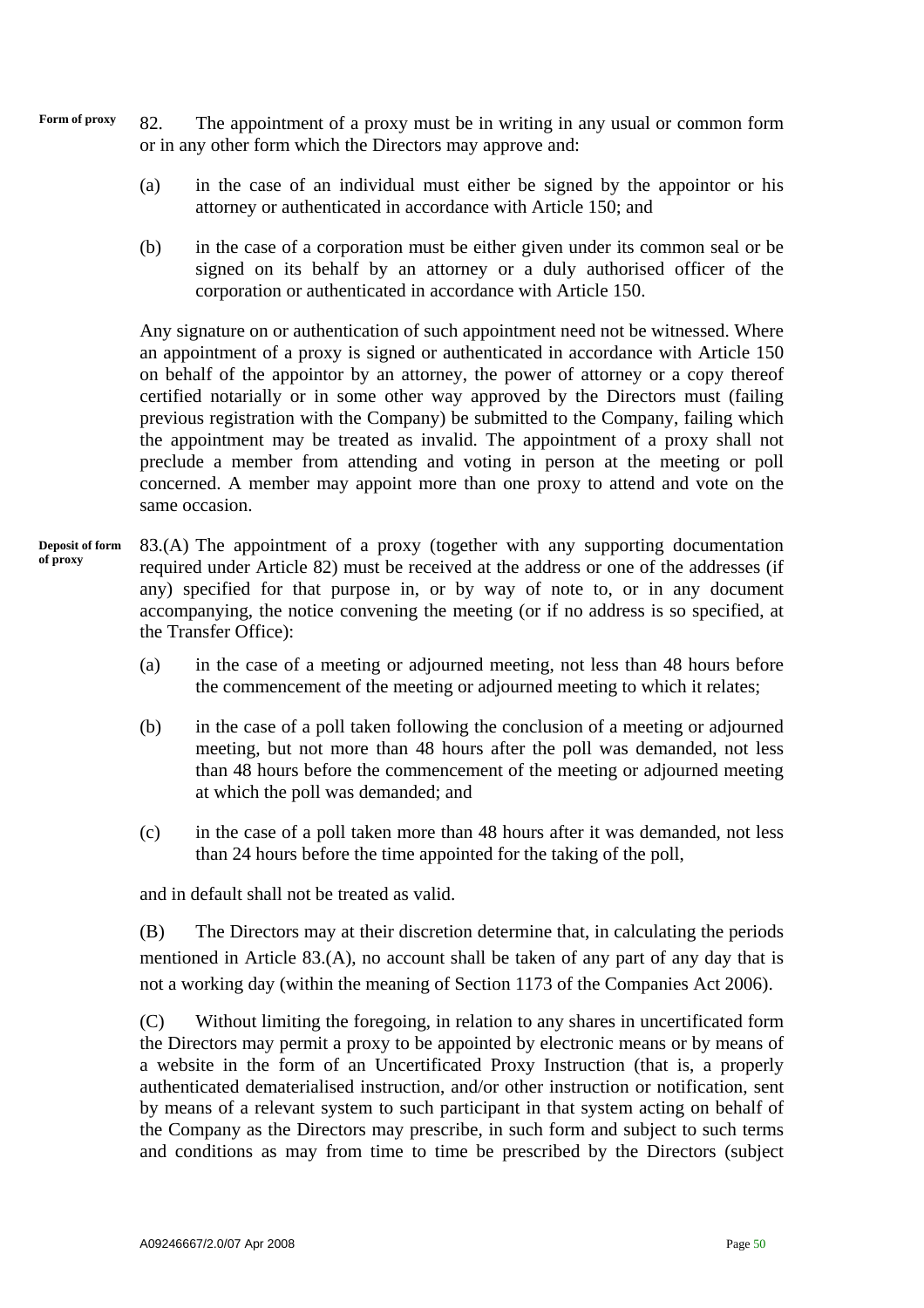always to the facilities and requirements of the relevant system)); and may permit any supplement to, or amendment or revocation of, any such Uncertificated Proxy Instruction to be made by a further Uncertificated Proxy Instruction. The Directors may in addition prescribe the method of determining the time at which any such instruction or notification is to be treated as received by the Company. The Directors may treat any such instruction or notification purporting or expressed to be sent on behalf of a holder of a share as sufficient evidence of the authority of the person sending the instruction to send it on behalf of that holder.

(D) The appointment of a proxy shall, unless the contrary is stated thereon, be as valid for any adjournment of a meeting as well as it is for the meeting to which it relates. An appointment relating to more than one meeting (including any adjournment of any such meeting) having once been delivered in accordance with this Article 83 for the purposes of any such meeting does not need to be delivered again for the purposes of any subsequent meeting to which it relates.

84.(A) A proxy shall have the right to exercise all or any of the rights of his appointor or (where more than one proxy is appointed) all or any of the rights attached to the shares in respect of which he is appointed the proxy to attend, and to speak and vote, at a meeting of the Company. A proxy shall also have the right to vote on any amendment of a resolution put to the meeting as the proxy thinks fit. **Rights of proxy** 

> (B) Unless his appointment otherwise provides, the proxy may vote or abstain at his discretion on any resolution put to the vote at a shareholders' meeting.

85.(A) Neither the death or insanity of a member who has appointed a proxy, nor the revocation or termination by a member of the appointment of a proxy (or of the authority under which the appointment was made), shall invalidate the proxy or the exercise of any rights of the proxy thereunder, unless notice of such death, insanity, revocation or termination shall have been received by the Company in accordance with Article 85.(B) below. **Termination of proxy's authority** 

> (B) Any such notice of death, insanity, revocation or termination must be received at the address or one of the addresses (if any) specified for receipt of proxies in, or by way of note to, or in any document accompanying, the notice convening the meeting to which the appointment of the proxy relates (or if no address is so specified, at the Transfer Office):

- (a) in the case of a meeting or adjourned meeting, not less than one hour before the commencement of the meeting or adjourned meeting to which the proxy appointment relates;
- (b) in the case of a poll taken following the conclusion of a meeting or adjourned meeting, but not more than 48 hours after it was demanded, not less than one hour before the commencement of the meeting or adjourned meeting at which the poll was demanded; or
- (c) in the case of a poll taken more than 48 hours after it was demanded, not less than one hour before the time appointed for the taking of the poll.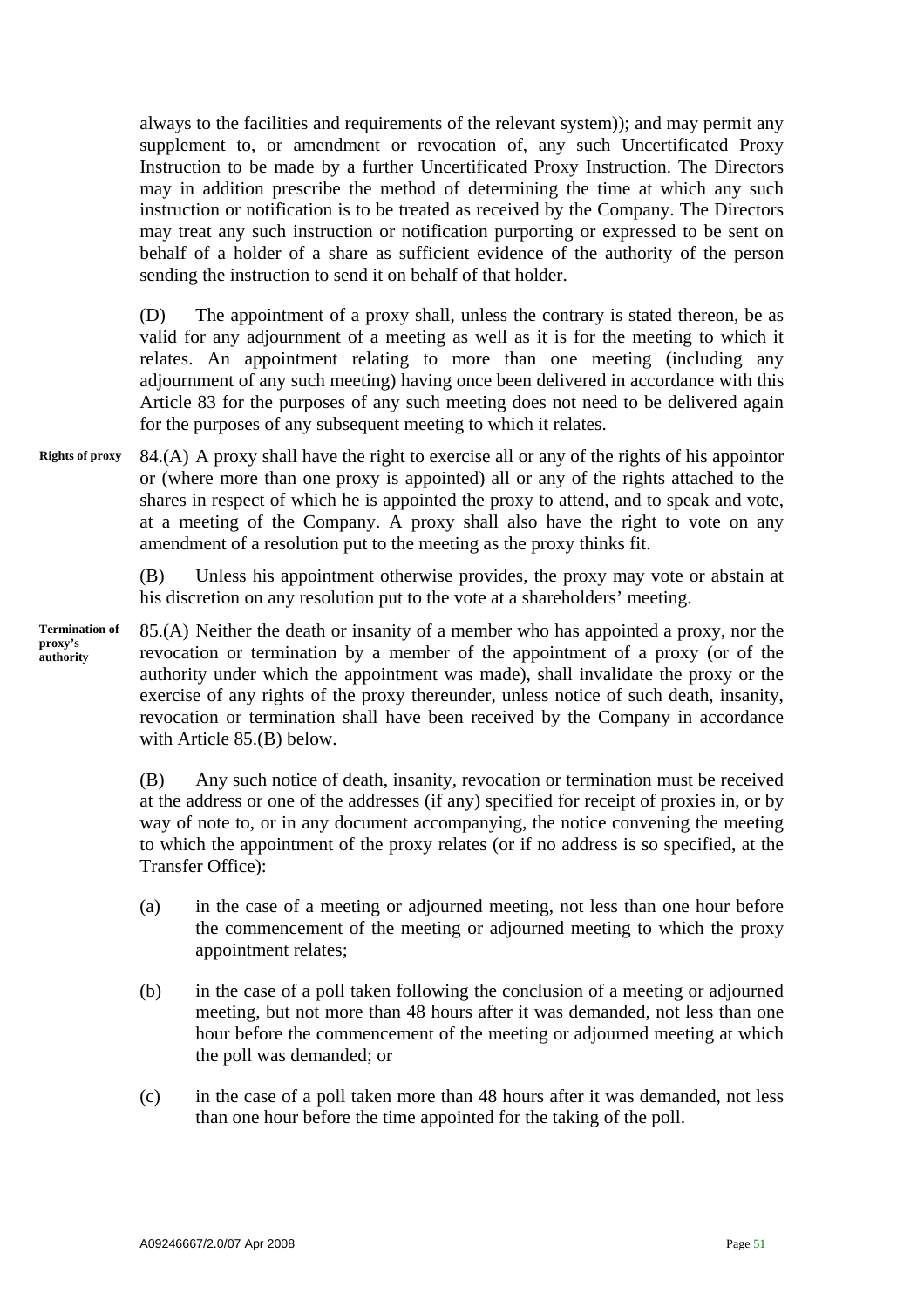#### **CORPORATIONS ACTING BY REPRESENTATIVES**

**Corporate representatives**  86. Subject to the Statutes, any corporation which is a member of the Company may by resolution of its directors or other governing body authorise a person or persons to act as its representative or representatives at any meeting of the Company or of any class of members of the Company.

#### **DIRECTORS**

87. Unless otherwise determined by ordinary resolution the number of Directors (other than alternate Directors) shall not be subject to any maximum but shall be not less than two. **Number of directors** 

#### 88. A Director shall not be required to hold any shares of the Company by way of qualification. A Director who is not a member of the Company shall nevertheless be entitled to attend and speak at general meetings. **No share qualification for directors**

- 89. No person holding executive office with the Company shall be entitled to remuneration for acting as a Director. Subject thereto the ordinary remuneration of the Directors shall from time to time be determined by an ordinary resolution of the Company. Such ordinary remuneration shall (unless otherwise provided by ordinary resolution) amount in the aggregate to the sum of £200,000 per annum or such lesser sum as the Directors may decide, which sum shall be divided between those Directors who do not hold executive office with the Company as the Directors holding executive office may determine except that any Director who shall hold office for part only of the period in respect of which such remuneration is payable shall be entitled only to rank in such division for a proportion of remuneration related to the period during which he has held office. **Remuneration of executive directors**
- 90. Any Director who holds any executive office (including for this purpose the office of Chairman or Deputy Chairman whether or not such office is held in an executive capacity), or who serves on any committee of the Directors, or who otherwise performs services which in the opinion of the Directors are outside the scope of the ordinary duties of a Director, may be paid such remuneration by way of salary, commission or otherwise as the Directors may determine. **Remuneration for special services**
- 91. The Directors may repay to any Director all such reasonable expenses as he may properly incur in attending and returning from meetings of the Directors or of any committee of the Directors or general meetings or otherwise in or about the business of the Company. **Expenses of directors**
- 92.(A) The Directors shall have power to provide benefits, whether by the payment of gratuities or pensions or by insurance or otherwise, for any Director who has held but no longer holds any executive office or employment with the Company or with any body corporate which is or has been a subsidiary of the Company or a predecessor in business of the Company or of any such subsidiary, or who otherwise performs services which in the opinion of the Directors are outside the scope of the ordinary duties of a Director and for any member of his family (including a spouse and a former spouse) or any person who is or was dependent on him, and may (as well **Directors' pensions etc.**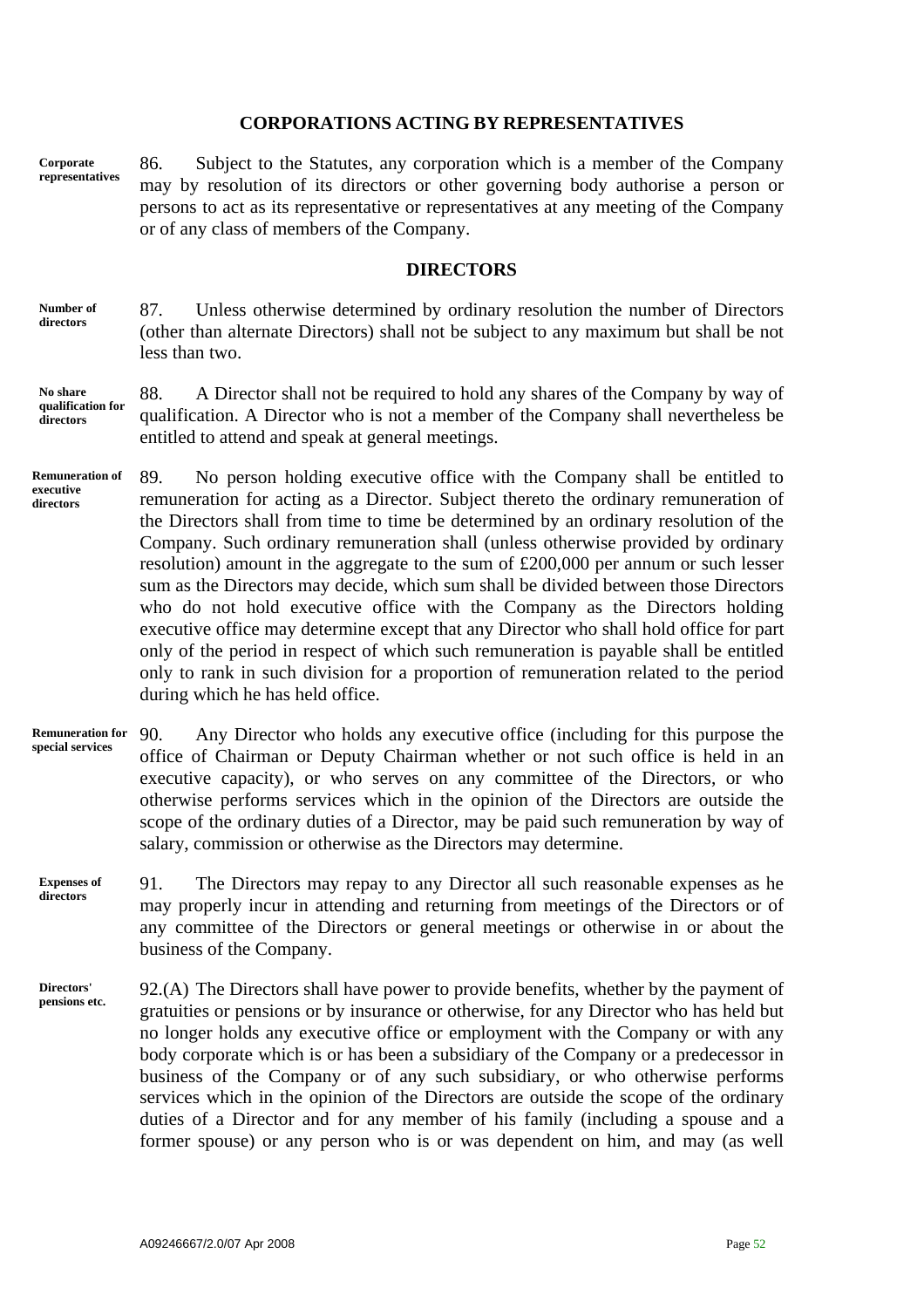before as after he ceases to hold such office or employment) contribute to any fund and pay premiums for the purchase or provision of any such benefit.

**Powers to purchase insurance**  (B) Without prejudice to the provisions of Article 155 the Directors shall have the power to purchase and maintain insurance for or for the benefit of any persons who are or were at any time Directors, officers, employees or auditors of the Company, or of any other company which is its holding company or in which the Company or such holding company or any of the predecessors of the Company or of such holding company has any interest whether direct or indirect or which is in any way allied to or associated with the Company or of any subsidiary undertaking of the Company or of any such other company, or who are or were at any time trustees of any pension fund or employees' share scheme in which employees of the Company or of any other such company or subsidiary undertaking are interested, including (without prejudice to the generality of the foregoing) insurance against any liability incurred by such persons in respect of any act or omission in the actual or purported execution and/or discharge of their duties and/or in the exercise or purported exercise of their powers and/or otherwise in relation to their duties, powers or offices in relation to the Company or any other such company, subsidiary undertaking, pension fund or employees' share scheme (and all costs, charges, losses, expenses and liabilities incurred by him in relation thereto).

93.(A) The Directors may from time to time appoint one or more of their number to be the holder of any executive office (including, where considered appropriate, the office of Chairman or Deputy Chairman) on such terms and for such period as they may (subject to the provisions of the Statutes) determine and, without prejudice to the terms of any contract entered into in any particular case, may at any time revoke any such appointment. **Appointment of executive directors** 

> (B) The appointment of any Director to the office of Chairman or Deputy Chairman or Managing or Joint Managing or Deputy or Assistant Managing Director shall automatically determine if he ceases to be a Director but without prejudice to any claim for damages for breach of any contract of service between him and the Company.

> (C) The appointment of any Director to any other executive office shall not automatically determine if he ceases to be a Director, unless the contract or resolution under which he holds office shall expressly state otherwise, in which event such determination shall be without prejudice to any claim for damages for breach of any contract of service between him and the Company.

**Powers of directors to delegate** 

94. The Directors may entrust to and confer upon any Director holding any executive office any of the powers exercisable by them as Directors upon such terms and conditions and with such restrictions as they think fit, and either collaterally with or to the exclusion of their own powers, and may from time to time revoke, withdraw, alter or vary all or any of such powers.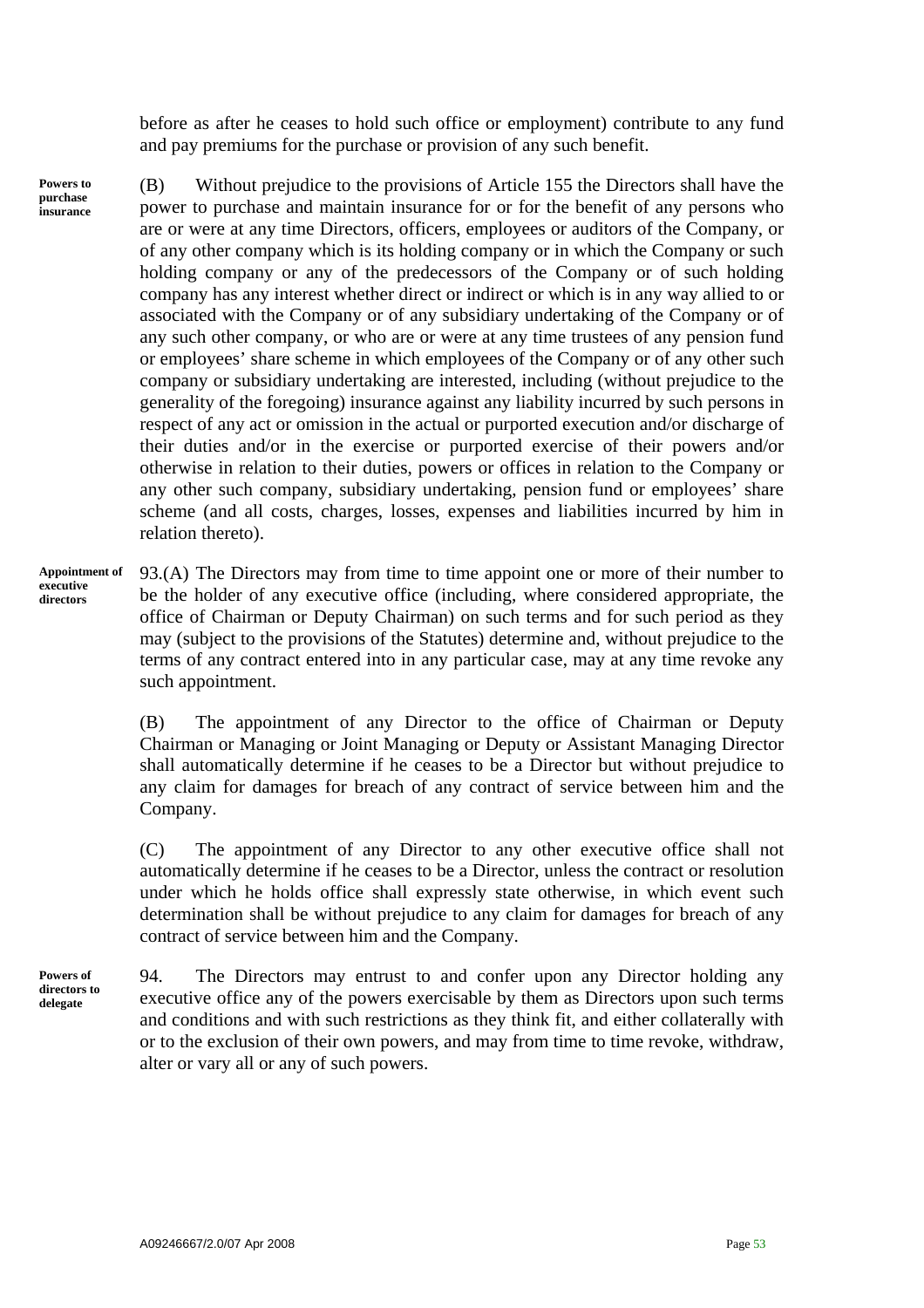#### **APPOINTMENT AND RETIREMENT OF DIRECTORS**

95. The office of a Director shall be vacated in any of the following events, namely: **Vacation of office** 

- (a) If he ceases to be a Director by virtue of any provisions of the Companies Acts or he shall become prohibited by law from acting as a Director.
- (b) If he shall resign by writing under his hand left at the registered office or if he shall in writing offer to resign and the Directors shall resolve to accept such offer.
- (c) If he shall have a bankruptcy order made against him or shall compound with his creditors generally or shall apply to the court for an interim order under Section 253 of the Insolvency Act 1986 in connection with a voluntary arrangement under that Act.
- (d) If in England or elsewhere an order shall be made by any court claiming jurisdiction in that behalf on the ground (however formulated) of mental disorder for his detention or for the appointment of a guardian or for the appointment of a receiver or other such person (by whatever name called) to exercise powers with respect to his property or affairs.
- (e) If he be absent from meetings of the Directors for six months without leave, and the Directors resolve that his office be vacated.
- (f) If he shall be removed from office by notice in writing served upon him signed by all his co-Directors, but so that if he holds an appointment to an executive office which thereby automatically determines such removal shall be deemed an act of the Company and shall have effect without prejudice to any claim for damages for breach of any contract of service between him and the Company.
- 96. Each Director shall retire at the annual general meeting held in the third calendar year following the year in which he was elected or last re-elected but, unless he falls within paragraph 97 below, he shall be eligible for re-election. **Retirement**

97. A Director shall also retire at any annual general meeting if he has agreed to do so (whether in accordance with the terms of his appointment or otherwise) and, unless the Directors have agreed otherwise, he shall not be eligible for re-election.

- The Company at the meeting at which a Director retires under any provision of these Articles may by ordinary resolution fill the office being vacated by electing thereto the retiring Director (if eligible for re-election) or some other person eligible for appointment. In default the retiring Director shall be deemed to have been re-elected except in any of the following cases: **Replacement of retiring directors** 
	- (a) where at such meeting it is expressly resolved not to fill such office or a resolution for the re-election of such Director is put to the meeting and lost;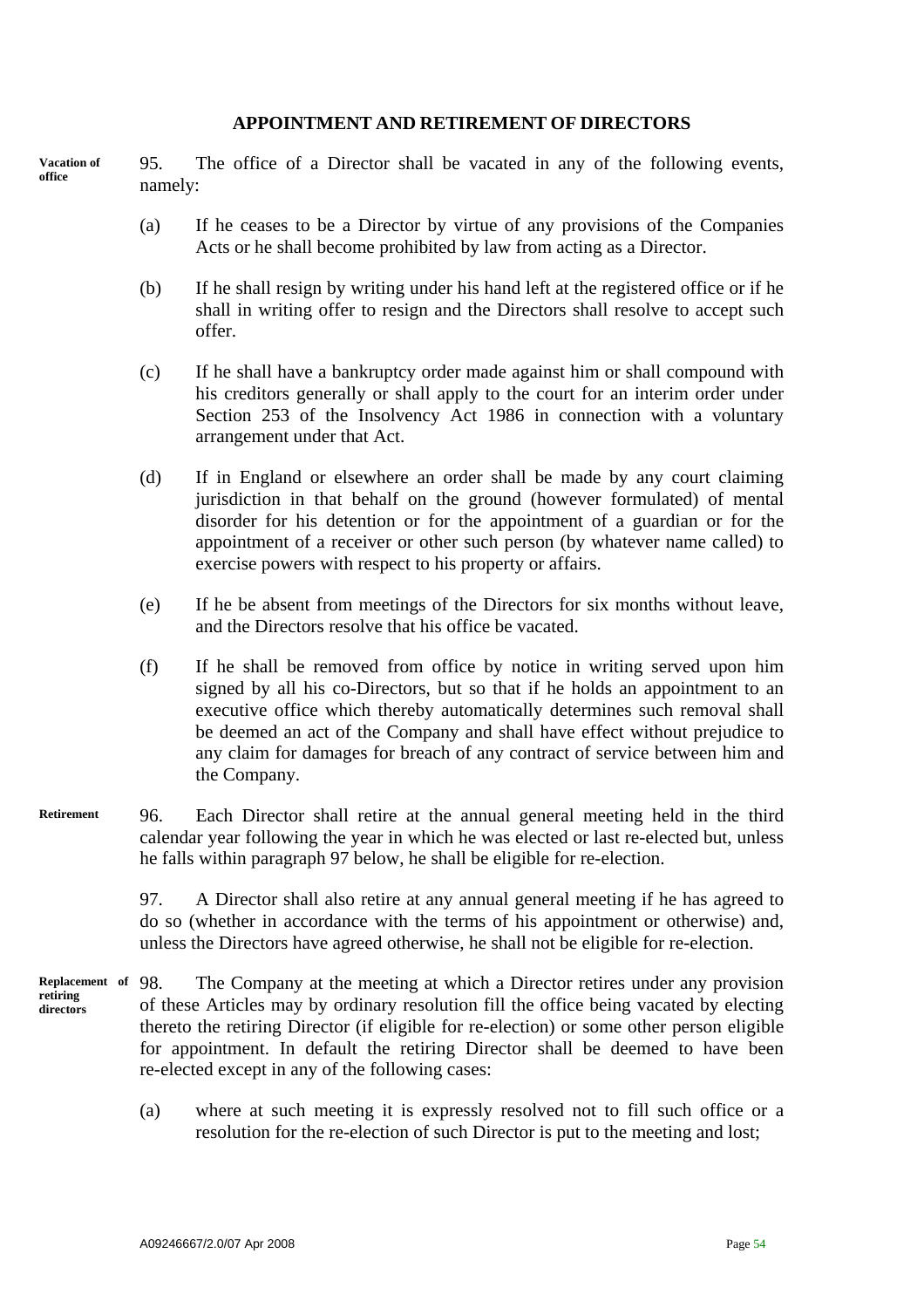- (b) where such Director is ineligible for re-election or has given notice in writing to the Company that he is unwilling to be re-elected; and
- (c) where the default is due to the moving of a resolution in contravention of the next Article.

The retirement shall not have effect until the conclusion of the meeting except where a resolution is passed to elect some other person in the place of the retiring Director or a resolution for his re-election is put to the meeting and lost and accordingly a retiring Director who is re-elected or deemed to have been re-elected will continue in office without a break.

99. A single resolution for the appointment of two or more persons as Directors shall not be moved at any general meeting unless a resolution that it shall be so moved has first been agreed to by the meeting without any vote being given against it and any resolution moved in contravention of this provision shall be void. **Appointment of directors by single resolution** 

**Notice of intention to propose election of director** 

100. No person other than a Director retiring at the meeting shall, unless recommended by the Directors for election, be eligible for appointment as a Director at any general meeting unless not less than seven nor more than fourteen days (inclusive of the date on which the notice is given) before the date appointed for the meeting there shall have been lodged at the registered office:

- (a) notice in writing signed or authenticated in accordance with Article 150 by some member (other than the person to be proposed) duly qualified to attend and vote at the meeting for which such notice is given of his intention to propose such person for election; and
- (b) notice in writing signed or authenticated in accordance with Article 150 by the person to be proposed of his willingness to be elected.

101. The Company may, in accordance with and subject to the provisions of the Statutes, by ordinary resolution of which special notice has been given, remove any Director from office (notwithstanding any provision of these Articles or of any agreement between the Company and such Director but without prejudice to any claim he may have for damages for breach of any such agreement) and appoint another person in place of a Director so removed from office. In default of such appointment the vacancy arising upon the removal of a Director from office may be filled as a casual vacancy. **director from** 

**Power to appoint additional directors** 

**Removal of** 

**office etc.** 

102. The Company may by ordinary resolution appoint any person to be a Director either to fill a casual vacancy or as an additional Director. Without prejudice thereto the Directors shall have power at any time so to do, but so that the total number of Directors shall not exceed the maximum number (if any) fixed by or in accordance with these Articles. Any person so appointed by the Directors shall retire at the next annual general meeting and shall then be eligible for election.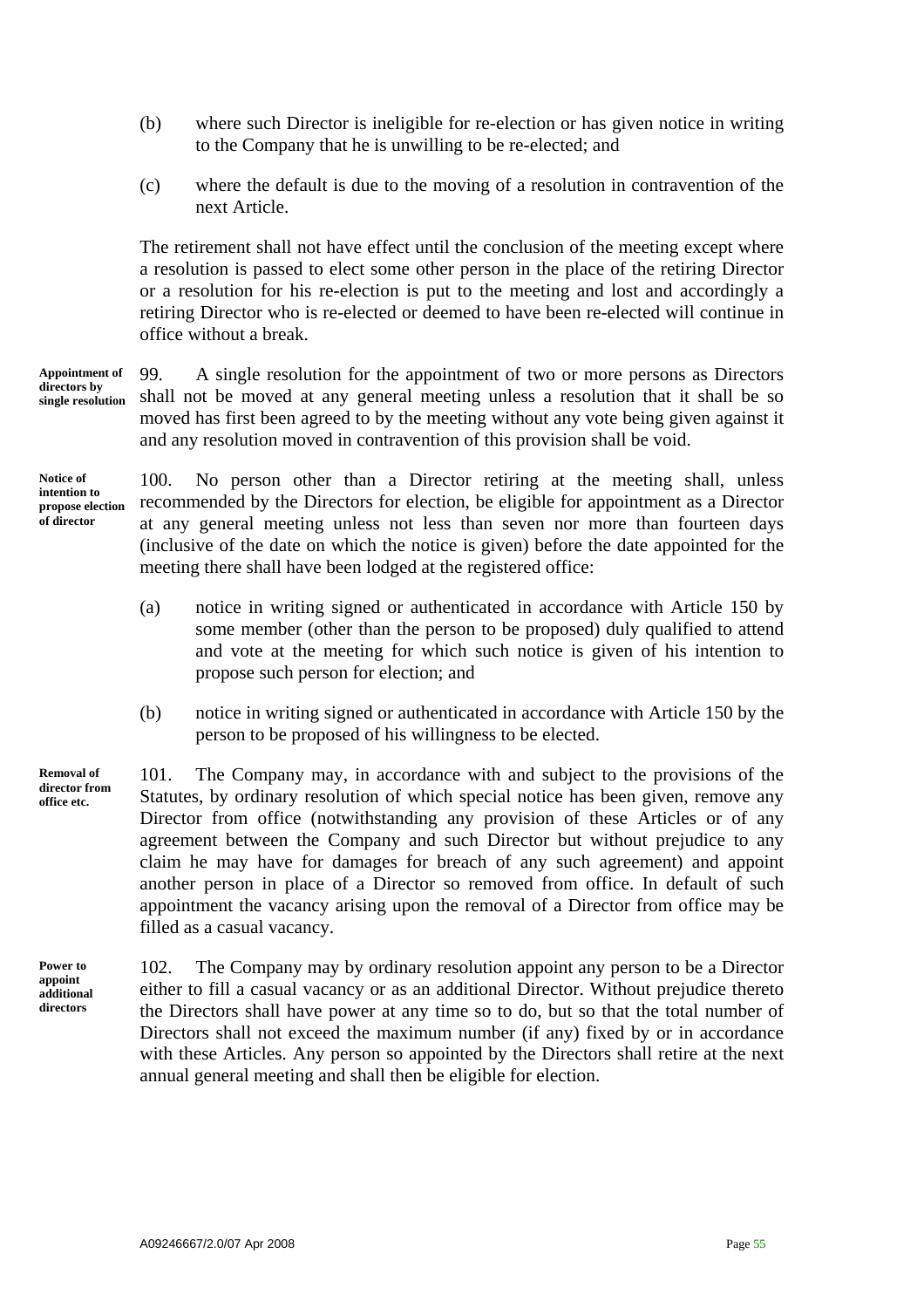#### **MEETINGS AND PROCEEDINGS OF DIRECTORS**

- 103. Subject to the provisions of these Articles the Directors may meet together for the despatch of business, adjourn and otherwise regulate their meetings as they think fit. At any time any Director may, and the Secretary on the requisition of a Director shall, summon a meeting of the Directors. Notice of a meeting of the Directors shall be deemed to be properly given to a Director if given to him personally or by word of mouth or sent in writing to him at his last known address given by him to the Company for this purpose. It shall not be necessary to give notice of a meeting of Directors to any Director for the time being absent from the United Kingdom. Any Director may waive notice of any meeting and any such waiver may be retroactive. **Board Meetings Notice**
- 104.(A) The quorum necessary for the transaction of the business of the Directors may be fixed from time to time by the Directors and unless so fixed at any other number shall be two. A meeting of the Directors at which a quorum is present shall be competent to exercise all powers and discretions for the time being exercisable by the Directors. **Quorum**

(B) A meeting of the Directors or of a committee of the Directors may consist of a conference between Directors some or all of whom are in different places provided that each Director who participates is able:

- (a) to hear each of the other participating Directors addressing the meeting; and
- (b) if he so wishes, to address all of the other participating Directors simultaneously,

whether directly, by conference telephone or by any other form of communications equipment (whether in use when this Article is adopted or developed subsequently) or by a combination of such methods.

- 105. Questions arising at any meeting of the Directors shall be determined by a majority of votes. In case of an equality of votes the chairman of the meeting shall have a second or casting vote. **Voting**
- 106.(A).1 For the purposes of Section 175 of the Companies Act 2006, the Directors shall have the power to authorise any matter which would or might otherwise constitute or give rise to a breach of the duty of a Director under that Section to avoid a situation in which he has, or can have, a direct or indirect interest that conflicts, or possibly may conflict, with the interests of the Company. **Authorisation of Directors' interests** 
	- 106.(A).2 Authorisation of a matter under this Article shall be effective only if:
	- (a) the matter in question shall have been proposed in writing for consideration at a meeting of the Directors, in accordance with the Board's normal procedures or in such other manner as the Directors may determine;
	- (b) any requirement as to the quorum at the meeting of the Directors at which the matter is considered is met without counting the Director in question and any other interested Director (together *the Interested Directors*); and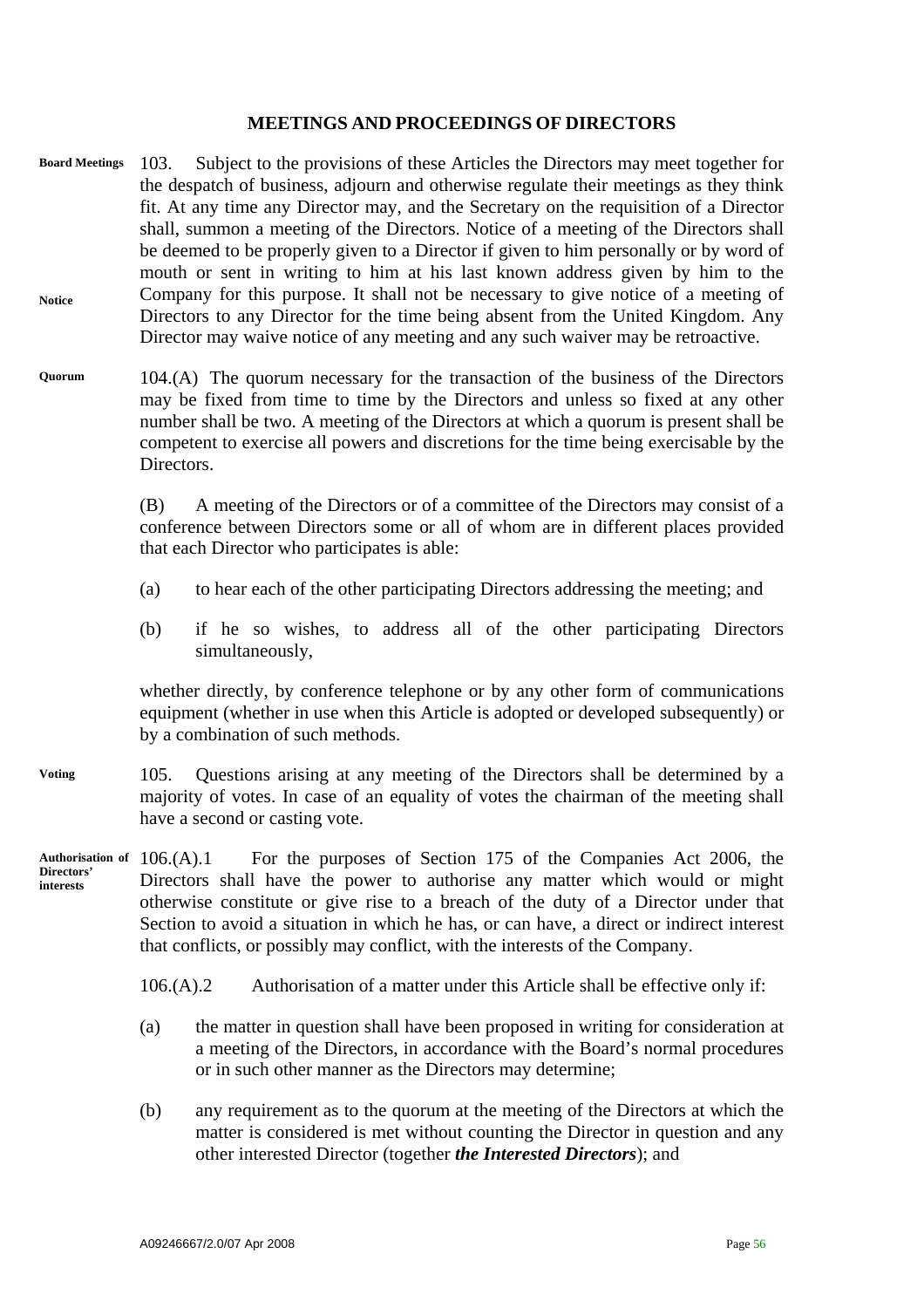(c) the matter was agreed to without the Interested Directors voting or would have been agreed to if the votes of the Interested Directors had not been counted.

106.(A).3 Any authorisation of a matter under this Article shall extend to any actual or potential conflict of interest which may reasonably be expected to arise out of the matter so authorised.

106.(A).4 Any authorisation of a matter under this Article shall be subject to such conditions or limitations as the Directors may determine, whether at the time such authorisation is given or subsequently, and may be terminated by the Directors at any time. A Director shall comply with any obligations imposed on him by the Directors pursuant to any such authorisation.

106.(A).5 A Director shall not, save as otherwise agreed by him, be accountable to the Company for any benefit which he (or a person connected with him) derives from any matter authorised by the Directors under this Article and any contract, transaction or arrangement relating thereto shall not be liable to be avoided on the grounds of any such benefit.

106.(B).1 Subject to compliance with Article 106.(B).2, a Director, notwithstanding his office, may have an interest of the following kind: **Directors may have interests** 

- (a) where a Director (or a person connected with him) is a director or other officer of, or employed by, or otherwise interested (including by the holding of shares) in any Relevant Company;
- (b) where a Director (or a person connected with him) is a party to, or otherwise interested in, any contract, transaction or arrangement with a Relevant Company, or in which the Company is otherwise interested;
- (c) where the Director (or a person connected with him) acts (or any firm of which he is a partner, employee or member acts) in a professional capacity for any Relevant Company (other than as Auditor) whether or not he or it is remunerated therefore;
- (d) an interest which cannot reasonably be regarded as likely to give rise to a conflict of interest;
- (e) an interest, or a transaction or arrangement giving rise to an interest, of which the Director is not aware;
- (f) any matter authorised under Article 106.(A).1; or
- (g) any other interest authorised by ordinary resolution.

No authorisation under Article 106.(A) shall be necessary in respect of any such interest.

106.(B).2 The Director shall declare the nature and extent of any interest permitted under Article 106.(B).1, and not falling with Article 106.(B).3, at a meeting

A09246667/2.0/07 Apr 2008 **Page 57**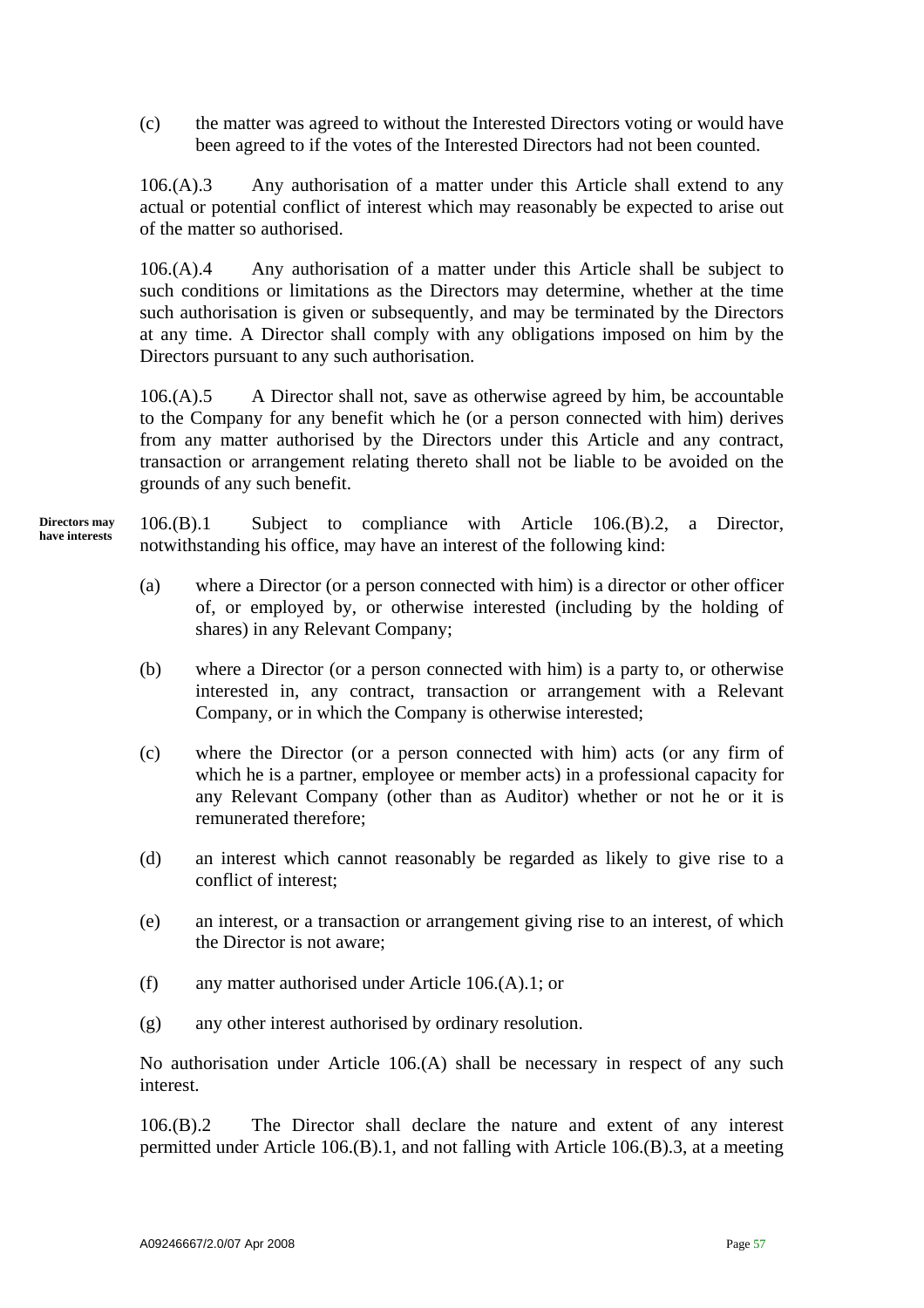of the Directors or in the manner set out in Section 184 or 185 of the Companies Act 2006.

106.(B).3 No declaration of an interest shall be required by a Director in relation to an interest:

- (a) falling within paragraph (d), (e) or (f) of Article  $106.(B).1;$
- (b) if, or to the extent that, the other Directors are already aware of such interest (and for this purpose the other Directors are treated as aware of anything of which they ought reasonably to be aware); or
- (c) if, or to the extent that, it concerns the terms of his service contract (as defined in Section 227 of the Companies Act 2006) that have been or are to be considered by a meeting of the Directors, or by a committee of Directors appointed for the purpose under these Articles.

106.(B).4 A Director shall not, save as otherwise agreed by him, be accountable to the Company for any benefit which he (or a person connected with him) derives from any such contract, transaction or arrangement or from any such office or employment or from any interest in any Relevant Company or for such remuneration, each as referred to in Article 106.(B).1, and no such contract, transaction or arrangement shall be liable to be avoided on the grounds of any such interest or benefit.

106.(B).5 For the purposes of this Article, *Relevant Company* shall mean:

- (a) the Company;
- (b) a subsidiary undertaking of the Company;
- (c) any holding company of the Company or a subsidiary undertaking of any such holding company;
- (d) any body corporate promoted by the Company; or
- (e) any body corporate in which the Company is otherwise interested.

**Restrictions on quorum and voting** 

106.(C).1 Save as provided in this Article, and whether or not the interest is one which is authorised pursuant to Article 106.(A) or permitted under Article 106.(B), a Director shall not be entitled to vote on any resolution in respect of any contract, transaction or arrangement, or any other proposal, in which he (or a person connected with him) is interested. Any vote of a Director in respect of a matter where he is not entitled to vote shall be disregarded.

106.(C).2 A Director shall not be counted in the quorum for a meeting of the Directors in relation to any resolution on which he is not entitled to vote.

106.(C).3 Subject to the provisions of the Statutes, a Director shall (in the absence of some other interest than is set out below) be entitled to vote, and be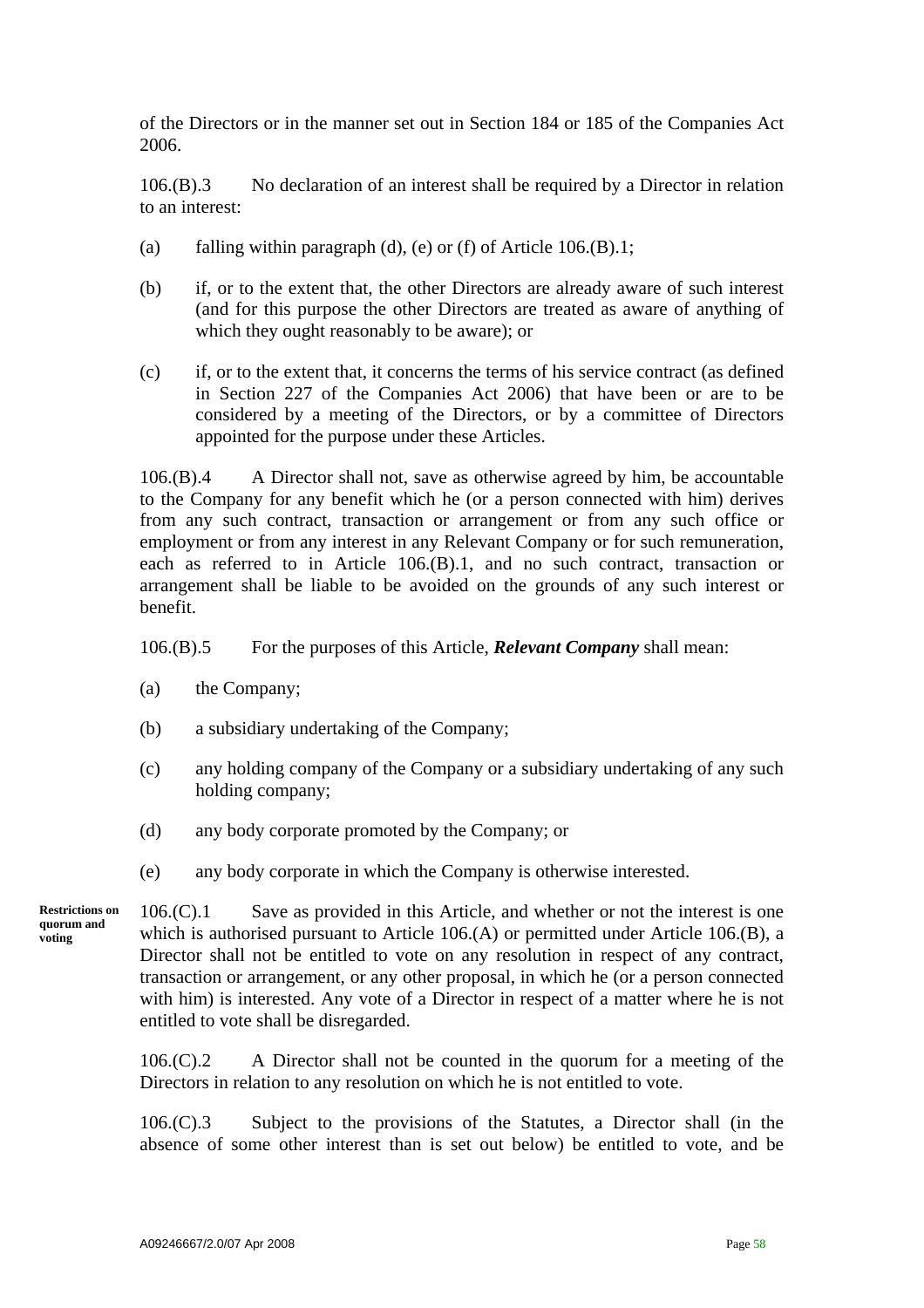counted in the quorum, in respect of any resolution concerning any contract, transaction or arrangement, or any other proposal:

- (a) in which he has an interest of which he is not aware;
- (b) in which he has an interest which cannot reasonably be regarded as likely to give rise to a conflict of interest;
- (c) in which he has an interest only by virtue of interests in shares, debentures or other securities of the Company, or by reason of any other interest in or through the Company;
- (d) which involves the giving of any security, guarantee or indemnity to the Director or any other person in respect of: (i) money lent or obligations incurred by him or by any other person at the request of or for the benefit of the Company or any of its subsidiary undertakings; or (ii) a debt or other obligation of the Company or any of its subsidiary undertakings for which he himself has assumed responsibility in whole or in part under a guarantee or indemnity or by the giving of security;
- (e) concerning an offer of shares or debentures or other securities of or by the Company or any of its subsidiary undertakings: (i) in which he is or may be entitled to participate as a holder of securities; or (ii) in the underwriting or sub-underwriting of which he is to participate;
- (f) concerning any other body corporate in which he is interested, directly or indirectly and whether as an officer, shareholder, creditor, employee or otherwise, provided that he (together with persons connected with him) is not the holder of, or beneficially interested in, one per cent. or more of the issued equity share capital of any class of such body corporate or of the voting rights available to members of the relevant body corporate;
- (g) relating to an arrangement for the benefit of the employees or former employees of the Company or any of its subsidiary undertakings which does not award him any privilege or benefit not generally awarded to the employees or former employees to whom such arrangement relates;
- (h) concerning the purchase or maintenance by the Company of insurance for any liability for the benefit of Directors or for the benefit of persons who include Directors:
- (i) concerning the giving of indemnities in favour of Directors;
- (j)\_ concerning the funding of expenditure by any Director or Directors on (i) defending criminal, civil or regulatory proceedings or actions against him or them, (ii) in connection with an application to the court for relief, or (iii) defending him or them in any regulatory investigations;
- (k) concerning the doing of anything to enable any Director or Directors to avoid incurring expenditure as described in paragraph (j); and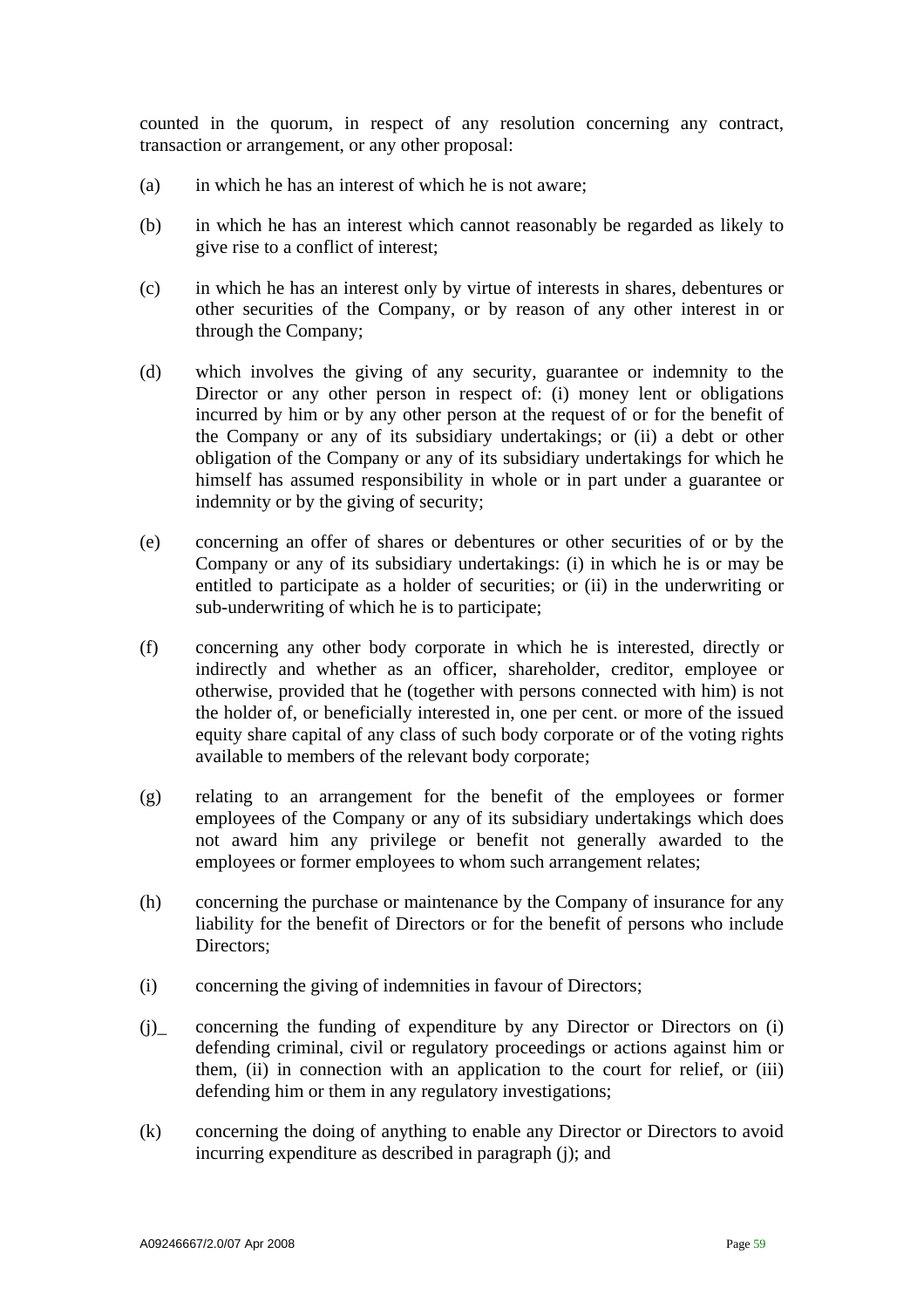(l) in respect of which his interest, or the interest of Directors generally, has been authorised by ordinary resolution.

106.(C).4 Where proposals are under consideration concerning the appointment (including fixing or varying the terms of appointment) of two or more Directors to offices or employments with the Company (or any other body corporate in which the Company is interested), the proposals may be divided and considered in relation to each Director separately. In such case, each of the Directors concerned (if not debarred from voting under paragraph (f) of Article 106.(C).3 shall be entitled to vote, and be counted in the quorum, in respect of each resolution except that concerning his own appointment or the fixing or variation of the terms thereof.

106.(C).5 If a question arises at any time as to whether any interest of a Director prevents him from voting, or being counted in the quorum, under this Article, and such question is not resolved by his voluntarily agreeing to abstain from voting, such question shall be referred to the chairman of the meeting and his ruling in relation to any Director other than himself shall be final and conclusive, except in a case where the nature or extent of the interest of such Director has not been fairly disclosed. If any such question shall arise in respect of the chairman of the meeting, the question shall be decided by resolution of the Directors and the resolution shall be conclusive except in a case where the nature or extent of the interest of the chairman of the meeting (so far as it is known to him) has not been fairly disclosed to the Directors.

- 106.(D).1 Subject to Article 106.(D).2, if a Director, otherwise than by virtue of his position as Director, receives information in respect of which he owes a duty of confidentiality to a person other than the Company, he shall not be required: **Confidential information** 
	- (a) to disclose such information to the Company or to the Directors, or to any Director, officer or employee of the Company; or
	- (b) otherwise use or apply such confidential information for the purpose of or in connection with the performance of his duties as a Director.

106.(D).2 Where such duty of confidentiality arises out of a situation in which the Director has, or can have, a direct or indirect interest that conflicts, or possibly may conflict, with the interests of the Company, Article 106.(D).1 shall apply only if the conflict arises out of a matter which has been authorised under Article 106.(A) above or falls within Article 106.(B) above.

106.(D).3 This Article is without prejudice to any equitable principle or rule of law which may excuse or release the Director from disclosing information, in circumstances where disclosure may otherwise be required under this Article.

**Directors'** 106.(E).1 For the purposes of Articles 106.(A) to 106.(E): interests general

- (a) an interest of a person who is connected with a Director shall be treated as an interest of the Director; and
- (b) Section 252 of the Companies Act 2006 shall determine whether a person is connected with a Director.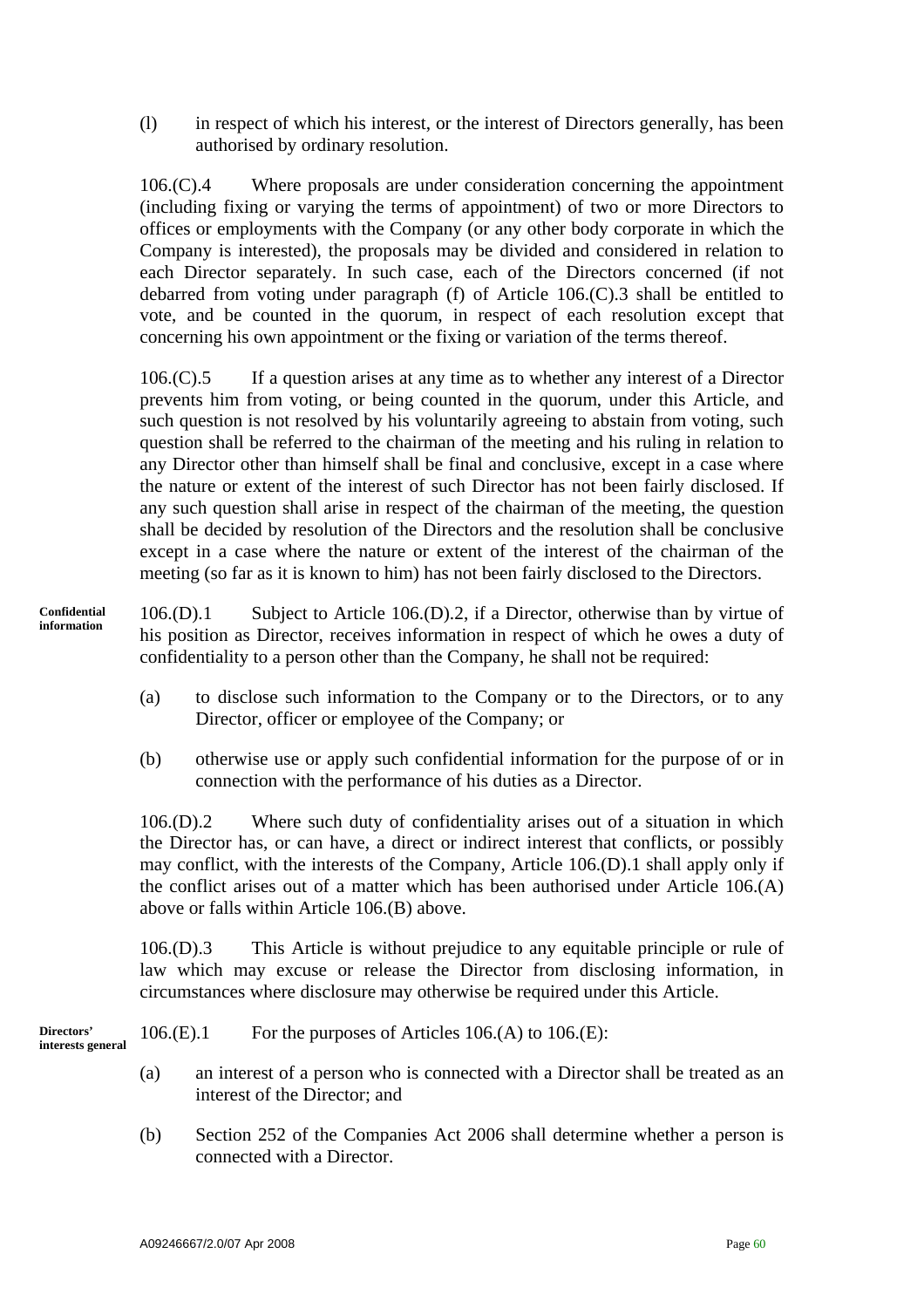106.(E).2 Where a Director has an interest which can reasonably be regarded as likely to give rise to a conflict of interest, the Director may, and shall if so requested by the Directors take such additional steps as may be necessary or desirable for the purpose of managing such conflict of interest, including compliance with any procedures laid down from time to time by the Directors for the purpose of managing conflicts of interest generally and/or any specific procedures approved by the Directors for the purpose of or in connection with the situation or matter in question, including without limitation:

(a) absenting himself from any meetings of the Directors at which the relevant situation or matter falls to be considered; and

(b) not reviewing documents or information made available to the Directors generally in relation to such situation or matter and/or arranging for such documents or information to be reviewed by a professional adviser to ascertain the extent to which it might be appropriate for him to have access to such documents or information.106.(E).3 The Company may by ordinary resolution ratify any contract, transaction or arrangement, or other proposal, not properly authorised by reason of a contravention of any provisions of Articles 106.(A) to 106.(E).

# 107. **Article deleted by special resolution on 15 May 2008 with effect from 1 October 2008.**

**Powers of directors continuing to act** 

108. The continuing Directors may act notwithstanding any vacancies, but if and so long as the number of Directors is reduced below the minimum number fixed by or in accordance with these Articles the continuing Directors or Director may act for the purpose of filling such vacancies or of summoning general meetings, but not for any other purpose. If there be no Directors or Director able or willing to act, then any two members may summon a general meeting for the purpose of appointing Directors.

**Power to appoint Chairman and Deputy Chairman** 

109.(A) The Directors may elect from their number a Chairman and a Deputy Chairman (or two or more Deputy Chairmen) and determine the period for which each is to hold office. If no Chairman or Deputy Chairman shall have been appointed or if at any meeting of the Directors no Chairman or Deputy Chairman shall be present within five minutes after the time appointed for holding the meeting, the Directors present may choose one of their number to be chairman of the meeting.

(B) If at any time there is more than one Deputy Chairman, the right in the absence of the Chairman to preside at a meeting of the Directors or of the Company shall be determined as between the Deputy Chairmen present (if more than one) by seniority in length of appointment or otherwise as resolved by the Directors.

110.(A) A Directors' written resolution is adopted when all the Directors entitled to vote on such resolution have: **Directors' resolutions in writing** 

- (a) signed one or more copies of it; or
- (b) otherwise indicated their agreement to it in writing.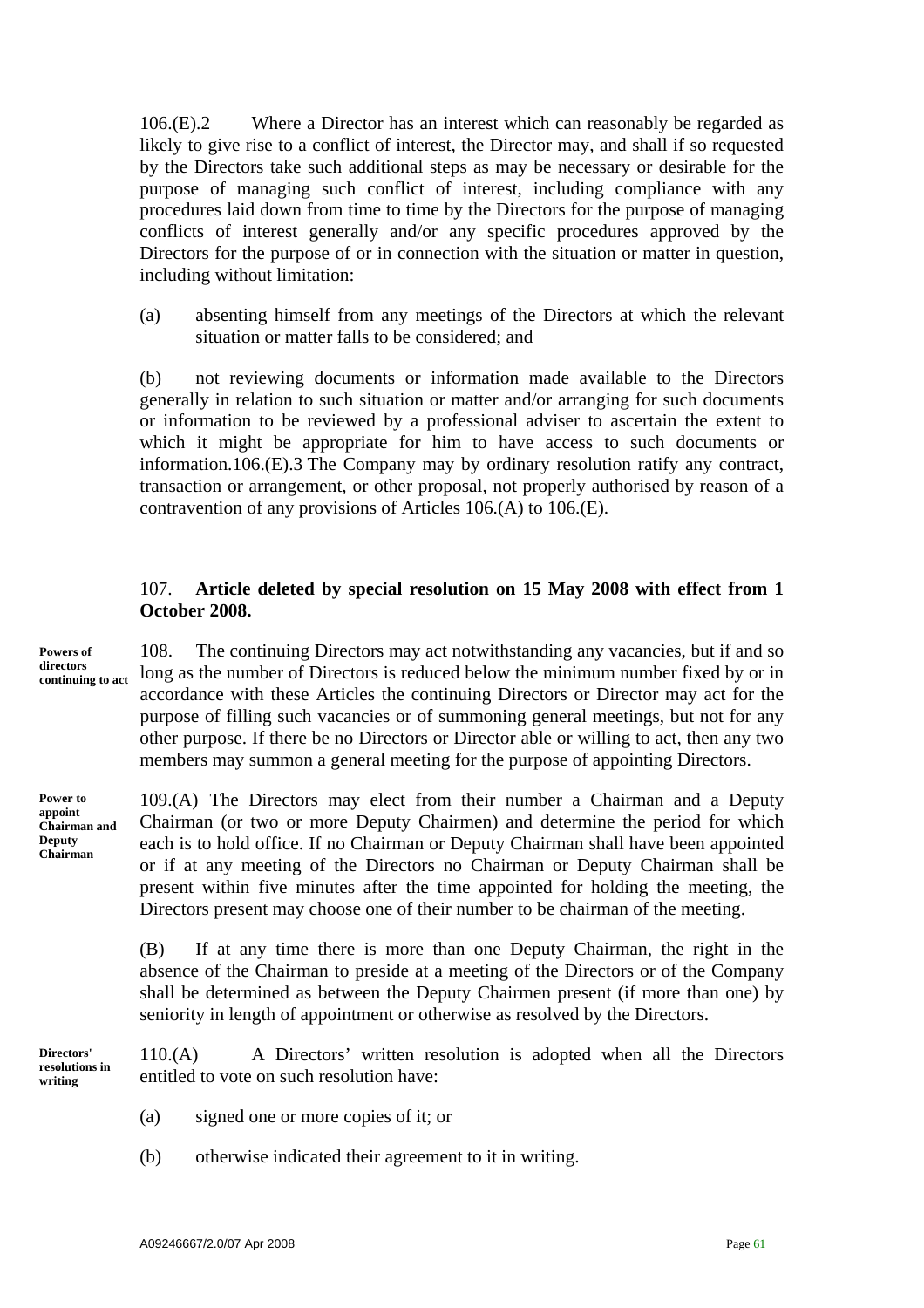(B) A Directors' written resolution is not adopted if the number of Directors who have signed it is less than the quorum for Directors' meetings.

(C) Once a Directors' written resolution has been adopted, it must be treated as if it had been a resolution at a Directors' meeting in accordance with the Articles.

**Power to appoint Board Committees and to delegate powers to them** 

111. The Directors may delegate any of their powers or discretions (including without prejudice to the generality of the foregoing all powers and discretions whose exercise involves or may involve the payment of remuneration to or the conferring of any other benefit on all or any of the Directors) to committees consisting of one or more members of their body and (if thought fit) one or more other persons co-opted as provided in this Article and/or to any Director holding any executive office provided that, unless otherwise determined by the Directors, any such committee shall comprise of any two Directors. Any such delegation shall, in the absence of express provision to the contrary in the terms of delegation, be deemed to include authority to sub-delegate to one or more Directors (whether or not acting as a committee) or to any employee or agent of the Company all or any of the powers and discretions so delegated and may be made subject to such conditions as the Directors may specify, and may be revoked or altered. Insofar as any such power or discretion is so delegated any reference in these Articles to the exercise by the Directors of the power or discretion so delegated shall be read and construed as if it were a reference to the exercise by the committee or person to whom their exercise has been delegated. Any committee so formed shall in the exercise of the powers so delegated conform to any regulations which may from time to time be imposed by the Directors. Any such regulations may provide for or authorise the co-option to the committee of persons other than Directors and for such co-opted members to have voting rights as members of the committee but so that (a) the number of co-opted members shall be less than half of the total number of members of the committee and (b) no resolution of the committee shall be effective unless a majority of the members of the committee present throughout the meeting are Directors.

#### **Proceedings of Board Committees**

**Validity of acts of directors and Board Committees** 

112. The meetings and proceedings of any such committee shall be governed mutatis mutandis by the provisions of these Articles so far as they are not superseded by any regulations made by the Directors under the last preceding Article.

113. All acts done by any meeting of Directors or of any such committee, or by any person acting as a member of any such committee, shall as regards all persons dealing in good faith with the Company notwithstanding that there was some defect in the appointment of any Director or any of the persons acting as aforesaid or that any such persons were disqualified or had vacated office, or were not entitled to vote, be as valid as if every such person had been duly appointed and was qualified and had continued to be a Director (or, as the case may be, an alternate Director) or member of the committee and had been entitled to vote.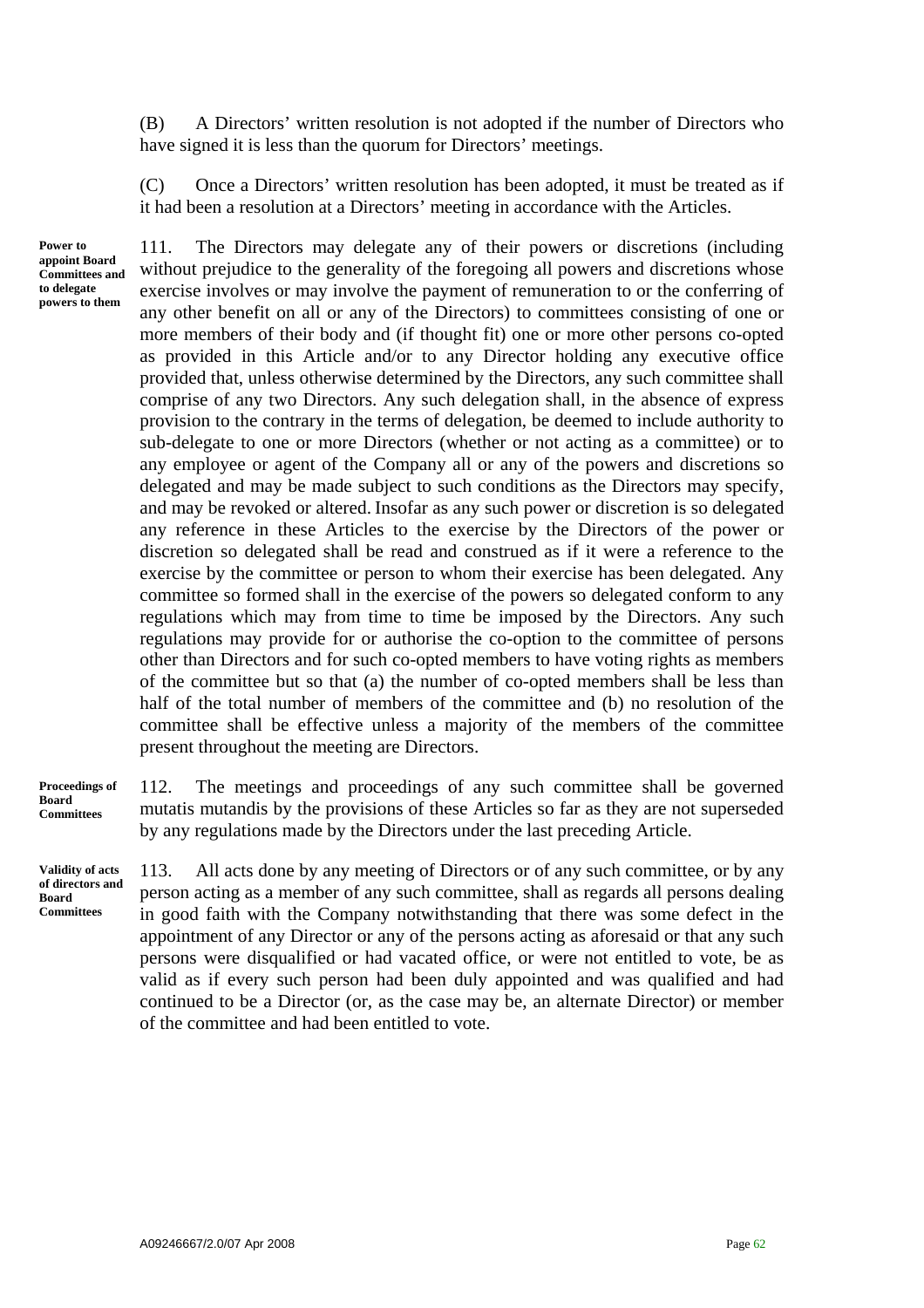#### **ALTERNATE DIRECTORS**

**Appointment and removal of alternate directors** 

114.(A) Any Director (other than an alternate Director) may at any time by writing under his hand and deposited at the registered office, or delivered at a meeting of the Directors, appoint any person (including another Director) to be his alternate Director and may in the same manner at any time terminate such appointment. Such appointment, unless previously approved by the Directors, shall have effect only upon and subject to being so approved.

(B) The appointment of an alternate Director shall determine on the happening of any event which if he were a Director would cause him to vacate such office or if his appointor ceases to be a Director.

**Right to receive notice, attend and vote** 

(C) An alternate Director shall (except when absent from the United Kingdom) be entitled to receive notices of meetings of the Directors and shall be entitled to attend and vote as a Director at any such meeting at which the Director appointing him is not personally present and generally at such meeting to perform all functions of his appointor as a Director (except as regards power to appoint an alternate) and for the purposes of the proceedings at such meeting the provisions of these Articles shall apply as if he (instead of his appointor) were a Director. If he shall be himself a Director or shall attend any such meeting as an alternate for more than one Director, his voting rights shall be cumulative. If his appointor is for the time being absent from the United Kingdom or temporarily unable to act through ill health or disability his signature to any resolution in writing of the Directors shall be as effective as the signature of his appointor. To such extent as the Directors may from time to time determine in relation to any committees of the Directors, the foregoing provisions of this paragraph shall also apply mutatis mutandis to any meeting of any such committee of which his appointor is a member. An alternate Director shall not (except as provided in this Article) have power to act as a Director nor shall he be deemed to be a Director for the purposes of these Articles.

An alternate Director shall be entitled to contract and be interested in and benefit from contracts or arrangements or transactions and to be repaid expenses and to be indemnified to the same extent mutatis mutandis as if he were a Director but he shall not be entitled to receive from the Company in respect of his appointment as alternate Director any remuneration except only such part (if any) of the remuneration otherwise payable to his appointor as such appointor may by notice in writing to the Company from time to time direct. **Right to contract** (D) **and be interested in contracts etc.** 

#### **GENERAL POWERS OF DIRECTORS**

**Power to manage the Company** 

115. The business and affairs of the Company shall be managed by the Directors, who may exercise all such powers of the Company as are not by the Statutes or by these Articles required to be exercised by the Company in general meeting, subject nevertheless to any regulations of these Articles, to the provisions of the Statutes and to such regulations, whether or not consistent with these Articles, as may be prescribed by special resolution of the Company, but no regulation so made by the Company shall invalidate any prior act of the Directors which would have been valid if such regulation had not been made. The general powers given by this Article shall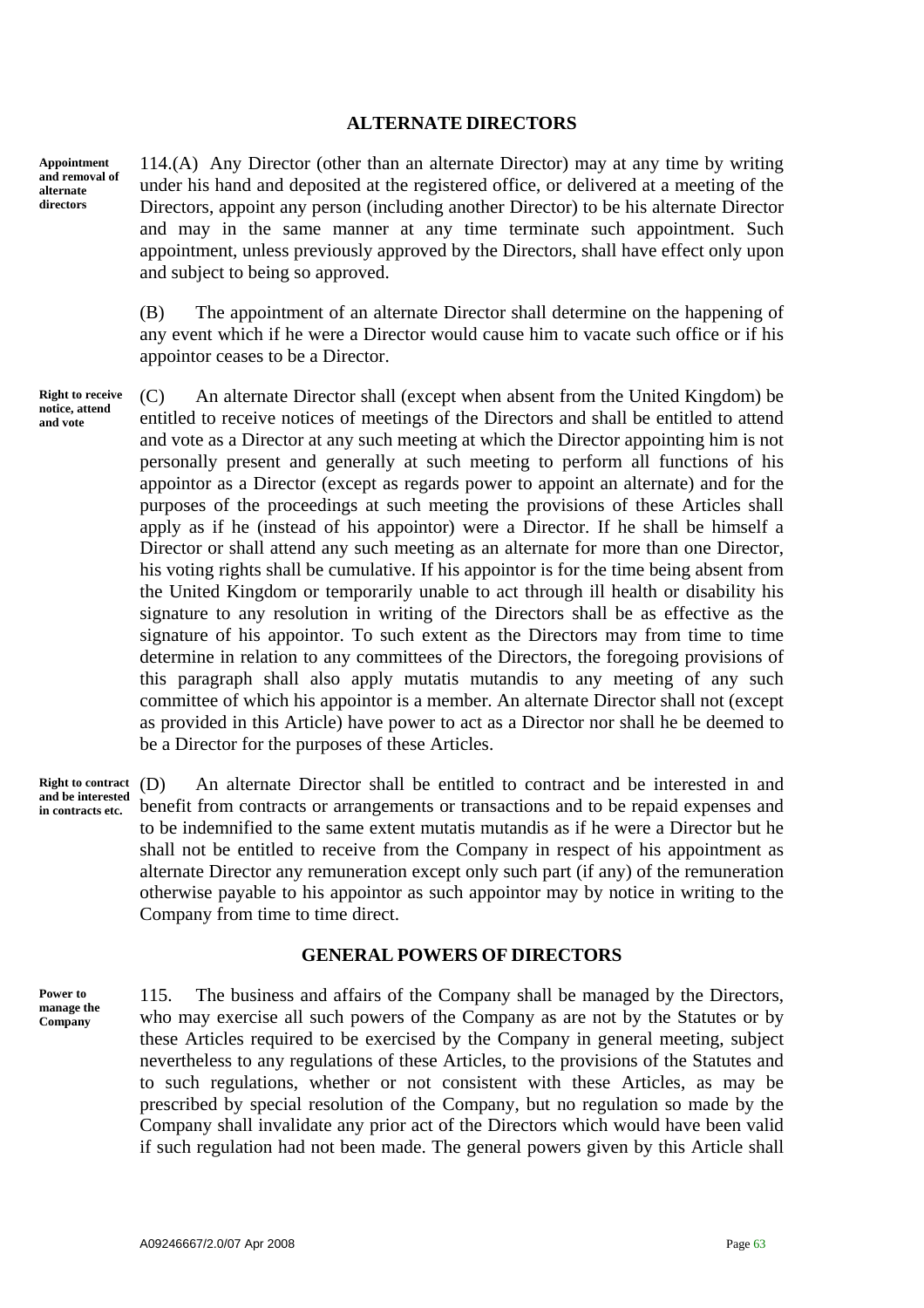not be limited or restricted by any special authority or power given to the Directors by any other Article.

**Power to establish branches and subsidiaries** 

116.(A) The Directors may arrange that any branch of the business carried on by the Company or any other business in which the Company may be interested shall be carried on by or through one or more subsidiaries and they may on behalf of the Company make such arrangements as they think advisable for taking the profits or bearing the losses of any branch or business so carried on or for financing, assisting or subsidising any such subsidiary or guaranteeing its contracts, obligations or liabilities, and they may appoint, remove and re-appoint any persons (whether members of their own body or not) to act as Directors, Managing Directors or Managers of any such company or any other company in which the Company may be interested, and may determine the remuneration (whether by way of salary, commission on profits or otherwise) of any person so appointed, and any Directors of this Company may retain any remuneration so payable to them.

**Power to establish local boards and agencies** 

(B) The Directors may establish any local boards or agencies for managing any of the affairs of the Company, either in the United Kingdom or elsewhere, and may appoint any persons to be members of such local boards or agencies, or any such managers or agents, and may fix their remuneration, and may delegate to any local board, manager or agent any of the powers, authorities and discretions vested in the Directors, with power to sub-delegate, and may authorise the members of any local board, or any of them, to fill any vacancies and to act notwithstanding vacancies, and any such appointment or delegation may be made upon such terms and subject to such conditions as the Directors may think fit, and the Directors may remove any person so appointed, and may annul or vary any such delegation, but no person dealing in good faith and without notice of any such annulment or variation shall be affected thereby.

**Power to appoint attorneys** 

117. The Directors may from time to time and at any time by power of attorney or otherwise appoint any company, firm or person or any fluctuating body of persons, whether nominated directly or indirectly by the Directors, to be the attorney or attorneys of the Company for such purposes and with such powers, authorities and discretions (not exceeding those vested in or exercisable by the Directors under these Articles) and for such period and subject to such conditions as they may think fit, and any such power of attorney may contain such provisions for the protection and convenience of persons dealing with any such attorney as the Directors may think fit and may also authorise any such attorney to sub-delegate all or any of the powers, authorities and discretions vested in him.

**Power to establish branch registers** 

**Power to regulate signature of cheques etc.** 

118. Subject to and to the extent permitted by the Statutes, the Company, or the Directors on behalf of the Company, may cause to be kept in any territory a branch register of members resident in such territory, and the Directors may make and vary such regulations as they may think fit respecting the keeping of any such register.

119. All cheques, promissory notes, drafts, bills of exchange, and other negotiable or transferable instruments, and all receipts for moneys paid to the Company, shall be signed, drawn, accepted, endorsed, or otherwise executed, as the case may be, in such manner as the Directors shall from time to time by resolution determine.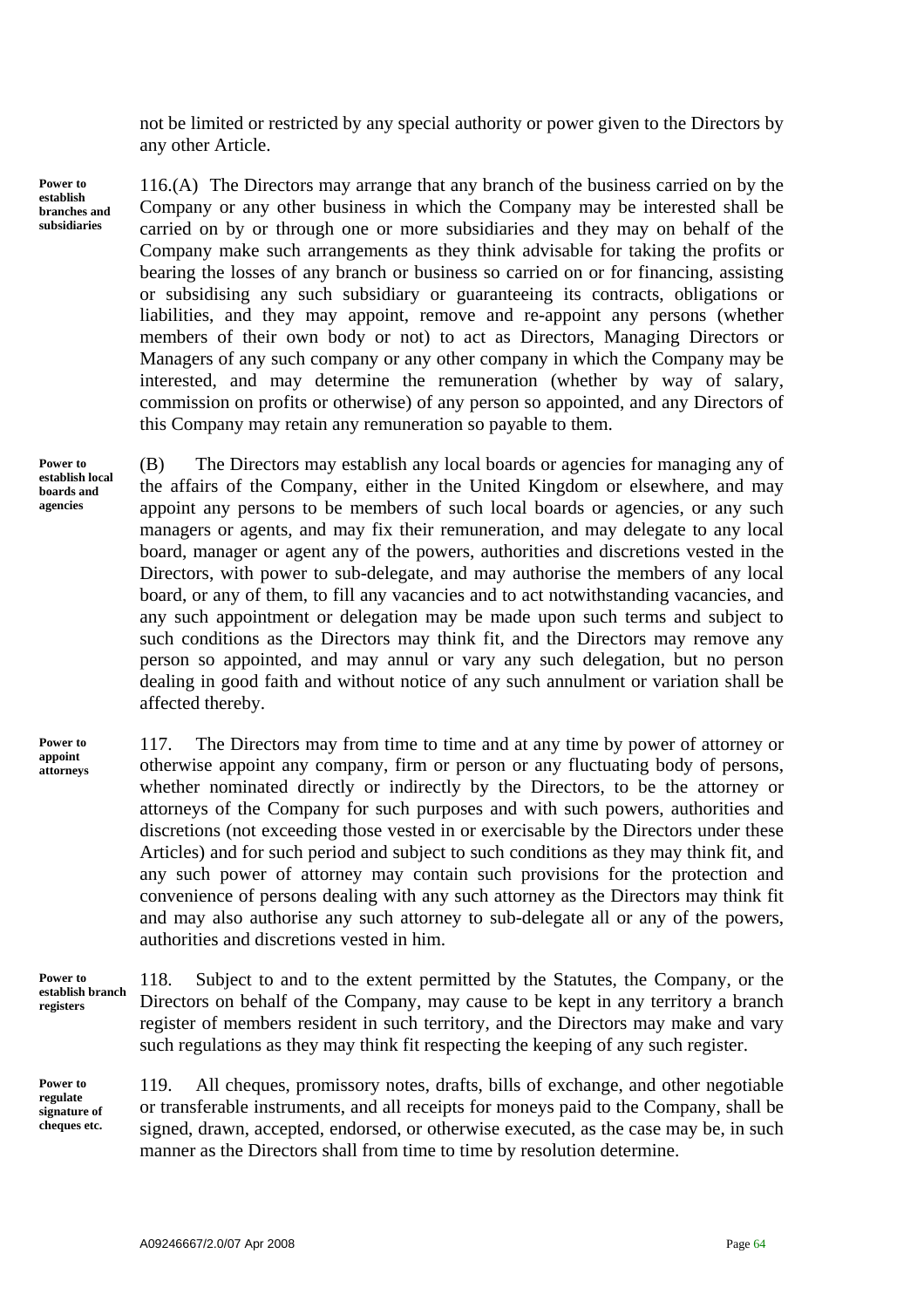#### **BORROWING POWERS**

120.(A) Subject as hereinafter provided and to the provisions of the Statutes, the Directors may exercise all the powers of the Company to borrow money, and to mortgage or charge its undertaking, property and uncalled capital, or any part or parts thereof, and to issue debentures and other securities, whether outright or as collateral security for any debt, liability or obligation of the Company or of any third party. **Power to borrow and give security** 

(B) The Directors shall restrict the borrowings of the Company and exercise all voting and other rights, powers of control or rights of influence exercisable by the Company in relation to its subsidiary undertakings (if any) so as to secure (so far, as regards subsidiary undertakings, as by such exercise they can secure) that the aggregate principal amount for the time being outstanding of all borrowings of the Group, excluding intra-Group borrowings, shall not at any time without the previous sanction of an ordinary resolution of the Company exceed an amount equal to two and one-half times the aggregate of the issued share capital and reserves of the Group; for the purposes of this Article *the Group* shall mean and include the Company and its subsidiary undertakings for the time being. **Limitation of borrowing powers** 

- (C) For the purposes of the aforesaid limit:
- (1) The aggregate of the issued share capital and reserves of the Group shall be deemed to be the aggregate of:
- (a) the amount paid up or credited as paid up on the issued share capital of the Company; and
- (b) the amounts standing to the credit of the capital and revenue reserves of the Group (including but not limited to share premium account, capital redemption reserve and revaluation reserve); and
- (c) the amount standing to the credit or (by way of deduction) to the debit of the profit and loss account,

 in each case as shown in the latest audited consolidated balance sheet of the Group, but after:

 (i) making any such adjustments as may be appropriate in respect of any variation in the amount of such paid up share capital or share premium account or capital redemption reserve of the Company since the date of that balance sheet, and so that for this purpose share capital allotted shall be treated as issued, and share capital called up or payable at any fixed future date within the following six months shall be treated as already paid up, and if the Company issues or proposes to issue any shares for cash and the issue of such shares has been underwritten then such shares shall be deemed to have been issued and the subscription moneys (including any premium) payable in respect thereof within the following six months shall (to the extent so underwritten) be deemed to have been paid up on the date on which the issue of such shares was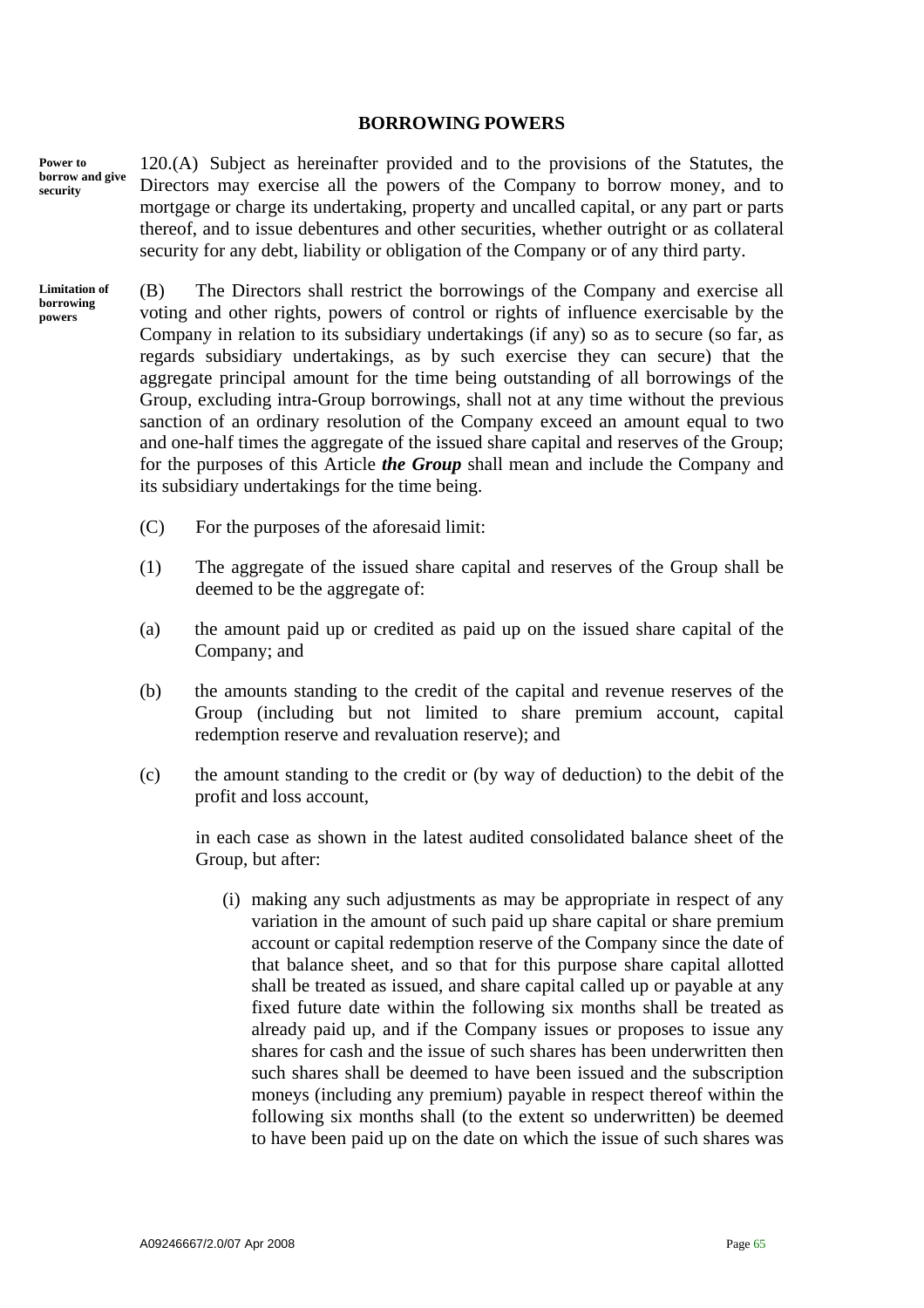underwritten (or, if such underwriting was conditional, the date when it became unconditional);

- (ii) excluding any amounts attributable to minority interests in the subsidiary undertakings of the Company;
- (iii) making such adjustments as the Board may reasonably deem necessary in order to disregard the treatment of any part of the Convertible Preference Shares as a liability under International Financial Reporting Standards, such adjustment to include (but not be limited to) the crediting back to the share premium account of any amount of share premium account (relating to the Convertible Preference Shares) which was reclassified as a liability under the relevant International Financial Reporting Standard.
- (2) Subject to Articles  $120 \cdot (C)(2)$ A and  $120 \cdot (C)(2)$ B, there shall fall to be included as borrowings of the relevant member of the Group to the extent that the same are not otherwise included and so far as the benefit of the same is not owned by a member of the Group:
- (a) the nominal amount of any share capital (other than ordinary share capital) of a subsidiary undertaking, issued while it was a subsidiary undertaking;
- (b) the nominal amount of any share capital and the principal amount of any debentures or borrowed moneys the redemption or repayment whereof is guaranteed by any member of the Group;
- (c) amounts outstanding under acceptances by any bank or accepting house under any acceptance credit opened on behalf of and in favour of any member of the Group (not being acceptances in relation to the purchase or sale of goods or services in the ordinary course of business);
- (d) the principal amount of all debentures of any member of the Group; and
- (e) any fixed premium payable on final redemption or repayment of any share capital or debentures or other borrowings falling to be taken into account under the preceding sub-paragraphs (a) to (d) of this Article  $120 \cdot (C)(2)$ .
- (2)A To the extent that International Financial Reporting Standards operate so as to treat any part of the Convertible Preference Shares as a liability, such liability shall not fall to be included as borrowings of the Company.
- (2)B Non-recourse debt that is secured solely on the assets of a Project Specific Company shall not fall to be included as borrowings of the relevant member of the Group. For the purpose of this Article 120:

 "Project Specific Company" means any member of the Group which is a special purpose undertaking operating solely for the purpose of carrying out and/or financing a Private Finance Initiative (PFI), Public/Private Partnership (PPP) or similar project; and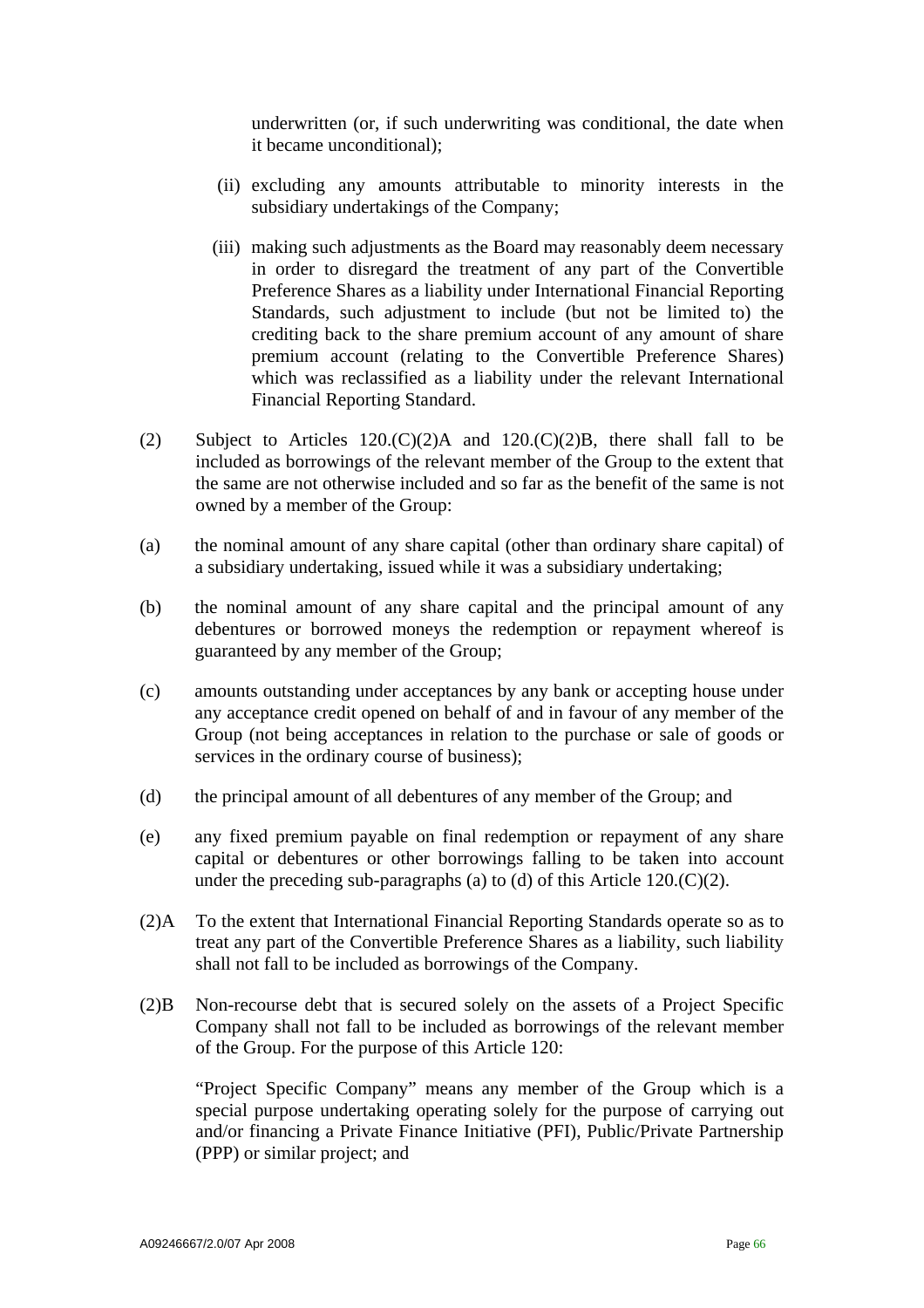"Non-recourse debt" means any debt owed by a Project Specific Company and in respect of which no member of the Group, other than a Project Specific Company, has any direct liability for repayment thereof.

- (3) In calculating the borrowings of the Group there shall be deducted Cash, (other than any Cash held by a member of the Group which is a Project Specific Company), and, for the purposes of this Article, "Cash" shall mean the aggregate of the principal amount of cash in hand and cash at bank and short term deposits (excluding intra-Group deposits and deposits with associated undertakings of the Group) and the realisable value of current asset investments of the Group, to the extent that the remittance of such funds to the United Kingdom is not prohibited by any law, regulation treaty or official directive, provided that, if the remittance of such funds is so prohibited, they shall nonetheless be deducted in calculating the borrowings to the extent that they may be set off or act as security for such borrowings and shall to that extent be Cash.
- (4) Borrowings of a partly-owned subsidiary undertaking, which do not fall to be excluded under sub-paragraph  $(1)(c)(ii)$  above (unless such borrowings are guaranteed or collaterally secured by any member of the Group) together with Cash of such a subsidiary undertaking, shall be included in calculating the borrowings of the Group only to the extent of the proportionate interest in the equity share capital of the partly-owned subsidiary undertaking attributable to the Company of such borrowings and Cash.
- (5) The determination of the Auditors for the time being of the Company as to the borrowings of the Group and as to the limit and as to whether that limit has been exceeded at any time shall be conclusive and binding, although the Directors may at any time act in reliance on a bona fide estimate of the borrowings and the limit. If in consequence of the Directors so acting, or if as a result of changes in exchange rates the limit prescribed by paragraph (B) above is inadvertently exceeded, an amount equal to the excess may be disregarded until the expiration of three months after the date on which by reason of a determination of the Auditors or otherwise the Directors become aware that such a situation has or may have arisen.

(D) No person dealing with any member of the Group shall by reason of the foregoing provisions be concerned to see or inquire whether the aforesaid limit is observed and no debt incurred or security given in excess of such limit shall be invalid or ineffectual unless the lender or the recipient of the security had at the time when the debt was incurred or security given express notice that the aforesaid limit had been or would thereby be exceeded.

# **PRESIDENT**

121. The Directors may from time to time elect a President of the Company and may determine the period for which he shall hold office. Such President may be either honorary or paid such remuneration as the Directors in their discretion shall think fit and need not be a Director.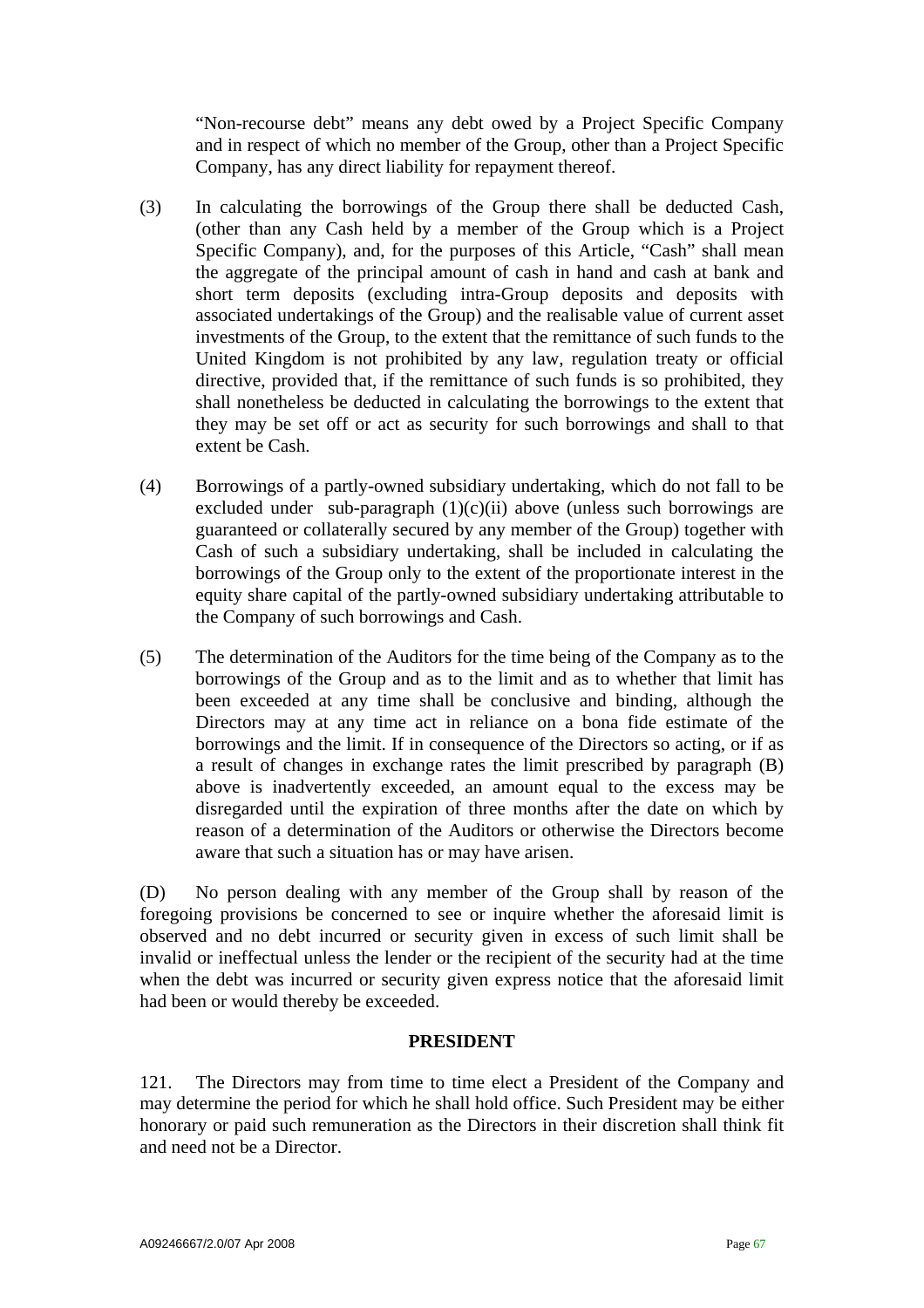#### **SECRETARY**

122. Subject to the provisions of the Statutes, the Secretary shall be appointed by the Directors on such terms and for such period as they may think fit. Any Secretary so appointed may at any time be removed from office by the Directors, but without prejudice to any claim for damages for breach of any contract of service between him and the Company. If thought fit two or more persons may be appointed as Joint Secretaries. The Company may also appoint from time to time on such terms as it may think fit one or more Assistant or Deputy Secretaries. **Appointment and removal of secretary etc.** 

#### **THE SEAL**

- 123.(A) The Directors shall provide for the safe custody of the seal and any securities seal and neither shall be used without the authority of the Directors or of a committee authorised by the Directors in that behalf. Any document may be executed under the seal by impressing the seal by mechanical means or by printing the seal or a facsimile of it on such document or by applying the seal or a facsimile of it by any other means to such document. **Use of seal and securities seal**
- (B) Every instrument to which the seal shall be affixed shall be signed by one Director and the Secretary or by two Directors save that as regards any certificates for shares or debentures or other securities of the Company the Directors may by resolution determine that such signatures or either of them shall be dispensed with, printed or affixed by some method or system of mechanical signature. Where the seal has been affixed in such manner the instrument shall be conclusively deemed to have been executed in accordance with the requirements of these Articles and to have taken effect accordingly. **Signatures**
- **Power to (C)** Where the Statutes so permit, any instrument signed by:
	- **hand** (a) one Director and the Secretary; or
		- (b) by two Directors; or

**instrument as a deed under** 

(c) by a Director in the presence of a witness who attests the signature

and expressed to be executed by the Company shall have the same effect as if executed under the seal, provided that no instrument shall be so signed which makes it clear on its face that it is intended to have effect as a deed without the authority of the Directors or of a committee authorised by the Directors. In relation to any such instrument, the Directors may by resolution determine that such signatures or either of them shall be printed or affixed by some method or system of mechanical signature.

(D) The securities seal shall be used only for sealing securities issued by the Company and documents creating or evidencing securities so issued. Any such securities or documents sealed with the securities seal shall not require to be signed. **Securities seal**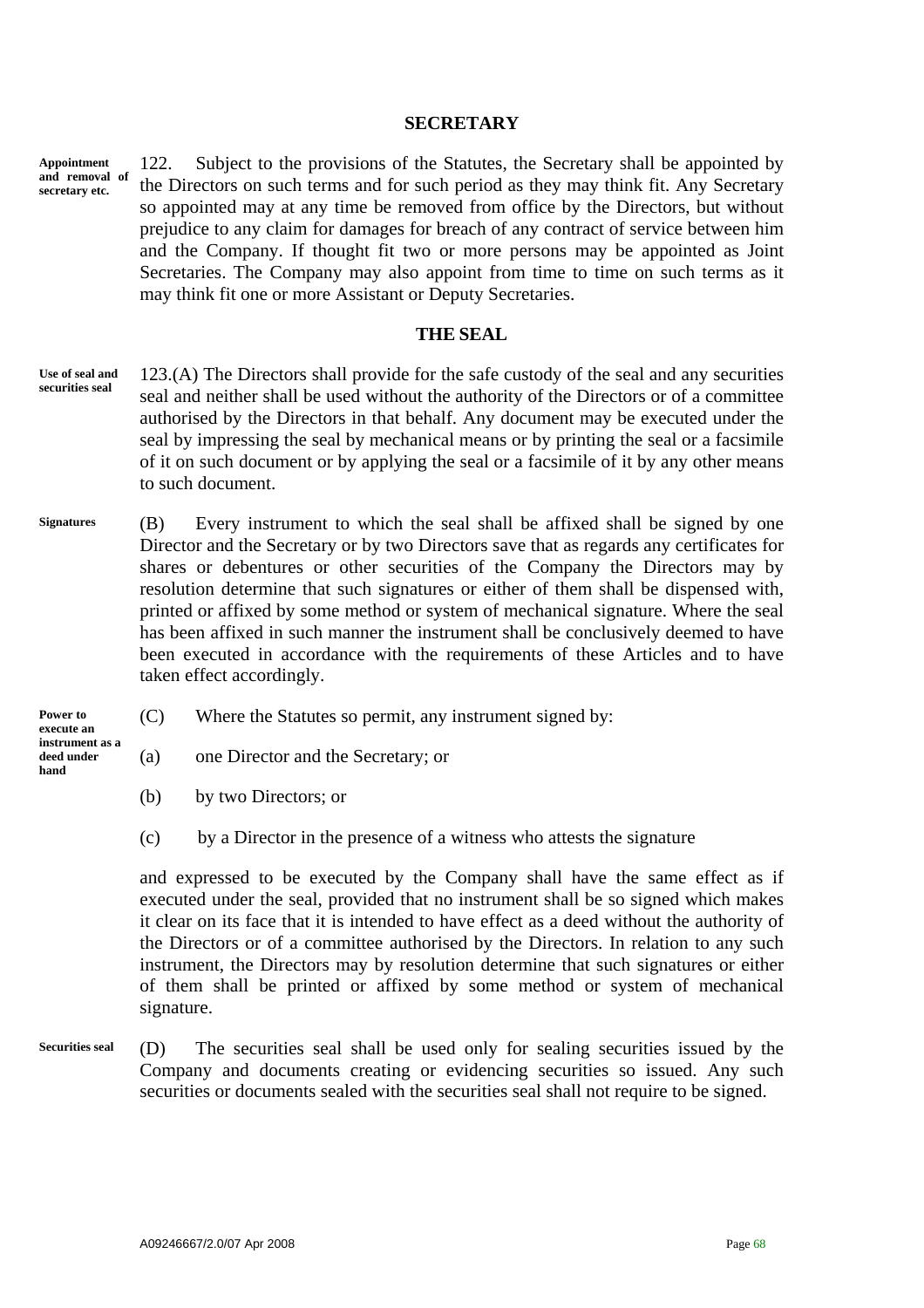**Power to have a seal for use abroad** 

124. The Company may exercise the powers conferred by the Statutes with regard to having an official seal for use abroad and such powers shall be vested in the Directors.

#### **AUTHENTICATION OF DOCUMENTS**

**Power to authenticate documents** 

125. Any Director, the Secretary or any person appointed by the Directors for the purpose shall have power to authenticate any documents affecting the constitution of the Company and any resolutions passed by the Company or the Directors or any committee, and any books, records, documents and accounts relating to the business of the Company, and to certify copies thereof or extracts therefrom as true copies or extracts; and where any books, records, documents or accounts are elsewhere than at the registered office the local manager or other officer of the Company having their custody shall be deemed to be a person appointed by the Directors for this purpose. A document purporting to be a copy of a resolution, or an extract from the minutes of a meeting, of the Company or of the Directors or any committee which is so certified shall be conclusive evidence in favour of all persons dealing with the Company that such resolution has been duly passed or, as the case may be, that any minute so extracted is a true and accurate record of proceedings at a duly constituted meeting.

#### **RESERVES**

126. The Directors may from time to time set aside out of the profits of the Company and carry to reserve such sums as they think proper which, at the discretion of the Directors, shall be applicable for any purpose to which the profits of the Company may properly be applied and pending such application may either be employed in the business of the Company or be invested. The Directors may sub-divide or consolidate the reserves as they think fit. The Directors may also without placing the same to reserve carry forward any profits. In carrying sums to reserve and in applying the same the Directors shall comply with the provisions of the Statutes. **Power to create and apply reserves** 

#### **DIVIDENDS**

127. The Company may by ordinary resolution declare dividends but no such dividend shall exceed the amount recommended by the Directors. **Declaration** 

128. If and so far as in the opinion of the Directors the profits of the Company justify such payments, the Directors may pay the preferential dividend on the Convertible Preference Shares and the fixed dividends on any class of shares carrying a fixed dividend in each case expressed to be payable on fixed dates on the half-yearly or other dates prescribed for the payment thereof and may also from time to time pay interim dividends on shares of any class of such amounts and on such dates and in respect of such periods as they think fit. **Power to pay fixed and dividends** 

**Dividends to be paid according to amount paid up** 

**interim** 

129. Unless and to the extent that the rights attached to any shares or the terms of issue otherwise provide, all dividends shall (as regards any shares not fully paid throughout the period in respect of which the dividend is paid) be apportioned and paid pro rata according to the amounts paid on the shares during any portion or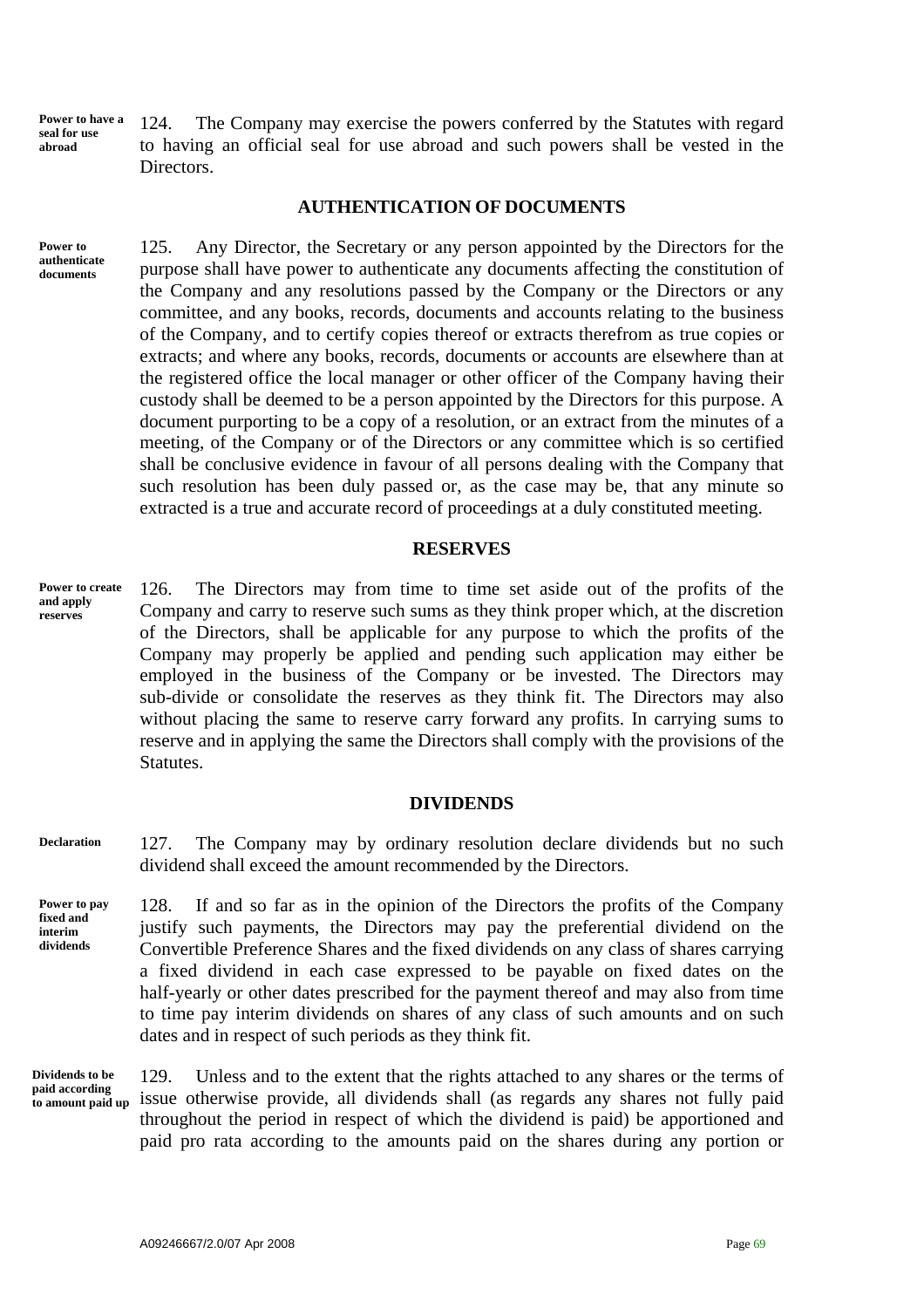portions of the period in respect of which the dividend is paid. For the purposes of this Article no amount paid on a share in advance of calls shall be treated as paid on the share.

130. No dividend shall be paid otherwise than out of profits available for distribution under the provisions of the Statutes. **Dividends to be payable out of distributable profits** 

131. Subject to the provisions of the Statutes, where any asset, business or property is bought by the Company as from a past date the profits and losses on it as from such date may at the discretion of the Directors in whole or in part be carried to revenue account and treated for all purposes as profits or losses of the Company. Subject as aforesaid, if any shares or securities are purchased cum dividend or interest such dividend or interest may at the discretion of the Directors be treated as revenue, and it shall not be obligatory to capitalise the same or any part thereof. **Treatment of pre-acquisition** 

132. No dividend or other moneys payable on or in respect of a share shall bear interest as against the Company unless otherwise provided by the rights attached to the share. **Interest on dividends** 

133.(A) The Directors may retain any dividend or other moneys payable on or in respect of a share on which the Company has a lien and may apply the same in or towards satisfaction of the debts, liabilities or engagements in respect of which the lien exists. **Power to retain dividends** 

> (B) The Directors may retain the dividends payable upon shares in respect of which any person is under the provisions as to the transmission of shares contained in these Articles entitled to become a member, or which any person is under those provisions entitled to transfer, until such person shall become a member in respect of such shares or shall transfer the same.

- 134. The waiver in whole or in part of any dividend on any share by any document (whether or not under seal) shall be effective only if such document is signed or authenticated in accordance with Article 150 by the shareholder (or the person entitled to the share in consequence of the death or bankruptcy of the holder) and delivered to the Company and if or to the extent that the same is accepted as such or acted upon by the Company. **Waiver of dividend**
- 135. The payment by the Directors of any unclaimed dividend or other moneys payable on or in respect of a share into a separate account shall not constitute the Company a trustee in respect thereof and any dividend unclaimed after a period of twelve years from the date of payment of such dividend shall be forfeited and shall revert to the Company. **Unclaimed dividends**
- 136. The Company shall be entitled to cease sending warrants and cheques for dividends or other moneys payable in cash on or in respect of a share if warrants or cheques sent in accordance with these Articles in respect of any such share have been returned undelivered or left uncashed on at least two consecutive occasions and the Company has not, since the last such occasion, received indication of the existence or whereabouts of the member concerned (or other person entitled to such share). **Power to cease sending warrants and cheques**

**profits**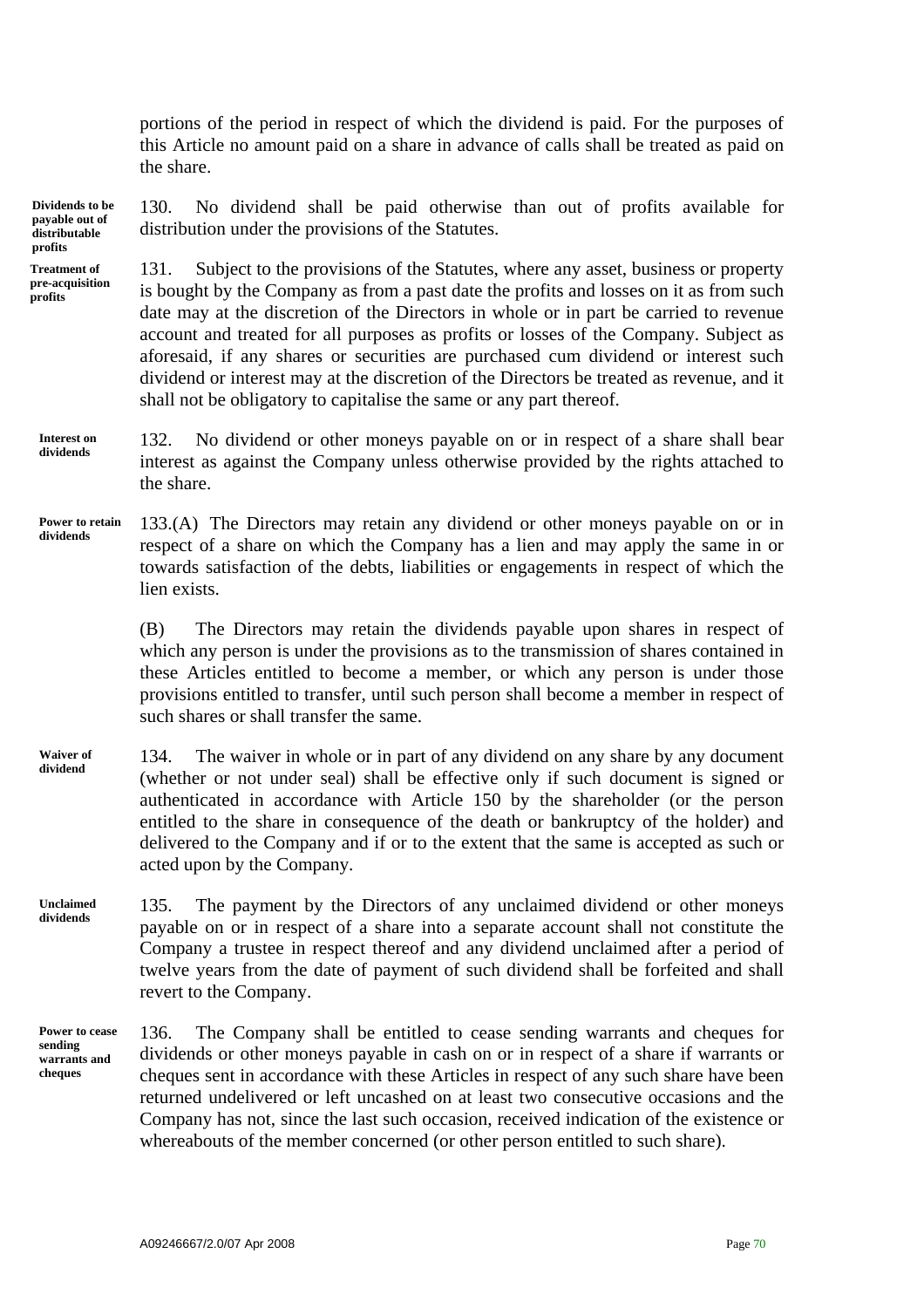#### **SHARES OR ASSETS IN LIEU OF DIVIDEND**

137. Subject to approval by the Company in general meeting (which approval may be given prior to the date on which the adoption of this Article becomes effective, whether by reference to this Article or its predecessor, and which may be for a period of up to five years following the date of such approval and shall empower the Directors to do all acts and things permitted or required to be done in this Article), the Directors may (subject as hereinafter provided), in respect of any dividend declared or payable on the ordinary shares in relation to any financial year or period of the Company whether preceding or following the adoption of this Article becoming effective or, as the case may be, in respect of any payment of the preferential dividend in respect of the Convertible Preference Shares (and provided that an adequate number of unissued ordinary shares are available for the purpose), or in respect of both, offer to each holder of ordinary shares and/or to each holder of Convertible Preference Shares the right to elect to receive in respect of all or any of his fully paid ordinary shares and/or Convertible Preference Shares, as the case may be, ranking in full for such dividend an allotment of ordinary shares, credited as fully paid, in lieu of the dividend. In any such case the following provisions shall apply:

- (a) The basis of allotment shall be determined by the Directors so that, as nearly as may be considered convenient, the value (calculated by reference to the average quotation) of the ordinary shares (including any fractional entitlement) to be allotted in lieu of any amount of dividend shall not be less than and may (with the sanction of a special resolution of the Company) exceed such amount. For such purpose the average quotation of an ordinary share shall either be the average of the middle market quotations as derived from the Daily Official List of the London Stock Exchange on each of the first five business days on which the ordinary shares are quoted ex the relevant dividend (where rights of election have been made available in respect of ordinary shares) or such other average share price as the Directors may determine. **Basis of allotment**
- (b) If the Directors determine to offer such right of election on any occasion they shall give notice in writing to the holders of ordinary shares and/or Convertible Preference Shares (as appropriate) of the right of election so offered and shall send with or following such notice forms of election and specify the procedures to be followed and the place at which and the latest date and time by which duly completed forms of election must be lodged in order to be effective provided that, in relation to uncertificated shares, the Directors may make such other arrangements as they may in their absolute discretion think fit (subject always to the facilities and requirements of the relevant system concerned). **Forms of election**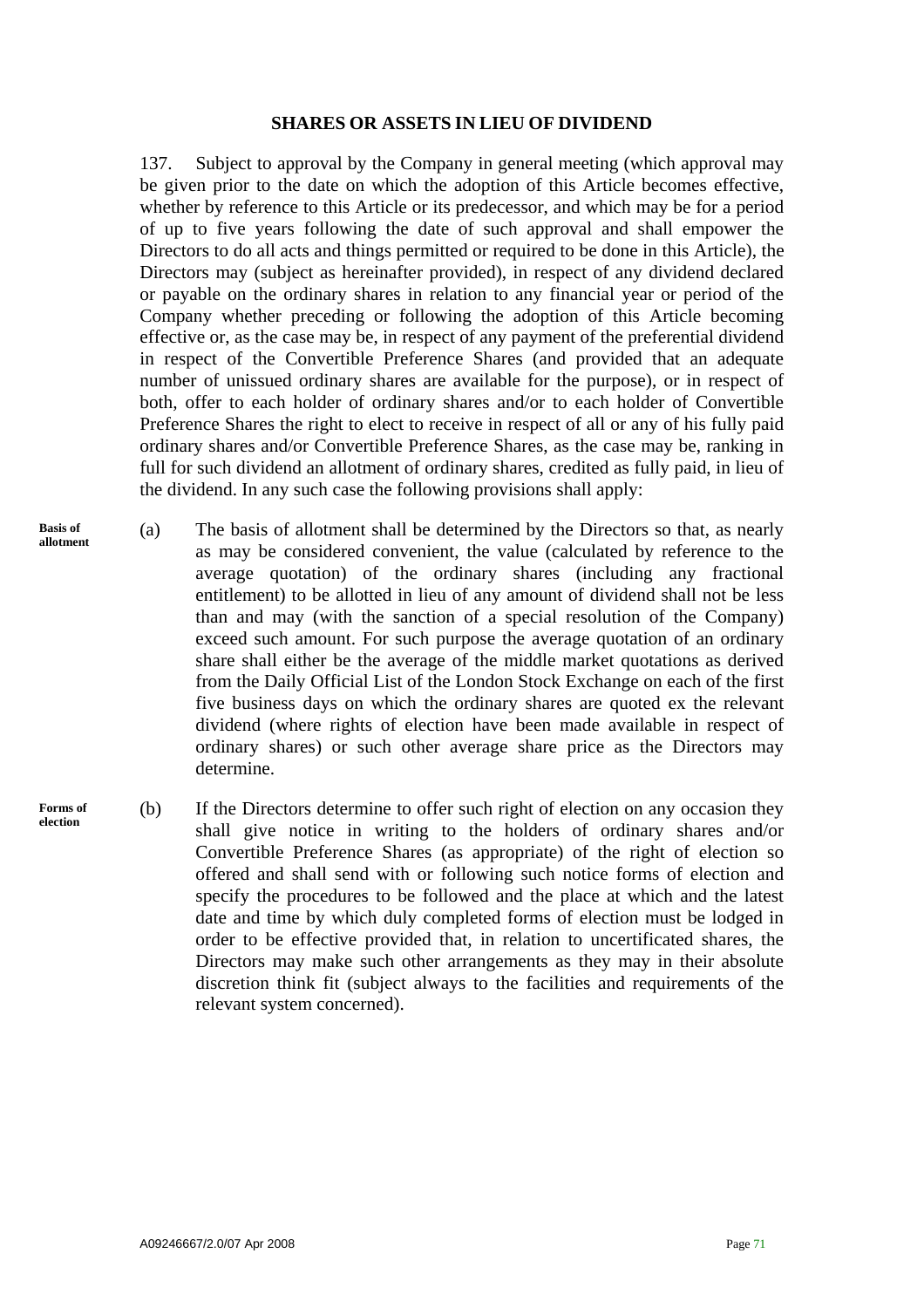**Allotment of shares in lieu of dividend** 

**Capitalisation of reserves** 

**Ranking of new shares; whether shares to be allotted as certificated or uncertificated shares** 

**Power to provide for fractions** 

(c) As regards ordinary shares or Convertible Preference Shares in respect of which rights of election have been offered and duly exercised (the *Scrip Dividend Elected Shares*), the relevant dividend shall not be payable and in lieu thereof and on or with effect from the due date for payment of the dividend in respect of which rights of election have been offered (or such earlier date as the Directors may determine) ordinary shares shall be allotted to the holders of the Scrip Dividend Elected Shares on the basis of such allotment determined as aforesaid and for such purpose the Directors shall capitalise, out of such of the sums standing to the credit of reserves (including any share premium account or capital redemption reserve) or profit and loss account as the Directors may lawfully determine a sum equal to the aggregate nominal amount of ordinary shares to be allotted on such basis and apply the same in paying up in full the appropriate number of unissued ordinary shares for allotment and distribution to and amongst the holders of the Scrip Dividend Elected Shares on such basis.

(d) The ordinary shares so allotted shall rank pari passu in all respects with the fully paid ordinary shares then in issue save only (where rights of election have been made available in respect of ordinary shares) as regards participation in the relevant dividend (or share election in lieu). Unless the Directors otherwise determine, (and subject to the Regulations and the facilities and requirements of the relevant system concerned) the ordinary shares so allotted shall be issued as certificated shares (where the shares in respect of which they have been allotted were certificated shares at the Scrip Record Time) or as uncertificated shares (where the shares in respect of which they have been allotted were uncertificated shares at the Scrip Record Time) provided that if the Company is unable under the facilities and requirements of the relevant system concerned to issue ordinary shares in respect of the person entitled thereto as uncertificated shares able to be evidenced and transferred without a written instrument, such shares shall be issued as certificated shares; for these purposes, the *Scrip Record Time* means such time on the record date for determining the entitlements of members to make elections as described in this Article, or on such other date as the Directors may in their absolute discretion determine.

(e) The Directors may do all acts and things considered necessary or expedient to give effect to any such capitalisation, with full power to the Directors to make such provisions as they think fit for the case of shares becoming distributable in fractions (including, without limitation, provisions whereby, in whole or in part, fractional entitlements are disregarded or rounded up or the benefit of fractional entitlements accrues to the Company rather than to the members concerned or provisions such as are referred to in Article 8). Shares representing fractional entitlements to which any member would, but for this Article, become entitled may be issued as certificated shares or uncertificated shares. The Directors may authorise any person to enter on behalf of all the members interested into an agreement with the Company providing for such capitalisation and matters incidental thereto and any agreement made under such authority shall be effective and binding on all concerned.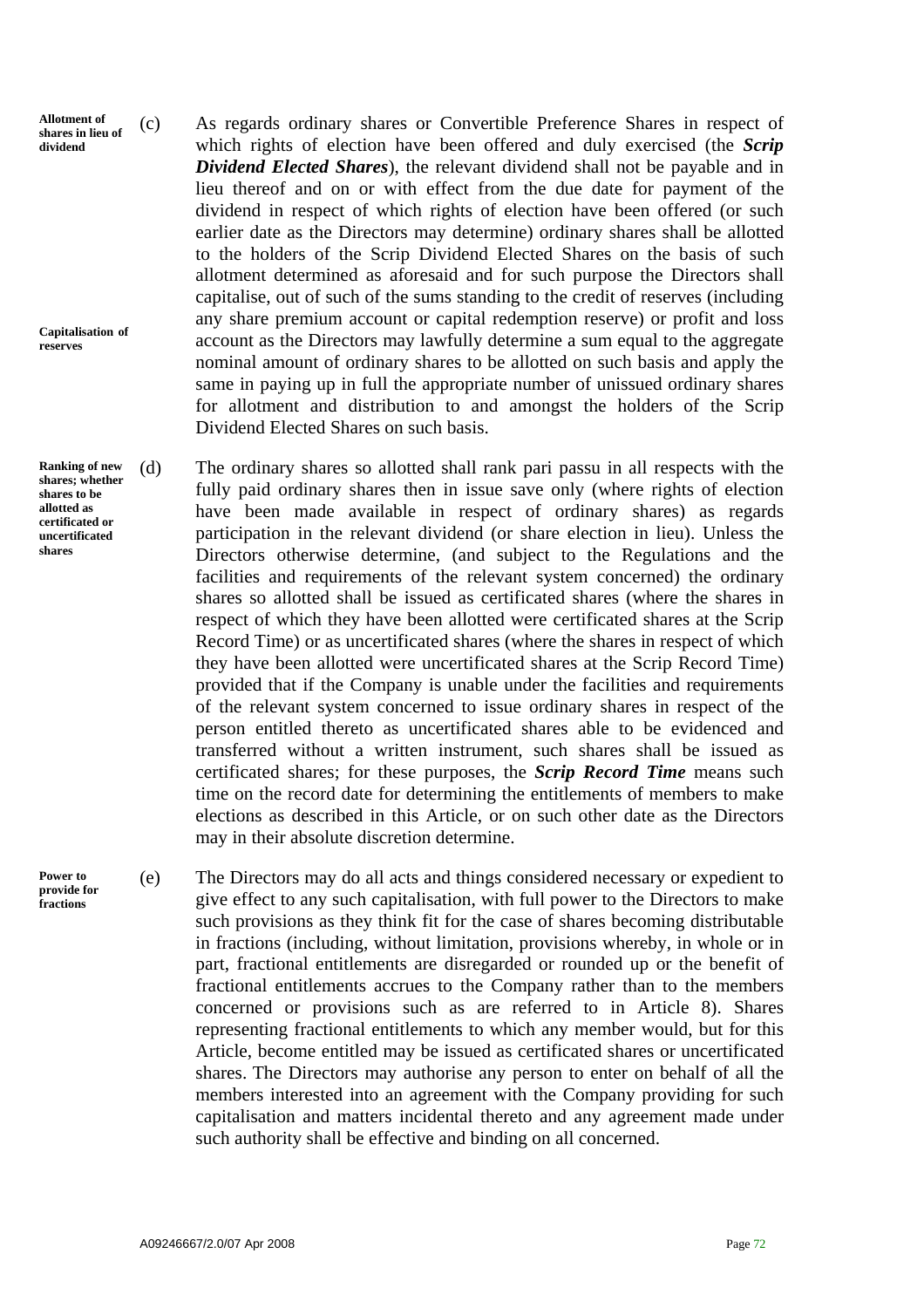- <span id="page-73-0"></span>**Power to exclude certain overseas shareholders**  (f) The Directors may on any occasion determine that rights of election shall not be made available to any holders of ordinary shares or Convertible Preference Shares with registered addresses in any territory where in the absence of a registration statement or other special formalities the circulation of an offer of rights of election would or might be unlawful, and in such event the provisions aforesaid shall be read and construed subject to such determination.
- (g) The Directors may determine to treat as valid for the purposes of this paragraph any mandate in force to receive on a regular basis (and not in relation to a single dividend only) ordinary shares in lieu of cash dividends and such mandate shall, if so determined by the Directors, entitle the relevant holders of ordinary shares or Convertible Preference Shares to an allotment of new ordinary shares pursuant to this Article. **Permanent election mandates**

**Power to distribute assets** 

138. The Company may upon the recommendation of the Directors by ordinary resolution direct payment of a dividend in whole or in part by the distribution of specific assets (and in particular of paid-up shares or debentures of any other company) and the Directors shall give effect to such resolution. Where any difficulty arises in regard to such distribution, the Directors may settle the same as they think expedient and in particular, but without limitation, may issue fractional certificates, may fix the value for distribution of such specific assets or any part thereof, may determine that cash payments shall be made to any members upon the footing of the value so fixed in order to adjust the rights of all parties and may vest any such specific assets in trustees as may seem expedient to the Directors.

#### **PAYMENT OF DIVIDENDS AND OTHER MONEYS**

**Power to pay dividend by cheque or otherwise** 

139.(A) Any dividend or other moneys payable in respect of a share may be paid by cheque or warrant sent by post to the registered address of the holder of the share (in this Article the *holder*) or any person entitled to the share by reason of the death or bankruptcy of the holder or otherwise by operation of law (in this Article the *person entitled*) or, if two or more persons are the holders or are jointly entitled, to the registered address of the person who is first named in the register or to such person and to such address as the holders or the persons entitled may in writing direct.

(B) Any such dividend or other moneys may also be paid by any other method, including, without limitation, direct debit, bank or other funds transfer system, or such other method as the Directors may in their absolute discretion think fit (subject always, in the case of uncertificated shares, to the facilities and requirements of the relevant system concerned where payment is to be made by means of such system).

(C) Every such cheque or warrant so sent or payment so made shall be made payable to or to the order of or made to the holder or person entitled or to or through such other person as the holder or person entitled may in writing direct (or, in relation to uncertificated shares, in such other manner as may be consistent with the facilities and requirements of the relevant system concerned). Every such cheque or warrant so sent or payment so made shall be at the risk of the holder or person entitled.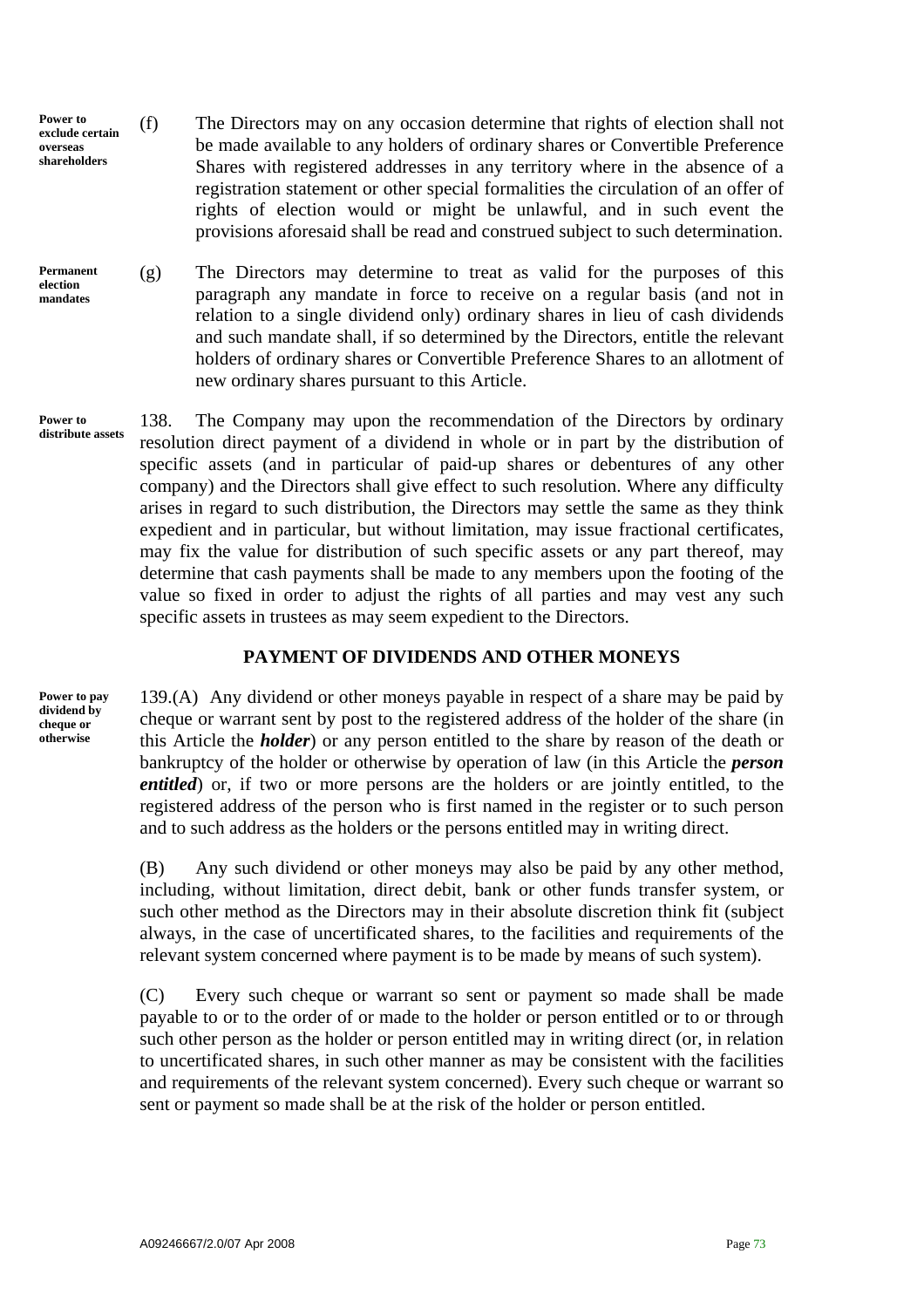<span id="page-74-0"></span>(D) Payment of a cheque or warrant by the bank on which it was drawn, the transfer of funds by the bank instructed to make the same or the making of payment otherwise in accordance with paragraphs (B) and (C) of this Article shall be a good discharge to the Company. The Company shall have no responsibility for any sums lost or delayed in the course of payment by a method selected by the Directors pursuant to this Article, or where it has acted on any directions given by the holder or person entitled. Any joint holder or person jointly entitled may give receipts for any dividend or other moneys payable in respect of any share.

- 140. If two or more persons are registered as joint holders of any share, or are entitled jointly to a share in consequence of the death or bankruptcy of the holder, any one of them may give effectual receipts for any dividend or other moneys payable or property distributable on or in respect of the share. **Receipt by joint holders**
- 141. Any resolution for the declaration or payment of a dividend on shares of any class, whether a resolution of the Company in general meeting or a resolution of the Directors, may specify that the same shall be payable to the persons registered as the holders of such shares at the close of business on a particular date, notwithstanding that it may be a date prior to that on which the resolution is passed, and thereupon the dividend shall be payable to them in accordance with their respective holdings so registered, but without prejudice to the rights inter se in respect of such dividend of transferors and transferees of any such shares. **Power to declare record dates**

#### **CAPITALISATION OF PROFITS AND RESERVES**

142.(A) The Directors may, with the sanction of a resolution of the Company, capitalise any sum standing to the credit of any of the Company's reserve accounts (including share premium account, capital redemption reserve or other undistributable reserve) or any sum standing to the credit of profit and loss account by appropriating such sum to the holders of ordinary shares on the register at the close of business on the date of the resolution (or such other date as may be specified therein or determined as therein provided) in proportion to their then holdings of ordinary shares and applying such sum on their behalf in paying up in full unissued ordinary shares (or, subject to any special rights previously conferred on any shares or class of shares for the time being issued, unissued shares of any other class not being redeemable shares) for allotment and distribution credited as fully paid up to and amongst them as bonus shares in the proportion aforesaid. The Directors may do all acts and things considered necessary or expedient to give effect to any such capitalisation, with full power to the Directors to make such provisions as they think fit for any fractional entitlements which would arise on the basis aforesaid (including provisions whereby fractional entitlements are disregarded or the benefit thereof accrues to the Company rather than to the members concerned). The Directors may authorise any person to enter on behalf of all the members interested into an agreement with the Company providing for any such capitalisation and matters incidental thereto and any agreement made under such authority shall be effective and binding on all concerned.

(B) Notwithstanding any other provisions contained in these Articles, if an adjustment is made to the subscription price payable by an option holder under any employee share scheme of the Company which results in the adjusted price per share

**Power to capitalise profits and reserves**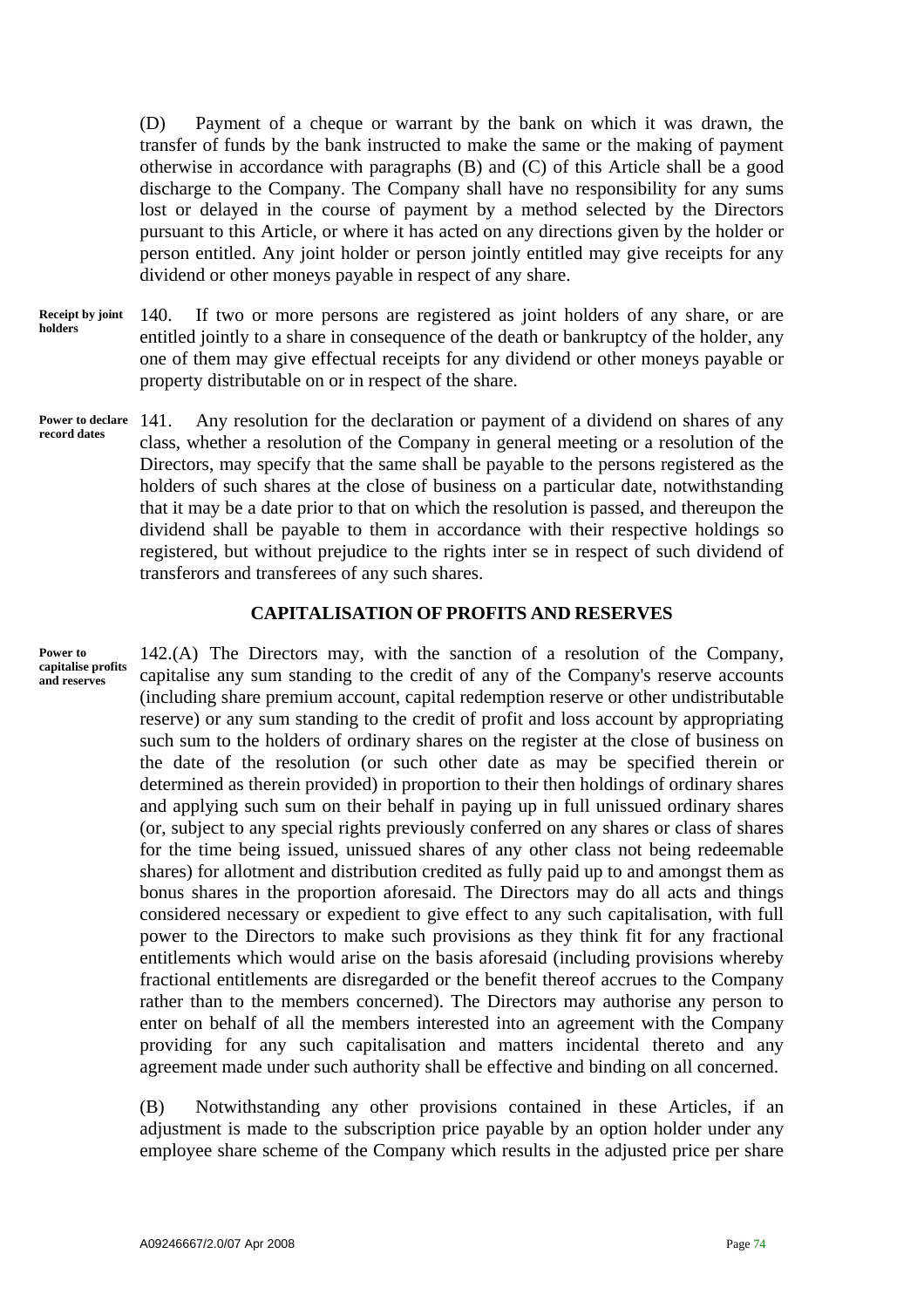<span id="page-75-0"></span>payable on the exercise of any option in respect of an ordinary share being less than the nominal value of such ordinary share (the *adjusted price*), the Directors may capitalise all or part of the Company's reserves available for distribution (excluding any share premium account, capital redemption reserve or other undistributable reserve), upon the issue of any ordinary share in respect of and following the exercise of the relevant option (the *New Share*). The amount to be so capitalised shall be equal to the difference between the adjusted price and the nominal value of the New Share. The Directors shall apply such amount in paying up in full the balance payable on the New Share. The Directors may take such steps as they consider necessary to ensure that the Company has sufficient reserves available for such application. No further authority of the Company in general meeting is required.

#### **ACCOUNTS**

**Inspection of accounting records** 

143. Accounting records sufficient to show and explain the Company's transactions and otherwise complying with the Statutes shall be kept at the registered office, or at such other place as the Directors think fit, and shall always be open to inspection by the officers of the Company. Subject as aforesaid no member of the Company or other person shall have any right of inspecting any account or book or document of the Company except as conferred by law or ordered by a court of competent jurisdiction or authorised by the Directors.

144.(A) Subject as provided in Article 144.(B) below, a copy of the Company's annual accounts and report which are to be laid before a general meeting of the Company (including every document required by law to be comprised therein or attached or annexed thereto) shall not less than twenty-one days before the date of the meeting be sent to every member of, and every holder of debentures of, the Company and to every other person who is entitled to receive notices of meetings from the Company under the provisions of the Statutes or of these Articles. **Despatch of accounts** 

> (B) Article 144.(A) above shall not require a copy of these documents to be sent to any member to whom a summary financial statement is sent in accordance with the Statutes and provided further that this Article shall not require a copy of these documents to be sent to more than one of joint holders or to any person of whose postal address the Company is not aware, but any member or holder of debentures to whom a copy of these documents has not been sent shall be entitled to receive a copy free of charge on application at the registered office.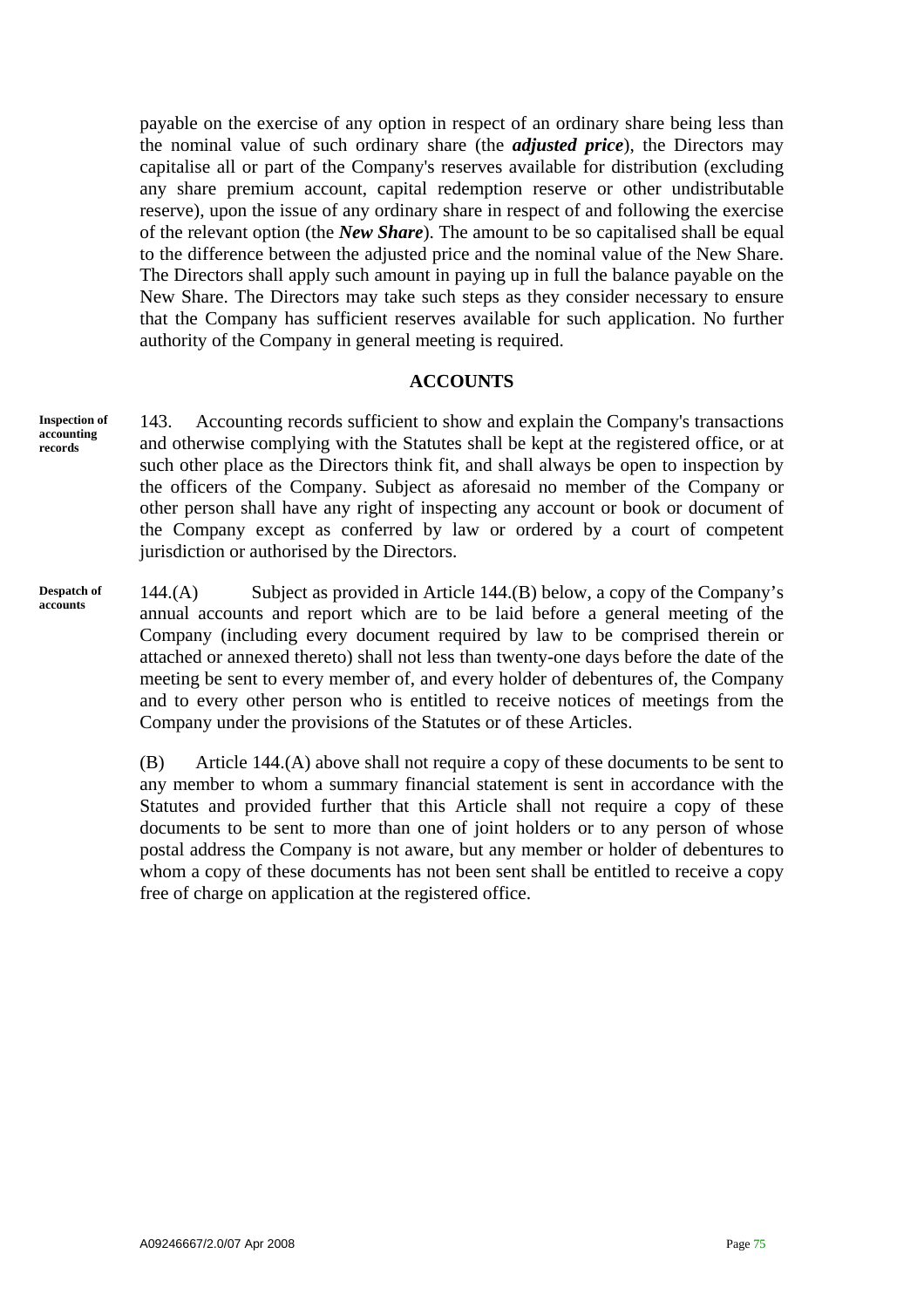#### **AUDITORS**

- <span id="page-76-0"></span>145.(A) Subject to the provisions of the Statutes, all acts done by any person acting as an Auditor shall, as regards all persons dealing in good faith with the Company, be valid, notwithstanding that there was some defect in his appointment or that he was at the time of his appointment not qualified for appointment or subsequently became disqualified. **Validity of acts**
- **Attendance at meetings**  (B) An Auditor shall be entitled to attend any general meeting and to receive all notices of and other communications relating to any general meeting which any member is entitled to receive and to be heard at any general meeting on any part of the business of the meeting which concerns him as Auditor.

#### **COMMUNICATIONS WITH MEMBERS**

146.(A) The Company may, subject to and in accordance with the Companies Acts and these Articles, send or supply all types of notices, documents or information to members by electronic means and/or by making such notices, documents or information available on a website. **Communications with Members** 

> (B) The Company Communications Provisions have effect, subject to the provisions of Articles 146 to 148, for the purposes of any provision of the Companies Acts or these Articles that authorises or requires notices, documents or information to be sent or supplied by or to the Company.

> (C) Any notice, document or information (including a share certificate) which is sent or supplied by the Company in hard copy form or in electronic form, but to be delivered other than by electronic means, and which is sent by pre-paid post and properly addressed, shall be deemed to have been received by the intended recipient at the expiration of 24 hours (or, where first class mail is not employed, 48 hours) after the time it was posted, and in proving such receipt it shall be sufficient to show that such notice, document or information was properly addressed, pre-paid and posted.

> (D) Any notice, document or information which is sent or supplied by the Company by electronic means shall be deemed to have been received by the intended recipient 24 hours after it was transmitted, and in proving such receipt it shall be sufficient to show that such notice, document or information was properly addressed.

> (E) Any notice, document or information which is sent or supplied by the Company by means of a website shall be deemed to have been received when the material was first made available on the website or, if later, when the recipient received (or is deemed to have received) notice of the fact that the material was available on the website.

> (F) The accidental failure to send, or the non-receipt by any person entitled to, any notice of or other document or information relating to any meeting or other proceeding shall not invalidate the relevant meeting or proceeding.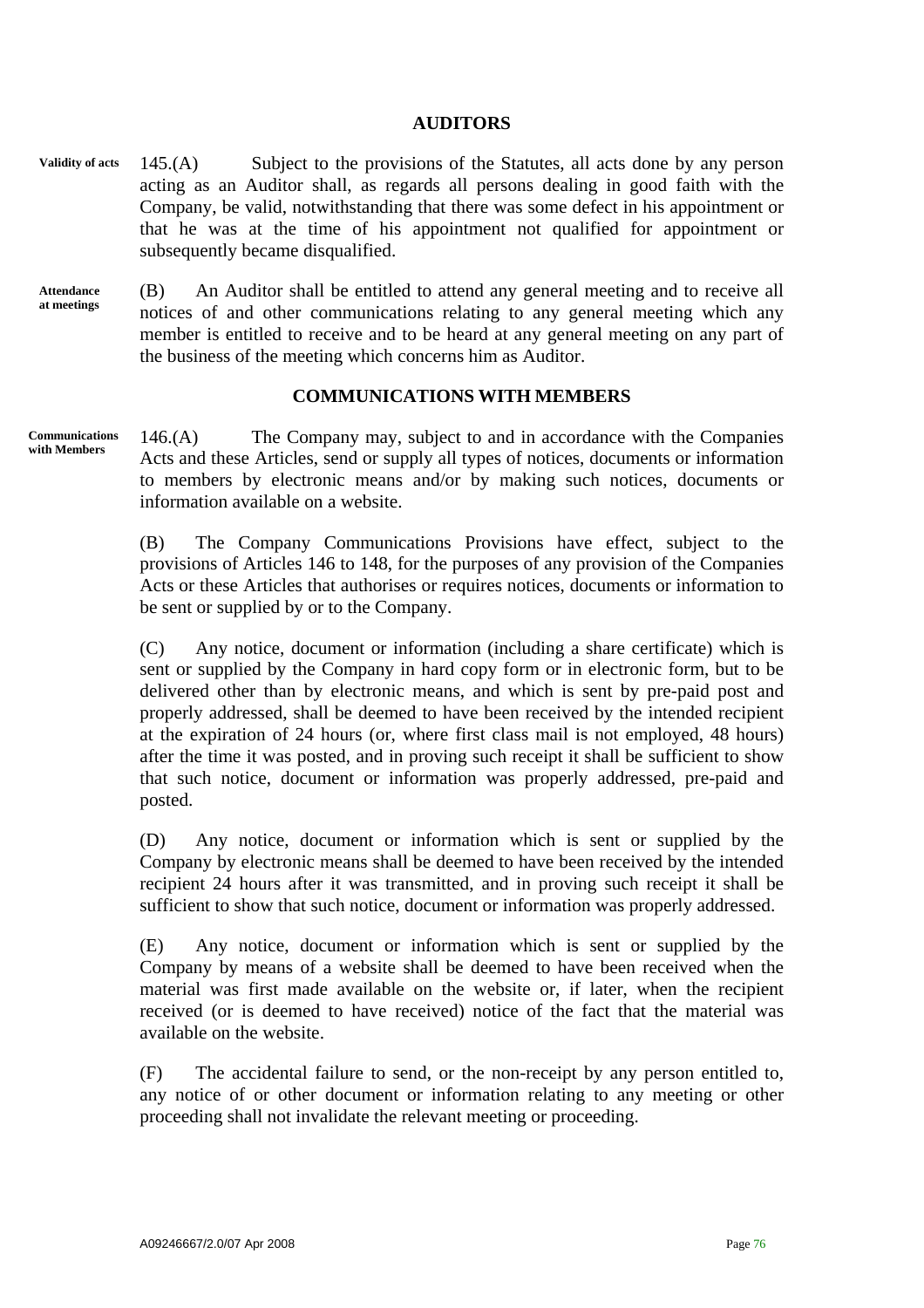(G) The provisions of this Article shall have effect in place of the Company Communications Provisions relating to deemed delivery of notices, documents or information.

147.(A) Anything which needs to be agreed or specified by the joint holders of a share shall for all purposes be taken to be agreed or specified by all the joint holders where it has been agreed or specified by the joint holder whose name stands first in the Register in respect of the share. **Notice to joint holders** 

> (B) Any notice, document or information which is authorised or required to be sent or supplied to joint holders of a share may be sent or supplied to the joint holder whose name stands first in the Register in respect of the share, to the exclusion of the other joint holders. For such purpose, a joint holder having no registered address in the United Kingdom and not having supplied an address within the United Kingdom for the service of notices may, subject to the Statutes, be disregarded.

> (C) The provisions of this Article shall have effect in place of the Company Communications Provisions regarding joint holders of shares.

148.(A) A person who claims to be entitled to a share in consequence of the death or bankruptcy of a member or otherwise by operation of law shall supply to the Company:

- (a) such evidence as the Directors may reasonably require to show his title to the share; and
- (b) an address at which notices may be sent or supplied to such person,

whereupon he shall be entitled to have sent or supplied to him at such address any notice, document or information to which the said member would have been entitled. Any notice, document or information so sent or supplied shall for all purposes be deemed to be duly sent or supplied to all persons interested (whether jointly with or as claiming through or under him) in the share.

(B) Save as provided by paragraph 148.(A), any notice, document or information sent or supplied to the address of any member in pursuance of these Articles shall, notwithstanding that such member be then dead or bankrupt or in liquidation, and whether or not the Company has notice of his death or bankruptcy or liquidation, be deemed to have been duly sent or supplied in respect of any share registered in the name of such member as sole or first-named joint holder.

(C) The provisions of this Article shall have effect in place of the Company Communications Provisions regarding the death or bankruptcy of a holder of shares in the Company.

148.(D) Subject to the Statutes, the Company shall not be required to send notices, documents or information to a member who (having no registered address within the United Kingdom) has not supplied to the Company a postal address within the United Kingdom for the service of notices.

**Notice to successors in title** 

**Overseas members**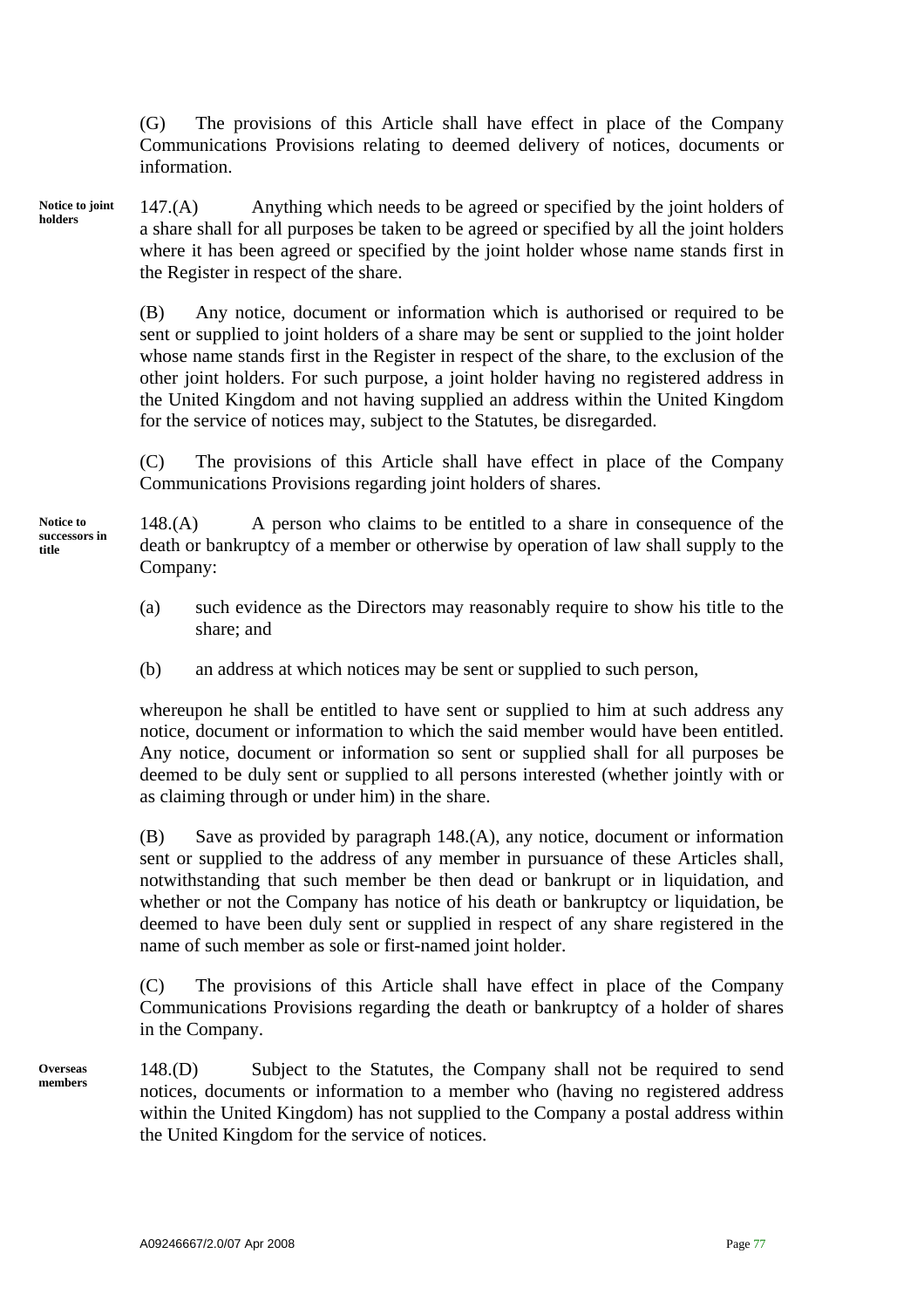<span id="page-78-0"></span>**Notice during suspension of post** 

149. If at any time by reason of the suspension or curtailment of postal services within the United Kingdom the Company is unable to give notice by post in hard copy form of a general meeting, such notice shall be deemed to have been given to all members entitled to receive such notice in hard copy form if such notice is advertised on the same date in at least two national daily newspapers and such notice shall be deemed to have been given on the day when the advertisement appears. In any such case, the Company shall: (i) make such notice available on its website from the date of such advertisement until the conclusion of the meeting or any adjournment thereof; and (ii) send confirmatory copies of the notice by post to such members if at least seven days prior to the meeting the posting of notices again becomes practicable.

**Signature or authentication of documents sent by electronic means** 

150. Where these Articles require a notice or other document to be signed or authenticated by a member or other person then any notice or other document sent or supplied in electronic form is sufficiently authenticated in any manner authorised by the Company Communications Provisions or in such other manner as may be approved by the Directors. The Directors may designate mechanisms for validating any such notice or other document, and any such notice or other document not so validated by use of such mechanisms shall be deemed not to have been received by the Company.

#### 151.(A) **Article deleted by special resolution on 15 May 2008.**

**Statutory provisions as to notices** 

152. Nothing in any of the preceding seven Articles shall affect any provision of the Statutes that requires or permits any particular notice, document or information to be sent or supplied in any particular manner.

#### **WINDING-UP**

**Power to wind-up the Company** 

153. The Directors shall have power in the name and on behalf of the Company to present a petition to the Court for the Company to be wound up.

154. If the Company shall be wound up (whether the liquidation is voluntary, under supervision, or by the court) the liquidator may, with the authority of a special resolution, divide among the members in specie or kind the whole or any part of the assets of the Company and whether or not the assets shall consist of property of one kind or shall consist of properties of different kinds, and may for such purpose set such value as he deems fair upon any one or more class or classes of property and may determine how such division shall be carried out as between the members or different classes of members. The liquidator may, with the like authority, vest any part of the assets in trustees upon such trusts for the benefit of members as the liquidator with the like authority shall think fit, and the liquidation of the Company may be closed and the Company dissolved, but so that no contributory shall be compelled to accept any shares or other property in respect of which there is a liability. **Powers of liquidator**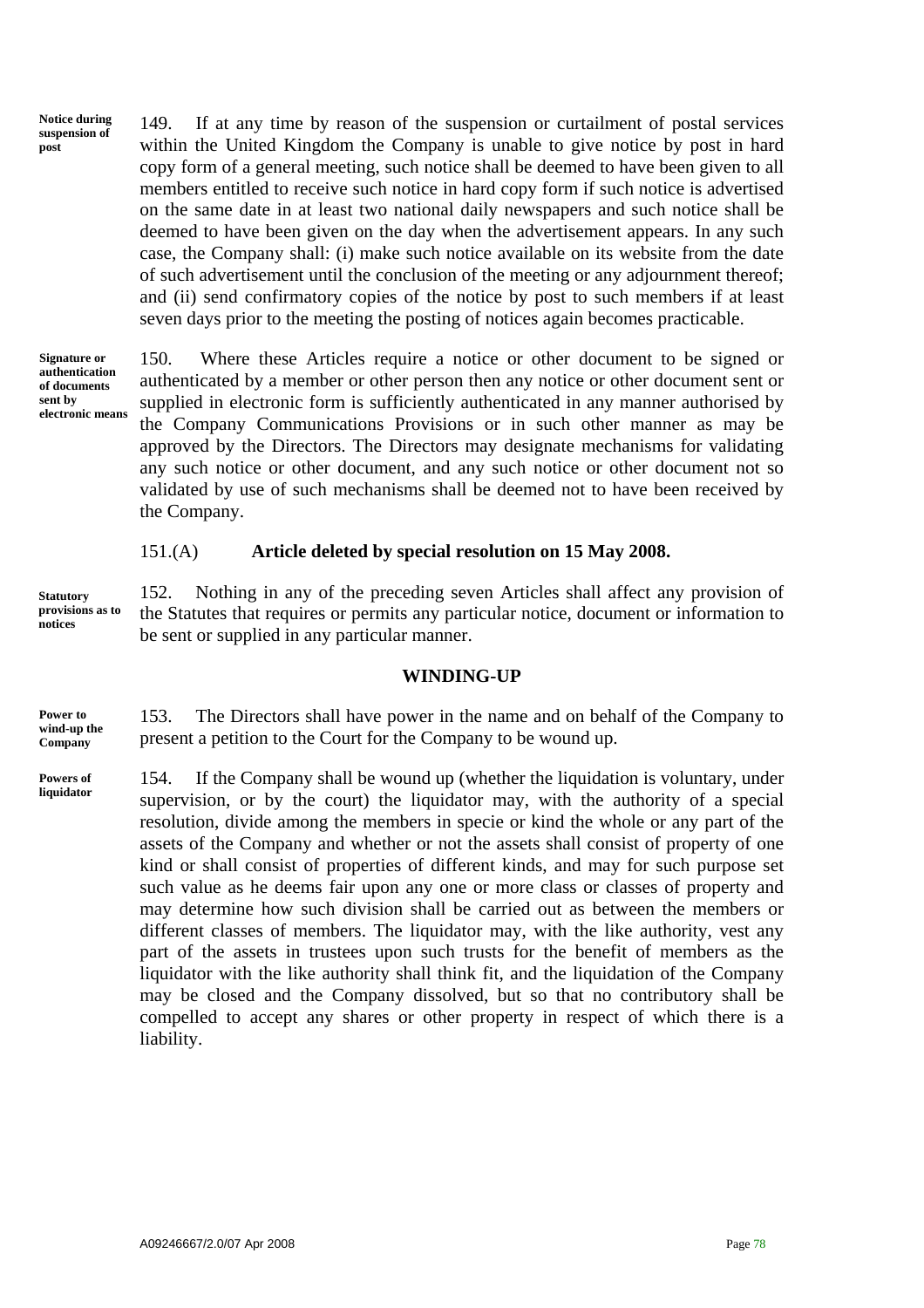#### **DIRECTORS' LIABILITIES AND INDEMNITIES**

<span id="page-79-0"></span>**Indemnity of directors, officers etc.** 

155.(A) Subject to the provisions of and so far as may be permitted by and consistent with the Statutes and rules made by the UK Listing Authority, every current or former Director, Secretary or other officer of the Company shall be indemnified by the Company out of its own funds against:

- (a) any liability incurred by or attaching to him in connection with any negligence, default, breach of duty or breach of trust by him in relation to the Company or any Associated Company of the Company other than:
	- (i) any liability to the Company or any Associated Company; and
	- (ii) any liability of the kind referred to in Section 234(3) of the Companies Act 2006; and
- (b) any other liability incurred by or attaching to him in the actual or purported execution and/or discharge of his duties and/or the exercise or purported exercise of his powers and/or otherwise in relation to or in connection with his duties, powers or office.

(B) Subject to the Companies Acts and rules made by the UK Listing Authority the Company shall indemnify a Director of the Company and any Associated Company of the Company if he or it is the trustee of an occupational pension scheme (within the meaning of Section 235(6) of the Companies Act 2006).

(C) Where a current or former Director, Secretary or other officer of the Company is indemnified against any liability in accordance with this Article 155, such indemnity shall extend to all costs, charges, losses, expenses and liabilities incurred by him in relation thereto.

(D) In this Article *Associated Company* shall have the meaning given thereto by Section 256 of the Companies Act 2006.

156.(A) Subject to the provisions of and so far as may be permitted by the Statutes and rules made by the UK Listing Authority, the Company: **Defence expenditure** 

- (a) may provide any current or former Director, Secretary or other officer of the Company with funds to meet expenditure incurred or to be incurred by him in:
	- (i) defending any criminal or civil proceedings in connection with any negligence, default, breach of duty or breach of trust by him in relation to the Company or an Associated Company of the Company; or
	- (ii) in connection with any application for relief under the provisions mentioned in Section 205(5) of the Companies Act 2006; and
- b) may do anything to enable any such person to avoid incurring such expenditure.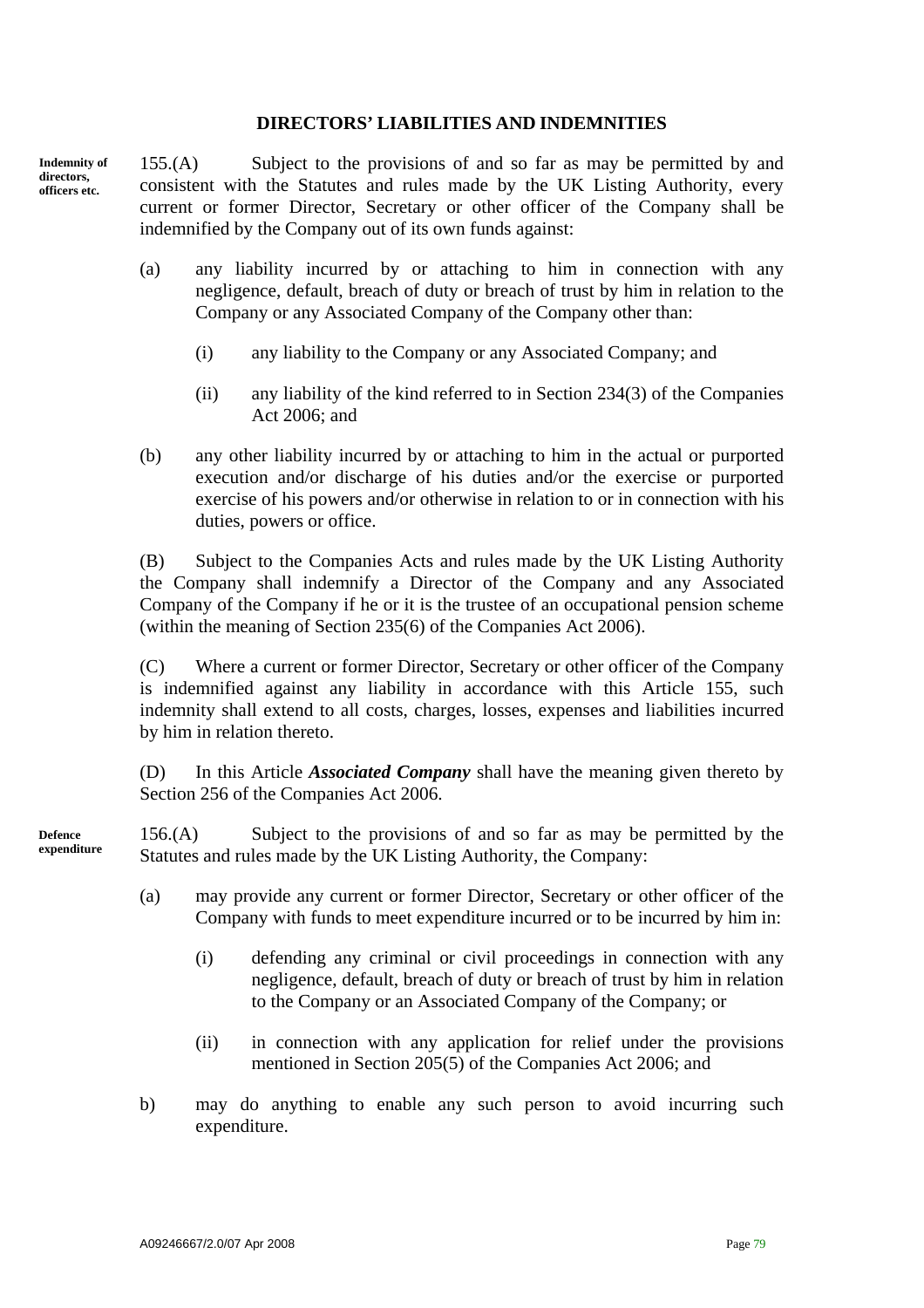(B) The terms set out in Section 205(2) of the Companies Act 2006 shall apply to any provision of funds or other things done provided that for the purpose of this Article 156.(A) references to "director" in Section 205(5) of the Companies Act 2006 shall be deemed to include references to a former Director or a current or former Secretary or other officer of the Company.

(C) Subject to the provisions of and so far as may be permitted by the Statutes and rules made by the UK Listing Authority, the Company:

- (a) may provide a Director or officer of the Company with funds to meet expenditure incurred or to be incurred by him in defending himself in an investigation by a regulatory authority or against action proposed to be taken by a regulatory authority in connection with any alleged negligence, default, breach of duty or breach of trust by him in relation to the Company; and
- (b) may do anything to enable any such Director or officer to avoid incurring such expenditure.

(D) In this Article *Associated Company* shall have the meaning given thereto by Section 256 of the Companies Act 2006.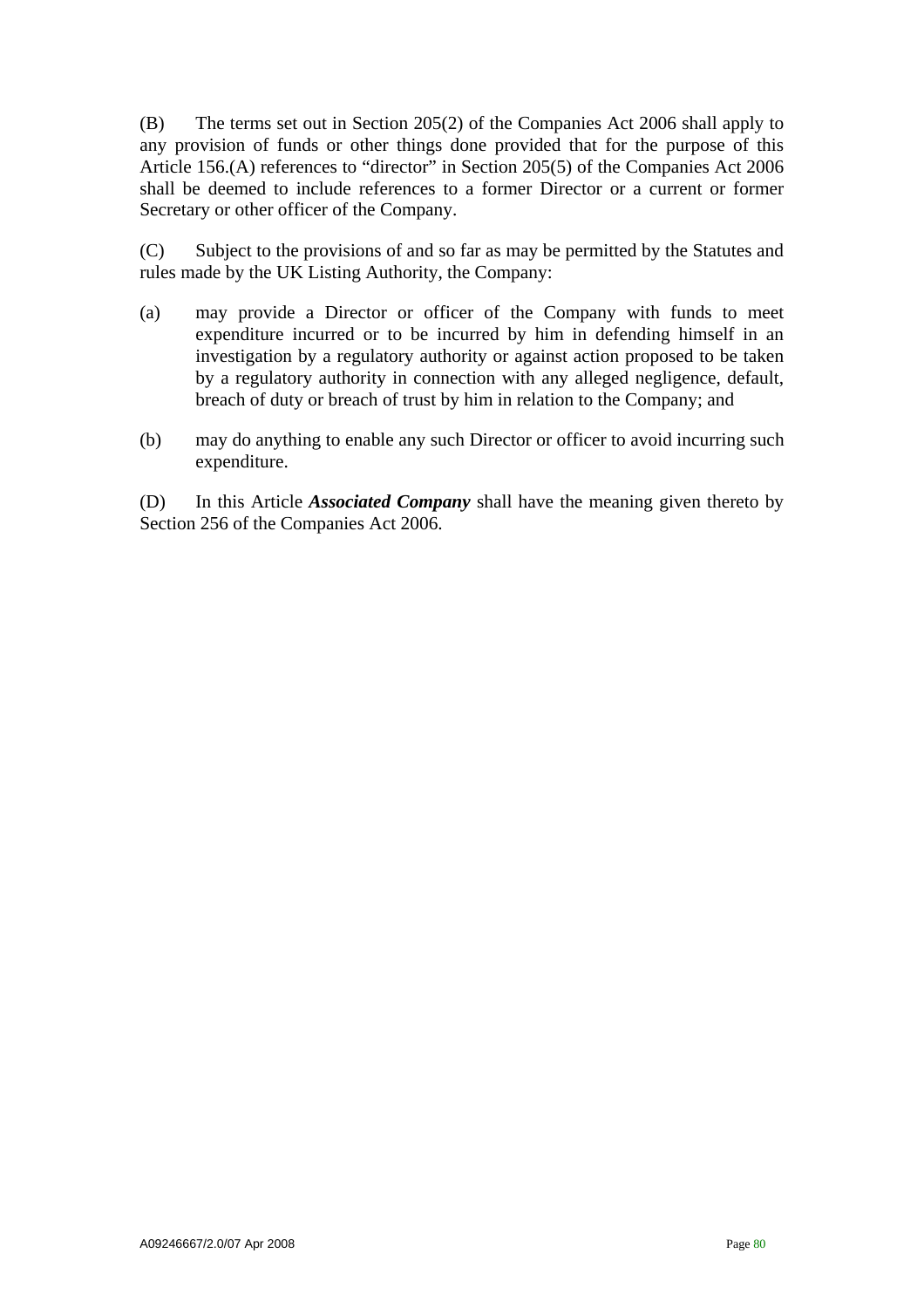# **BALFOUR BEATTY plc**

## **ARTICLES OF ASSOCIATION**

### **INDEX**

| <b>Article</b> | <b>Clause</b>                                 | <b>Page</b>    |
|----------------|-----------------------------------------------|----------------|
| 143-144        | <b>ACCOUNTS</b>                               | 77             |
| $5-9$          | ALTERATION OF SHARE CAPITAL                   | 31             |
| 114            | <b>ALTERNATE DIRECTORS</b>                    | 65             |
| 95-102         | APPOINTMENT AND RETIREMENT OF DIRECTORS       | 54             |
| 145            | <b>AUDITORS</b>                               | 78             |
| 125            | <b>AUTHENTICATION OF DOCUMENTS</b>            | 71             |
| <b>120</b>     | <b>BORROWING POWERS</b>                       | 67             |
| 142            | CAPITALISATION OF PROFITS AND RESERVES        | 76             |
| 146-152        | <b>COMMUNICATIONS WITH MEMBERS</b>            | 78             |
| 86             | <b>CORPORATIONS ACTING BY REPRESENTATIVES</b> | 52             |
| 87-94          | <b>DIRECTORS</b>                              | 52             |
| 155-156        | DIRECTORS' LIABILITIES AND INDEMNITIES        | 81             |
| 127-136        | <b>DIVIDENDS</b>                              | 72             |
| $35 - 43$      | <b>FORFEITURE AND LIEN</b>                    | 38             |
| 57-58          | <b>GENERAL MEETINGS</b>                       | 43             |
| 115-119        | <b>GENERAL POWERS OF DIRECTORS</b>            | 66             |
| 103-113        | MEETINGS AND PROCEEDINGS OF DIRECTORS         | 56             |
| $59 - 62$      | NOTICE OF GENERAL MEETINGS                    | 43             |
| 139-141        | PAYMENT OF DIVIDENDS AND OTHER MONEYS         | 75             |
| $1 - 2$        | <b>PRELIMINARY</b>                            | $\mathbf{1}$   |
| 121            | <b>PRESIDENT</b>                              | 70             |
| 63-74          | PROCEEDINGS AT GENERAL MEETINGS               | 45             |
| 126            | <b>RESERVES</b>                               | 71             |
| 122            | <b>SECRETARY</b>                              | 70             |
| 3              | <b>SHARE CAPITAL</b>                          | $\overline{4}$ |
| 3.(B)(1)       | Definitions                                   | $\overline{4}$ |
| 3.(B)(2)       | Income                                        | 7              |
| 3.(B)(3)       | Capital                                       | $8\,$          |
| 3.(B)(4)       | Voting at General Meetings                    | 8              |
| 3.(B)(5)       | Conversion                                    | 9              |
| 3.(B)(6)       | Redemption                                    | 22             |
| 3.(B)(7)       | Restrictions                                  | 26             |
| 3.(B)(8)       | Miscellaneous                                 | 29             |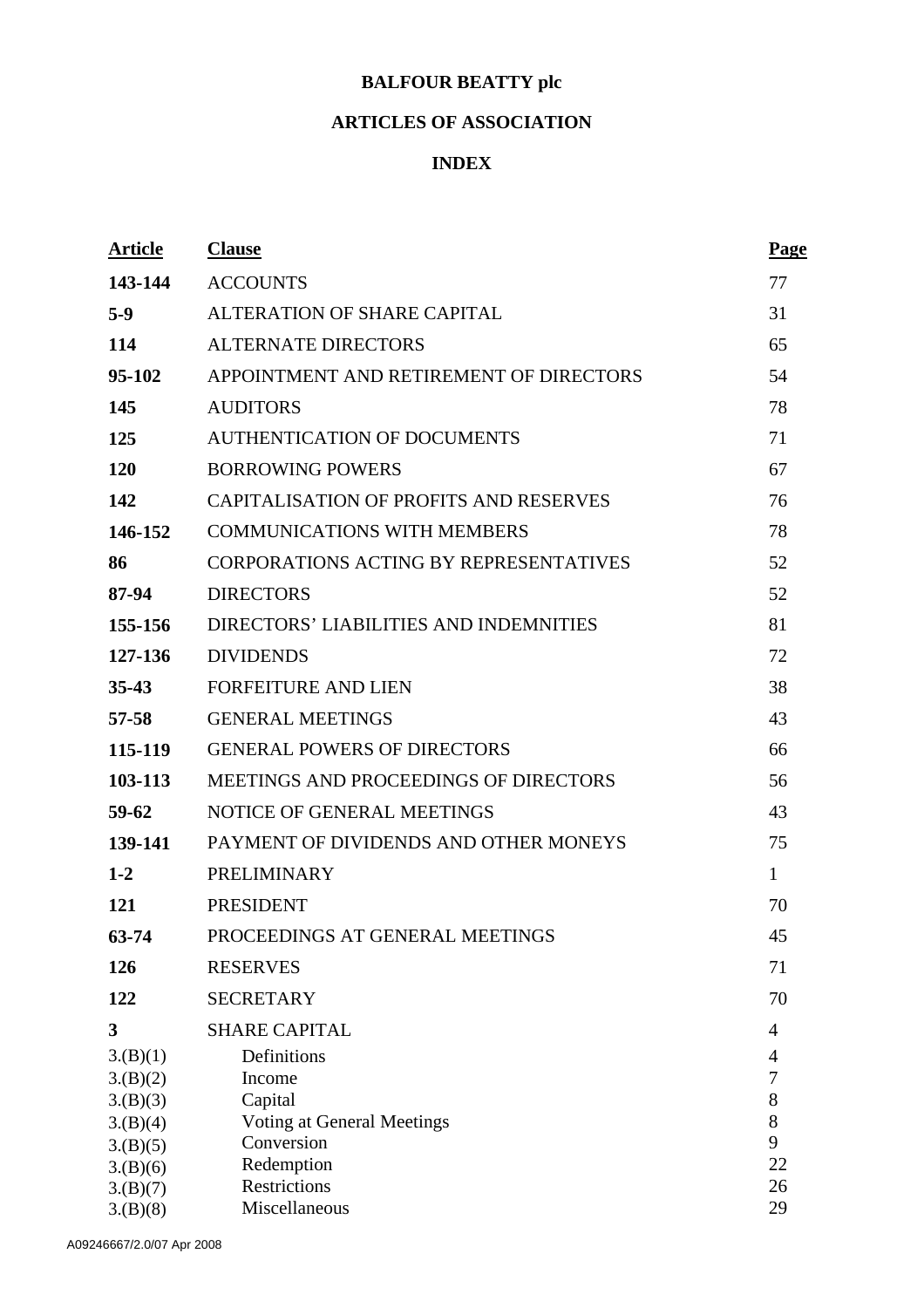| 3.(B)(9)                | Notification of beneficial ownership        | 29 |
|-------------------------|---------------------------------------------|----|
| 18-27                   | <b>SHARE CERTIFICATES</b>                   | 34 |
| 28                      | <b>SHARE WARRANTS</b>                       | 36 |
| $10 - 14$               | <b>SHARES</b>                               | 32 |
| 137-138                 | <b>SHARES OR ASSETS IN LIEU OF DIVIDEND</b> | 73 |
| $15 - 17$               | <b>STOCK</b>                                | 34 |
| 123-124                 | THE SEAL                                    | 70 |
| 44-52                   | <b>TRANSFER OF SHARES</b>                   | 39 |
| 53-55                   | <b>TRANSMISSION OF SHARES</b>               | 42 |
| 56                      | UNTRACED SHAREHOLDERS                       | 42 |
| $\overline{\mathbf{4}}$ | <b>VARIATION OF RIGHTS</b>                  | 30 |
| $75 - 85$               | <b>VOTES OF MEMBERS</b>                     | 48 |
| 153-154                 | WINDING-UP                                  | 80 |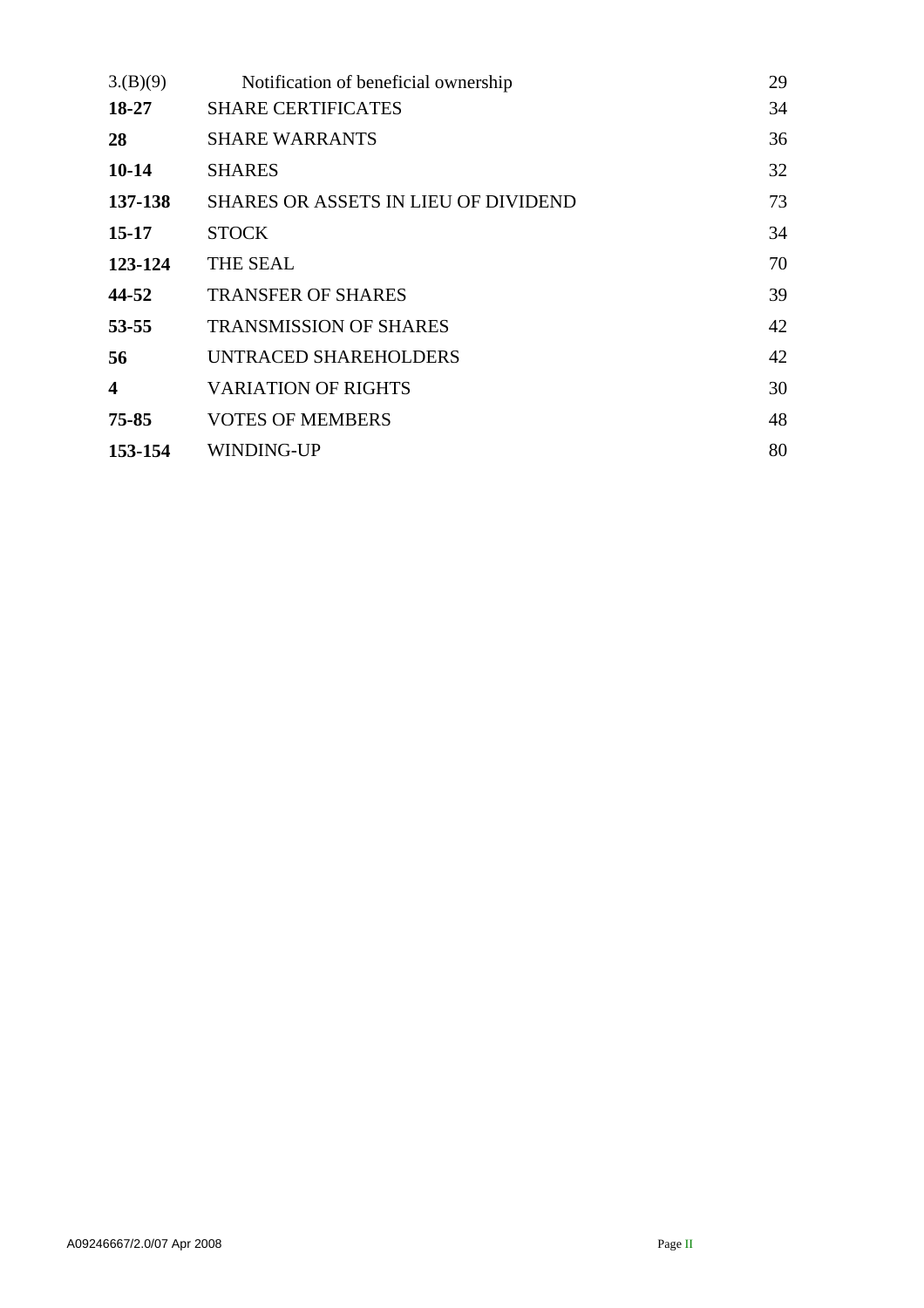## **BALFOUR BEATTY plc**

### **ARTICLES OF ASSOCIATION**

## **CONTENTS**

| <b>Article</b>          | <b>Clause</b> | <b>Page</b> |
|-------------------------|---------------|-------------|
| $1 - 2$                 |               |             |
| 3                       |               |             |
| 3.(B)(1)                |               |             |
| 3.(B)(2)                |               |             |
| 3.(B)(3)                |               |             |
| 3.(B)(4)<br>3.(B)(5)    |               |             |
| 3.(B)(6)                |               |             |
| 3.(B)(7)                |               |             |
| 3.(B)(8)                |               |             |
| 3.(B)(9)                |               |             |
| $\overline{\mathbf{4}}$ |               |             |
| $5-9$                   |               |             |
| $10 - 14$               |               |             |
| $15 - 17$               |               |             |
| 18-27                   |               |             |
| 28                      |               |             |
| 29-34                   |               |             |
| $35 - 43$               |               |             |
| 44-52                   |               |             |
| 53-55                   |               |             |
| 56                      |               |             |
| $57 - 58$               |               |             |
| 59-62                   |               |             |
| 63-74                   |               |             |
| 75-85                   |               |             |
| 86                      |               |             |
| 87-94                   |               |             |
| 95-102                  |               |             |
| 103-113                 |               |             |